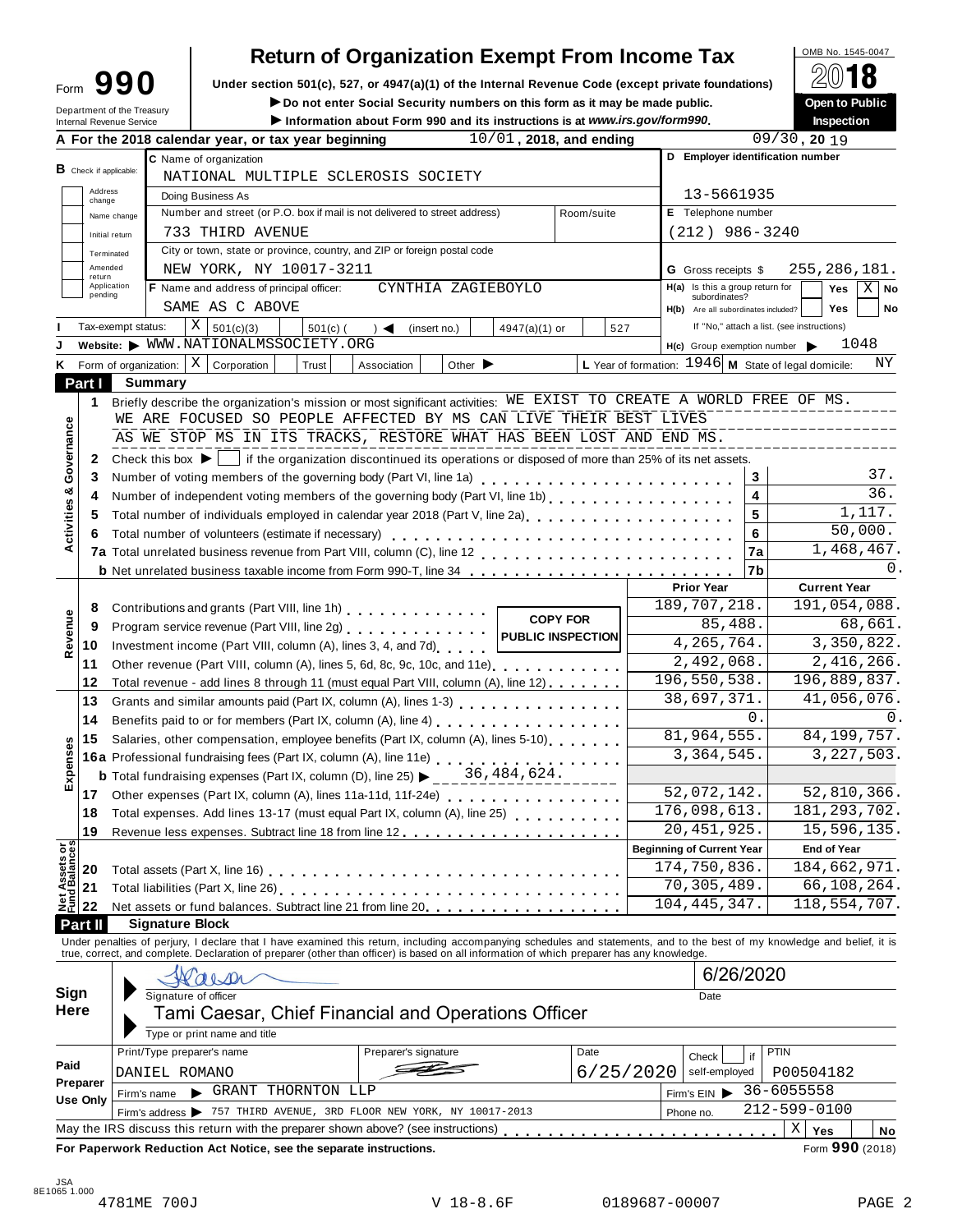# **COPY**

# Form **8868**

# **Application for Automatic Extension of Time To File an Exempt Organization Return** (Rev. January 2019) OMB No. 1545-1709

**EXEMPL OF GET APPLY THE APPLY THE APPLY THE APPLY THE APPLY THE APPLY THE APPLY THE APPLY THE APPLY THE APPLY THE APPLY THE APPLY THE APPLY THE APPLY THE APPLY THE APPLY THE APPLY THE APPLY THE APPLY THE APPLY THE APPLY T** ▶ Go to www.irs.gov/Form8868 for the latest information.

**Electronic filing** *(e-file)***.** You can electronically file Form 8868 to request a 6-month automatic extension of time to file any of the forms listed below with the exception of Form 8870, Information Return for Transfers Associated With Certain Personal Benefit Contracts, for which an extension request must be sent to the IRS in paper format (see instructions). For more details on the electronic filing of this form, visit *www.irs.gov/e-file-providers/e-file-for-charities-and-non-profits.*

### **Automatic 6-Month Extension of Time.** Only submit original (no copies needed).

All corporations required to file an income tax return other than Form 990-T (including 1120-C filers), partnerships, REMICs, and trusts must use Form 7004 to request an extension of time to file income tax returns.

|                                            |                                                                                                                     | Enter filer's identifying number, see instructions |
|--------------------------------------------|---------------------------------------------------------------------------------------------------------------------|----------------------------------------------------|
| Type or                                    | Name of exempt organization or other filer, see instructions.                                                       | Employer identification number (EIN) or            |
| print                                      | NATIONAL MULTIPLE SCLEROSIS SOCIETY                                                                                 | 13-5661935                                         |
| File by the<br>due date for<br>filing your | Number, street, and room or suite no. If a P.O. box, see instructions.<br>733 THIRD AVENUE                          | Social security number (SSN)                       |
| return. See<br>instructions.               | City, town or post office, state, and ZIP code. For a foreign address, see instructions.<br>NEW YORK, NY 10017-3211 | .                                                  |

Enter the Return Code for the return that this application is for (file a separate application for each return)  $\dots \dots \dots$  $0 1$ 

| <b>Application</b>                                                                                                                                                                                                                                      | Return         | <b>Application</b>                |         | Return |
|---------------------------------------------------------------------------------------------------------------------------------------------------------------------------------------------------------------------------------------------------------|----------------|-----------------------------------|---------|--------|
| <b>Is For</b>                                                                                                                                                                                                                                           | Code           | Is For                            |         | Code   |
| Form 990 or Form 990-EZ                                                                                                                                                                                                                                 | 0 <sub>1</sub> | Form 990-T (corporation)          |         | 07     |
| Form 990-BL                                                                                                                                                                                                                                             | 02             | Form 1041-A                       |         | 08     |
| Form 4720 (individual)                                                                                                                                                                                                                                  | 03             | Form 4720 (other than individual) |         | 09     |
| Form 990-PF                                                                                                                                                                                                                                             | 04             | Form 5227                         |         | 10     |
| Form 990-T (sec. 401(a) or 408(a) trust)                                                                                                                                                                                                                | 05             | Form 6069                         |         | 11     |
| Form 990-T (trust other than above)                                                                                                                                                                                                                     | 06             | Form 8870                         |         | 12     |
| • The books are in the care of $\blacktriangleright$ 733 THIRD AVENUE, NEW YORK NY 10017-3211<br>Telephone No. ▶ 212 476-0424                                                                                                                           |                | Fax No. $\blacktriangleright$     |         |        |
|                                                                                                                                                                                                                                                         |                |                                   |         |        |
| • If this is for a Group Return, enter the organization's four digit Group Exemption Number (GEN) _________________. If this is<br>for the whole group, check this box $\Box$ . If it is for part of the group, check this box $\Box$ $\Box$ and attach |                |                                   |         |        |
| a list with the names and EINs of all members the extension is for.                                                                                                                                                                                     |                |                                   |         |        |
|                                                                                                                                                                                                                                                         |                |                                   |         |        |
| I request an automatic 6-month extension of time until 08/17, 2020, to file the exempt organization return<br>$\mathbf 1$                                                                                                                               |                |                                   |         |        |
| for the organization named above. The extension is for the organization's return for:                                                                                                                                                                   |                |                                   |         |        |
|                                                                                                                                                                                                                                                         |                |                                   |         |        |
|                                                                                                                                                                                                                                                         |                |                                   |         |        |
|                                                                                                                                                                                                                                                         |                |                                   |         |        |
| If the tax year entered in line 1 is for less than 12 months, check reason: $\vert$   Initial return  <br>$\mathbf{2}$<br>Change in accounting period                                                                                                   |                | Final return                      |         |        |
| 3a If this application is for Forms 990-BL, 990-PF, 990-T, 4720, or 6069, enter the tentative tax, less any                                                                                                                                             |                |                                   |         |        |
| nonrefundable credits. See instructions.                                                                                                                                                                                                                |                |                                   | 3a S    | 0.     |
| b If this application is for Forms 990-PF, 990-T, 4720, or 6069, enter any refundable credits and                                                                                                                                                       |                |                                   |         |        |
| estimated tax payments made. Include any prior year overpayment allowed as a credit.                                                                                                                                                                    |                |                                   | $3b$ \$ | 0.     |
| c Balance due. Subtract line 3b from line 3a. Include your payment with this form, if required, by using EFTPS                                                                                                                                          |                |                                   |         |        |
| (Electronic Federal Tax Payment System). See instructions.                                                                                                                                                                                              |                |                                   | 3c   \$ | 0.     |
| Caution: If you are going to make an electronic funds withdrawal (direct debit) with this Form 8868, see Form 8453-EO and Form 8879-EO for payment                                                                                                      |                |                                   |         |        |
| instructions.                                                                                                                                                                                                                                           |                |                                   |         |        |
|                                                                                                                                                                                                                                                         |                |                                   |         |        |

**For Privacy Act and Paperwork Reduction Act Notice, see instructions.** Form **8868** (Rev. 1-2019)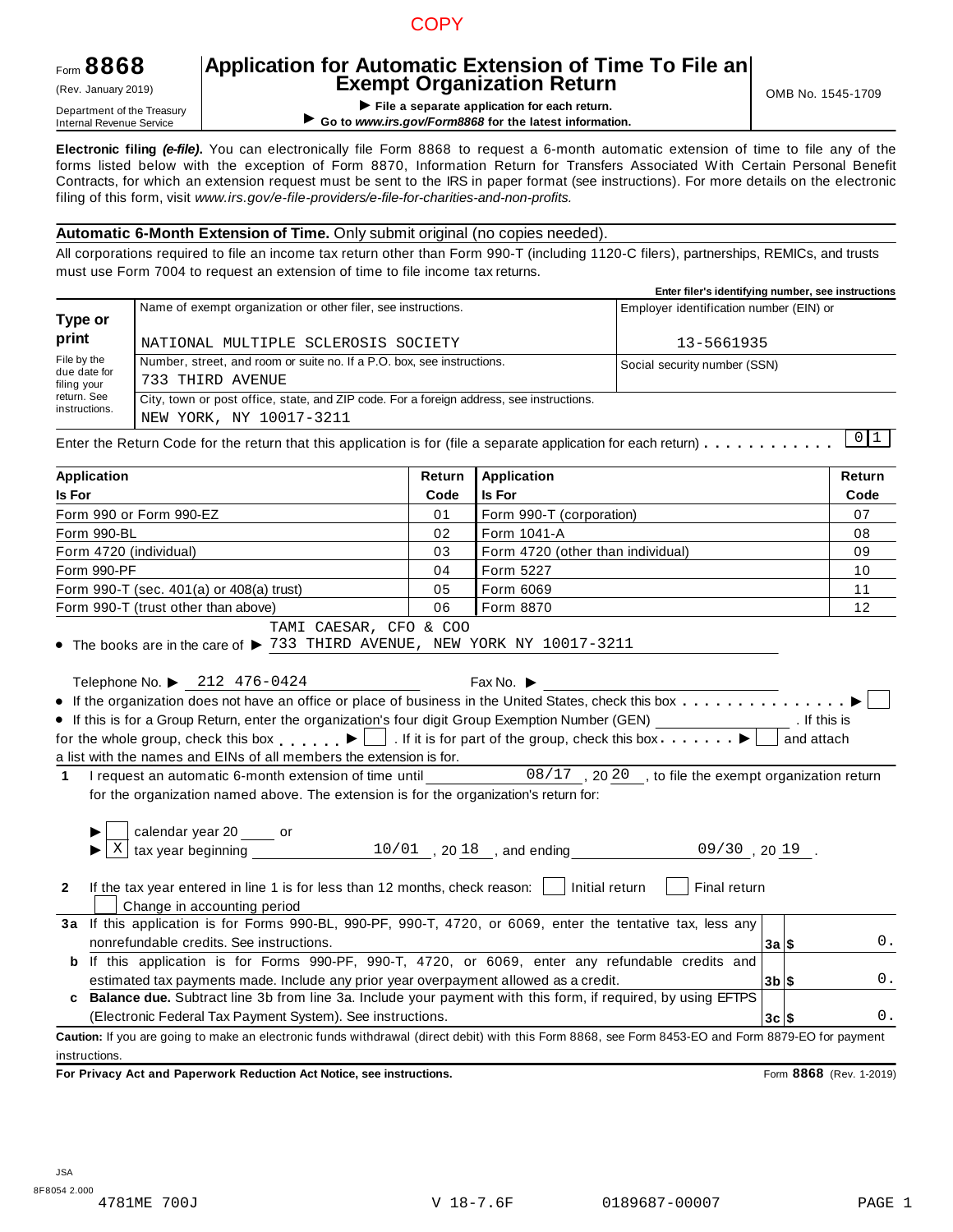|            | Form 990 (2018)                                                                                                                                                                                                                                                                                                                                                                                      | Page 2                 |
|------------|------------------------------------------------------------------------------------------------------------------------------------------------------------------------------------------------------------------------------------------------------------------------------------------------------------------------------------------------------------------------------------------------------|------------------------|
|            | Part III<br><b>Statement of Program Service Accomplishments</b>                                                                                                                                                                                                                                                                                                                                      |                        |
|            | 1 Briefly describe the organization's mission:                                                                                                                                                                                                                                                                                                                                                       | $\mathbf{X}$           |
|            | WE EXIST TO CREATE A WORLD FREE OF MS. WE ARE FOCUSED SO PEOPLE                                                                                                                                                                                                                                                                                                                                      |                        |
|            | AFFECTED BY MS CAN LIVE THEIR BEST LIVES AS WE STOP MS IN ITS TRACKS,                                                                                                                                                                                                                                                                                                                                |                        |
|            | RESTORE WHAT HAS BEEN LOST AND END MS.                                                                                                                                                                                                                                                                                                                                                               |                        |
|            |                                                                                                                                                                                                                                                                                                                                                                                                      |                        |
|            | 2 Did the organization undertake any significant program services during the year which were not listed on the<br>If "Yes," describe these new services on Schedule O.                                                                                                                                                                                                                               | $X \mid No$<br>Yes     |
| 3          | Did the organization cease conducting, or make significant changes in how it conducts, any program                                                                                                                                                                                                                                                                                                   | $ X $ No<br><b>Yes</b> |
|            | If "Yes," describe these changes on Schedule O.<br>4 Describe the organization's program service accomplishments for each of its three largest program services, as measured by<br>expenses. Section $501(c)(3)$ and $501(c)(4)$ organizations are required to report the amount of grants and allocations to others,<br>the total expenses, and revenue, if any, for each program service reported. |                        |
|            | (Expenses \$48,027,547. including grants of \$3,122,675. ) (Revenue \$<br>4a (Code:<br>ATTACHMENT 1                                                                                                                                                                                                                                                                                                  | $0.$ )                 |
|            |                                                                                                                                                                                                                                                                                                                                                                                                      |                        |
|            | (Expenses \$ $\frac{40,553,252}$ including grants of \$ $\frac{36,521,731}$ (Revenue \$<br>4b (Code:<br>ATTACHMENT 2                                                                                                                                                                                                                                                                                 | 0.                     |
|            | $(Express $ 34, 175, 616. including grants of $ 100]$<br>o. ) (Revenue \$<br>4c (Code:<br>ATTACHMENT 3                                                                                                                                                                                                                                                                                               | 0.                     |
|            | ATTACHMENT 4                                                                                                                                                                                                                                                                                                                                                                                         |                        |
|            | 4d Other program services (Describe in Schedule O.)<br>(Expenses \$<br>6,309,836. including grants of \$<br>1,684,316. ) (Revenue \$<br>68,661.                                                                                                                                                                                                                                                      |                        |
|            | 129,066,251.<br>4e Total program service expenses                                                                                                                                                                                                                                                                                                                                                    |                        |
| <b>JSA</b> |                                                                                                                                                                                                                                                                                                                                                                                                      | Form 990 (2018)        |
|            | 8E1020 1.000<br>4781ME 700J<br>$V$ 18-8.6F<br>0189687-00007                                                                                                                                                                                                                                                                                                                                          | PAGE 3                 |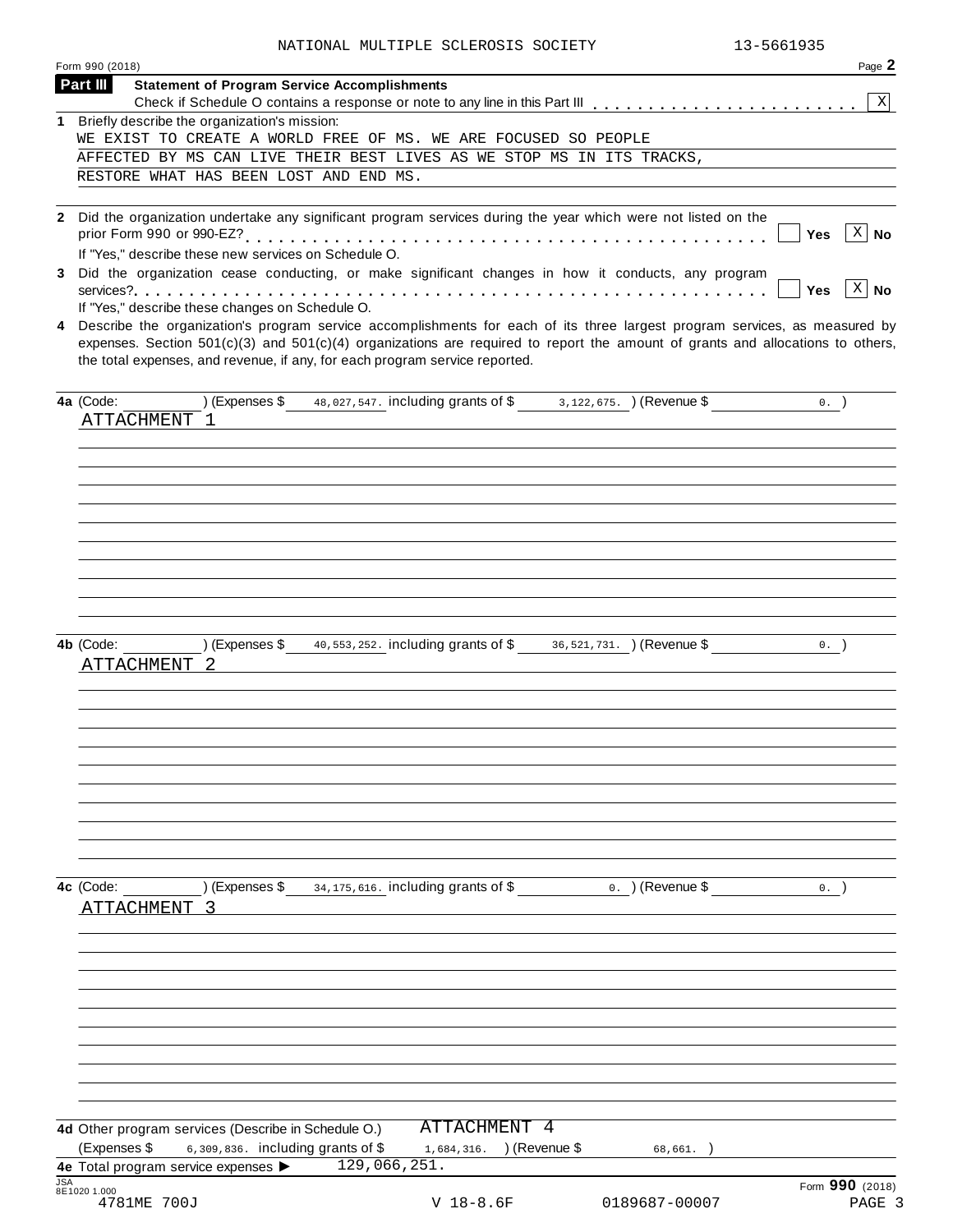| Part IV | <b>Checklist of Required Schedules</b>                                                                                    |                                | Yes         | No              |
|---------|---------------------------------------------------------------------------------------------------------------------------|--------------------------------|-------------|-----------------|
|         |                                                                                                                           |                                |             |                 |
| 1       | Is the organization described in section $501(c)(3)$ or $4947(a)(1)$ (other than a private foundation)? If "Yes,"         |                                | Χ           |                 |
|         | Is the organization required to complete Schedule B, Schedule of Contributors (see instructions)?                         | $\mathbf{1}$<br>$\overline{2}$ | $\mathbf X$ |                 |
| 2       |                                                                                                                           |                                |             |                 |
| 3       | Did the organization engage in direct or indirect political campaign activities on behalf of or in opposition to          |                                |             | Χ               |
|         | candidates for public office? If "Yes," complete Schedule C, Part I.                                                      | 3                              |             |                 |
| 4       | Section 501(c)(3) organizations. Did the organization engage in lobbying activities, or have a section 501(h)             |                                | Χ           |                 |
|         |                                                                                                                           | 4                              |             |                 |
| 5       | Is the organization a section $501(c)(4)$ , $501(c)(5)$ , or $501(c)(6)$ organization that receives membership dues,      |                                |             | Χ               |
|         | assessments, or similar amounts as defined in Revenue Procedure 98-19? If "Yes," complete Schedule C, Part III            | 5                              |             |                 |
| 6       | Did the organization maintain any donor advised funds or any similar funds or accounts for which donors                   |                                |             |                 |
|         | have the right to provide advice on the distribution or investment of amounts in such funds or accounts? If               |                                |             | X               |
|         |                                                                                                                           | 6                              |             |                 |
| 7       | Did the organization receive or hold a conservation easement, including easements to preserve open space,                 |                                |             |                 |
|         | the environment, historic land areas, or historic structures? If "Yes," complete Schedule D, Part II.                     | $\overline{7}$                 |             | X               |
| 8       | Did the organization maintain collections of works of art, historical treasures, or other similar assets? If "Yes,"       |                                |             |                 |
|         |                                                                                                                           | 8                              |             | Χ               |
| 9       | Did the organization report an amount in Part X, line 21, for escrow or custodial account liability, serve as a           |                                |             |                 |
|         | custodian for amounts not listed in Part X; or provide credit counseling, debt management, credit repair, or              |                                |             |                 |
|         |                                                                                                                           | 9                              | Χ           |                 |
| 10      | Did the organization, directly or through a related organization, hold assets in temporarily restricted                   |                                |             |                 |
|         | endowments, permanent endowments, or quasi-endowments? If "Yes," complete Schedule D, Part V.                             | 10                             | Χ           |                 |
| 11      | If the organization's answer to any of the following questions is "Yes," then complete Schedule D, Parts VI,              |                                |             |                 |
|         | VII, VIII, IX, or X as applicable.                                                                                        |                                |             |                 |
|         | a Did the organization report an amount for land, buildings, and equipment in Part X, line 10? If "Yes,"                  |                                |             |                 |
|         |                                                                                                                           | 11a                            | Χ           |                 |
|         | <b>b</b> Did the organization report an amount for investments-other securities in Part X, line 12 that is 5% or more     |                                |             |                 |
|         |                                                                                                                           | 11 <sub>b</sub>                |             | X               |
|         | c Did the organization report an amount for investments-program related in Part X, line 13 that is 5% or more             |                                |             |                 |
|         |                                                                                                                           | 11c                            |             | Χ               |
|         | d Did the organization report an amount for other assets in Part X, line 15 that is 5% or more of its total assets        |                                |             |                 |
|         | reported in Part X, line 16? If "Yes," complete Schedule D, Part IX.                                                      | 11d                            |             | Χ               |
|         | e Did the organization report an amount for other liabilities in Part X, line 25? If "Yes," complete Schedule D, Part X   | 11e                            | Χ           |                 |
|         | f Did the organization's separate or consolidated financial statements for the tax year include a footnote that addresses |                                |             |                 |
|         | the organization's liability for uncertain tax positions under FIN 48 (ASC 740)? If "Yes," complete Schedule D, Part X    | 11f                            | Χ           |                 |
|         | 12a Did the organization obtain separate, independent audited financial statements for the tax year? If "Yes," complete   |                                |             |                 |
|         |                                                                                                                           | 12a                            |             | Χ               |
|         | <b>b</b> Was the organization included in consolidated, independent audited financial statements for the tax year? If     |                                |             |                 |
|         | "Yes," and if the organization answered "No" to line 12a, then completing Schedule D, Parts XI and XII is optional 1      | 12 <sub>b</sub>                | Χ           |                 |
| 13      | Is the organization a school described in section $170(b)(1)(A)(ii)?$ If "Yes," complete Schedule E.                      | 13                             |             | X               |
|         | 14a Did the organization maintain an office, employees, or agents outside of the United States?.                          | 14a                            |             | $\mathbf X$     |
|         | <b>b</b> Did the organization have aggregate revenues or expenses of more than \$10,000 from grantmaking,                 |                                |             |                 |
|         | fundraising, business, investment, and program service activities outside the United States, or aggregate                 |                                |             |                 |
|         | foreign investments valued at \$100,000 or more? If "Yes," complete Schedule F, Parts I and IV                            | 14b                            | Χ           |                 |
| 15      | Did the organization report on Part IX, column (A), line 3, more than \$5,000 of grants or other assistance to or         |                                |             |                 |
|         |                                                                                                                           | 15                             | Χ           |                 |
| 16      | Did the organization report on Part IX, column (A), line 3, more than \$5,000 of aggregate grants or other                |                                |             |                 |
|         | assistance to or for foreign individuals? If "Yes," complete Schedule F, Parts III and IV                                 | 16                             |             | Χ               |
| 17      | Did the organization report a total of more than \$15,000 of expenses for professional fundraising services on            |                                |             |                 |
|         | Part IX, column (A), lines 6 and 11e? If "Yes," complete Schedule G, Part I (see instructions)                            | 17                             | Χ           |                 |
| 18      | Did the organization report more than \$15,000 total of fundraising event gross income and contributions on               |                                |             |                 |
|         |                                                                                                                           | 18                             | Χ           |                 |
| 19      | Did the organization report more than \$15,000 of gross income from gaming activities on Part VIII, line 9a?              |                                |             |                 |
|         |                                                                                                                           | 19                             |             | Χ               |
|         | 20a Did the organization operate one or more hospital facilities? If "Yes," complete Schedule H                           | 20a                            |             | $\mathbf X$     |
|         | <b>b</b> If "Yes" to line 20a, did the organization attach a copy of its audited financial statements to this return?     | 20 <sub>b</sub>                |             |                 |
| 21      | Did the organization report more than \$5,000 of grants or other assistance to any domestic organization or               |                                |             |                 |
|         | domestic government on Part IX, column (A), line 1? If "Yes," complete Schedule I, Parts I and II                         | 21                             | Χ           |                 |
|         |                                                                                                                           |                                |             | Form 990 (2018) |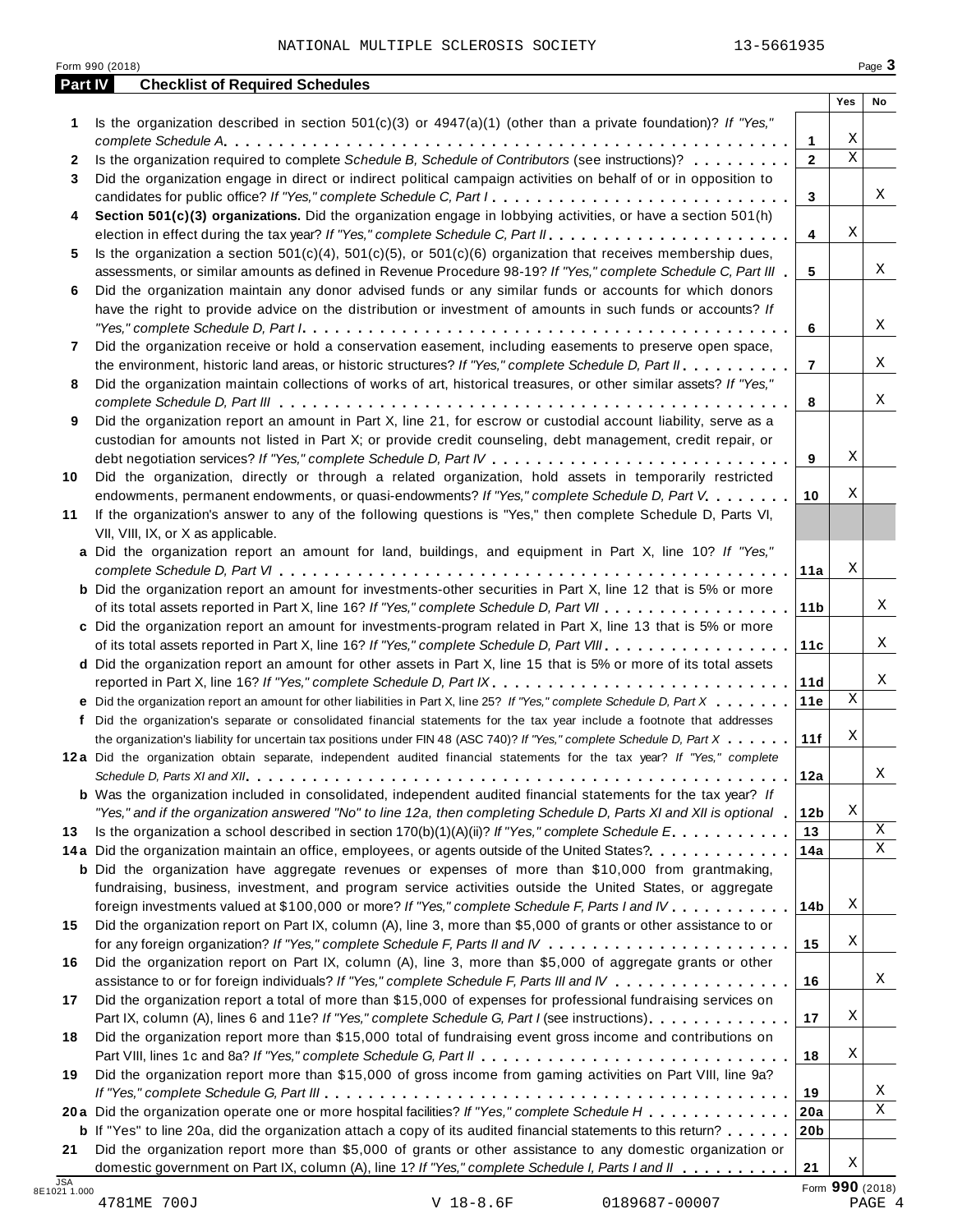|            | Form 990 (2018)                                                                                                                        |                 |                 | Page 4 |
|------------|----------------------------------------------------------------------------------------------------------------------------------------|-----------------|-----------------|--------|
|            | <b>Checklist of Required Schedules (continued)</b><br>Part IV                                                                          |                 |                 |        |
|            |                                                                                                                                        |                 | Yes             | No     |
| 22         | Did the organization report more than \$5,000 of grants or other assistance to or for domestic individuals on                          |                 | Χ               |        |
|            | Part IX, column (A), line 2? If "Yes," complete Schedule I, Parts I and III                                                            | 22              |                 |        |
| 23         | Did the organization answer "Yes" to Part VII, Section A, line 3, 4, or 5 about compensation of the                                    |                 |                 |        |
|            | organization's current and former officers, directors, trustees, key employees, and highest compensated                                |                 | Χ               |        |
|            | 24a Did the organization have a tax-exempt bond issue with an outstanding principal amount of more than                                | 23              |                 |        |
|            | \$100,000 as of the last day of the year, that was issued after December 31, 2002? If "Yes," answer lines 24b                          |                 |                 |        |
|            |                                                                                                                                        | 24a             |                 | Χ      |
|            | <b>b</b> Did the organization invest any proceeds of tax-exempt bonds beyond a temporary period exception?                             | 24b             |                 |        |
|            | c Did the organization maintain an escrow account other than a refunding escrow at any time during the year                            |                 |                 |        |
|            |                                                                                                                                        | 24c             |                 |        |
|            | d Did the organization act as an "on behalf of" issuer for bonds outstanding at any time during the year?                              | 24d             |                 |        |
|            | 25a Section 501(c)(3), 501(c)(4), and 501(c)(29) organizations. Did the organization engage in an excess benefit                       |                 |                 |        |
|            | transaction with a disqualified person during the year? If "Yes," complete Schedule L, Part $1, \ldots, \ldots, 1$                     |                 |                 | X      |
|            | <b>b</b> Is the organization aware that it engaged in an excess benefit transaction with a disqualified person in a prior              |                 |                 |        |
|            | year, and that the transaction has not been reported on any of the organization's prior Forms 990 or 990-EZ?                           |                 |                 |        |
|            |                                                                                                                                        | 25b             |                 | Χ      |
| 26         | Did the organization report any amount on Part X, line 5, 6, or 22 for receivables from or payables to any                             |                 |                 |        |
|            | current or former officers, directors, trustees, key employees, highest compensated employees, or                                      |                 |                 |        |
|            |                                                                                                                                        | 26              |                 | Χ      |
| 27         | Did the organization provide a grant or other assistance to an officer, director, trustee, key employee,                               |                 |                 |        |
|            | substantial contributor or employee thereof, a grant selection committee member, or to a 35% controlled                                |                 |                 |        |
|            | entity or family member of any of these persons? If "Yes," complete Schedule L, Part III                                               | 27              |                 | Χ      |
| 28         | Was the organization a party to a business transaction with one of the following parties (see Schedule L,                              |                 |                 |        |
|            | Part IV instructions for applicable filing thresholds, conditions, and exceptions):                                                    |                 |                 |        |
|            | a A current or former officer, director, trustee, or key employee? If "Yes," complete Schedule L, Part IV                              | <b>28a</b>      |                 | Χ      |
|            | <b>b</b> A family member of a current or former officer, director, trustee, or key employee? If "Yes," complete                        |                 |                 |        |
|            |                                                                                                                                        | 28b             |                 | Χ      |
|            | c An entity of which a current or former officer, director, trustee, or key employee (or a family member thereof)                      |                 |                 |        |
|            | was an officer, director, trustee, or direct or indirect owner? If "Yes," complete Schedule L, Part IV                                 | 28c             |                 | Χ      |
| 29         | Did the organization receive more than \$25,000 in non-cash contributions? If "Yes," complete Schedule M                               | 29              | Χ               |        |
| 30         | Did the organization receive contributions of art, historical treasures, or other similar assets, or qualified                         |                 |                 |        |
|            |                                                                                                                                        | 30              |                 | Χ      |
| 31         | Did the organization liquidate, terminate, or dissolve and cease operations? If "Yes," complete Schedule N, Part I                     | 31              |                 | X      |
| 32         | Did the organization sell, exchange, dispose of, or transfer more than 25% of its net assets? If "Yes,"                                |                 |                 |        |
|            |                                                                                                                                        | 32              |                 | Χ      |
| 33         | Did the organization own 100% of an entity disregarded as separate from the organization under Regulations                             |                 |                 |        |
|            | sections 301.7701-2 and 301.7701-3? If "Yes," complete Schedule R, Part I.                                                             | 33              | Χ               |        |
| 34         | Was the organization related to any tax-exempt or taxable entity? If "Yes," complete Schedule R, Part II, III,                         |                 |                 |        |
|            |                                                                                                                                        | 34              |                 | Χ      |
|            | 35a Did the organization have a controlled entity within the meaning of section 512(b)(13)?                                            | 35a             |                 | X      |
|            | <b>b</b> If "Yes" to line 35a, did the organization receive any payment from or engage in any transaction with a                       |                 |                 |        |
|            | controlled entity within the meaning of section 512(b)(13)? If "Yes," complete Schedule R, Part V, line 2                              | 35 <sub>b</sub> |                 |        |
| 36         | Section 501(c)(3) organizations. Did the organization make any transfers to an exempt non-charitable                                   |                 |                 |        |
|            | related organization? If "Yes," complete Schedule R, Part V, line 2                                                                    | 36              |                 | Χ      |
| 37         | Did the organization conduct more than 5% of its activities through an entity that is not a related organization                       |                 |                 | Χ      |
|            | and that is treated as a partnership for federal income tax purposes? If "Yes," complete Schedule R, Part VI                           | 37              |                 |        |
| 38         | Did the organization complete Schedule O and provide explanations in Schedule O for Part VI, lines 11b and                             |                 | Χ               |        |
|            | 19? Note. All Form 990 filers are required to complete Schedule O.<br><b>Statements Regarding Other IRS Filings and Tax Compliance</b> | 38              |                 |        |
|            | <b>Part V</b><br>Check if Schedule O contains a response or note to any line in this Part V.                                           |                 |                 |        |
|            |                                                                                                                                        |                 | <b>Yes</b>      | No     |
|            | 1,300<br>1a Enter the number reported in Box 3 of Form 1096. Enter -0- if not applicable   1a                                          |                 |                 |        |
|            | 0.<br><b>b</b> Enter the number of Forms W-2G included in line 1a. Enter -0- if not applicable $\ldots \ldots$   1b                    |                 |                 |        |
|            | c Did the organization comply with backup withholding rules for reportable payments to vendors and                                     |                 |                 |        |
|            |                                                                                                                                        | 1c              | Χ               |        |
| <b>JSA</b> |                                                                                                                                        |                 | Form 990 (2018) |        |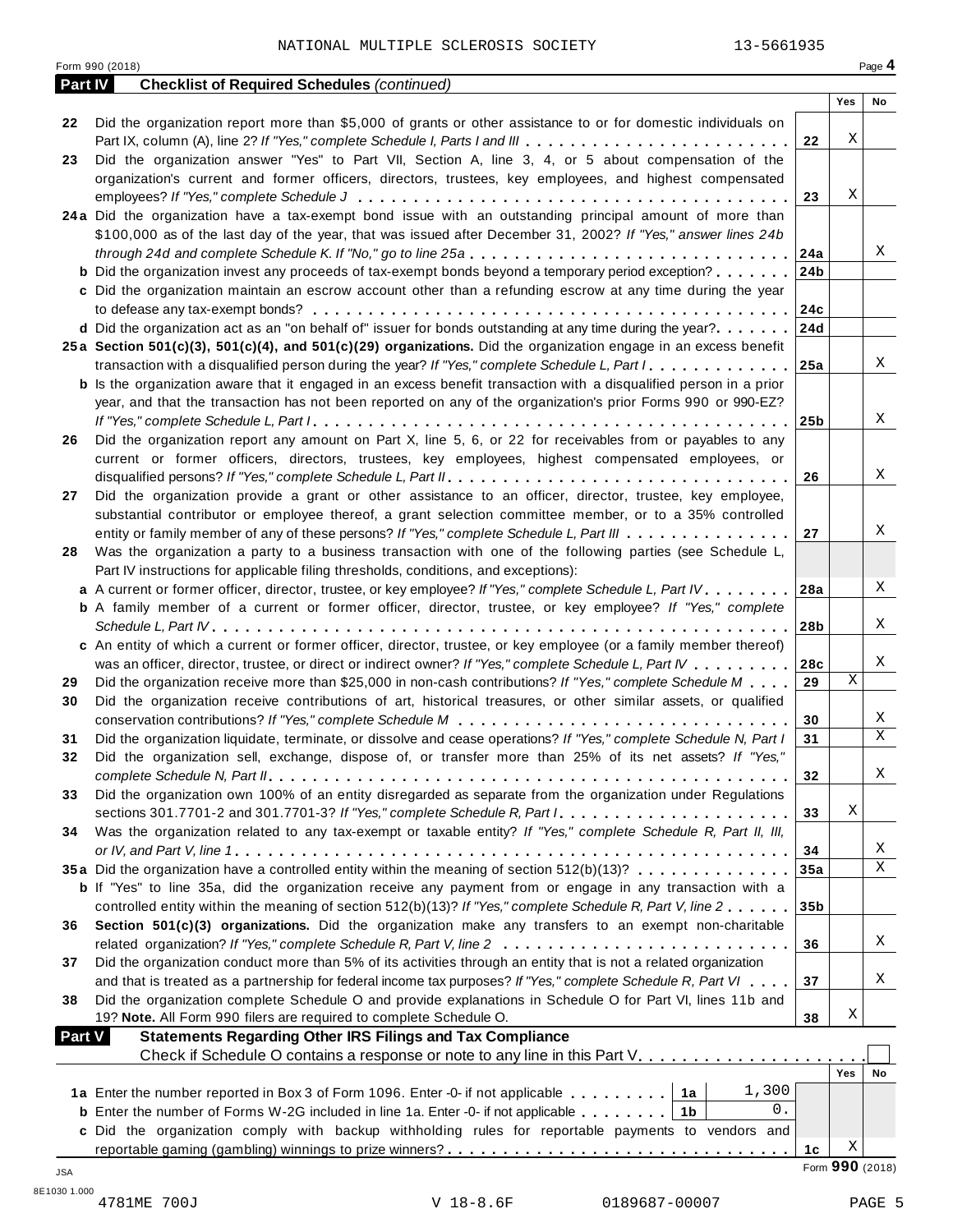| Part V<br>Statements Regarding Other IRS Filings and Tax Compliance (continued)<br>Yes<br>2a Enter the number of employees reported on Form W-3, Transmittal of Wage and Tax<br>1,117<br>Statements, filed for the calendar year ending with or within the year covered by this return. 2a<br>Χ<br>2b<br><b>b</b> If at least one is reported on line 2a, did the organization file all required federal employment tax returns?<br><b>Note.</b> If the sum of lines 1a and 2a is greater than 250, you may be required to e-file (see instructions).<br>Χ<br>3a<br>3a Did the organization have unrelated business gross income of \$1,000 or more during the year?<br>Χ<br>3b<br><b>b</b> If "Yes," has it filed a Form 990-T for this year? If "No" to line 3b, provide an explanation in Schedule O<br>4a At any time during the calendar year, did the organization have an interest in, or a signature or other authority over,<br>4a<br>a financial account in a foreign country (such as a bank account, securities account, or other financial account)?<br><b>b</b> If "Yes," enter the name of the foreign country: $\blacktriangleright$<br>See instructions for filing requirements for FinCEN Form 114, Report of Foreign Bank and Financial Accounts (FBAR).<br>5a<br>5a Was the organization a party to a prohibited tax shelter transaction at any time during the tax year?<br>5b<br><b>b</b> Did any taxable party notify the organization that it was or is a party to a prohibited tax shelter transaction?<br>5c<br>c If "Yes" to line 5a or 5b, did the organization file Form 8886-T?<br>6a Does the organization have annual gross receipts that are normally greater than \$100,000, and did the organization<br>6a<br>solicit any contributions that were not tax deductible as charitable contributions?<br><b>b</b> If "Yes," did the organization include with every solicitation an express statement that such contributions or<br>6b<br>Organizations that may receive deductible contributions under section 170(c).<br>7<br>a Did the organization receive a payment in excess of \$75 made partly as a contribution and partly for goods<br>Χ<br>7а<br>Χ<br>7b<br><b>b</b> If "Yes," did the organization notify the donor of the value of the goods or services provided?<br>c Did the organization sell, exchange, or otherwise dispose of tangible personal property for which it was<br>7с<br>  7d<br><b>d</b> If "Yes," indicate the number of Forms 8282 filed during the year $\dots \dots \dots \dots \dots$<br>7е<br>e Did the organization receive any funds, directly or indirectly, to pay premiums on a personal benefit contract?<br>7f<br>f Did the organization, during the year, pay premiums, directly or indirectly, on a personal benefit contract?<br>7g<br>If the organization received a contribution of qualified intellectual property, did the organization file Form 8899 as required?<br>7h<br>h If the organization received a contribution of cars, boats, airplanes, or other vehicles, did the organization file a Form 1098-C?<br>Sponsoring organizations maintaining donor advised funds. Did a donor advised fund maintained by the<br>8<br>8<br>sponsoring organization have excess business holdings at any time during the year?<br>Sponsoring organizations maintaining donor advised funds.<br>9<br>9а<br>a Did the sponsoring organization make any taxable distributions under section 4966?<br>9b<br><b>b</b> Did the sponsoring organization make a distribution to a donor, donor advisor, or related person?<br>10 Section 501(c)(7) organizations. Enter:<br> 10a <br>a Initiation fees and capital contributions included on Part VIII, line 12<br>∣10b<br><b>b</b> Gross receipts, included on Form 990, Part VIII, line 12, for public use of club facilities $\ldots$ .<br>Section 501(c)(12) organizations. Enter:<br>11<br>11a<br>b Gross income from other sources (Do not net amounts due or paid to other sources<br>11b<br>12a<br>12a Section 4947(a)(1) non-exempt charitable trusts. Is the organization filing Form 990 in lieu of Form 1041?<br>12b<br><b>b</b> If "Yes," enter the amount of tax-exempt interest received or accrued during the year<br>Section 501(c)(29) qualified nonprofit health insurance issuers.<br>13<br>13а<br>a Is the organization licensed to issue qualified health plans in more than one state?<br>Note. See the instructions for additional information the organization must report on Schedule O.<br><b>b</b> Enter the amount of reserves the organization is required to maintain by the states in which<br>13b<br>the organization is licensed to issue qualified health plans $\ldots \ldots \ldots \ldots \ldots \ldots \ldots$<br>13c<br>14a<br>14a Did the organization receive any payments for indoor tanning services during the tax year?<br>14b<br><b>b</b> If "Yes," has it filed a Form 720 to report these payments? If "No," provide an explanation in Schedule $0 \cdot \cdot \cdot \cdot$<br>Is the organization subject to the section 4960 tax on payment(s) of more than \$1,000,000 in remuneration or<br>15<br>15<br>If "Yes," see instructions and file Form 4720, Schedule N.<br>16<br>Is the organization an educational institution subject to the section 4968 excise tax on net investment income?<br>16 | Form 990 (2018)                           |  | Page 5 |
|-----------------------------------------------------------------------------------------------------------------------------------------------------------------------------------------------------------------------------------------------------------------------------------------------------------------------------------------------------------------------------------------------------------------------------------------------------------------------------------------------------------------------------------------------------------------------------------------------------------------------------------------------------------------------------------------------------------------------------------------------------------------------------------------------------------------------------------------------------------------------------------------------------------------------------------------------------------------------------------------------------------------------------------------------------------------------------------------------------------------------------------------------------------------------------------------------------------------------------------------------------------------------------------------------------------------------------------------------------------------------------------------------------------------------------------------------------------------------------------------------------------------------------------------------------------------------------------------------------------------------------------------------------------------------------------------------------------------------------------------------------------------------------------------------------------------------------------------------------------------------------------------------------------------------------------------------------------------------------------------------------------------------------------------------------------------------------------------------------------------------------------------------------------------------------------------------------------------------------------------------------------------------------------------------------------------------------------------------------------------------------------------------------------------------------------------------------------------------------------------------------------------------------------------------------------------------------------------------------------------------------------------------------------------------------------------------------------------------------------------------------------------------------------------------------------------------------------------------------------------------------------------------------------------------------------------------------------------------------------------------------------------------------------------------------------------------------------------------------------------------------------------------------------------------------------------------------------------------------------------------------------------------------------------------------------------------------------------------------------------------------------------------------------------------------------------------------------------------------------------------------------------------------------------------------------------------------------------------------------------------------------------------------------------------------------------------------------------------------------------------------------------------------------------------------------------------------------------------------------------------------------------------------------------------------------------------------------------------------------------------------------------------------------------------------------------------------------------------------------------------------------------------------------------------------------------------------------------------------------------------------------------------------------------------------------------------------------------------------------------------------------------------------------------------------------------------------------------------------------------------------------------------------------------------------------------------------------------------------------------------------------------------------------------------------------------------------------------------------------------------------------------------------------------------------------------------------------------------------------------------------------------------------------------------------------------------------------------------------------------------------------------------------------------------------------------------------------------------------------------------------------------------------------------------------------------------------------------------------------------------------------------------------------------------------------------------------------------------------------------------------|-------------------------------------------|--|--------|
|                                                                                                                                                                                                                                                                                                                                                                                                                                                                                                                                                                                                                                                                                                                                                                                                                                                                                                                                                                                                                                                                                                                                                                                                                                                                                                                                                                                                                                                                                                                                                                                                                                                                                                                                                                                                                                                                                                                                                                                                                                                                                                                                                                                                                                                                                                                                                                                                                                                                                                                                                                                                                                                                                                                                                                                                                                                                                                                                                                                                                                                                                                                                                                                                                                                                                                                                                                                                                                                                                                                                                                                                                                                                                                                                                                                                                                                                                                                                                                                                                                                                                                                                                                                                                                                                                                                                                                                                                                                                                                                                                                                                                                                                                                                                                                                                                                                                                                                                                                                                                                                                                                                                                                                                                                                                                                                                                                             |                                           |  |        |
|                                                                                                                                                                                                                                                                                                                                                                                                                                                                                                                                                                                                                                                                                                                                                                                                                                                                                                                                                                                                                                                                                                                                                                                                                                                                                                                                                                                                                                                                                                                                                                                                                                                                                                                                                                                                                                                                                                                                                                                                                                                                                                                                                                                                                                                                                                                                                                                                                                                                                                                                                                                                                                                                                                                                                                                                                                                                                                                                                                                                                                                                                                                                                                                                                                                                                                                                                                                                                                                                                                                                                                                                                                                                                                                                                                                                                                                                                                                                                                                                                                                                                                                                                                                                                                                                                                                                                                                                                                                                                                                                                                                                                                                                                                                                                                                                                                                                                                                                                                                                                                                                                                                                                                                                                                                                                                                                                                             |                                           |  | No     |
|                                                                                                                                                                                                                                                                                                                                                                                                                                                                                                                                                                                                                                                                                                                                                                                                                                                                                                                                                                                                                                                                                                                                                                                                                                                                                                                                                                                                                                                                                                                                                                                                                                                                                                                                                                                                                                                                                                                                                                                                                                                                                                                                                                                                                                                                                                                                                                                                                                                                                                                                                                                                                                                                                                                                                                                                                                                                                                                                                                                                                                                                                                                                                                                                                                                                                                                                                                                                                                                                                                                                                                                                                                                                                                                                                                                                                                                                                                                                                                                                                                                                                                                                                                                                                                                                                                                                                                                                                                                                                                                                                                                                                                                                                                                                                                                                                                                                                                                                                                                                                                                                                                                                                                                                                                                                                                                                                                             |                                           |  |        |
|                                                                                                                                                                                                                                                                                                                                                                                                                                                                                                                                                                                                                                                                                                                                                                                                                                                                                                                                                                                                                                                                                                                                                                                                                                                                                                                                                                                                                                                                                                                                                                                                                                                                                                                                                                                                                                                                                                                                                                                                                                                                                                                                                                                                                                                                                                                                                                                                                                                                                                                                                                                                                                                                                                                                                                                                                                                                                                                                                                                                                                                                                                                                                                                                                                                                                                                                                                                                                                                                                                                                                                                                                                                                                                                                                                                                                                                                                                                                                                                                                                                                                                                                                                                                                                                                                                                                                                                                                                                                                                                                                                                                                                                                                                                                                                                                                                                                                                                                                                                                                                                                                                                                                                                                                                                                                                                                                                             |                                           |  |        |
|                                                                                                                                                                                                                                                                                                                                                                                                                                                                                                                                                                                                                                                                                                                                                                                                                                                                                                                                                                                                                                                                                                                                                                                                                                                                                                                                                                                                                                                                                                                                                                                                                                                                                                                                                                                                                                                                                                                                                                                                                                                                                                                                                                                                                                                                                                                                                                                                                                                                                                                                                                                                                                                                                                                                                                                                                                                                                                                                                                                                                                                                                                                                                                                                                                                                                                                                                                                                                                                                                                                                                                                                                                                                                                                                                                                                                                                                                                                                                                                                                                                                                                                                                                                                                                                                                                                                                                                                                                                                                                                                                                                                                                                                                                                                                                                                                                                                                                                                                                                                                                                                                                                                                                                                                                                                                                                                                                             |                                           |  |        |
|                                                                                                                                                                                                                                                                                                                                                                                                                                                                                                                                                                                                                                                                                                                                                                                                                                                                                                                                                                                                                                                                                                                                                                                                                                                                                                                                                                                                                                                                                                                                                                                                                                                                                                                                                                                                                                                                                                                                                                                                                                                                                                                                                                                                                                                                                                                                                                                                                                                                                                                                                                                                                                                                                                                                                                                                                                                                                                                                                                                                                                                                                                                                                                                                                                                                                                                                                                                                                                                                                                                                                                                                                                                                                                                                                                                                                                                                                                                                                                                                                                                                                                                                                                                                                                                                                                                                                                                                                                                                                                                                                                                                                                                                                                                                                                                                                                                                                                                                                                                                                                                                                                                                                                                                                                                                                                                                                                             |                                           |  |        |
|                                                                                                                                                                                                                                                                                                                                                                                                                                                                                                                                                                                                                                                                                                                                                                                                                                                                                                                                                                                                                                                                                                                                                                                                                                                                                                                                                                                                                                                                                                                                                                                                                                                                                                                                                                                                                                                                                                                                                                                                                                                                                                                                                                                                                                                                                                                                                                                                                                                                                                                                                                                                                                                                                                                                                                                                                                                                                                                                                                                                                                                                                                                                                                                                                                                                                                                                                                                                                                                                                                                                                                                                                                                                                                                                                                                                                                                                                                                                                                                                                                                                                                                                                                                                                                                                                                                                                                                                                                                                                                                                                                                                                                                                                                                                                                                                                                                                                                                                                                                                                                                                                                                                                                                                                                                                                                                                                                             |                                           |  |        |
|                                                                                                                                                                                                                                                                                                                                                                                                                                                                                                                                                                                                                                                                                                                                                                                                                                                                                                                                                                                                                                                                                                                                                                                                                                                                                                                                                                                                                                                                                                                                                                                                                                                                                                                                                                                                                                                                                                                                                                                                                                                                                                                                                                                                                                                                                                                                                                                                                                                                                                                                                                                                                                                                                                                                                                                                                                                                                                                                                                                                                                                                                                                                                                                                                                                                                                                                                                                                                                                                                                                                                                                                                                                                                                                                                                                                                                                                                                                                                                                                                                                                                                                                                                                                                                                                                                                                                                                                                                                                                                                                                                                                                                                                                                                                                                                                                                                                                                                                                                                                                                                                                                                                                                                                                                                                                                                                                                             |                                           |  |        |
|                                                                                                                                                                                                                                                                                                                                                                                                                                                                                                                                                                                                                                                                                                                                                                                                                                                                                                                                                                                                                                                                                                                                                                                                                                                                                                                                                                                                                                                                                                                                                                                                                                                                                                                                                                                                                                                                                                                                                                                                                                                                                                                                                                                                                                                                                                                                                                                                                                                                                                                                                                                                                                                                                                                                                                                                                                                                                                                                                                                                                                                                                                                                                                                                                                                                                                                                                                                                                                                                                                                                                                                                                                                                                                                                                                                                                                                                                                                                                                                                                                                                                                                                                                                                                                                                                                                                                                                                                                                                                                                                                                                                                                                                                                                                                                                                                                                                                                                                                                                                                                                                                                                                                                                                                                                                                                                                                                             |                                           |  |        |
|                                                                                                                                                                                                                                                                                                                                                                                                                                                                                                                                                                                                                                                                                                                                                                                                                                                                                                                                                                                                                                                                                                                                                                                                                                                                                                                                                                                                                                                                                                                                                                                                                                                                                                                                                                                                                                                                                                                                                                                                                                                                                                                                                                                                                                                                                                                                                                                                                                                                                                                                                                                                                                                                                                                                                                                                                                                                                                                                                                                                                                                                                                                                                                                                                                                                                                                                                                                                                                                                                                                                                                                                                                                                                                                                                                                                                                                                                                                                                                                                                                                                                                                                                                                                                                                                                                                                                                                                                                                                                                                                                                                                                                                                                                                                                                                                                                                                                                                                                                                                                                                                                                                                                                                                                                                                                                                                                                             |                                           |  | Χ      |
|                                                                                                                                                                                                                                                                                                                                                                                                                                                                                                                                                                                                                                                                                                                                                                                                                                                                                                                                                                                                                                                                                                                                                                                                                                                                                                                                                                                                                                                                                                                                                                                                                                                                                                                                                                                                                                                                                                                                                                                                                                                                                                                                                                                                                                                                                                                                                                                                                                                                                                                                                                                                                                                                                                                                                                                                                                                                                                                                                                                                                                                                                                                                                                                                                                                                                                                                                                                                                                                                                                                                                                                                                                                                                                                                                                                                                                                                                                                                                                                                                                                                                                                                                                                                                                                                                                                                                                                                                                                                                                                                                                                                                                                                                                                                                                                                                                                                                                                                                                                                                                                                                                                                                                                                                                                                                                                                                                             |                                           |  |        |
|                                                                                                                                                                                                                                                                                                                                                                                                                                                                                                                                                                                                                                                                                                                                                                                                                                                                                                                                                                                                                                                                                                                                                                                                                                                                                                                                                                                                                                                                                                                                                                                                                                                                                                                                                                                                                                                                                                                                                                                                                                                                                                                                                                                                                                                                                                                                                                                                                                                                                                                                                                                                                                                                                                                                                                                                                                                                                                                                                                                                                                                                                                                                                                                                                                                                                                                                                                                                                                                                                                                                                                                                                                                                                                                                                                                                                                                                                                                                                                                                                                                                                                                                                                                                                                                                                                                                                                                                                                                                                                                                                                                                                                                                                                                                                                                                                                                                                                                                                                                                                                                                                                                                                                                                                                                                                                                                                                             |                                           |  |        |
|                                                                                                                                                                                                                                                                                                                                                                                                                                                                                                                                                                                                                                                                                                                                                                                                                                                                                                                                                                                                                                                                                                                                                                                                                                                                                                                                                                                                                                                                                                                                                                                                                                                                                                                                                                                                                                                                                                                                                                                                                                                                                                                                                                                                                                                                                                                                                                                                                                                                                                                                                                                                                                                                                                                                                                                                                                                                                                                                                                                                                                                                                                                                                                                                                                                                                                                                                                                                                                                                                                                                                                                                                                                                                                                                                                                                                                                                                                                                                                                                                                                                                                                                                                                                                                                                                                                                                                                                                                                                                                                                                                                                                                                                                                                                                                                                                                                                                                                                                                                                                                                                                                                                                                                                                                                                                                                                                                             |                                           |  | Χ      |
|                                                                                                                                                                                                                                                                                                                                                                                                                                                                                                                                                                                                                                                                                                                                                                                                                                                                                                                                                                                                                                                                                                                                                                                                                                                                                                                                                                                                                                                                                                                                                                                                                                                                                                                                                                                                                                                                                                                                                                                                                                                                                                                                                                                                                                                                                                                                                                                                                                                                                                                                                                                                                                                                                                                                                                                                                                                                                                                                                                                                                                                                                                                                                                                                                                                                                                                                                                                                                                                                                                                                                                                                                                                                                                                                                                                                                                                                                                                                                                                                                                                                                                                                                                                                                                                                                                                                                                                                                                                                                                                                                                                                                                                                                                                                                                                                                                                                                                                                                                                                                                                                                                                                                                                                                                                                                                                                                                             |                                           |  | Χ      |
|                                                                                                                                                                                                                                                                                                                                                                                                                                                                                                                                                                                                                                                                                                                                                                                                                                                                                                                                                                                                                                                                                                                                                                                                                                                                                                                                                                                                                                                                                                                                                                                                                                                                                                                                                                                                                                                                                                                                                                                                                                                                                                                                                                                                                                                                                                                                                                                                                                                                                                                                                                                                                                                                                                                                                                                                                                                                                                                                                                                                                                                                                                                                                                                                                                                                                                                                                                                                                                                                                                                                                                                                                                                                                                                                                                                                                                                                                                                                                                                                                                                                                                                                                                                                                                                                                                                                                                                                                                                                                                                                                                                                                                                                                                                                                                                                                                                                                                                                                                                                                                                                                                                                                                                                                                                                                                                                                                             |                                           |  |        |
|                                                                                                                                                                                                                                                                                                                                                                                                                                                                                                                                                                                                                                                                                                                                                                                                                                                                                                                                                                                                                                                                                                                                                                                                                                                                                                                                                                                                                                                                                                                                                                                                                                                                                                                                                                                                                                                                                                                                                                                                                                                                                                                                                                                                                                                                                                                                                                                                                                                                                                                                                                                                                                                                                                                                                                                                                                                                                                                                                                                                                                                                                                                                                                                                                                                                                                                                                                                                                                                                                                                                                                                                                                                                                                                                                                                                                                                                                                                                                                                                                                                                                                                                                                                                                                                                                                                                                                                                                                                                                                                                                                                                                                                                                                                                                                                                                                                                                                                                                                                                                                                                                                                                                                                                                                                                                                                                                                             |                                           |  |        |
|                                                                                                                                                                                                                                                                                                                                                                                                                                                                                                                                                                                                                                                                                                                                                                                                                                                                                                                                                                                                                                                                                                                                                                                                                                                                                                                                                                                                                                                                                                                                                                                                                                                                                                                                                                                                                                                                                                                                                                                                                                                                                                                                                                                                                                                                                                                                                                                                                                                                                                                                                                                                                                                                                                                                                                                                                                                                                                                                                                                                                                                                                                                                                                                                                                                                                                                                                                                                                                                                                                                                                                                                                                                                                                                                                                                                                                                                                                                                                                                                                                                                                                                                                                                                                                                                                                                                                                                                                                                                                                                                                                                                                                                                                                                                                                                                                                                                                                                                                                                                                                                                                                                                                                                                                                                                                                                                                                             |                                           |  | Χ      |
|                                                                                                                                                                                                                                                                                                                                                                                                                                                                                                                                                                                                                                                                                                                                                                                                                                                                                                                                                                                                                                                                                                                                                                                                                                                                                                                                                                                                                                                                                                                                                                                                                                                                                                                                                                                                                                                                                                                                                                                                                                                                                                                                                                                                                                                                                                                                                                                                                                                                                                                                                                                                                                                                                                                                                                                                                                                                                                                                                                                                                                                                                                                                                                                                                                                                                                                                                                                                                                                                                                                                                                                                                                                                                                                                                                                                                                                                                                                                                                                                                                                                                                                                                                                                                                                                                                                                                                                                                                                                                                                                                                                                                                                                                                                                                                                                                                                                                                                                                                                                                                                                                                                                                                                                                                                                                                                                                                             |                                           |  |        |
|                                                                                                                                                                                                                                                                                                                                                                                                                                                                                                                                                                                                                                                                                                                                                                                                                                                                                                                                                                                                                                                                                                                                                                                                                                                                                                                                                                                                                                                                                                                                                                                                                                                                                                                                                                                                                                                                                                                                                                                                                                                                                                                                                                                                                                                                                                                                                                                                                                                                                                                                                                                                                                                                                                                                                                                                                                                                                                                                                                                                                                                                                                                                                                                                                                                                                                                                                                                                                                                                                                                                                                                                                                                                                                                                                                                                                                                                                                                                                                                                                                                                                                                                                                                                                                                                                                                                                                                                                                                                                                                                                                                                                                                                                                                                                                                                                                                                                                                                                                                                                                                                                                                                                                                                                                                                                                                                                                             |                                           |  |        |
|                                                                                                                                                                                                                                                                                                                                                                                                                                                                                                                                                                                                                                                                                                                                                                                                                                                                                                                                                                                                                                                                                                                                                                                                                                                                                                                                                                                                                                                                                                                                                                                                                                                                                                                                                                                                                                                                                                                                                                                                                                                                                                                                                                                                                                                                                                                                                                                                                                                                                                                                                                                                                                                                                                                                                                                                                                                                                                                                                                                                                                                                                                                                                                                                                                                                                                                                                                                                                                                                                                                                                                                                                                                                                                                                                                                                                                                                                                                                                                                                                                                                                                                                                                                                                                                                                                                                                                                                                                                                                                                                                                                                                                                                                                                                                                                                                                                                                                                                                                                                                                                                                                                                                                                                                                                                                                                                                                             |                                           |  |        |
|                                                                                                                                                                                                                                                                                                                                                                                                                                                                                                                                                                                                                                                                                                                                                                                                                                                                                                                                                                                                                                                                                                                                                                                                                                                                                                                                                                                                                                                                                                                                                                                                                                                                                                                                                                                                                                                                                                                                                                                                                                                                                                                                                                                                                                                                                                                                                                                                                                                                                                                                                                                                                                                                                                                                                                                                                                                                                                                                                                                                                                                                                                                                                                                                                                                                                                                                                                                                                                                                                                                                                                                                                                                                                                                                                                                                                                                                                                                                                                                                                                                                                                                                                                                                                                                                                                                                                                                                                                                                                                                                                                                                                                                                                                                                                                                                                                                                                                                                                                                                                                                                                                                                                                                                                                                                                                                                                                             |                                           |  |        |
|                                                                                                                                                                                                                                                                                                                                                                                                                                                                                                                                                                                                                                                                                                                                                                                                                                                                                                                                                                                                                                                                                                                                                                                                                                                                                                                                                                                                                                                                                                                                                                                                                                                                                                                                                                                                                                                                                                                                                                                                                                                                                                                                                                                                                                                                                                                                                                                                                                                                                                                                                                                                                                                                                                                                                                                                                                                                                                                                                                                                                                                                                                                                                                                                                                                                                                                                                                                                                                                                                                                                                                                                                                                                                                                                                                                                                                                                                                                                                                                                                                                                                                                                                                                                                                                                                                                                                                                                                                                                                                                                                                                                                                                                                                                                                                                                                                                                                                                                                                                                                                                                                                                                                                                                                                                                                                                                                                             |                                           |  |        |
|                                                                                                                                                                                                                                                                                                                                                                                                                                                                                                                                                                                                                                                                                                                                                                                                                                                                                                                                                                                                                                                                                                                                                                                                                                                                                                                                                                                                                                                                                                                                                                                                                                                                                                                                                                                                                                                                                                                                                                                                                                                                                                                                                                                                                                                                                                                                                                                                                                                                                                                                                                                                                                                                                                                                                                                                                                                                                                                                                                                                                                                                                                                                                                                                                                                                                                                                                                                                                                                                                                                                                                                                                                                                                                                                                                                                                                                                                                                                                                                                                                                                                                                                                                                                                                                                                                                                                                                                                                                                                                                                                                                                                                                                                                                                                                                                                                                                                                                                                                                                                                                                                                                                                                                                                                                                                                                                                                             |                                           |  |        |
|                                                                                                                                                                                                                                                                                                                                                                                                                                                                                                                                                                                                                                                                                                                                                                                                                                                                                                                                                                                                                                                                                                                                                                                                                                                                                                                                                                                                                                                                                                                                                                                                                                                                                                                                                                                                                                                                                                                                                                                                                                                                                                                                                                                                                                                                                                                                                                                                                                                                                                                                                                                                                                                                                                                                                                                                                                                                                                                                                                                                                                                                                                                                                                                                                                                                                                                                                                                                                                                                                                                                                                                                                                                                                                                                                                                                                                                                                                                                                                                                                                                                                                                                                                                                                                                                                                                                                                                                                                                                                                                                                                                                                                                                                                                                                                                                                                                                                                                                                                                                                                                                                                                                                                                                                                                                                                                                                                             |                                           |  |        |
|                                                                                                                                                                                                                                                                                                                                                                                                                                                                                                                                                                                                                                                                                                                                                                                                                                                                                                                                                                                                                                                                                                                                                                                                                                                                                                                                                                                                                                                                                                                                                                                                                                                                                                                                                                                                                                                                                                                                                                                                                                                                                                                                                                                                                                                                                                                                                                                                                                                                                                                                                                                                                                                                                                                                                                                                                                                                                                                                                                                                                                                                                                                                                                                                                                                                                                                                                                                                                                                                                                                                                                                                                                                                                                                                                                                                                                                                                                                                                                                                                                                                                                                                                                                                                                                                                                                                                                                                                                                                                                                                                                                                                                                                                                                                                                                                                                                                                                                                                                                                                                                                                                                                                                                                                                                                                                                                                                             |                                           |  |        |
|                                                                                                                                                                                                                                                                                                                                                                                                                                                                                                                                                                                                                                                                                                                                                                                                                                                                                                                                                                                                                                                                                                                                                                                                                                                                                                                                                                                                                                                                                                                                                                                                                                                                                                                                                                                                                                                                                                                                                                                                                                                                                                                                                                                                                                                                                                                                                                                                                                                                                                                                                                                                                                                                                                                                                                                                                                                                                                                                                                                                                                                                                                                                                                                                                                                                                                                                                                                                                                                                                                                                                                                                                                                                                                                                                                                                                                                                                                                                                                                                                                                                                                                                                                                                                                                                                                                                                                                                                                                                                                                                                                                                                                                                                                                                                                                                                                                                                                                                                                                                                                                                                                                                                                                                                                                                                                                                                                             |                                           |  | Χ      |
|                                                                                                                                                                                                                                                                                                                                                                                                                                                                                                                                                                                                                                                                                                                                                                                                                                                                                                                                                                                                                                                                                                                                                                                                                                                                                                                                                                                                                                                                                                                                                                                                                                                                                                                                                                                                                                                                                                                                                                                                                                                                                                                                                                                                                                                                                                                                                                                                                                                                                                                                                                                                                                                                                                                                                                                                                                                                                                                                                                                                                                                                                                                                                                                                                                                                                                                                                                                                                                                                                                                                                                                                                                                                                                                                                                                                                                                                                                                                                                                                                                                                                                                                                                                                                                                                                                                                                                                                                                                                                                                                                                                                                                                                                                                                                                                                                                                                                                                                                                                                                                                                                                                                                                                                                                                                                                                                                                             |                                           |  |        |
|                                                                                                                                                                                                                                                                                                                                                                                                                                                                                                                                                                                                                                                                                                                                                                                                                                                                                                                                                                                                                                                                                                                                                                                                                                                                                                                                                                                                                                                                                                                                                                                                                                                                                                                                                                                                                                                                                                                                                                                                                                                                                                                                                                                                                                                                                                                                                                                                                                                                                                                                                                                                                                                                                                                                                                                                                                                                                                                                                                                                                                                                                                                                                                                                                                                                                                                                                                                                                                                                                                                                                                                                                                                                                                                                                                                                                                                                                                                                                                                                                                                                                                                                                                                                                                                                                                                                                                                                                                                                                                                                                                                                                                                                                                                                                                                                                                                                                                                                                                                                                                                                                                                                                                                                                                                                                                                                                                             |                                           |  | Χ      |
|                                                                                                                                                                                                                                                                                                                                                                                                                                                                                                                                                                                                                                                                                                                                                                                                                                                                                                                                                                                                                                                                                                                                                                                                                                                                                                                                                                                                                                                                                                                                                                                                                                                                                                                                                                                                                                                                                                                                                                                                                                                                                                                                                                                                                                                                                                                                                                                                                                                                                                                                                                                                                                                                                                                                                                                                                                                                                                                                                                                                                                                                                                                                                                                                                                                                                                                                                                                                                                                                                                                                                                                                                                                                                                                                                                                                                                                                                                                                                                                                                                                                                                                                                                                                                                                                                                                                                                                                                                                                                                                                                                                                                                                                                                                                                                                                                                                                                                                                                                                                                                                                                                                                                                                                                                                                                                                                                                             |                                           |  | Χ      |
|                                                                                                                                                                                                                                                                                                                                                                                                                                                                                                                                                                                                                                                                                                                                                                                                                                                                                                                                                                                                                                                                                                                                                                                                                                                                                                                                                                                                                                                                                                                                                                                                                                                                                                                                                                                                                                                                                                                                                                                                                                                                                                                                                                                                                                                                                                                                                                                                                                                                                                                                                                                                                                                                                                                                                                                                                                                                                                                                                                                                                                                                                                                                                                                                                                                                                                                                                                                                                                                                                                                                                                                                                                                                                                                                                                                                                                                                                                                                                                                                                                                                                                                                                                                                                                                                                                                                                                                                                                                                                                                                                                                                                                                                                                                                                                                                                                                                                                                                                                                                                                                                                                                                                                                                                                                                                                                                                                             |                                           |  |        |
|                                                                                                                                                                                                                                                                                                                                                                                                                                                                                                                                                                                                                                                                                                                                                                                                                                                                                                                                                                                                                                                                                                                                                                                                                                                                                                                                                                                                                                                                                                                                                                                                                                                                                                                                                                                                                                                                                                                                                                                                                                                                                                                                                                                                                                                                                                                                                                                                                                                                                                                                                                                                                                                                                                                                                                                                                                                                                                                                                                                                                                                                                                                                                                                                                                                                                                                                                                                                                                                                                                                                                                                                                                                                                                                                                                                                                                                                                                                                                                                                                                                                                                                                                                                                                                                                                                                                                                                                                                                                                                                                                                                                                                                                                                                                                                                                                                                                                                                                                                                                                                                                                                                                                                                                                                                                                                                                                                             |                                           |  |        |
|                                                                                                                                                                                                                                                                                                                                                                                                                                                                                                                                                                                                                                                                                                                                                                                                                                                                                                                                                                                                                                                                                                                                                                                                                                                                                                                                                                                                                                                                                                                                                                                                                                                                                                                                                                                                                                                                                                                                                                                                                                                                                                                                                                                                                                                                                                                                                                                                                                                                                                                                                                                                                                                                                                                                                                                                                                                                                                                                                                                                                                                                                                                                                                                                                                                                                                                                                                                                                                                                                                                                                                                                                                                                                                                                                                                                                                                                                                                                                                                                                                                                                                                                                                                                                                                                                                                                                                                                                                                                                                                                                                                                                                                                                                                                                                                                                                                                                                                                                                                                                                                                                                                                                                                                                                                                                                                                                                             |                                           |  |        |
|                                                                                                                                                                                                                                                                                                                                                                                                                                                                                                                                                                                                                                                                                                                                                                                                                                                                                                                                                                                                                                                                                                                                                                                                                                                                                                                                                                                                                                                                                                                                                                                                                                                                                                                                                                                                                                                                                                                                                                                                                                                                                                                                                                                                                                                                                                                                                                                                                                                                                                                                                                                                                                                                                                                                                                                                                                                                                                                                                                                                                                                                                                                                                                                                                                                                                                                                                                                                                                                                                                                                                                                                                                                                                                                                                                                                                                                                                                                                                                                                                                                                                                                                                                                                                                                                                                                                                                                                                                                                                                                                                                                                                                                                                                                                                                                                                                                                                                                                                                                                                                                                                                                                                                                                                                                                                                                                                                             |                                           |  |        |
|                                                                                                                                                                                                                                                                                                                                                                                                                                                                                                                                                                                                                                                                                                                                                                                                                                                                                                                                                                                                                                                                                                                                                                                                                                                                                                                                                                                                                                                                                                                                                                                                                                                                                                                                                                                                                                                                                                                                                                                                                                                                                                                                                                                                                                                                                                                                                                                                                                                                                                                                                                                                                                                                                                                                                                                                                                                                                                                                                                                                                                                                                                                                                                                                                                                                                                                                                                                                                                                                                                                                                                                                                                                                                                                                                                                                                                                                                                                                                                                                                                                                                                                                                                                                                                                                                                                                                                                                                                                                                                                                                                                                                                                                                                                                                                                                                                                                                                                                                                                                                                                                                                                                                                                                                                                                                                                                                                             |                                           |  |        |
|                                                                                                                                                                                                                                                                                                                                                                                                                                                                                                                                                                                                                                                                                                                                                                                                                                                                                                                                                                                                                                                                                                                                                                                                                                                                                                                                                                                                                                                                                                                                                                                                                                                                                                                                                                                                                                                                                                                                                                                                                                                                                                                                                                                                                                                                                                                                                                                                                                                                                                                                                                                                                                                                                                                                                                                                                                                                                                                                                                                                                                                                                                                                                                                                                                                                                                                                                                                                                                                                                                                                                                                                                                                                                                                                                                                                                                                                                                                                                                                                                                                                                                                                                                                                                                                                                                                                                                                                                                                                                                                                                                                                                                                                                                                                                                                                                                                                                                                                                                                                                                                                                                                                                                                                                                                                                                                                                                             |                                           |  |        |
|                                                                                                                                                                                                                                                                                                                                                                                                                                                                                                                                                                                                                                                                                                                                                                                                                                                                                                                                                                                                                                                                                                                                                                                                                                                                                                                                                                                                                                                                                                                                                                                                                                                                                                                                                                                                                                                                                                                                                                                                                                                                                                                                                                                                                                                                                                                                                                                                                                                                                                                                                                                                                                                                                                                                                                                                                                                                                                                                                                                                                                                                                                                                                                                                                                                                                                                                                                                                                                                                                                                                                                                                                                                                                                                                                                                                                                                                                                                                                                                                                                                                                                                                                                                                                                                                                                                                                                                                                                                                                                                                                                                                                                                                                                                                                                                                                                                                                                                                                                                                                                                                                                                                                                                                                                                                                                                                                                             |                                           |  |        |
|                                                                                                                                                                                                                                                                                                                                                                                                                                                                                                                                                                                                                                                                                                                                                                                                                                                                                                                                                                                                                                                                                                                                                                                                                                                                                                                                                                                                                                                                                                                                                                                                                                                                                                                                                                                                                                                                                                                                                                                                                                                                                                                                                                                                                                                                                                                                                                                                                                                                                                                                                                                                                                                                                                                                                                                                                                                                                                                                                                                                                                                                                                                                                                                                                                                                                                                                                                                                                                                                                                                                                                                                                                                                                                                                                                                                                                                                                                                                                                                                                                                                                                                                                                                                                                                                                                                                                                                                                                                                                                                                                                                                                                                                                                                                                                                                                                                                                                                                                                                                                                                                                                                                                                                                                                                                                                                                                                             |                                           |  |        |
|                                                                                                                                                                                                                                                                                                                                                                                                                                                                                                                                                                                                                                                                                                                                                                                                                                                                                                                                                                                                                                                                                                                                                                                                                                                                                                                                                                                                                                                                                                                                                                                                                                                                                                                                                                                                                                                                                                                                                                                                                                                                                                                                                                                                                                                                                                                                                                                                                                                                                                                                                                                                                                                                                                                                                                                                                                                                                                                                                                                                                                                                                                                                                                                                                                                                                                                                                                                                                                                                                                                                                                                                                                                                                                                                                                                                                                                                                                                                                                                                                                                                                                                                                                                                                                                                                                                                                                                                                                                                                                                                                                                                                                                                                                                                                                                                                                                                                                                                                                                                                                                                                                                                                                                                                                                                                                                                                                             |                                           |  |        |
|                                                                                                                                                                                                                                                                                                                                                                                                                                                                                                                                                                                                                                                                                                                                                                                                                                                                                                                                                                                                                                                                                                                                                                                                                                                                                                                                                                                                                                                                                                                                                                                                                                                                                                                                                                                                                                                                                                                                                                                                                                                                                                                                                                                                                                                                                                                                                                                                                                                                                                                                                                                                                                                                                                                                                                                                                                                                                                                                                                                                                                                                                                                                                                                                                                                                                                                                                                                                                                                                                                                                                                                                                                                                                                                                                                                                                                                                                                                                                                                                                                                                                                                                                                                                                                                                                                                                                                                                                                                                                                                                                                                                                                                                                                                                                                                                                                                                                                                                                                                                                                                                                                                                                                                                                                                                                                                                                                             |                                           |  |        |
|                                                                                                                                                                                                                                                                                                                                                                                                                                                                                                                                                                                                                                                                                                                                                                                                                                                                                                                                                                                                                                                                                                                                                                                                                                                                                                                                                                                                                                                                                                                                                                                                                                                                                                                                                                                                                                                                                                                                                                                                                                                                                                                                                                                                                                                                                                                                                                                                                                                                                                                                                                                                                                                                                                                                                                                                                                                                                                                                                                                                                                                                                                                                                                                                                                                                                                                                                                                                                                                                                                                                                                                                                                                                                                                                                                                                                                                                                                                                                                                                                                                                                                                                                                                                                                                                                                                                                                                                                                                                                                                                                                                                                                                                                                                                                                                                                                                                                                                                                                                                                                                                                                                                                                                                                                                                                                                                                                             |                                           |  |        |
|                                                                                                                                                                                                                                                                                                                                                                                                                                                                                                                                                                                                                                                                                                                                                                                                                                                                                                                                                                                                                                                                                                                                                                                                                                                                                                                                                                                                                                                                                                                                                                                                                                                                                                                                                                                                                                                                                                                                                                                                                                                                                                                                                                                                                                                                                                                                                                                                                                                                                                                                                                                                                                                                                                                                                                                                                                                                                                                                                                                                                                                                                                                                                                                                                                                                                                                                                                                                                                                                                                                                                                                                                                                                                                                                                                                                                                                                                                                                                                                                                                                                                                                                                                                                                                                                                                                                                                                                                                                                                                                                                                                                                                                                                                                                                                                                                                                                                                                                                                                                                                                                                                                                                                                                                                                                                                                                                                             |                                           |  |        |
|                                                                                                                                                                                                                                                                                                                                                                                                                                                                                                                                                                                                                                                                                                                                                                                                                                                                                                                                                                                                                                                                                                                                                                                                                                                                                                                                                                                                                                                                                                                                                                                                                                                                                                                                                                                                                                                                                                                                                                                                                                                                                                                                                                                                                                                                                                                                                                                                                                                                                                                                                                                                                                                                                                                                                                                                                                                                                                                                                                                                                                                                                                                                                                                                                                                                                                                                                                                                                                                                                                                                                                                                                                                                                                                                                                                                                                                                                                                                                                                                                                                                                                                                                                                                                                                                                                                                                                                                                                                                                                                                                                                                                                                                                                                                                                                                                                                                                                                                                                                                                                                                                                                                                                                                                                                                                                                                                                             |                                           |  |        |
|                                                                                                                                                                                                                                                                                                                                                                                                                                                                                                                                                                                                                                                                                                                                                                                                                                                                                                                                                                                                                                                                                                                                                                                                                                                                                                                                                                                                                                                                                                                                                                                                                                                                                                                                                                                                                                                                                                                                                                                                                                                                                                                                                                                                                                                                                                                                                                                                                                                                                                                                                                                                                                                                                                                                                                                                                                                                                                                                                                                                                                                                                                                                                                                                                                                                                                                                                                                                                                                                                                                                                                                                                                                                                                                                                                                                                                                                                                                                                                                                                                                                                                                                                                                                                                                                                                                                                                                                                                                                                                                                                                                                                                                                                                                                                                                                                                                                                                                                                                                                                                                                                                                                                                                                                                                                                                                                                                             |                                           |  |        |
|                                                                                                                                                                                                                                                                                                                                                                                                                                                                                                                                                                                                                                                                                                                                                                                                                                                                                                                                                                                                                                                                                                                                                                                                                                                                                                                                                                                                                                                                                                                                                                                                                                                                                                                                                                                                                                                                                                                                                                                                                                                                                                                                                                                                                                                                                                                                                                                                                                                                                                                                                                                                                                                                                                                                                                                                                                                                                                                                                                                                                                                                                                                                                                                                                                                                                                                                                                                                                                                                                                                                                                                                                                                                                                                                                                                                                                                                                                                                                                                                                                                                                                                                                                                                                                                                                                                                                                                                                                                                                                                                                                                                                                                                                                                                                                                                                                                                                                                                                                                                                                                                                                                                                                                                                                                                                                                                                                             |                                           |  |        |
|                                                                                                                                                                                                                                                                                                                                                                                                                                                                                                                                                                                                                                                                                                                                                                                                                                                                                                                                                                                                                                                                                                                                                                                                                                                                                                                                                                                                                                                                                                                                                                                                                                                                                                                                                                                                                                                                                                                                                                                                                                                                                                                                                                                                                                                                                                                                                                                                                                                                                                                                                                                                                                                                                                                                                                                                                                                                                                                                                                                                                                                                                                                                                                                                                                                                                                                                                                                                                                                                                                                                                                                                                                                                                                                                                                                                                                                                                                                                                                                                                                                                                                                                                                                                                                                                                                                                                                                                                                                                                                                                                                                                                                                                                                                                                                                                                                                                                                                                                                                                                                                                                                                                                                                                                                                                                                                                                                             |                                           |  |        |
|                                                                                                                                                                                                                                                                                                                                                                                                                                                                                                                                                                                                                                                                                                                                                                                                                                                                                                                                                                                                                                                                                                                                                                                                                                                                                                                                                                                                                                                                                                                                                                                                                                                                                                                                                                                                                                                                                                                                                                                                                                                                                                                                                                                                                                                                                                                                                                                                                                                                                                                                                                                                                                                                                                                                                                                                                                                                                                                                                                                                                                                                                                                                                                                                                                                                                                                                                                                                                                                                                                                                                                                                                                                                                                                                                                                                                                                                                                                                                                                                                                                                                                                                                                                                                                                                                                                                                                                                                                                                                                                                                                                                                                                                                                                                                                                                                                                                                                                                                                                                                                                                                                                                                                                                                                                                                                                                                                             |                                           |  |        |
|                                                                                                                                                                                                                                                                                                                                                                                                                                                                                                                                                                                                                                                                                                                                                                                                                                                                                                                                                                                                                                                                                                                                                                                                                                                                                                                                                                                                                                                                                                                                                                                                                                                                                                                                                                                                                                                                                                                                                                                                                                                                                                                                                                                                                                                                                                                                                                                                                                                                                                                                                                                                                                                                                                                                                                                                                                                                                                                                                                                                                                                                                                                                                                                                                                                                                                                                                                                                                                                                                                                                                                                                                                                                                                                                                                                                                                                                                                                                                                                                                                                                                                                                                                                                                                                                                                                                                                                                                                                                                                                                                                                                                                                                                                                                                                                                                                                                                                                                                                                                                                                                                                                                                                                                                                                                                                                                                                             |                                           |  |        |
|                                                                                                                                                                                                                                                                                                                                                                                                                                                                                                                                                                                                                                                                                                                                                                                                                                                                                                                                                                                                                                                                                                                                                                                                                                                                                                                                                                                                                                                                                                                                                                                                                                                                                                                                                                                                                                                                                                                                                                                                                                                                                                                                                                                                                                                                                                                                                                                                                                                                                                                                                                                                                                                                                                                                                                                                                                                                                                                                                                                                                                                                                                                                                                                                                                                                                                                                                                                                                                                                                                                                                                                                                                                                                                                                                                                                                                                                                                                                                                                                                                                                                                                                                                                                                                                                                                                                                                                                                                                                                                                                                                                                                                                                                                                                                                                                                                                                                                                                                                                                                                                                                                                                                                                                                                                                                                                                                                             |                                           |  |        |
|                                                                                                                                                                                                                                                                                                                                                                                                                                                                                                                                                                                                                                                                                                                                                                                                                                                                                                                                                                                                                                                                                                                                                                                                                                                                                                                                                                                                                                                                                                                                                                                                                                                                                                                                                                                                                                                                                                                                                                                                                                                                                                                                                                                                                                                                                                                                                                                                                                                                                                                                                                                                                                                                                                                                                                                                                                                                                                                                                                                                                                                                                                                                                                                                                                                                                                                                                                                                                                                                                                                                                                                                                                                                                                                                                                                                                                                                                                                                                                                                                                                                                                                                                                                                                                                                                                                                                                                                                                                                                                                                                                                                                                                                                                                                                                                                                                                                                                                                                                                                                                                                                                                                                                                                                                                                                                                                                                             |                                           |  |        |
|                                                                                                                                                                                                                                                                                                                                                                                                                                                                                                                                                                                                                                                                                                                                                                                                                                                                                                                                                                                                                                                                                                                                                                                                                                                                                                                                                                                                                                                                                                                                                                                                                                                                                                                                                                                                                                                                                                                                                                                                                                                                                                                                                                                                                                                                                                                                                                                                                                                                                                                                                                                                                                                                                                                                                                                                                                                                                                                                                                                                                                                                                                                                                                                                                                                                                                                                                                                                                                                                                                                                                                                                                                                                                                                                                                                                                                                                                                                                                                                                                                                                                                                                                                                                                                                                                                                                                                                                                                                                                                                                                                                                                                                                                                                                                                                                                                                                                                                                                                                                                                                                                                                                                                                                                                                                                                                                                                             |                                           |  |        |
|                                                                                                                                                                                                                                                                                                                                                                                                                                                                                                                                                                                                                                                                                                                                                                                                                                                                                                                                                                                                                                                                                                                                                                                                                                                                                                                                                                                                                                                                                                                                                                                                                                                                                                                                                                                                                                                                                                                                                                                                                                                                                                                                                                                                                                                                                                                                                                                                                                                                                                                                                                                                                                                                                                                                                                                                                                                                                                                                                                                                                                                                                                                                                                                                                                                                                                                                                                                                                                                                                                                                                                                                                                                                                                                                                                                                                                                                                                                                                                                                                                                                                                                                                                                                                                                                                                                                                                                                                                                                                                                                                                                                                                                                                                                                                                                                                                                                                                                                                                                                                                                                                                                                                                                                                                                                                                                                                                             |                                           |  |        |
|                                                                                                                                                                                                                                                                                                                                                                                                                                                                                                                                                                                                                                                                                                                                                                                                                                                                                                                                                                                                                                                                                                                                                                                                                                                                                                                                                                                                                                                                                                                                                                                                                                                                                                                                                                                                                                                                                                                                                                                                                                                                                                                                                                                                                                                                                                                                                                                                                                                                                                                                                                                                                                                                                                                                                                                                                                                                                                                                                                                                                                                                                                                                                                                                                                                                                                                                                                                                                                                                                                                                                                                                                                                                                                                                                                                                                                                                                                                                                                                                                                                                                                                                                                                                                                                                                                                                                                                                                                                                                                                                                                                                                                                                                                                                                                                                                                                                                                                                                                                                                                                                                                                                                                                                                                                                                                                                                                             |                                           |  |        |
|                                                                                                                                                                                                                                                                                                                                                                                                                                                                                                                                                                                                                                                                                                                                                                                                                                                                                                                                                                                                                                                                                                                                                                                                                                                                                                                                                                                                                                                                                                                                                                                                                                                                                                                                                                                                                                                                                                                                                                                                                                                                                                                                                                                                                                                                                                                                                                                                                                                                                                                                                                                                                                                                                                                                                                                                                                                                                                                                                                                                                                                                                                                                                                                                                                                                                                                                                                                                                                                                                                                                                                                                                                                                                                                                                                                                                                                                                                                                                                                                                                                                                                                                                                                                                                                                                                                                                                                                                                                                                                                                                                                                                                                                                                                                                                                                                                                                                                                                                                                                                                                                                                                                                                                                                                                                                                                                                                             |                                           |  | Χ      |
|                                                                                                                                                                                                                                                                                                                                                                                                                                                                                                                                                                                                                                                                                                                                                                                                                                                                                                                                                                                                                                                                                                                                                                                                                                                                                                                                                                                                                                                                                                                                                                                                                                                                                                                                                                                                                                                                                                                                                                                                                                                                                                                                                                                                                                                                                                                                                                                                                                                                                                                                                                                                                                                                                                                                                                                                                                                                                                                                                                                                                                                                                                                                                                                                                                                                                                                                                                                                                                                                                                                                                                                                                                                                                                                                                                                                                                                                                                                                                                                                                                                                                                                                                                                                                                                                                                                                                                                                                                                                                                                                                                                                                                                                                                                                                                                                                                                                                                                                                                                                                                                                                                                                                                                                                                                                                                                                                                             |                                           |  |        |
|                                                                                                                                                                                                                                                                                                                                                                                                                                                                                                                                                                                                                                                                                                                                                                                                                                                                                                                                                                                                                                                                                                                                                                                                                                                                                                                                                                                                                                                                                                                                                                                                                                                                                                                                                                                                                                                                                                                                                                                                                                                                                                                                                                                                                                                                                                                                                                                                                                                                                                                                                                                                                                                                                                                                                                                                                                                                                                                                                                                                                                                                                                                                                                                                                                                                                                                                                                                                                                                                                                                                                                                                                                                                                                                                                                                                                                                                                                                                                                                                                                                                                                                                                                                                                                                                                                                                                                                                                                                                                                                                                                                                                                                                                                                                                                                                                                                                                                                                                                                                                                                                                                                                                                                                                                                                                                                                                                             |                                           |  |        |
|                                                                                                                                                                                                                                                                                                                                                                                                                                                                                                                                                                                                                                                                                                                                                                                                                                                                                                                                                                                                                                                                                                                                                                                                                                                                                                                                                                                                                                                                                                                                                                                                                                                                                                                                                                                                                                                                                                                                                                                                                                                                                                                                                                                                                                                                                                                                                                                                                                                                                                                                                                                                                                                                                                                                                                                                                                                                                                                                                                                                                                                                                                                                                                                                                                                                                                                                                                                                                                                                                                                                                                                                                                                                                                                                                                                                                                                                                                                                                                                                                                                                                                                                                                                                                                                                                                                                                                                                                                                                                                                                                                                                                                                                                                                                                                                                                                                                                                                                                                                                                                                                                                                                                                                                                                                                                                                                                                             |                                           |  | Χ      |
|                                                                                                                                                                                                                                                                                                                                                                                                                                                                                                                                                                                                                                                                                                                                                                                                                                                                                                                                                                                                                                                                                                                                                                                                                                                                                                                                                                                                                                                                                                                                                                                                                                                                                                                                                                                                                                                                                                                                                                                                                                                                                                                                                                                                                                                                                                                                                                                                                                                                                                                                                                                                                                                                                                                                                                                                                                                                                                                                                                                                                                                                                                                                                                                                                                                                                                                                                                                                                                                                                                                                                                                                                                                                                                                                                                                                                                                                                                                                                                                                                                                                                                                                                                                                                                                                                                                                                                                                                                                                                                                                                                                                                                                                                                                                                                                                                                                                                                                                                                                                                                                                                                                                                                                                                                                                                                                                                                             |                                           |  |        |
|                                                                                                                                                                                                                                                                                                                                                                                                                                                                                                                                                                                                                                                                                                                                                                                                                                                                                                                                                                                                                                                                                                                                                                                                                                                                                                                                                                                                                                                                                                                                                                                                                                                                                                                                                                                                                                                                                                                                                                                                                                                                                                                                                                                                                                                                                                                                                                                                                                                                                                                                                                                                                                                                                                                                                                                                                                                                                                                                                                                                                                                                                                                                                                                                                                                                                                                                                                                                                                                                                                                                                                                                                                                                                                                                                                                                                                                                                                                                                                                                                                                                                                                                                                                                                                                                                                                                                                                                                                                                                                                                                                                                                                                                                                                                                                                                                                                                                                                                                                                                                                                                                                                                                                                                                                                                                                                                                                             |                                           |  | Χ      |
|                                                                                                                                                                                                                                                                                                                                                                                                                                                                                                                                                                                                                                                                                                                                                                                                                                                                                                                                                                                                                                                                                                                                                                                                                                                                                                                                                                                                                                                                                                                                                                                                                                                                                                                                                                                                                                                                                                                                                                                                                                                                                                                                                                                                                                                                                                                                                                                                                                                                                                                                                                                                                                                                                                                                                                                                                                                                                                                                                                                                                                                                                                                                                                                                                                                                                                                                                                                                                                                                                                                                                                                                                                                                                                                                                                                                                                                                                                                                                                                                                                                                                                                                                                                                                                                                                                                                                                                                                                                                                                                                                                                                                                                                                                                                                                                                                                                                                                                                                                                                                                                                                                                                                                                                                                                                                                                                                                             | If "Yes," complete Form 4720, Schedule O. |  |        |

Form **990** (2018)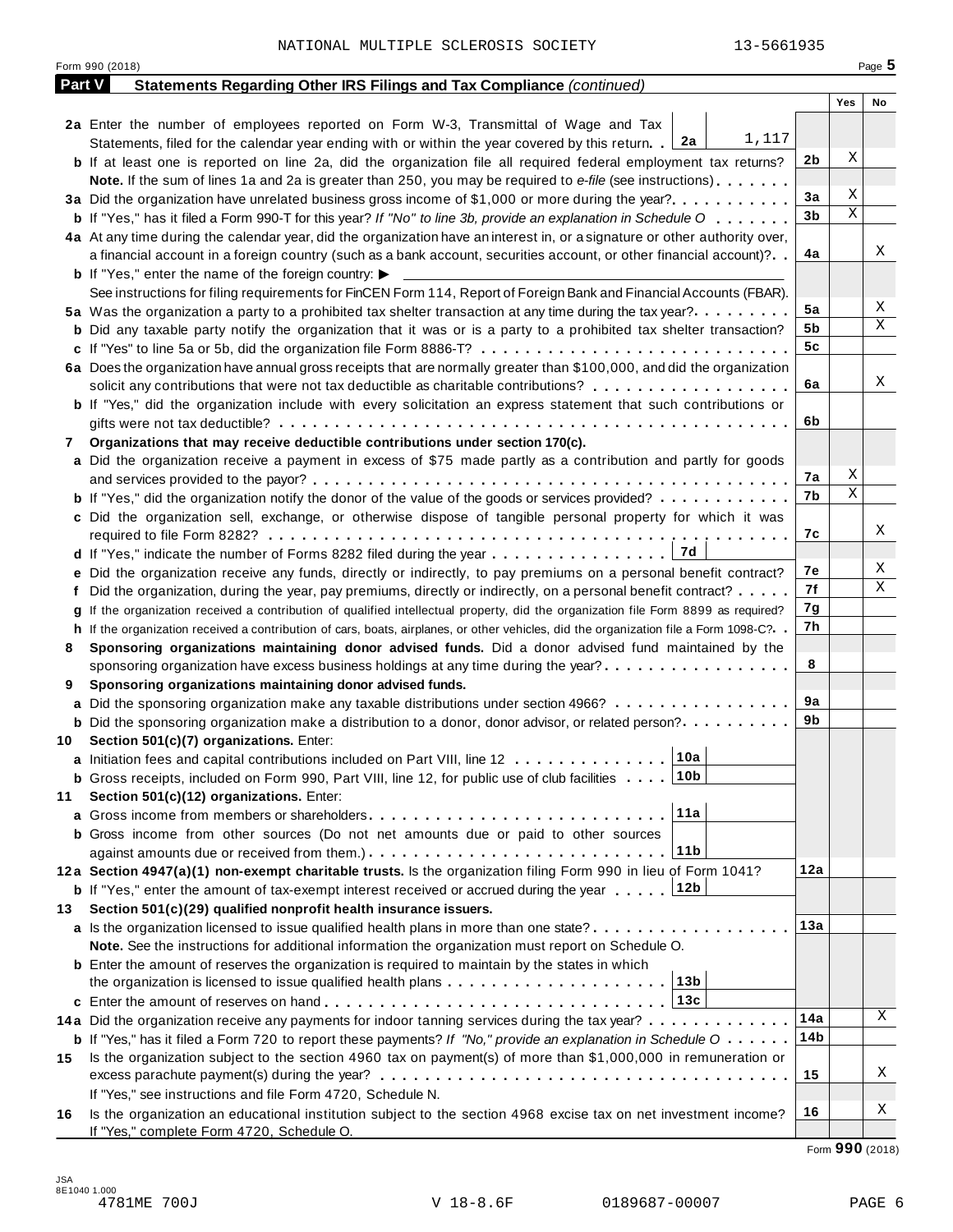| Part VI | Governance, Management, and Disclosure For each "Yes" response to lines 2 through 7b below, and for a "No"                |
|---------|---------------------------------------------------------------------------------------------------------------------------|
|         | response to line 8a, 8b, or 10b below, describe the circumstances, processes, or changes in Schedule O. See instructions. |
|         |                                                                                                                           |

|      |                                                                                                                                                                                    |    |                 | Yes        | No          |
|------|------------------------------------------------------------------------------------------------------------------------------------------------------------------------------------|----|-----------------|------------|-------------|
|      | 1a<br>1a Enter the number of voting members of the governing body at the end of the tax year                                                                                       | 37 |                 |            |             |
|      | If there are material differences in voting rights among members of the governing body, or<br>if the governing body delegated broad authority to an executive committee or similar |    |                 |            |             |
|      | committee, explain in Schedule O.                                                                                                                                                  |    |                 |            |             |
| b    | 1b<br>Enter the number of voting members included in line 1a, above, who are independent                                                                                           | 36 |                 |            |             |
| 2    | Did any officer, director, trustee, or key employee have a family relationship or a business relationship with                                                                     |    |                 |            |             |
|      |                                                                                                                                                                                    |    | 2               |            | Χ           |
| 3    | Did the organization delegate control over management duties customarily performed by or under the direct                                                                          |    |                 |            |             |
|      | supervision of officers, directors, or trustees, or key employees to a management company or other person?                                                                         |    | 3               |            | Χ           |
| 4    | Did the organization make any significant changes to its governing documents since the prior Form 990 was filed?                                                                   |    | 4               |            | $\mathbf x$ |
| 5    | Did the organization become aware during the year of a significant diversion of the organization's assets?                                                                         |    | 5               |            | X           |
| 6    |                                                                                                                                                                                    |    | 6               | Χ          |             |
| 7a   | Did the organization have members, stockholders, or other persons who had the power to elect or appoint                                                                            |    |                 |            |             |
|      |                                                                                                                                                                                    |    | 7a              | X          |             |
|      | Are any governance decisions of the organization reserved to (or subject to approval by) members,                                                                                  |    |                 |            |             |
| b    |                                                                                                                                                                                    |    | 7b              | Χ          |             |
| 8    | stockholders, or persons other than the governing body? $\dots \dots \dots \dots \dots \dots \dots \dots \dots \dots \dots \dots$                                                  |    |                 |            |             |
|      | Did the organization contemporaneously document the meetings held or written actions undertaken during                                                                             |    |                 |            |             |
|      | the year by the following:                                                                                                                                                         |    | 8а              | X          |             |
| а    |                                                                                                                                                                                    |    | 8b              | Χ          |             |
| b    |                                                                                                                                                                                    |    |                 |            |             |
| 9    | Is there any officer, director, trustee, or key employee listed in Part VII, Section A, who cannot be reached at                                                                   |    |                 |            | X           |
|      | the organization's mailing address? If "Yes," provide the names and addresses in Schedule O                                                                                        |    | 9               |            |             |
|      | Section B. Policies (This Section B requests information about policies not required by the Internal Revenue Code.)                                                                |    |                 | <b>Yes</b> |             |
|      |                                                                                                                                                                                    |    |                 |            |             |
|      |                                                                                                                                                                                    |    | 10a             | Χ          |             |
| b    | If "Yes," did the organization have written policies and procedures governing the activities of such chapters,                                                                     |    |                 |            |             |
|      | affiliates, and branches to ensure their operations are consistent with the organization's exempt purposes?                                                                        |    | 10 <sub>b</sub> | X          |             |
| 11 a | Has the organization provided a complete copy of this Form 990 to all members of its governing body before filing the form?                                                        |    | 11a             | Χ          |             |
| b    | Describe in Schedule O the process, if any, used by the organization to review this Form 990.                                                                                      |    |                 |            |             |
| 12a  | Did the organization have a written conflict of interest policy? If "No," go to line 13                                                                                            |    | 12a             | Χ          |             |
| b    | Were officers, directors, or trustees, and key employees required to disclose annually interests that could give                                                                   |    |                 |            |             |
|      |                                                                                                                                                                                    |    | 12 <sub>b</sub> | X          |             |
| c    | Did the organization regularly and consistently monitor and enforce compliance with the policy? If "Yes,"                                                                          |    |                 |            |             |
|      |                                                                                                                                                                                    |    | 12c             | X          |             |
| 13   |                                                                                                                                                                                    |    | 13              | Χ          |             |
| 14   | Did the organization have a written document retention and destruction policy?                                                                                                     |    | 14              | Χ          |             |
| 15   | Did the process for determining compensation of the following persons include a review and approval by                                                                             |    |                 |            |             |
|      | independent persons, comparability data, and contemporaneous substantiation of the deliberation and decision?                                                                      |    |                 |            |             |
| a    |                                                                                                                                                                                    |    | 15a             | X          |             |
| b    |                                                                                                                                                                                    |    | 15 <sub>b</sub> | Χ          |             |
|      |                                                                                                                                                                                    |    |                 |            |             |
|      | If "Yes" to line 15a or 15b, describe the process in Schedule O (see instructions).                                                                                                |    |                 |            |             |
|      | 16a Did the organization invest in, contribute assets to, or participate in a joint venture or similar arrangement                                                                 |    | 16a             |            | Χ           |
|      |                                                                                                                                                                                    |    |                 |            |             |
|      | <b>b</b> If "Yes," did the organization follow a written policy or procedure requiring the organization to evaluate its                                                            |    |                 |            |             |
|      | participation in joint venture arrangements under applicable federal tax law, and take steps to safeguard the                                                                      |    |                 |            |             |
|      |                                                                                                                                                                                    |    | 16 <sub>b</sub> |            |             |
|      | <b>Section C. Disclosure</b>                                                                                                                                                       |    |                 |            |             |
| 17   | List the states with which a copy of this Form 990 is required to be filed $\blacktriangleright$ ATTACHMENT 5                                                                      |    |                 |            |             |
|      | Section 6104 requires an organization to make its Forms 1023 (1024 or 1024-A if applicable), 990, and 990-T (Section 501(c)                                                        |    |                 |            |             |

**18** (3)s only) available for public inspection. Indicate how you made these available. Check all that apply.

 $\boxed{\text{X}}$  Own website  $\boxed{\text{X}}$  Another's website  $\boxed{\text{X}}$  Upon request  $\boxed{\text{O}}$  Other *(explain in Schedule O)*  $\boxed{\text{X}}$  Another's website

**19** Describe in Schedule O whether (and if so, how) the organization made its governing documents, conflict of interest policy, and financial statements available to the public during the tax year.

**20** Inflaticial statements available to the public during the tax year.<br>State the name, address, and telephone number of the person who possesses the organization's books and records <br>TAMI CAESAR, CFO & COO 733 THIRD AVENUE, N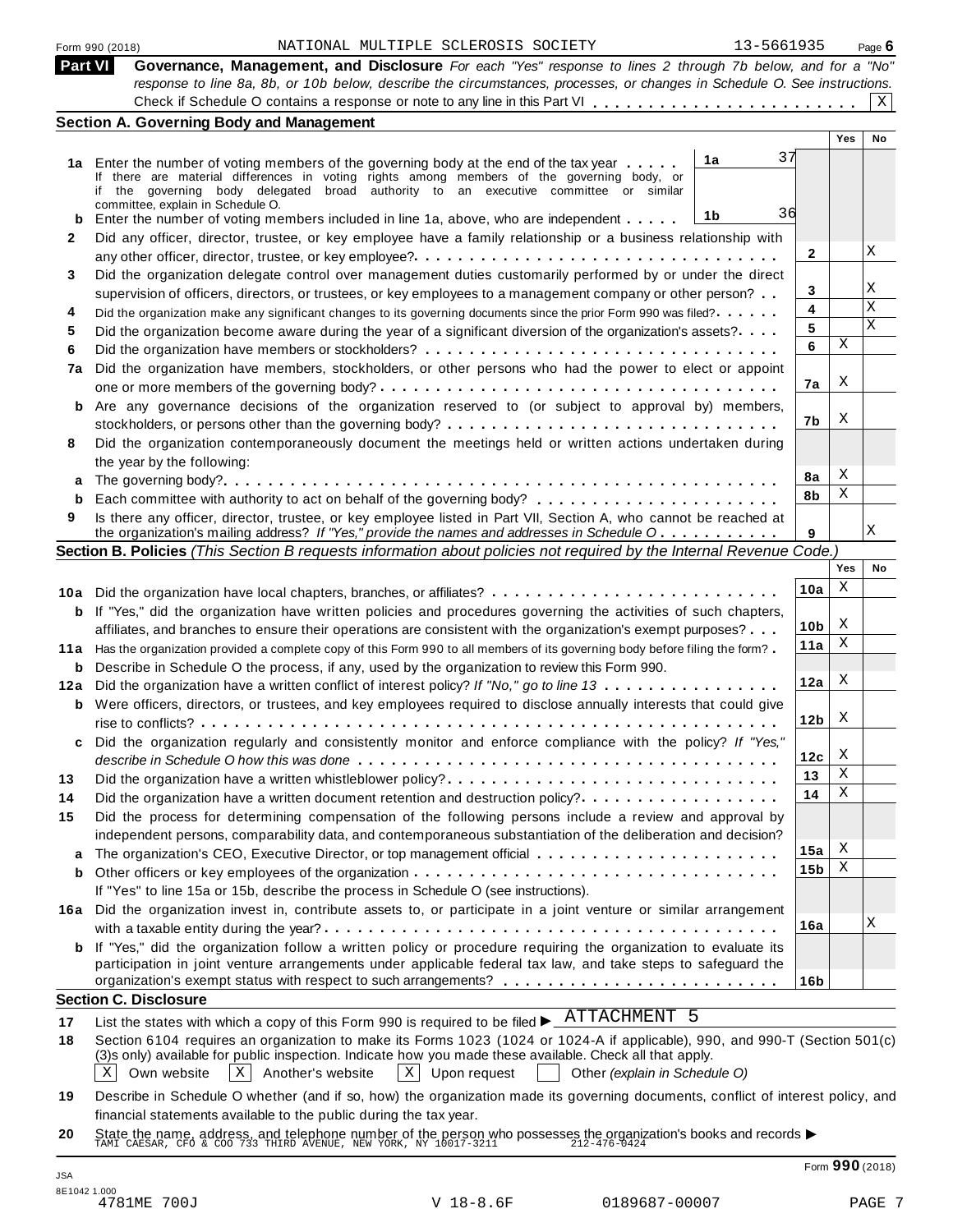| Part VII Compensation of Officers, Directors, Trustees, Key Employees, Highest Compensated Employees, and |
|-----------------------------------------------------------------------------------------------------------|
| <b>Independent Contractors</b>                                                                            |
|                                                                                                           |
| Section A. Officers, Directors, Trustees, Key Employees, and Highest Compensated Employees                |
|                                                                                                           |

**1a** Complete this table for all persons required to be listed. Report compensation for the calendar year ending with or within the organization's tax year.

anization's lax year.<br>● List all of the organization's **current** officers, directors, trustees (whether individuals or organizations), regardless of amount of<br>nnensation Enter -0- in columns (D) (E) and (E) if no compensa compensation. Enter -0- in columns (D), (E), and (F) if no compensation was paid.

• List all of the organization's **current** key employees, if any. See instructions for definition of "key employee."<br>● List the experientials five expect highest expressed explores (other than an efficer director of

**Example in the organization's current** key employees, if any. See instructions for definition of key employee.<br>• List the organization's five **current** highest compensated employees (other than an officer, director, trust who received reportable compensation (Box 5 of Form W-2 and/or Box 7 of Form 1099-MISC) of more than \$100,000 from the

organization and any related organizations.<br>• List all of the organization's **former** officers, key employees, and highest compensated employees who received more than<br>\$1.00.000 of reportable componention from the erganiza \$100,000 of reportable compensation from the organization and any related organizations.

% List all of the organization's **former directors or trustees** that received, in the capacity as a former director or trustee of the organization, more than \$10,000 of reportable compensation from the organization and any related organizations.

List persons in the following order: individual trustees or directors; institutional trustees; officers; key employees; highest compensated employees; and former such persons.

Check this box if neither the organization nor any related organization compensated any current officer, director, or trustee.

| (A)<br>Name and Title                | (B)<br>Average<br>hours per<br>week (list an <sup>,</sup><br>hours for<br>related<br>organizations<br>below dotted<br>line) | Individual trustee<br>or director | Institutional trustee | Officer | (C)<br>Position<br>Key employee | (do not check more than one<br>box, unless person is both an<br>officer and a director/trustee)<br>Highest compensated<br>employee | Former | (D)<br>Reportable<br>compensation<br>from<br>the<br>organization<br>(W-2/1099-MISC) | (E)<br>Reportable<br>compensation from<br>related<br>organizations<br>(W-2/1099-MISC) | (F)<br>Estimated<br>amount of<br>other<br>compensation<br>from the<br>organization<br>and related<br>organizations |
|--------------------------------------|-----------------------------------------------------------------------------------------------------------------------------|-----------------------------------|-----------------------|---------|---------------------------------|------------------------------------------------------------------------------------------------------------------------------------|--------|-------------------------------------------------------------------------------------|---------------------------------------------------------------------------------------|--------------------------------------------------------------------------------------------------------------------|
|                                      |                                                                                                                             |                                   |                       |         |                                 |                                                                                                                                    |        |                                                                                     |                                                                                       |                                                                                                                    |
|                                      |                                                                                                                             |                                   |                       |         |                                 |                                                                                                                                    |        |                                                                                     |                                                                                       |                                                                                                                    |
| (1) CYNTHIA ZAGIEBOYLO               | 40.00                                                                                                                       |                                   |                       |         |                                 |                                                                                                                                    |        |                                                                                     |                                                                                       |                                                                                                                    |
| PRESIDENT & CEO                      | 0.<br>5.00                                                                                                                  | Χ                                 |                       | Χ       |                                 |                                                                                                                                    |        | 553,948.                                                                            | 0.                                                                                    | 11,000.                                                                                                            |
| (2) PETER A. GALLIGAN                | 0.                                                                                                                          | X                                 |                       |         |                                 |                                                                                                                                    |        |                                                                                     | $0$ .                                                                                 |                                                                                                                    |
| <b>CHAIR</b>                         | 5.00                                                                                                                        |                                   |                       | Χ       |                                 |                                                                                                                                    |        | 0.                                                                                  |                                                                                       | 0.                                                                                                                 |
| (3) RICHARD KNUTSON<br>CHAIR ELECT   | 0.                                                                                                                          | Χ                                 |                       | X       |                                 |                                                                                                                                    |        | $\mathsf{O}$ .                                                                      | $0$ .                                                                                 | $\mathsf 0$ .                                                                                                      |
|                                      | 5.00                                                                                                                        |                                   |                       |         |                                 |                                                                                                                                    |        |                                                                                     |                                                                                       |                                                                                                                    |
| (4) WILLIAM T. MONAHAN<br>VICE CHAIR | 0.                                                                                                                          | Χ                                 |                       | Х       |                                 |                                                                                                                                    |        | 0.                                                                                  | 0.                                                                                    | 0.                                                                                                                 |
|                                      | 5.00                                                                                                                        |                                   |                       |         |                                 |                                                                                                                                    |        |                                                                                     |                                                                                       |                                                                                                                    |
| (5) LAURA VACCARO<br>VICE CHAIR      | 0.                                                                                                                          | X                                 |                       | Χ       |                                 |                                                                                                                                    |        | 0.                                                                                  | $\boldsymbol{0}$ .                                                                    | $\mathsf 0$ .                                                                                                      |
| (6) CAROLINE WHITACRE                | 5.00                                                                                                                        |                                   |                       |         |                                 |                                                                                                                                    |        |                                                                                     |                                                                                       |                                                                                                                    |
| VICE CHAIR                           | 0.                                                                                                                          | Χ                                 |                       | Χ       |                                 |                                                                                                                                    |        | $\mathsf{O}$ .                                                                      | $0$ .                                                                                 | 0.                                                                                                                 |
| (7) LINDA MCALEER                    | 5.00                                                                                                                        |                                   |                       |         |                                 |                                                                                                                                    |        |                                                                                     |                                                                                       |                                                                                                                    |
| <b>SECRETARY</b>                     | 0.                                                                                                                          | X                                 |                       | Χ       |                                 |                                                                                                                                    |        | 0.                                                                                  | 0.                                                                                    | 0.                                                                                                                 |
| (8) PETER PORRINO                    | 5.00                                                                                                                        |                                   |                       |         |                                 |                                                                                                                                    |        |                                                                                     |                                                                                       |                                                                                                                    |
| TREASURER                            | 0.                                                                                                                          | X                                 |                       | Х       |                                 |                                                                                                                                    |        | $\mathsf{O}$ .                                                                      | 0.                                                                                    | 0.                                                                                                                 |
| (9) MINDY B. ALPERT                  | 5.00                                                                                                                        |                                   |                       |         |                                 |                                                                                                                                    |        |                                                                                     |                                                                                       |                                                                                                                    |
| <b>DIRECTOR</b>                      | $0$ .                                                                                                                       | Χ                                 |                       |         |                                 |                                                                                                                                    |        | $\mathsf{O}$ .                                                                      | $0$ .                                                                                 | $\mathsf 0$ .                                                                                                      |
| (10) RICK ANDERSON                   | 5.00                                                                                                                        |                                   |                       |         |                                 |                                                                                                                                    |        |                                                                                     |                                                                                       |                                                                                                                    |
| <b>DIRECTOR</b>                      | 0.                                                                                                                          | Χ                                 |                       |         |                                 |                                                                                                                                    |        | 0.                                                                                  | 0.                                                                                    | $0$ .                                                                                                              |
| (11) GREGORY R. BISHOP               | 5.00                                                                                                                        |                                   |                       |         |                                 |                                                                                                                                    |        |                                                                                     |                                                                                       |                                                                                                                    |
| <b>DIRECTOR</b>                      | $0$ .                                                                                                                       | Χ                                 |                       |         |                                 |                                                                                                                                    |        | 0.                                                                                  | $0$ .                                                                                 | 0.                                                                                                                 |
| (12) MICHAEL BOGDONOFF               | 5.00                                                                                                                        |                                   |                       |         |                                 |                                                                                                                                    |        |                                                                                     |                                                                                       |                                                                                                                    |
| DIRECTOR (AS OF 11/9/2018)           | $0$ .                                                                                                                       | Χ                                 |                       |         |                                 |                                                                                                                                    |        | 0.                                                                                  | 0.                                                                                    | 0.                                                                                                                 |
| (13) RON BOIRE                       | 5.00                                                                                                                        |                                   |                       |         |                                 |                                                                                                                                    |        |                                                                                     |                                                                                       |                                                                                                                    |
| <b>DIRECTOR</b>                      | $0$ .                                                                                                                       | Χ                                 |                       |         |                                 |                                                                                                                                    |        | 0.                                                                                  | 0.                                                                                    | 0.                                                                                                                 |
| (14) HAFIZ CHANDIWALA                | 5.00                                                                                                                        |                                   |                       |         |                                 |                                                                                                                                    |        |                                                                                     |                                                                                       |                                                                                                                    |
| <b>DIRECTOR</b>                      | 0.                                                                                                                          | Χ                                 |                       |         |                                 |                                                                                                                                    |        | 0.                                                                                  | 0.                                                                                    | $0$ .                                                                                                              |

JSA Form **990** (2018)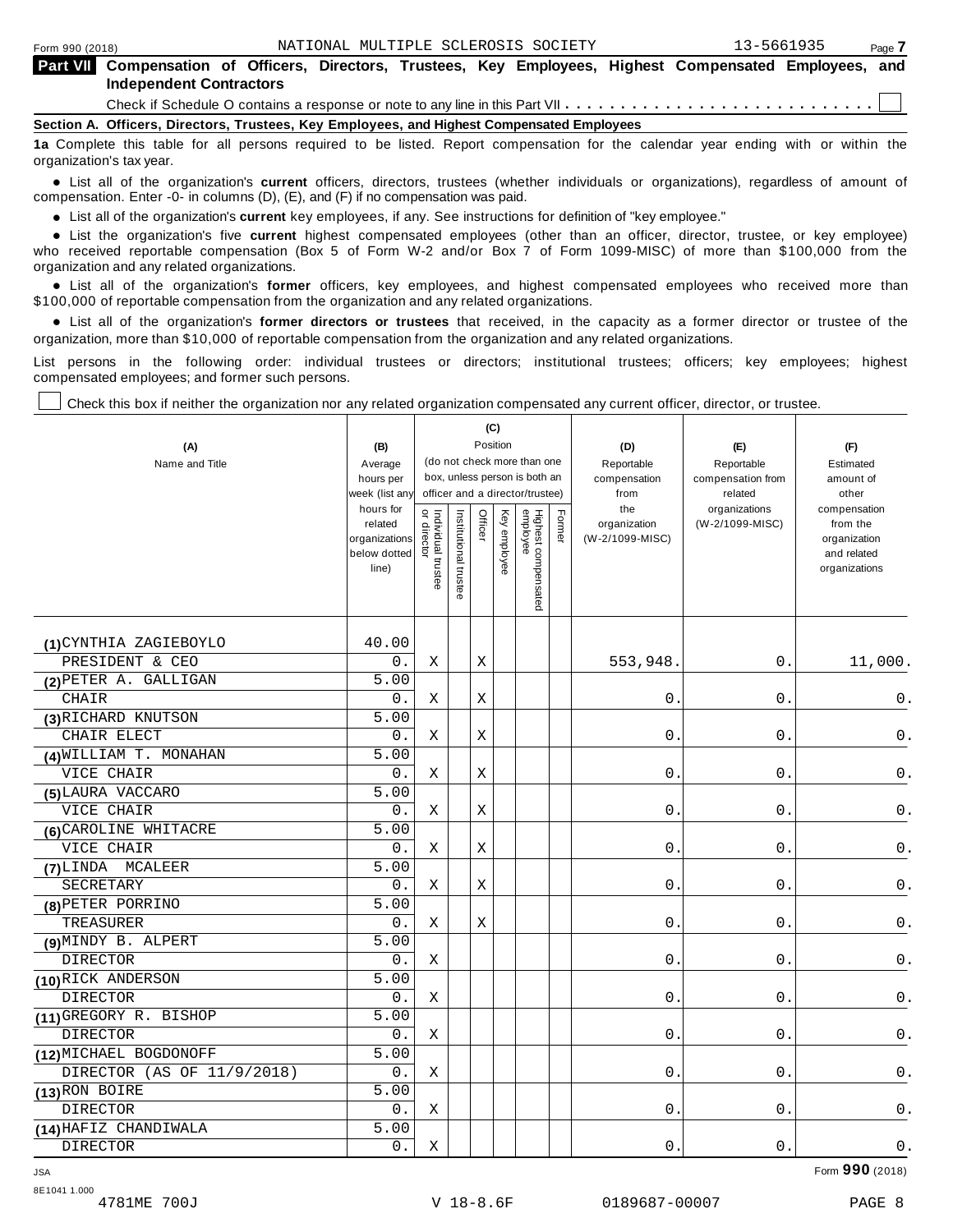|    | (A)                                                                                                                                                                                                                                                                                                    | (B)                                                            |                                     |                     |         | (C)          |                                                                    |        | (D)                                    | (E)                                        |              | (F)                                                                      |     |
|----|--------------------------------------------------------------------------------------------------------------------------------------------------------------------------------------------------------------------------------------------------------------------------------------------------------|----------------------------------------------------------------|-------------------------------------|---------------------|---------|--------------|--------------------------------------------------------------------|--------|----------------------------------------|--------------------------------------------|--------------|--------------------------------------------------------------------------|-----|
|    | Name and title                                                                                                                                                                                                                                                                                         | Average<br>hours per<br>week (list any                         |                                     |                     |         | Position     | (do not check more than one<br>box, unless person is both an       |        | Reportable<br>compensation<br>from     | Reportable<br>compensation from<br>related |              | Estimated<br>amount of<br>other                                          |     |
|    |                                                                                                                                                                                                                                                                                                        | hours for<br>related<br>organizations<br>below dotted<br>line) | Individual trustee<br>õ<br>director | Institutional trust | Officer | Key employee | officer and a director/trustee)<br>Highest compensated<br>employee | Former | the<br>organization<br>(W-2/1099-MISC) | organizations<br>(W-2/1099-MISC)           |              | compensation<br>from the<br>organization<br>and related<br>organizations |     |
|    | 15) DOUG COY                                                                                                                                                                                                                                                                                           | $\overline{5.00}$                                              |                                     |                     |         |              |                                                                    |        |                                        |                                            |              |                                                                          |     |
|    | <b>DIRECTOR</b>                                                                                                                                                                                                                                                                                        | 0.                                                             | Χ                                   |                     |         |              |                                                                    |        | 0.                                     | 0                                          |              |                                                                          | 0.  |
|    | 16) DANA M. FOOTE                                                                                                                                                                                                                                                                                      | $\overline{5.00}$                                              |                                     |                     |         |              |                                                                    |        |                                        |                                            |              |                                                                          |     |
|    | <b>DIRECTOR</b><br>17) ELIZABETH FORSTNEGER                                                                                                                                                                                                                                                            | 0.<br>$\overline{5.00}$                                        | Χ                                   |                     |         |              |                                                                    |        | 0.                                     | 0                                          |              |                                                                          | 0.  |
|    | <b>DIRECTOR</b>                                                                                                                                                                                                                                                                                        | 0.                                                             | Χ                                   |                     |         |              |                                                                    |        | 0.                                     | 0                                          |              |                                                                          | 0.  |
|    | 18) SHYAM GIDUMAL                                                                                                                                                                                                                                                                                      | $\overline{5.00}$                                              |                                     |                     |         |              |                                                                    |        |                                        |                                            |              |                                                                          |     |
|    | <b>DIRECTOR</b>                                                                                                                                                                                                                                                                                        | 0.                                                             | Χ                                   |                     |         |              |                                                                    |        | 0.                                     | 0                                          |              |                                                                          | 0.  |
|    | 19) PETER HARBILAS                                                                                                                                                                                                                                                                                     | $\overline{5.00}$                                              |                                     |                     |         |              |                                                                    |        |                                        |                                            |              |                                                                          |     |
|    | <b>DIRECTOR</b>                                                                                                                                                                                                                                                                                        | 0.                                                             | Χ                                   |                     |         |              |                                                                    |        | 0.                                     | 0                                          |              |                                                                          | 0.  |
|    | 20) ANDY HARRIS                                                                                                                                                                                                                                                                                        | $\overline{5.00}$                                              |                                     |                     |         |              |                                                                    |        |                                        |                                            |              |                                                                          |     |
|    | DIRECTOR (AS OF 11/9/2018)                                                                                                                                                                                                                                                                             | 0.                                                             | Χ                                   |                     |         |              |                                                                    |        | 0.                                     | 0                                          |              |                                                                          | 0.  |
|    | 21) IAN HARRIS                                                                                                                                                                                                                                                                                         | $\overline{5.00}$                                              |                                     |                     |         |              |                                                                    |        |                                        |                                            |              |                                                                          |     |
|    | DIRECTOR (AS OF 11/9/2018)                                                                                                                                                                                                                                                                             | 0.                                                             | Χ                                   |                     |         |              |                                                                    |        | 0.                                     | 0                                          |              |                                                                          | 0.  |
|    | 22) BONNIE HIGGINS                                                                                                                                                                                                                                                                                     | $\overline{5.00}$                                              |                                     |                     |         |              |                                                                    |        |                                        |                                            |              |                                                                          |     |
|    | <b>DIRECTOR</b>                                                                                                                                                                                                                                                                                        | 0.                                                             | Χ                                   |                     |         |              |                                                                    |        | 0.                                     | 0                                          |              |                                                                          | 0.  |
|    | 23) WILLIAM HOLLEY                                                                                                                                                                                                                                                                                     | $\overline{5.00}$                                              |                                     |                     |         |              |                                                                    |        |                                        |                                            |              |                                                                          |     |
|    | <b>DIRECTOR</b>                                                                                                                                                                                                                                                                                        | 0.                                                             | Χ                                   |                     |         |              |                                                                    |        | 0.                                     | 0                                          |              |                                                                          | 0.  |
|    | 24) MARY HUGHES, MD<br><b>DIRECTOR</b>                                                                                                                                                                                                                                                                 | $\overline{5.00}$<br>0.                                        |                                     |                     |         |              |                                                                    |        |                                        |                                            |              |                                                                          |     |
|    | 25) WILLIAM MARRACCINI                                                                                                                                                                                                                                                                                 | 5.00                                                           | X                                   |                     |         |              |                                                                    |        | 0.                                     | 0                                          |              |                                                                          | 0.  |
|    | <b>DIRECTOR</b>                                                                                                                                                                                                                                                                                        | 0.                                                             | X                                   |                     |         |              |                                                                    |        | 0.                                     | $\mathsf{0}$ .                             |              |                                                                          | 0.  |
|    | 1b Sub-total                                                                                                                                                                                                                                                                                           |                                                                |                                     |                     |         |              |                                                                    |        | 553,948.                               | $\mathbf 0$ .                              |              | 11,000.                                                                  |     |
|    | .<br>c Total from continuation sheets to Part VII, Section A                                                                                                                                                                                                                                           |                                                                |                                     |                     |         |              |                                                                    |        | 4,043,975.                             | $\mathbf 0$ .                              |              | 459,718.                                                                 |     |
|    | d Total (add lines 1b and 1c) $\cdots$ $\cdots$ $\cdots$ $\cdots$ $\cdots$ $\cdots$ $\cdots$ $\cdots$ $\cdots$ $\cdots$ $\cdots$                                                                                                                                                                       |                                                                |                                     |                     |         |              |                                                                    |        | 4,597,923.                             | 0.                                         |              | 470,718.                                                                 |     |
|    | 2 Total number of individuals (including but not limited to those listed above) who received more than \$100,000 of<br>reportable compensation from the organization ▶                                                                                                                                 |                                                                | 126                                 |                     |         |              |                                                                    |        |                                        |                                            |              |                                                                          |     |
|    |                                                                                                                                                                                                                                                                                                        |                                                                |                                     |                     |         |              |                                                                    |        |                                        |                                            |              | Yes                                                                      | No. |
| 3  | Did the organization list any former officer, director, or trustee, key employee, or highest compensated                                                                                                                                                                                               |                                                                |                                     |                     |         |              |                                                                    |        |                                        |                                            |              |                                                                          |     |
|    | employee on line 1a? If "Yes," complete Schedule J for such individual                                                                                                                                                                                                                                 |                                                                |                                     |                     |         |              |                                                                    |        |                                        |                                            | 3            |                                                                          | Χ   |
|    | For any individual listed on line 1a, is the sum of reportable compensation and other compensation from the<br>organization and related organizations greater than \$150,000? If "Yes," complete Schedule J for such                                                                                   |                                                                |                                     |                     |         |              |                                                                    |        |                                        |                                            |              |                                                                          |     |
| 5. | Did any person listed on line 1a receive or accrue compensation from any unrelated organization or individual                                                                                                                                                                                          |                                                                |                                     |                     |         |              |                                                                    |        |                                        |                                            | 4            | Χ                                                                        |     |
|    | for services rendered to the organization? If "Yes," complete Schedule J for such person                                                                                                                                                                                                               |                                                                |                                     |                     |         |              |                                                                    |        |                                        |                                            | 5            |                                                                          | Χ   |
| 1  | <b>Section B. Independent Contractors</b><br>Complete this table for your five highest compensated independent contractors that received more than \$100,000 of<br>compensation from the organization. Report compensation for the calendar year ending with or within the organization's tax<br>year. |                                                                |                                     |                     |         |              |                                                                    |        |                                        |                                            |              |                                                                          |     |
|    | (A)                                                                                                                                                                                                                                                                                                    |                                                                |                                     |                     |         |              |                                                                    |        | (B)                                    |                                            | (C)          |                                                                          |     |
|    | Name and business address                                                                                                                                                                                                                                                                              |                                                                |                                     |                     |         |              |                                                                    |        | Description of services                |                                            | Compensation |                                                                          |     |
|    | ATTACHMENT 6                                                                                                                                                                                                                                                                                           |                                                                |                                     |                     |         |              |                                                                    |        |                                        |                                            |              |                                                                          |     |

**2** Total number of independent contractors (including but not limited to those listed above) who received more than \$100,000 in compensation from the organization  $\triangleright$  78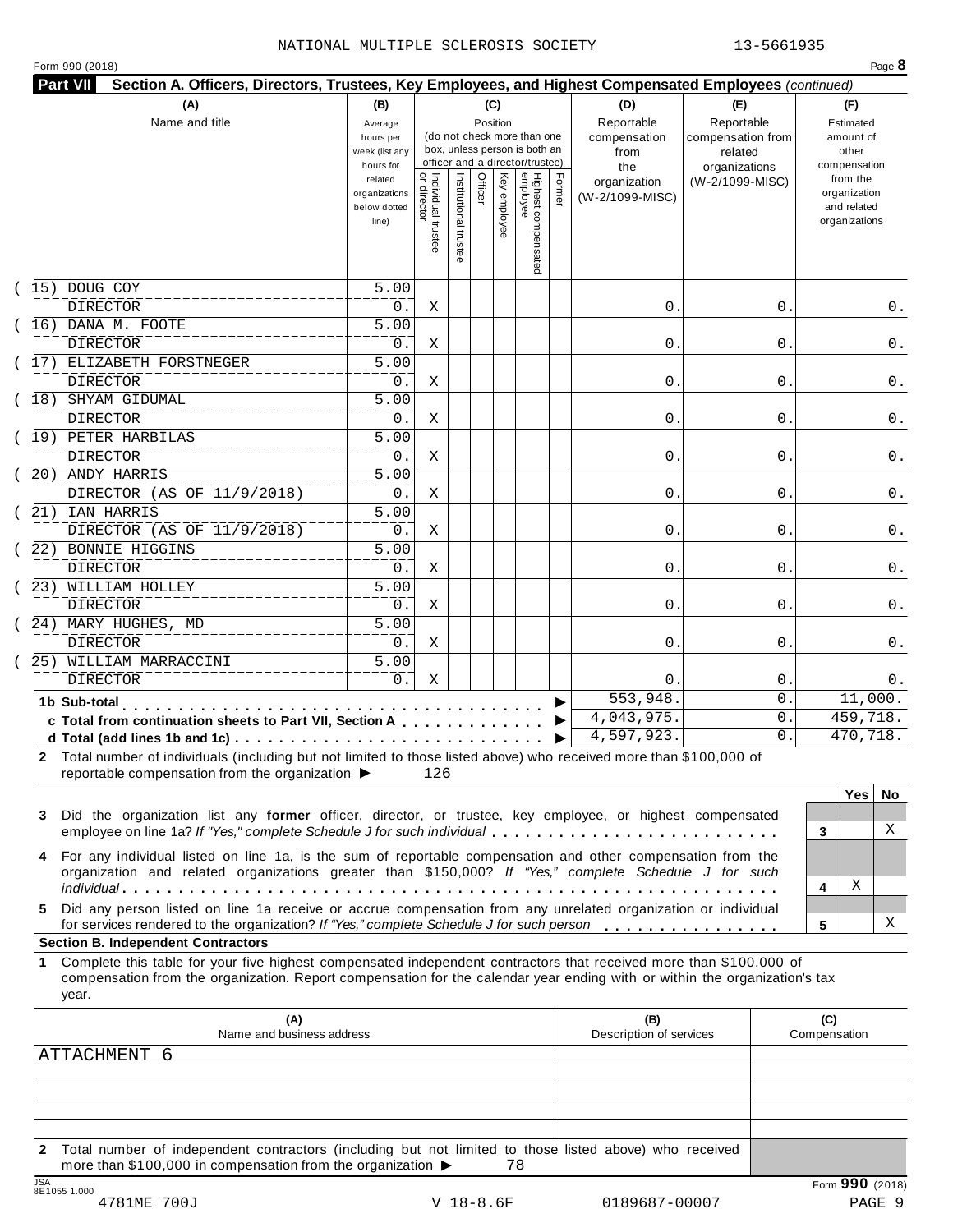### NATIONAL MULTIPLE SCLEROSIS SOCIETY 13-5661935

|  | Form 990 (2018) |  |
|--|-----------------|--|
|  |                 |  |

| (A)<br>(B)<br>(C)<br>(D)<br>Reportable<br>Name and title<br>Position<br>Average<br>(do not check more than one<br>compensation<br>hours per<br>box, unless person is both an<br>week (list any<br>from<br>officer and a director/trustee)<br>hours for<br>the<br>  Individual trustee<br>  or director<br>Highest compensated<br>employee<br>Institutional trustee<br>Officer<br>Key employee<br>Former<br>related<br>organization<br>organizations<br>(W-2/1099-MISC)<br>below dotted<br>line)<br>26) EUGENE MAY<br>5.00<br>DIRECTOR<br>0.<br>0.<br>Χ<br>27) ELIZABETH PAGE<br>5.00<br><b>DIRECTOR</b><br>0.<br>0.<br>Χ<br>$\overline{5.00}$<br>28) RUSSEL PARKER<br><b>DIRECTOR</b><br>0.<br>0.<br>Χ<br>$\overline{5.00}$<br>29) MIKE PONGON<br>DIRECTOR<br>0.<br>0.<br>Χ<br>$\overline{5.00}$<br>30) CHET POREMBSKI<br>DIRECTOR (AS OF 11/9/2018)<br>0.<br>0.<br>Χ<br>31) TOBI ROGOWSKY<br>5.00<br><b>DIRECTOR</b><br>0.<br>0.<br>Χ<br>$\overline{5.00}$<br>32) DAVID M. ROTTKAMP<br><b>DIRECTOR</b><br>0.<br>0.<br>Χ<br>33) LARRY SCHMID<br>$\overline{5.00}$<br><b>DIRECTOR</b><br>0.<br>0.<br>Χ<br>5.00<br>34) RICHARD B. SLIFKA<br>DIRECTOR<br>0.<br>0.<br>Χ<br>5.00<br>DIRECTOR<br>0.<br>0.<br>Χ<br>5.00<br><b>DIRECTOR</b><br>0.<br>Χ<br>0.<br><b>The Commission Commission</b><br>reportable compensation from the organization ▶<br>126<br>Did the organization list any former officer, director, or trustee, key employee, or highest compensated<br>employee on line 1a? If "Yes," complete Schedule J for such individual<br>For any individual listed on line 1a, is the sum of reportable compensation and other compensation from the<br>organization and related organizations greater than \$150,000? If "Yes," complete Schedule J for such<br>Did any person listed on line 1a receive or accrue compensation from any unrelated organization or individual<br>for services rendered to the organization? If "Yes," complete Schedule J for such person<br>Complete this table for your five highest compensated independent contractors that received more than \$100,000 of | (E)<br>Reportable<br>compensation from | (F)<br>Estimated      |
|-----------------------------------------------------------------------------------------------------------------------------------------------------------------------------------------------------------------------------------------------------------------------------------------------------------------------------------------------------------------------------------------------------------------------------------------------------------------------------------------------------------------------------------------------------------------------------------------------------------------------------------------------------------------------------------------------------------------------------------------------------------------------------------------------------------------------------------------------------------------------------------------------------------------------------------------------------------------------------------------------------------------------------------------------------------------------------------------------------------------------------------------------------------------------------------------------------------------------------------------------------------------------------------------------------------------------------------------------------------------------------------------------------------------------------------------------------------------------------------------------------------------------------------------------------------------------------------------------------------------------------------------------------------------------------------------------------------------------------------------------------------------------------------------------------------------------------------------------------------------------------------------------------------------------------------------------------------------------------------------------------------------------------------------------------------------------------------------------------|----------------------------------------|-----------------------|
|                                                                                                                                                                                                                                                                                                                                                                                                                                                                                                                                                                                                                                                                                                                                                                                                                                                                                                                                                                                                                                                                                                                                                                                                                                                                                                                                                                                                                                                                                                                                                                                                                                                                                                                                                                                                                                                                                                                                                                                                                                                                                                     |                                        |                       |
|                                                                                                                                                                                                                                                                                                                                                                                                                                                                                                                                                                                                                                                                                                                                                                                                                                                                                                                                                                                                                                                                                                                                                                                                                                                                                                                                                                                                                                                                                                                                                                                                                                                                                                                                                                                                                                                                                                                                                                                                                                                                                                     |                                        | amount of             |
|                                                                                                                                                                                                                                                                                                                                                                                                                                                                                                                                                                                                                                                                                                                                                                                                                                                                                                                                                                                                                                                                                                                                                                                                                                                                                                                                                                                                                                                                                                                                                                                                                                                                                                                                                                                                                                                                                                                                                                                                                                                                                                     | related                                | other<br>compensation |
|                                                                                                                                                                                                                                                                                                                                                                                                                                                                                                                                                                                                                                                                                                                                                                                                                                                                                                                                                                                                                                                                                                                                                                                                                                                                                                                                                                                                                                                                                                                                                                                                                                                                                                                                                                                                                                                                                                                                                                                                                                                                                                     | organizations<br>(W-2/1099-MISC)       | from the              |
|                                                                                                                                                                                                                                                                                                                                                                                                                                                                                                                                                                                                                                                                                                                                                                                                                                                                                                                                                                                                                                                                                                                                                                                                                                                                                                                                                                                                                                                                                                                                                                                                                                                                                                                                                                                                                                                                                                                                                                                                                                                                                                     |                                        | organization          |
|                                                                                                                                                                                                                                                                                                                                                                                                                                                                                                                                                                                                                                                                                                                                                                                                                                                                                                                                                                                                                                                                                                                                                                                                                                                                                                                                                                                                                                                                                                                                                                                                                                                                                                                                                                                                                                                                                                                                                                                                                                                                                                     |                                        | and related           |
|                                                                                                                                                                                                                                                                                                                                                                                                                                                                                                                                                                                                                                                                                                                                                                                                                                                                                                                                                                                                                                                                                                                                                                                                                                                                                                                                                                                                                                                                                                                                                                                                                                                                                                                                                                                                                                                                                                                                                                                                                                                                                                     |                                        | organizations         |
|                                                                                                                                                                                                                                                                                                                                                                                                                                                                                                                                                                                                                                                                                                                                                                                                                                                                                                                                                                                                                                                                                                                                                                                                                                                                                                                                                                                                                                                                                                                                                                                                                                                                                                                                                                                                                                                                                                                                                                                                                                                                                                     |                                        |                       |
|                                                                                                                                                                                                                                                                                                                                                                                                                                                                                                                                                                                                                                                                                                                                                                                                                                                                                                                                                                                                                                                                                                                                                                                                                                                                                                                                                                                                                                                                                                                                                                                                                                                                                                                                                                                                                                                                                                                                                                                                                                                                                                     |                                        |                       |
|                                                                                                                                                                                                                                                                                                                                                                                                                                                                                                                                                                                                                                                                                                                                                                                                                                                                                                                                                                                                                                                                                                                                                                                                                                                                                                                                                                                                                                                                                                                                                                                                                                                                                                                                                                                                                                                                                                                                                                                                                                                                                                     |                                        |                       |
|                                                                                                                                                                                                                                                                                                                                                                                                                                                                                                                                                                                                                                                                                                                                                                                                                                                                                                                                                                                                                                                                                                                                                                                                                                                                                                                                                                                                                                                                                                                                                                                                                                                                                                                                                                                                                                                                                                                                                                                                                                                                                                     | 0                                      | 0.                    |
|                                                                                                                                                                                                                                                                                                                                                                                                                                                                                                                                                                                                                                                                                                                                                                                                                                                                                                                                                                                                                                                                                                                                                                                                                                                                                                                                                                                                                                                                                                                                                                                                                                                                                                                                                                                                                                                                                                                                                                                                                                                                                                     |                                        |                       |
|                                                                                                                                                                                                                                                                                                                                                                                                                                                                                                                                                                                                                                                                                                                                                                                                                                                                                                                                                                                                                                                                                                                                                                                                                                                                                                                                                                                                                                                                                                                                                                                                                                                                                                                                                                                                                                                                                                                                                                                                                                                                                                     | 0                                      | 0.                    |
|                                                                                                                                                                                                                                                                                                                                                                                                                                                                                                                                                                                                                                                                                                                                                                                                                                                                                                                                                                                                                                                                                                                                                                                                                                                                                                                                                                                                                                                                                                                                                                                                                                                                                                                                                                                                                                                                                                                                                                                                                                                                                                     |                                        |                       |
|                                                                                                                                                                                                                                                                                                                                                                                                                                                                                                                                                                                                                                                                                                                                                                                                                                                                                                                                                                                                                                                                                                                                                                                                                                                                                                                                                                                                                                                                                                                                                                                                                                                                                                                                                                                                                                                                                                                                                                                                                                                                                                     |                                        |                       |
|                                                                                                                                                                                                                                                                                                                                                                                                                                                                                                                                                                                                                                                                                                                                                                                                                                                                                                                                                                                                                                                                                                                                                                                                                                                                                                                                                                                                                                                                                                                                                                                                                                                                                                                                                                                                                                                                                                                                                                                                                                                                                                     | 0                                      | 0.                    |
|                                                                                                                                                                                                                                                                                                                                                                                                                                                                                                                                                                                                                                                                                                                                                                                                                                                                                                                                                                                                                                                                                                                                                                                                                                                                                                                                                                                                                                                                                                                                                                                                                                                                                                                                                                                                                                                                                                                                                                                                                                                                                                     |                                        |                       |
|                                                                                                                                                                                                                                                                                                                                                                                                                                                                                                                                                                                                                                                                                                                                                                                                                                                                                                                                                                                                                                                                                                                                                                                                                                                                                                                                                                                                                                                                                                                                                                                                                                                                                                                                                                                                                                                                                                                                                                                                                                                                                                     | 0                                      | 0.                    |
|                                                                                                                                                                                                                                                                                                                                                                                                                                                                                                                                                                                                                                                                                                                                                                                                                                                                                                                                                                                                                                                                                                                                                                                                                                                                                                                                                                                                                                                                                                                                                                                                                                                                                                                                                                                                                                                                                                                                                                                                                                                                                                     |                                        |                       |
|                                                                                                                                                                                                                                                                                                                                                                                                                                                                                                                                                                                                                                                                                                                                                                                                                                                                                                                                                                                                                                                                                                                                                                                                                                                                                                                                                                                                                                                                                                                                                                                                                                                                                                                                                                                                                                                                                                                                                                                                                                                                                                     | 0                                      | 0.                    |
|                                                                                                                                                                                                                                                                                                                                                                                                                                                                                                                                                                                                                                                                                                                                                                                                                                                                                                                                                                                                                                                                                                                                                                                                                                                                                                                                                                                                                                                                                                                                                                                                                                                                                                                                                                                                                                                                                                                                                                                                                                                                                                     |                                        |                       |
|                                                                                                                                                                                                                                                                                                                                                                                                                                                                                                                                                                                                                                                                                                                                                                                                                                                                                                                                                                                                                                                                                                                                                                                                                                                                                                                                                                                                                                                                                                                                                                                                                                                                                                                                                                                                                                                                                                                                                                                                                                                                                                     | 0                                      | 0.                    |
|                                                                                                                                                                                                                                                                                                                                                                                                                                                                                                                                                                                                                                                                                                                                                                                                                                                                                                                                                                                                                                                                                                                                                                                                                                                                                                                                                                                                                                                                                                                                                                                                                                                                                                                                                                                                                                                                                                                                                                                                                                                                                                     |                                        |                       |
|                                                                                                                                                                                                                                                                                                                                                                                                                                                                                                                                                                                                                                                                                                                                                                                                                                                                                                                                                                                                                                                                                                                                                                                                                                                                                                                                                                                                                                                                                                                                                                                                                                                                                                                                                                                                                                                                                                                                                                                                                                                                                                     | 0                                      | 0.                    |
|                                                                                                                                                                                                                                                                                                                                                                                                                                                                                                                                                                                                                                                                                                                                                                                                                                                                                                                                                                                                                                                                                                                                                                                                                                                                                                                                                                                                                                                                                                                                                                                                                                                                                                                                                                                                                                                                                                                                                                                                                                                                                                     |                                        |                       |
|                                                                                                                                                                                                                                                                                                                                                                                                                                                                                                                                                                                                                                                                                                                                                                                                                                                                                                                                                                                                                                                                                                                                                                                                                                                                                                                                                                                                                                                                                                                                                                                                                                                                                                                                                                                                                                                                                                                                                                                                                                                                                                     | 0                                      | 0.                    |
| 35) PETER G. TARRICONE<br>36) DIANA TWADELL                                                                                                                                                                                                                                                                                                                                                                                                                                                                                                                                                                                                                                                                                                                                                                                                                                                                                                                                                                                                                                                                                                                                                                                                                                                                                                                                                                                                                                                                                                                                                                                                                                                                                                                                                                                                                                                                                                                                                                                                                                                         |                                        |                       |
|                                                                                                                                                                                                                                                                                                                                                                                                                                                                                                                                                                                                                                                                                                                                                                                                                                                                                                                                                                                                                                                                                                                                                                                                                                                                                                                                                                                                                                                                                                                                                                                                                                                                                                                                                                                                                                                                                                                                                                                                                                                                                                     | 0                                      | 0.                    |
|                                                                                                                                                                                                                                                                                                                                                                                                                                                                                                                                                                                                                                                                                                                                                                                                                                                                                                                                                                                                                                                                                                                                                                                                                                                                                                                                                                                                                                                                                                                                                                                                                                                                                                                                                                                                                                                                                                                                                                                                                                                                                                     |                                        |                       |
|                                                                                                                                                                                                                                                                                                                                                                                                                                                                                                                                                                                                                                                                                                                                                                                                                                                                                                                                                                                                                                                                                                                                                                                                                                                                                                                                                                                                                                                                                                                                                                                                                                                                                                                                                                                                                                                                                                                                                                                                                                                                                                     | 0                                      | 0.                    |
| 1b Sub-total<br>c Total from continuation sheets to Part VII, Section A<br>2 Total number of individuals (including but not limited to those listed above) who received more than \$100,000 of<br>3<br>4<br>5.<br><b>Section B. Independent Contractors</b><br>1.                                                                                                                                                                                                                                                                                                                                                                                                                                                                                                                                                                                                                                                                                                                                                                                                                                                                                                                                                                                                                                                                                                                                                                                                                                                                                                                                                                                                                                                                                                                                                                                                                                                                                                                                                                                                                                   |                                        |                       |
|                                                                                                                                                                                                                                                                                                                                                                                                                                                                                                                                                                                                                                                                                                                                                                                                                                                                                                                                                                                                                                                                                                                                                                                                                                                                                                                                                                                                                                                                                                                                                                                                                                                                                                                                                                                                                                                                                                                                                                                                                                                                                                     | 0                                      | 0.                    |
|                                                                                                                                                                                                                                                                                                                                                                                                                                                                                                                                                                                                                                                                                                                                                                                                                                                                                                                                                                                                                                                                                                                                                                                                                                                                                                                                                                                                                                                                                                                                                                                                                                                                                                                                                                                                                                                                                                                                                                                                                                                                                                     |                                        |                       |
|                                                                                                                                                                                                                                                                                                                                                                                                                                                                                                                                                                                                                                                                                                                                                                                                                                                                                                                                                                                                                                                                                                                                                                                                                                                                                                                                                                                                                                                                                                                                                                                                                                                                                                                                                                                                                                                                                                                                                                                                                                                                                                     |                                        |                       |
|                                                                                                                                                                                                                                                                                                                                                                                                                                                                                                                                                                                                                                                                                                                                                                                                                                                                                                                                                                                                                                                                                                                                                                                                                                                                                                                                                                                                                                                                                                                                                                                                                                                                                                                                                                                                                                                                                                                                                                                                                                                                                                     |                                        |                       |
|                                                                                                                                                                                                                                                                                                                                                                                                                                                                                                                                                                                                                                                                                                                                                                                                                                                                                                                                                                                                                                                                                                                                                                                                                                                                                                                                                                                                                                                                                                                                                                                                                                                                                                                                                                                                                                                                                                                                                                                                                                                                                                     |                                        |                       |
|                                                                                                                                                                                                                                                                                                                                                                                                                                                                                                                                                                                                                                                                                                                                                                                                                                                                                                                                                                                                                                                                                                                                                                                                                                                                                                                                                                                                                                                                                                                                                                                                                                                                                                                                                                                                                                                                                                                                                                                                                                                                                                     |                                        |                       |
|                                                                                                                                                                                                                                                                                                                                                                                                                                                                                                                                                                                                                                                                                                                                                                                                                                                                                                                                                                                                                                                                                                                                                                                                                                                                                                                                                                                                                                                                                                                                                                                                                                                                                                                                                                                                                                                                                                                                                                                                                                                                                                     |                                        | <b>Yes</b><br>No.     |
|                                                                                                                                                                                                                                                                                                                                                                                                                                                                                                                                                                                                                                                                                                                                                                                                                                                                                                                                                                                                                                                                                                                                                                                                                                                                                                                                                                                                                                                                                                                                                                                                                                                                                                                                                                                                                                                                                                                                                                                                                                                                                                     |                                        |                       |
|                                                                                                                                                                                                                                                                                                                                                                                                                                                                                                                                                                                                                                                                                                                                                                                                                                                                                                                                                                                                                                                                                                                                                                                                                                                                                                                                                                                                                                                                                                                                                                                                                                                                                                                                                                                                                                                                                                                                                                                                                                                                                                     |                                        | X<br>3                |
|                                                                                                                                                                                                                                                                                                                                                                                                                                                                                                                                                                                                                                                                                                                                                                                                                                                                                                                                                                                                                                                                                                                                                                                                                                                                                                                                                                                                                                                                                                                                                                                                                                                                                                                                                                                                                                                                                                                                                                                                                                                                                                     |                                        |                       |
|                                                                                                                                                                                                                                                                                                                                                                                                                                                                                                                                                                                                                                                                                                                                                                                                                                                                                                                                                                                                                                                                                                                                                                                                                                                                                                                                                                                                                                                                                                                                                                                                                                                                                                                                                                                                                                                                                                                                                                                                                                                                                                     |                                        |                       |
|                                                                                                                                                                                                                                                                                                                                                                                                                                                                                                                                                                                                                                                                                                                                                                                                                                                                                                                                                                                                                                                                                                                                                                                                                                                                                                                                                                                                                                                                                                                                                                                                                                                                                                                                                                                                                                                                                                                                                                                                                                                                                                     |                                        | Χ<br>4                |
|                                                                                                                                                                                                                                                                                                                                                                                                                                                                                                                                                                                                                                                                                                                                                                                                                                                                                                                                                                                                                                                                                                                                                                                                                                                                                                                                                                                                                                                                                                                                                                                                                                                                                                                                                                                                                                                                                                                                                                                                                                                                                                     |                                        |                       |
|                                                                                                                                                                                                                                                                                                                                                                                                                                                                                                                                                                                                                                                                                                                                                                                                                                                                                                                                                                                                                                                                                                                                                                                                                                                                                                                                                                                                                                                                                                                                                                                                                                                                                                                                                                                                                                                                                                                                                                                                                                                                                                     |                                        | X<br>5                |
|                                                                                                                                                                                                                                                                                                                                                                                                                                                                                                                                                                                                                                                                                                                                                                                                                                                                                                                                                                                                                                                                                                                                                                                                                                                                                                                                                                                                                                                                                                                                                                                                                                                                                                                                                                                                                                                                                                                                                                                                                                                                                                     |                                        |                       |
|                                                                                                                                                                                                                                                                                                                                                                                                                                                                                                                                                                                                                                                                                                                                                                                                                                                                                                                                                                                                                                                                                                                                                                                                                                                                                                                                                                                                                                                                                                                                                                                                                                                                                                                                                                                                                                                                                                                                                                                                                                                                                                     |                                        |                       |
| compensation from the organization. Report compensation for the calendar year ending with or within the organization's tax                                                                                                                                                                                                                                                                                                                                                                                                                                                                                                                                                                                                                                                                                                                                                                                                                                                                                                                                                                                                                                                                                                                                                                                                                                                                                                                                                                                                                                                                                                                                                                                                                                                                                                                                                                                                                                                                                                                                                                          |                                        |                       |
| year.                                                                                                                                                                                                                                                                                                                                                                                                                                                                                                                                                                                                                                                                                                                                                                                                                                                                                                                                                                                                                                                                                                                                                                                                                                                                                                                                                                                                                                                                                                                                                                                                                                                                                                                                                                                                                                                                                                                                                                                                                                                                                               |                                        |                       |
|                                                                                                                                                                                                                                                                                                                                                                                                                                                                                                                                                                                                                                                                                                                                                                                                                                                                                                                                                                                                                                                                                                                                                                                                                                                                                                                                                                                                                                                                                                                                                                                                                                                                                                                                                                                                                                                                                                                                                                                                                                                                                                     |                                        |                       |
| (A)<br>(B)<br>Name and business address<br>Description of services                                                                                                                                                                                                                                                                                                                                                                                                                                                                                                                                                                                                                                                                                                                                                                                                                                                                                                                                                                                                                                                                                                                                                                                                                                                                                                                                                                                                                                                                                                                                                                                                                                                                                                                                                                                                                                                                                                                                                                                                                                  |                                        | (C)<br>Compensation   |
|                                                                                                                                                                                                                                                                                                                                                                                                                                                                                                                                                                                                                                                                                                                                                                                                                                                                                                                                                                                                                                                                                                                                                                                                                                                                                                                                                                                                                                                                                                                                                                                                                                                                                                                                                                                                                                                                                                                                                                                                                                                                                                     |                                        |                       |
|                                                                                                                                                                                                                                                                                                                                                                                                                                                                                                                                                                                                                                                                                                                                                                                                                                                                                                                                                                                                                                                                                                                                                                                                                                                                                                                                                                                                                                                                                                                                                                                                                                                                                                                                                                                                                                                                                                                                                                                                                                                                                                     |                                        |                       |
|                                                                                                                                                                                                                                                                                                                                                                                                                                                                                                                                                                                                                                                                                                                                                                                                                                                                                                                                                                                                                                                                                                                                                                                                                                                                                                                                                                                                                                                                                                                                                                                                                                                                                                                                                                                                                                                                                                                                                                                                                                                                                                     |                                        |                       |

**2** Total number of independent contractors (including but not limited to those listed above) who received more than \$100,000 in compensation from the organization  $\blacktriangleright$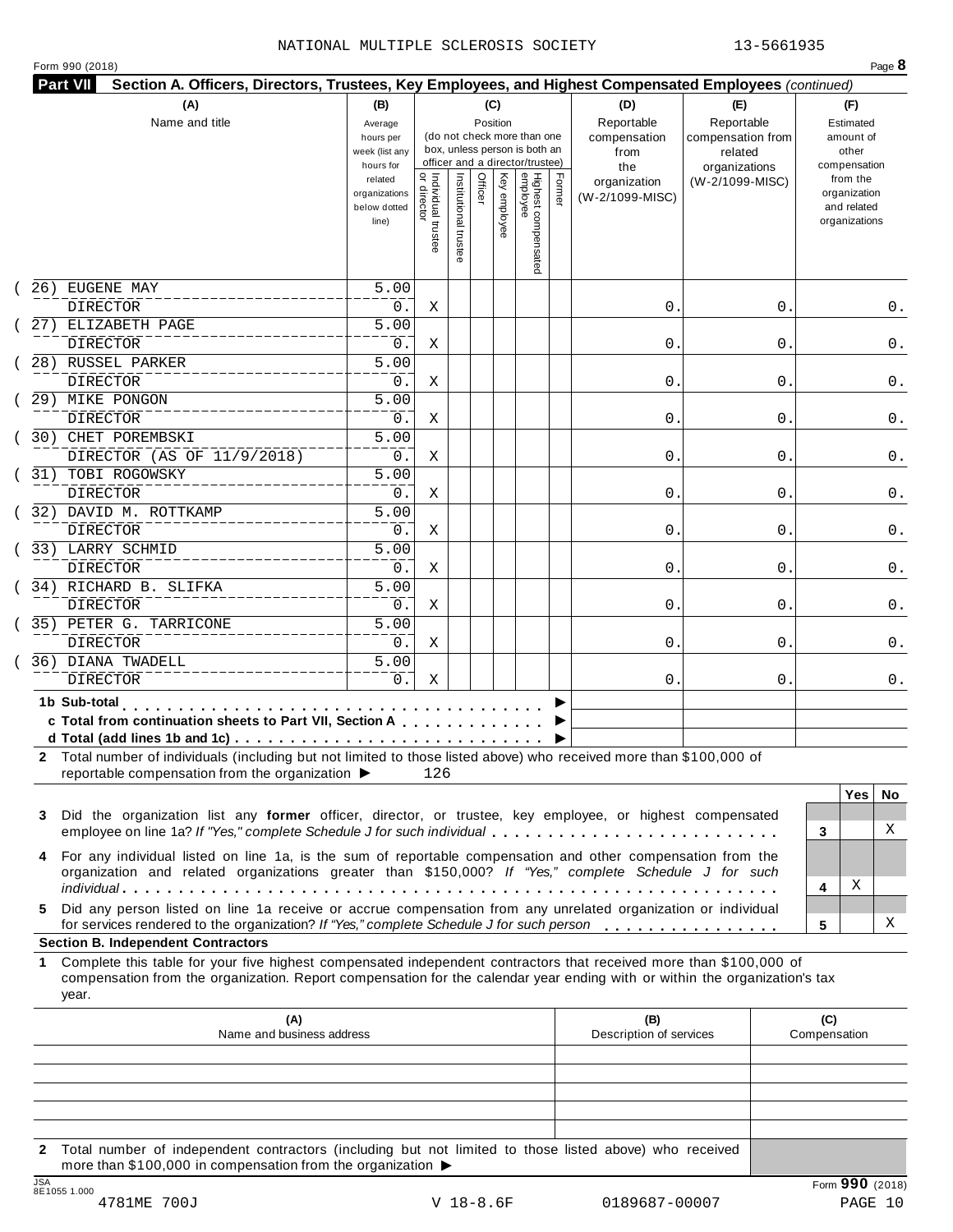|  | Form 990 (2018) |  |
|--|-----------------|--|
|  |                 |  |

| <b>Part VII</b><br>Section A. Officers, Directors, Trustees, Key Employees, and Highest Compensated Employees (continued)                                                                                                                                                                                    |                                                                |                                      |                       |                 |              |                                                                    |        |                                           |                                                   |                                                                          |          |
|--------------------------------------------------------------------------------------------------------------------------------------------------------------------------------------------------------------------------------------------------------------------------------------------------------------|----------------------------------------------------------------|--------------------------------------|-----------------------|-----------------|--------------|--------------------------------------------------------------------|--------|-------------------------------------------|---------------------------------------------------|--------------------------------------------------------------------------|----------|
| (A)<br>Name and title                                                                                                                                                                                                                                                                                        | (B)<br>Average<br>hours per<br>week (list any                  |                                      |                       | (C)<br>Position |              | (do not check more than one<br>box, unless person is both an       |        | (D)<br>Reportable<br>compensation<br>from | (E)<br>Reportable<br>compensation from<br>related | (F)<br>Estimated<br>amount of<br>other                                   |          |
|                                                                                                                                                                                                                                                                                                              | hours for<br>related<br>organizations<br>below dotted<br>line) | Individual trustee<br>   or director | Institutional trustee | Officer         | Key employee | officer and a director/trustee)<br>Highest compensated<br>employee | Former | the<br>organization<br>(W-2/1099-MISC)    | organizations<br>(W-2/1099-MISC)                  | compensation<br>from the<br>organization<br>and related<br>organizations |          |
| (37) MALCOLM P. WATTMAN, ESQ.<br><b>DIRECTOR</b>                                                                                                                                                                                                                                                             | 5.00<br>$0$ .                                                  | Χ                                    |                       |                 |              |                                                                    |        | 0.                                        | 0.                                                |                                                                          | 0.       |
| (38) VALLI BALDASSANO<br>DIRECTOR (THRU 11/9/2018)                                                                                                                                                                                                                                                           | 5.00<br>$0$ .                                                  | Χ                                    |                       |                 |              |                                                                    |        | 0.                                        | 0                                                 |                                                                          | 0.       |
| (39) CYNTHIA PERRAZO<br>DIRECTOR (THRU 11/9/2018)                                                                                                                                                                                                                                                            | 5.00<br>0.                                                     | Χ                                    |                       |                 |              |                                                                    |        | 0.                                        | 0                                                 |                                                                          | 0.       |
| (40) TAMI CAESAR<br>CFO & COO                                                                                                                                                                                                                                                                                | 40.00<br>0.                                                    |                                      |                       | Χ               |              |                                                                    |        | 265,896.                                  | 0.                                                |                                                                          | 47,355.  |
| (41) ERIC HILTY<br>CHIEF LEGAL OFFICER                                                                                                                                                                                                                                                                       | 40.00<br>0.                                                    |                                      |                       | Χ               |              |                                                                    |        | 225,691.                                  | 0.                                                |                                                                          | 45, 433. |
| (42) PAUL WEISS<br>CHIEF CRM, MKT & TECH OFFICER                                                                                                                                                                                                                                                             | 40.00<br>0.                                                    |                                      |                       |                 | Χ            |                                                                    |        | 330,082.                                  | 0.                                                |                                                                          | 48,635.  |
| (43) TIM COETZEE<br>CHF ADVOC, SVC & RSRCH OFFCR                                                                                                                                                                                                                                                             | 40.00<br>0.                                                    |                                      |                       |                 | Χ            |                                                                    |        | 325,615.                                  | 0.                                                |                                                                          | 46,735.  |
| (44) LISA GOLDFARB<br>CHIEF HR & VOL ENG OFFICER                                                                                                                                                                                                                                                             | 40.00<br>0.                                                    |                                      |                       |                 | Χ            |                                                                    |        | 274,945.                                  | 0.                                                |                                                                          | 11,000.  |
| (45) JOHN SCOTT<br>CHIEF DEV & COMM LEAD. OFFICER                                                                                                                                                                                                                                                            | 40.00<br>0.                                                    |                                      |                       |                 | Χ            |                                                                    |        | 325,887.                                  | 0.                                                |                                                                          | 26,386.  |
| (46) BRUCE BEBO<br>EVP, RESEARCH PROGRAMS                                                                                                                                                                                                                                                                    | 40.00<br>0.                                                    |                                      |                       |                 | Χ            |                                                                    |        | 205,706.                                  | 0.                                                |                                                                          | 27,696.  |
| (47) REBECCA FEHLIG<br>EVP, OPERATIONS                                                                                                                                                                                                                                                                       | 40.00<br>0.                                                    |                                      |                       |                 | Χ            |                                                                    |        | 186,589.                                  | 0.                                                |                                                                          | 5,412.   |
| 1b Sub-total<br>the common common<br>c Total from continuation sheets to Part VII, Section A<br>2 Total number of individuals (including but not limited to those listed above) who received more than \$100,000 of<br>reportable compensation from the organization ▶                                       |                                                                | 126                                  |                       |                 |              |                                                                    |        |                                           |                                                   |                                                                          |          |
| Did the organization list any former officer, director, or trustee, key employee, or highest compensated<br>3<br>employee on line 1a? If "Yes," complete Schedule J for such individual                                                                                                                      |                                                                |                                      |                       |                 |              |                                                                    |        |                                           |                                                   | <b>Yes</b><br>3                                                          | No.<br>X |
| For any individual listed on line 1a, is the sum of reportable compensation and other compensation from the<br>4<br>organization and related organizations greater than \$150,000? If "Yes," complete Schedule J for such                                                                                    |                                                                |                                      |                       |                 |              |                                                                    |        |                                           |                                                   | Χ                                                                        |          |
| Did any person listed on line 1a receive or accrue compensation from any unrelated organization or individual<br>5.<br>for services rendered to the organization? If "Yes," complete Schedule J for such person                                                                                              |                                                                |                                      |                       |                 |              |                                                                    |        |                                           |                                                   | 4<br>5                                                                   | X        |
| <b>Section B. Independent Contractors</b><br>Complete this table for your five highest compensated independent contractors that received more than \$100,000 of<br>1.<br>compensation from the organization. Report compensation for the calendar year ending with or within the organization's tax<br>year. |                                                                |                                      |                       |                 |              |                                                                    |        |                                           |                                                   |                                                                          |          |
| (A)<br>Name and business address                                                                                                                                                                                                                                                                             |                                                                |                                      |                       |                 |              |                                                                    |        | (B)<br>Description of services            |                                                   | (C)<br>Compensation                                                      |          |
|                                                                                                                                                                                                                                                                                                              |                                                                |                                      |                       |                 |              |                                                                    |        |                                           |                                                   |                                                                          |          |
|                                                                                                                                                                                                                                                                                                              |                                                                |                                      |                       |                 |              |                                                                    |        |                                           |                                                   |                                                                          |          |

**2** Total number of independent contractors (including but not limited to those listed above) who received more than \$100,000 in compensation from the organization  $\blacktriangleright$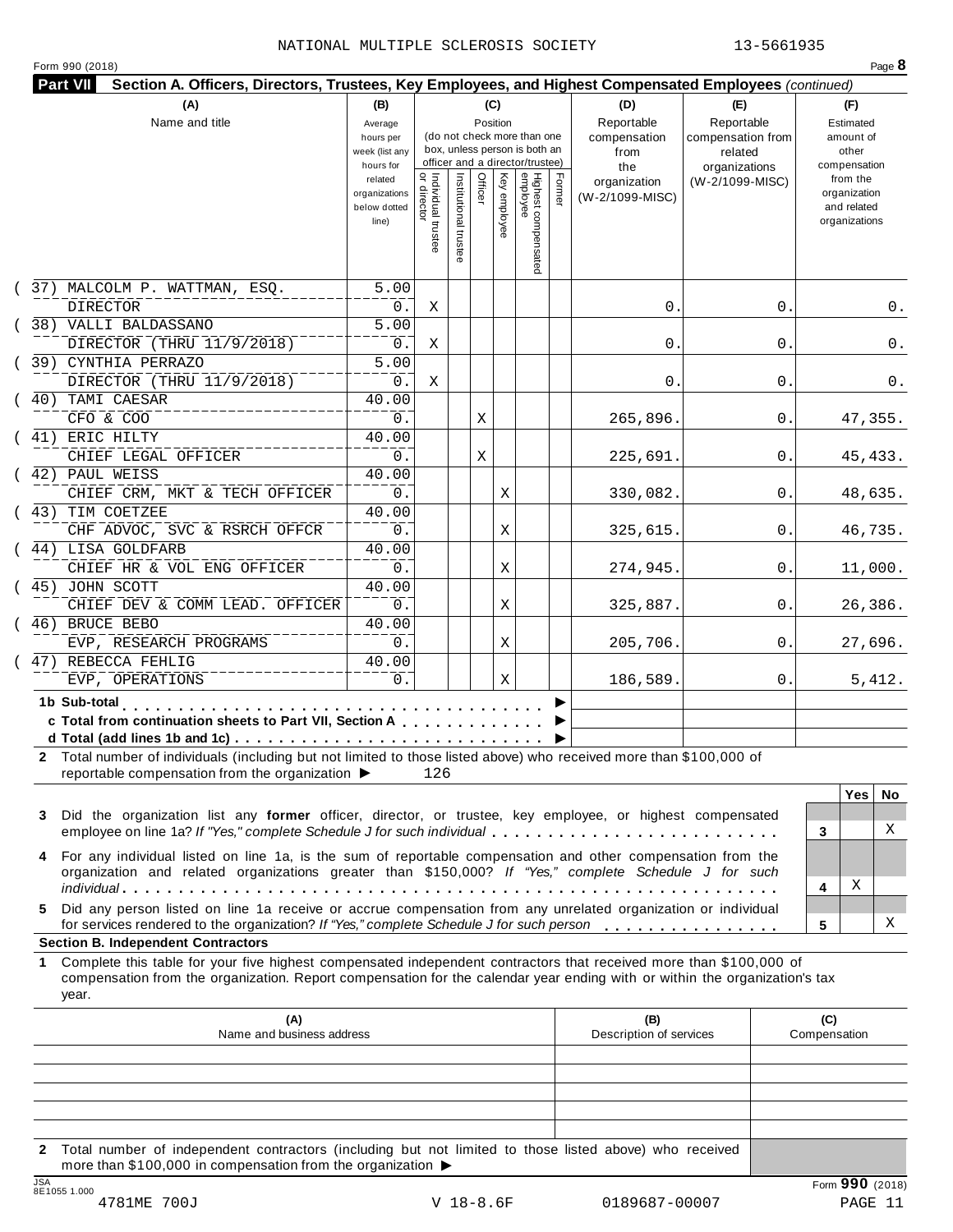|  | Form 990 (2018) |  |
|--|-----------------|--|
|  |                 |  |

| (A)<br>Name and title                                                                                                                                                                                                     | (B)<br>Average<br>hours per<br>week (list any<br>hours for |                                      |                       | (C)<br>Position |              | (do not check more than one<br>box, unless person is both an<br>officer and a director/trustee) |        | (D)<br>Reportable<br>compensation<br>from<br>the | (E)<br>Reportable<br>compensation from<br>related<br>organizations | (F)<br>Estimated<br>amount of<br>other<br>compensation   |
|---------------------------------------------------------------------------------------------------------------------------------------------------------------------------------------------------------------------------|------------------------------------------------------------|--------------------------------------|-----------------------|-----------------|--------------|-------------------------------------------------------------------------------------------------|--------|--------------------------------------------------|--------------------------------------------------------------------|----------------------------------------------------------|
|                                                                                                                                                                                                                           | related<br>organizations<br>below dotted<br>line)          | Individual trustee<br>   or director | Institutional trustee | Officer         | Key employee | Highest compensated<br>employee                                                                 | Former | organization<br>(W-2/1099-MISC)                  | (W-2/1099-MISC)                                                    | from the<br>organization<br>and related<br>organizations |
| (48) JENNIFER DOUGLAS<br>EVP, TECHNOLOGY (THRU 3/27/19)                                                                                                                                                                   | 40.00<br>0.                                                |                                      |                       |                 | Χ            |                                                                                                 |        | 230,540.                                         | 0.                                                                 | 26,998.                                                  |
| (49) SHERRI GIGER<br>EVP, MARKETING (THRU 9/7/2018)                                                                                                                                                                       | 40.00<br>0.                                                |                                      |                       |                 | Χ            |                                                                                                 |        | 197,259.                                         | 0.                                                                 | 7,909.                                                   |
| 50) GRAHAM MCREYNOLDS<br>CHIEF M & D OFFICER                                                                                                                                                                              | 40.00<br>0.                                                |                                      |                       |                 | Χ            |                                                                                                 |        | 251,636.                                         | 0.                                                                 | 34,048.                                                  |
| 51) JENNIFER LEE<br>EVP, FUNDRAISING EVENTS                                                                                                                                                                               | 40.00<br>0.                                                |                                      |                       |                 |              | Χ                                                                                               |        | 238,271.                                         | 0.                                                                 | 30,701.                                                  |
| (52) KAY JULIAN<br>EVP, SERVICES                                                                                                                                                                                          | 40.00<br>0.                                                |                                      |                       |                 |              | Χ                                                                                               |        | 235,715.                                         | 0.                                                                 | 24,723.                                                  |
| (53) PHYLLIS ROBSHAM<br>EVP, COMMUNITY LEADERSHIP<br>54) BARI TALENTE                                                                                                                                                     | 40.00<br>0.<br>40.00                                       |                                      |                       |                 |              | Χ                                                                                               |        | 252,355.                                         | 0.                                                                 | 23,322.                                                  |
| EVP, ADVOCACY<br>55) MAUREEN REEDER                                                                                                                                                                                       | 0.<br>40.00                                                |                                      |                       |                 |              | X                                                                                               |        | 218,802.                                         | 0.                                                                 | 42,399.                                                  |
| EVP, LEAD & ORG (THRU $1/25/19$ )                                                                                                                                                                                         | 0.                                                         |                                      |                       |                 |              | Χ                                                                                               |        | 278,986.                                         | 0.                                                                 | 10,966.                                                  |
|                                                                                                                                                                                                                           |                                                            |                                      |                       |                 |              |                                                                                                 |        |                                                  |                                                                    |                                                          |
| c Total from continuation sheets to Part VII, Section A<br>2 Total number of individuals (including but not limited to those listed above) who received more than \$100,000 of                                            |                                                            |                                      |                       |                 |              |                                                                                                 |        |                                                  |                                                                    |                                                          |
| reportable compensation from the organization ▶                                                                                                                                                                           |                                                            | 126                                  |                       |                 |              |                                                                                                 |        |                                                  |                                                                    | <b>Yes</b><br>No.                                        |
| Did the organization list any former officer, director, or trustee, key employee, or highest compensated<br>3<br>employee on line 1a? If "Yes," complete Schedule J for such individual                                   |                                                            |                                      |                       |                 |              |                                                                                                 |        |                                                  |                                                                    | X<br>3                                                   |
| For any individual listed on line 1a, is the sum of reportable compensation and other compensation from the<br>4<br>organization and related organizations greater than \$150,000? If "Yes," complete Schedule J for such |                                                            |                                      |                       |                 |              |                                                                                                 |        |                                                  |                                                                    | Χ<br>4                                                   |
| Did any person listed on line 1a receive or accrue compensation from any unrelated organization or individual<br>5.<br>for services rendered to the organization? If "Yes," complete Schedule J for such person           |                                                            |                                      |                       |                 |              |                                                                                                 |        |                                                  |                                                                    | х<br>5                                                   |
| <b>Section B. Independent Contractors</b><br>Complete this table for your five highest compensated independent contractors that received more than \$100,000 of<br>1.                                                     |                                                            |                                      |                       |                 |              |                                                                                                 |        |                                                  |                                                                    |                                                          |
| compensation from the organization. Report compensation for the calendar year ending with or within the organization's tax<br>year.                                                                                       |                                                            |                                      |                       |                 |              |                                                                                                 |        | (B)                                              |                                                                    | (C)                                                      |
| (A)<br>Name and business address                                                                                                                                                                                          |                                                            |                                      |                       |                 |              |                                                                                                 |        | Description of services                          |                                                                    | Compensation                                             |
|                                                                                                                                                                                                                           |                                                            |                                      |                       |                 |              |                                                                                                 |        |                                                  |                                                                    |                                                          |

more than \$100,000 in compensation from the organization  $\blacktriangleright$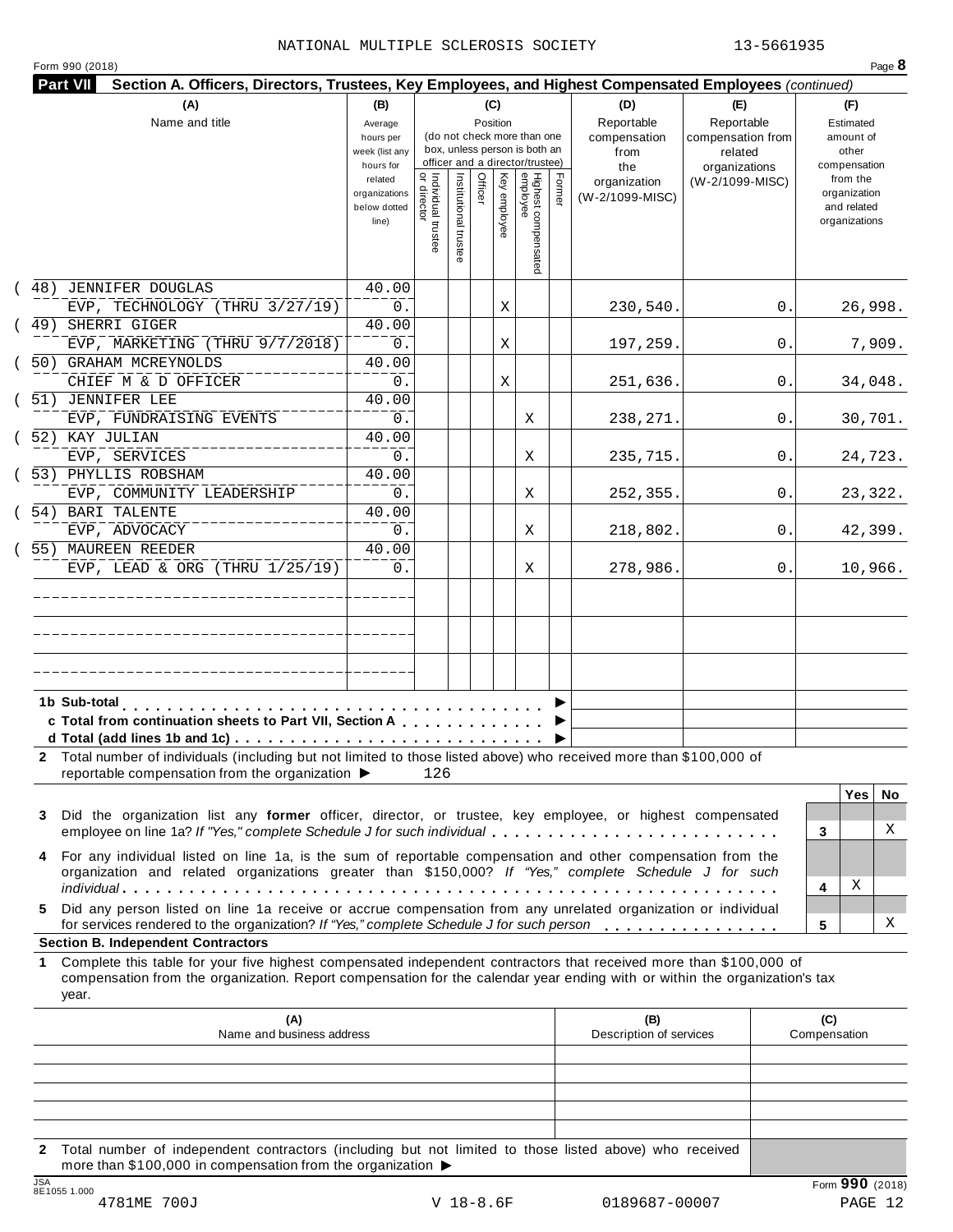|                                                                  | <b>Part VIII</b>            | <b>Statement of Revenue</b>                                                                                                                                                                                                                                                                                                                                                                                                                       |                                             |                                                                                                                                             |                                    |                                                    |                                         |                                                                  |
|------------------------------------------------------------------|-----------------------------|---------------------------------------------------------------------------------------------------------------------------------------------------------------------------------------------------------------------------------------------------------------------------------------------------------------------------------------------------------------------------------------------------------------------------------------------------|---------------------------------------------|---------------------------------------------------------------------------------------------------------------------------------------------|------------------------------------|----------------------------------------------------|-----------------------------------------|------------------------------------------------------------------|
|                                                                  |                             |                                                                                                                                                                                                                                                                                                                                                                                                                                                   |                                             |                                                                                                                                             | (A)<br>Total revenue               | (B)<br>Related or<br>exempt<br>function<br>revenue | (C)<br>Unrelated<br>business<br>revenue | (D)<br>Revenue<br>excluded from tax<br>under sections<br>512-514 |
| <b>Contributions, Gifts, Grants</b><br>and Other Similar Amounts | 1a<br>b<br>c<br>d<br>е<br>f | Federated campaigns<br>Membership dues<br>Fundraising events <b>Fundraising</b><br>Related organizations <b>and the set of the set of the set of the set of the set of the set of the set of the set of the set of the set of the set of the set of the set of the set of the set of the set of the set of the set </b><br>Government grants (contributions)<br>All other contributions, gifts, grants,<br>and similar amounts not included above | 1a<br>1b<br>1c<br>1d<br>1е<br>1f            | 109,937,172.<br>75,000.<br>81,041,916.                                                                                                      |                                    |                                                    |                                         |                                                                  |
|                                                                  | g<br>h                      | Noncash contributions included in lines 1a-1f: \$<br>Total. Add lines 1a-1f example.                                                                                                                                                                                                                                                                                                                                                              |                                             | 1,736,787.<br>. ▶                                                                                                                           | 191,054,088.                       |                                                    |                                         |                                                                  |
| Program Service Revenue                                          | 2a<br>b<br>c                | PROGRAM REGISTRATION FEES                                                                                                                                                                                                                                                                                                                                                                                                                         |                                             | <b>Business Code</b><br>900099                                                                                                              | 68,661.                            | 68,661.                                            |                                         |                                                                  |
|                                                                  | d<br>е<br>f<br>g            | All other program service revenue<br>Total. Add lines 2a-2f ▶                                                                                                                                                                                                                                                                                                                                                                                     |                                             |                                                                                                                                             | 68,661.                            |                                                    |                                         |                                                                  |
|                                                                  | 3<br>4<br>5                 | Investment<br>income<br>Income from investment of tax-exempt bond proceeds $\blacktriangleright$                                                                                                                                                                                                                                                                                                                                                  | (including dividends, interest,<br>(i) Real | (ii) Personal                                                                                                                               | 2,976,966.<br>0.<br>$\mathsf{0}$ . |                                                    |                                         | 2,976,966.                                                       |
|                                                                  | 6a<br>$\mathbf b$<br>c      | Gross rents <b>Container and Container</b><br>Less: rental expenses<br>Rental income or (loss)                                                                                                                                                                                                                                                                                                                                                    | 868,544.<br>868,544.                        |                                                                                                                                             |                                    |                                                    |                                         |                                                                  |
|                                                                  | d<br>7a<br>b                | Net rental income or (loss).<br>Gross amount from sales of<br>assets other than inventory<br>Less: cost or other basis                                                                                                                                                                                                                                                                                                                            | .<br>(i) Securities<br>34,905,481.          | (ii) Other                                                                                                                                  | 868,544.                           |                                                    |                                         | 868,544.                                                         |
|                                                                  | c<br>d<br>8a                | and sales expenses<br>Gain or (loss)<br>Net gain or (loss) $\cdots$ $\cdots$ $\cdots$ $\cdots$ $\cdots$ $\cdots$<br>Gross income from fundraising                                                                                                                                                                                                                                                                                                 | 34, 531, 625.<br>373,856.                   |                                                                                                                                             | 373,856.                           |                                                    |                                         | 373,856.                                                         |
| Other Revenue                                                    | b                           | events (not including $$109,937,172$ .<br>of contributions reported on line 1c).<br>See Part IV, line 18 a<br>Less: direct expenses                                                                                                                                                                                                                                                                                                               | b                                           | 23,864,719.<br>23,864,719.                                                                                                                  |                                    |                                                    |                                         |                                                                  |
|                                                                  | с<br>9а                     | Net income or (loss) from fundraising events $\qquad \qquad$<br>Gross income from gaming activities.<br>See Part IV, line 19 and the Lines of Allen and Allen and Allen and Allen and Allen and Allen and Allen and Allen                                                                                                                                                                                                                         |                                             | 0.                                                                                                                                          | 0.                                 |                                                    |                                         |                                                                  |
|                                                                  | b<br>c                      | Less: direct expenses<br>Net income or (loss) from gaming activities ________                                                                                                                                                                                                                                                                                                                                                                     | b                                           | 0.                                                                                                                                          | 0.                                 |                                                    |                                         |                                                                  |
|                                                                  | 10a                         | Gross sales of inventory, less<br>returns and allowances and allowances                                                                                                                                                                                                                                                                                                                                                                           |                                             | 0.                                                                                                                                          |                                    |                                                    |                                         |                                                                  |
|                                                                  | b                           | Net income or (loss) from sales of inventory                                                                                                                                                                                                                                                                                                                                                                                                      | b                                           | 0.<br>$\label{eq:reduced} \begin{array}{lllllllllllllllll} \bullet & \bullet & \bullet & \bullet & \bullet & \bullet & \bullet \end{array}$ | 0.                                 |                                                    |                                         |                                                                  |
|                                                                  |                             | Miscellaneous Revenue                                                                                                                                                                                                                                                                                                                                                                                                                             |                                             | <b>Business Code</b>                                                                                                                        |                                    |                                                    |                                         |                                                                  |
|                                                                  | 11a                         | ADVERTISING INCOME                                                                                                                                                                                                                                                                                                                                                                                                                                |                                             | 900099                                                                                                                                      | 1,468,467.                         |                                                    | 1,468,467.                              |                                                                  |
|                                                                  | b                           | LEGAL SETTLEMENT                                                                                                                                                                                                                                                                                                                                                                                                                                  |                                             | 900099                                                                                                                                      | 2,571.                             |                                                    |                                         | 2,571.                                                           |
|                                                                  | c                           | MISCELLANEOUS                                                                                                                                                                                                                                                                                                                                                                                                                                     |                                             | 900099                                                                                                                                      | 15,889.                            |                                                    |                                         | 15,889.                                                          |
|                                                                  | d                           | All other revenue                                                                                                                                                                                                                                                                                                                                                                                                                                 |                                             |                                                                                                                                             | 60,795.                            |                                                    |                                         | 60,795.                                                          |
|                                                                  | е                           |                                                                                                                                                                                                                                                                                                                                                                                                                                                   |                                             |                                                                                                                                             | 1,547,722.                         |                                                    |                                         |                                                                  |
|                                                                  | 12                          |                                                                                                                                                                                                                                                                                                                                                                                                                                                   |                                             |                                                                                                                                             | 196,889,837.                       | 68,661.                                            | 1,468,467.                              | 4,298,621.                                                       |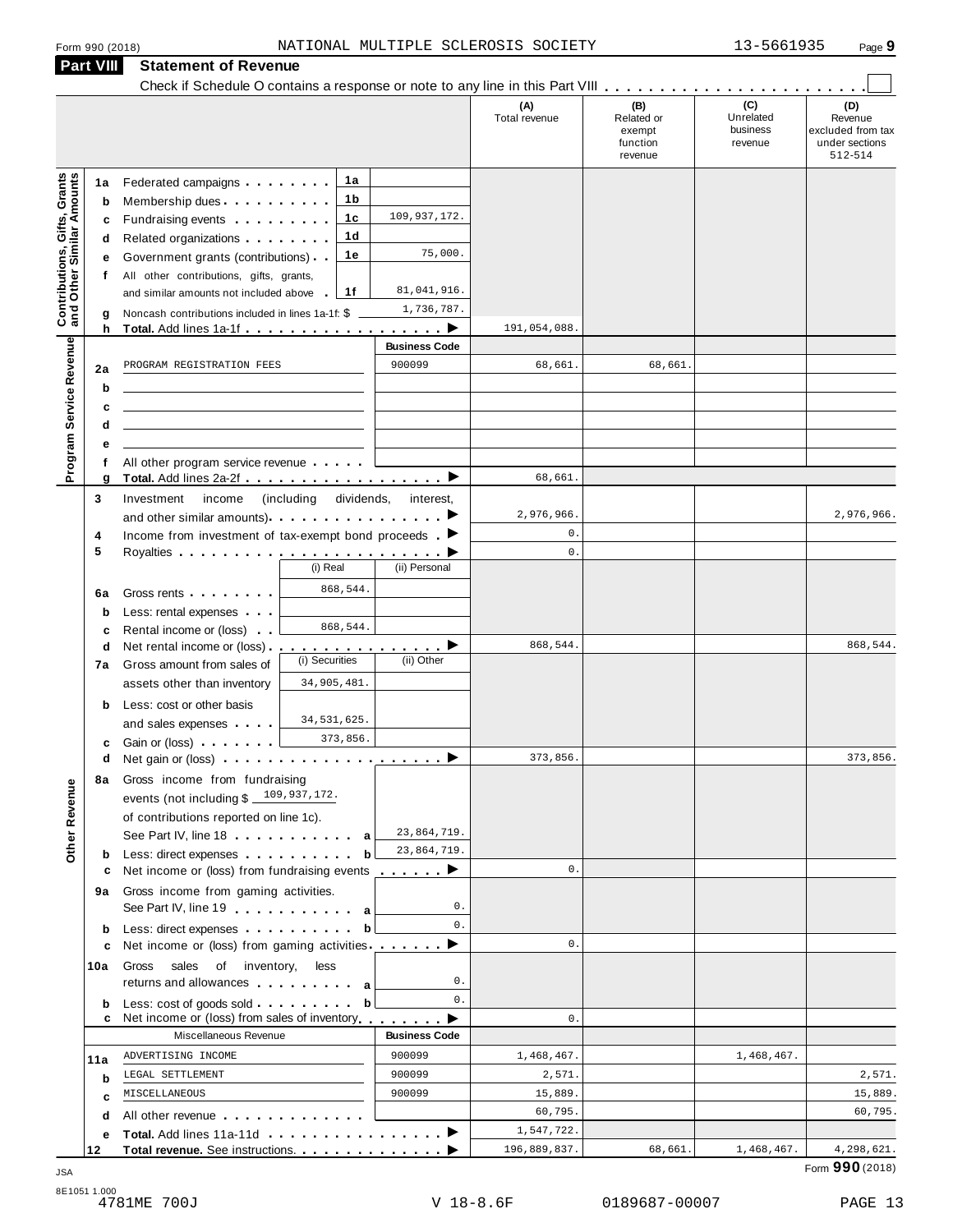|          | <b>Part IX Statement of Functional Expenses</b>                                                                                                                                                                                |                          |                                    |                                    |                                |
|----------|--------------------------------------------------------------------------------------------------------------------------------------------------------------------------------------------------------------------------------|--------------------------|------------------------------------|------------------------------------|--------------------------------|
|          | Section 501(c)(3) and 501(c)(4) organizations must complete all columns. All other organizations must complete column (A).                                                                                                     |                          |                                    |                                    |                                |
|          | Check if Schedule O contains a response or note to any line in this Part IX                                                                                                                                                    |                          |                                    |                                    |                                |
|          | Do not include amounts reported on lines 6b, 7b,<br>8b, 9b, and 10b of Part VIII.                                                                                                                                              | (A)<br>Total expenses    | (B)<br>Program service<br>expenses | Management and<br>general expenses | (D)<br>Fundraising<br>expenses |
|          | 1 Grants and other assistance to domestic organizations                                                                                                                                                                        |                          |                                    |                                    |                                |
|          | and domestic governments. See Part IV, line 21                                                                                                                                                                                 | 34,089,135.              | 34,089,135.                        |                                    |                                |
|          | 2 Grants and other assistance to domestic<br>individuals. See Part IV, line 22 <b>Canadia</b>                                                                                                                                  | 3,106,402.               | 3,106,402.                         |                                    |                                |
|          | 3 Grants and other assistance to foreign                                                                                                                                                                                       |                          |                                    |                                    |                                |
|          | organizations, foreign governments, and foreign                                                                                                                                                                                | 3,860,539.               | 3,860,539.                         |                                    |                                |
|          | individuals. See Part IV, lines 15 and 16                                                                                                                                                                                      | 0                        |                                    |                                    |                                |
|          | 4 Benefits paid to or for members                                                                                                                                                                                              |                          |                                    |                                    |                                |
|          | 5 Compensation of current officers, directors,<br>trustees, and key employees                                                                                                                                                  | 3,964,524.               | 2,811,675.                         | 479,532.                           | 673, 317.                      |
|          | 6 Compensation not included above, to disqualified                                                                                                                                                                             |                          |                                    |                                    |                                |
|          | persons (as defined under section 4958(f)(1)) and                                                                                                                                                                              | $0$ .                    |                                    |                                    |                                |
|          | persons described in section 4958(c)(3)(B)                                                                                                                                                                                     | 62,408,551.              | 44,260,682.                        | 7,548,681.                         | 10,599,188.                    |
|          | 7 Other salaries and wages                                                                                                                                                                                                     |                          |                                    |                                    |                                |
|          | 8 Pension plan accruals and contributions (include<br>section 401(k) and 403(b) employer contributions)                                                                                                                        | 1,863,297.               | 1,321,466.                         | 225,377.                           | 316,454.                       |
|          | 9 Other employee benefits                                                                                                                                                                                                      | 10,954,822.              | 7,769,254.                         | 1,325,050.                         | 1,860,518.                     |
| 10       |                                                                                                                                                                                                                                | 5,008,563.               | 3,552,116.                         | 605,815.                           | 850,632.                       |
|          | 11 Fees for services (non-employees):                                                                                                                                                                                          |                          |                                    |                                    |                                |
|          | a Management                                                                                                                                                                                                                   | 66,022.                  |                                    | 66,022.                            |                                |
|          |                                                                                                                                                                                                                                | 109,265.                 |                                    | 109,265.                           |                                |
|          | c Accounting                                                                                                                                                                                                                   | 165,610.                 |                                    | 165,610.                           |                                |
|          | <b>d</b> Lobbying                                                                                                                                                                                                              | 175,268.                 | 175,268.                           |                                    |                                |
|          | e Professional fundraising services. See Part IV, line 17                                                                                                                                                                      | 3, 227, 503.             |                                    |                                    | 3, 227, 503.                   |
|          | f Investment management fees                                                                                                                                                                                                   | 293,304.                 |                                    | 293,304.                           |                                |
|          | 9 Other. (If line 11g amount exceeds 10% of line 25, column                                                                                                                                                                    |                          |                                    |                                    |                                |
|          | (A) amount, list line 11g expenses on Schedule O.)                                                                                                                                                                             | 8,695,295.<br>2,630,882. | 5,552,429.<br>122,400.             | 750,254.<br>66,244.                | 2,392,612.<br>2,442,238.       |
|          | 12 Advertising and promotion                                                                                                                                                                                                   | 4,793,846.               | 199,741.                           | 148,310.                           | 4, 445, 795.                   |
| 13<br>14 | Office expenses                                                                                                                                                                                                                | 6,712,814.               | 4, 476, 383.                       | 845, 227.                          | 1,391,204.                     |
| 15       | Information technology.                                                                                                                                                                                                        | 0                        |                                    |                                    |                                |
| 16       | Occupancy                                                                                                                                                                                                                      | 10,052,573.              | 6,883,987.                         | 1,306,273.                         | 1,862,313.                     |
|          | 17 Travel and the contract of the contract of the contract of the contract of the contract of the contract of the contract of the contract of the contract of the contract of the contract of the contract of the contract of  | 3, 535, 323.             | $\overline{2,234}$ , 358.          | 212,990                            | 1,087,975.                     |
|          | 18 Payments of travel or entertainment expenses                                                                                                                                                                                |                          |                                    |                                    |                                |
|          | for any federal, state, or local public officials                                                                                                                                                                              | 0                        |                                    |                                    |                                |
| 19       | Conferences, conventions, and meetings                                                                                                                                                                                         | 3,043,241                | 2,498,893.                         | 96,055.                            | 448,293.                       |
| 20       | Interest entering the set of the set of the set of the set of the set of the set of the set of the set of the                                                                                                                  | 0                        |                                    |                                    |                                |
| 21       | Payments to affiliates <b>All Accords</b> Payments to affiliates                                                                                                                                                               | 0                        |                                    |                                    |                                |
| 22       | Depreciation, depletion, and amortization                                                                                                                                                                                      | 1,997,555.               | 1,363,531.                         | 266,674.                           | 367,350.                       |
| 23       | Insurance experience and the set of the set of the set of the set of the set of the set of the set of the set of the set of the set of the set of the set of the set of the set of the set of the set of the set of the set of | 1,214,756.               | 832,108.                           | 157,918.                           | 224,730.                       |
| 24       | Other expenses. Itemize expenses not covered                                                                                                                                                                                   |                          |                                    |                                    |                                |
|          | above (List miscellaneous expenses in line 24e. If<br>line 24e amount exceeds 10% of line 25, column                                                                                                                           |                          |                                    |                                    |                                |
|          | (A) amount, list line 24e expenses on Schedule O.)                                                                                                                                                                             |                          |                                    |                                    |                                |
|          | a PRNTG, PUBLICATION, & POSTAG                                                                                                                                                                                                 | 7,107,079.               | 2,494,334.                         | 693,851.                           | 3,918,894.                     |
|          | <b>bEQUIPMENT RENTAL</b>                                                                                                                                                                                                       | 737,671.                 | 505, 303.                          | 95,899.                            | 136,469.                       |
|          | AWARDS AND PRIZES                                                                                                                                                                                                              | 360,052.                 | 291,979.                           | 7,311                              | 60,762.                        |
|          | $d$ DUES                                                                                                                                                                                                                       | 346,985.                 | $\overline{2}$ 96,591.             | 21,308                             | 29,086.                        |
|          | e All other expenses                                                                                                                                                                                                           | 772,825.                 | 367,677.                           | 255,857.                           | 149,291.                       |
|          | 25 Total functional expenses. Add lines 1 through 24e                                                                                                                                                                          | 181, 293, 702.           | 129,066,251.                       | 15,742,827.                        | 36, 484, 624.                  |
|          | 26 Joint costs. Complete this line only if the<br>organization reported in column (B) joint costs<br>from a combined educational campaign and                                                                                  |                          |                                    |                                    |                                |
|          | fundraising solicitation. Check here<br>ΧJ<br>if<br>following SOP 98-2 (ASC 958-720)                                                                                                                                           | 4,049,810.               | 425,193.                           | 580,412.                           | 3,044,205.                     |
|          |                                                                                                                                                                                                                                |                          |                                    |                                    |                                |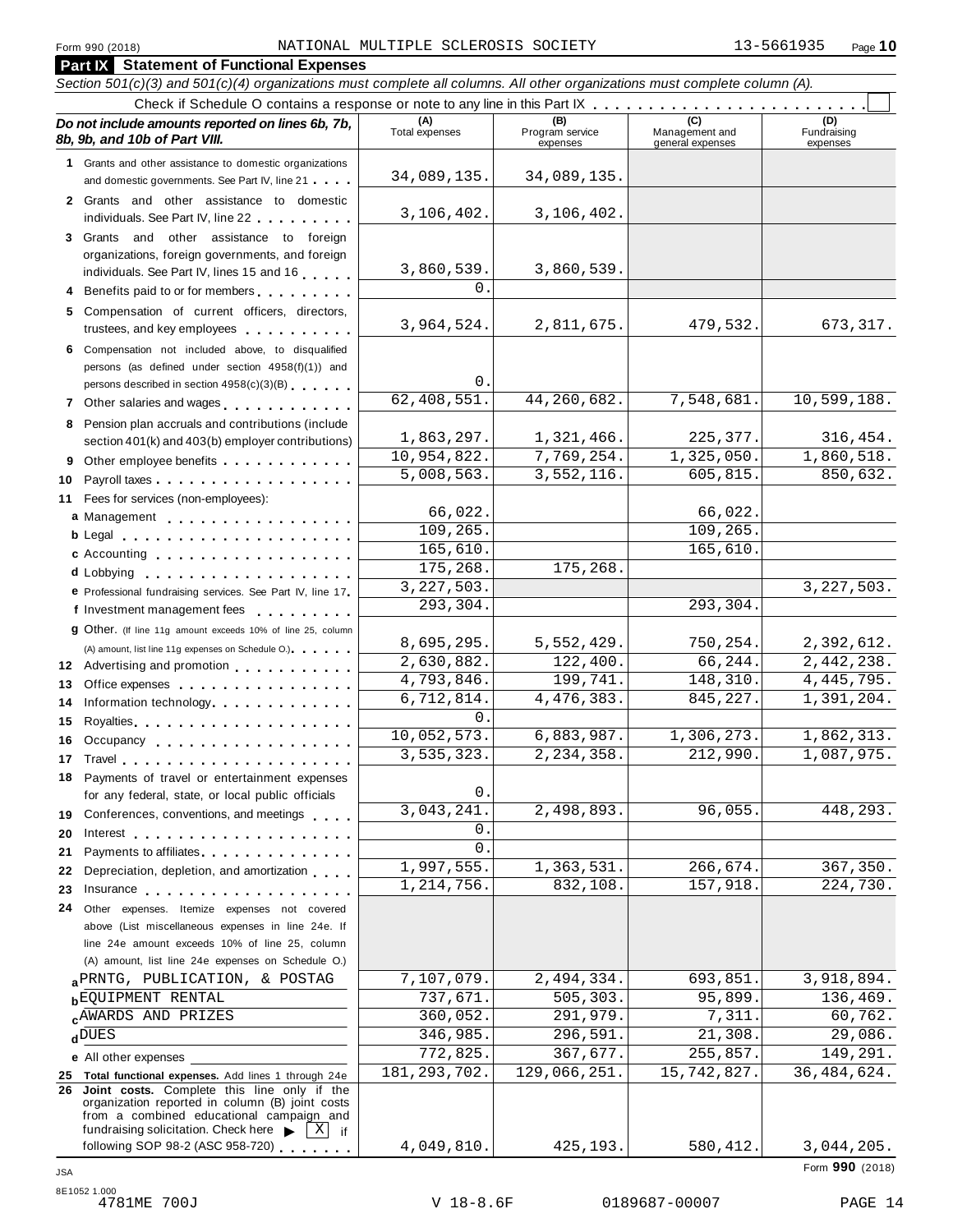| Form 990 (2018)             |                                                                                                                                                                                                                                |                             |                         | Page 11            |
|-----------------------------|--------------------------------------------------------------------------------------------------------------------------------------------------------------------------------------------------------------------------------|-----------------------------|-------------------------|--------------------|
| Part X                      | <b>Balance Sheet</b>                                                                                                                                                                                                           |                             |                         |                    |
|                             |                                                                                                                                                                                                                                |                             |                         |                    |
|                             |                                                                                                                                                                                                                                | (A)<br>Beginning of year    |                         | (B)<br>End of year |
|                             |                                                                                                                                                                                                                                | $\Omega$ .                  | $\mathbf{1}$            | 0.                 |
| $\mathbf{2}$                |                                                                                                                                                                                                                                | $\overline{56,262,921}$ .   | $\overline{2}$          | 62, 786, 233.      |
| 3                           | Pledges and grants receivable, net                                                                                                                                                                                             | 16, 412, 574.               | $\overline{\mathbf{3}}$ | 11,504,081.        |
| 4                           | Accounts receivable, net enterprise and accounts receivable, net enterprise and accounts received and accounts                                                                                                                 | 981,589.                    | $\overline{\mathbf{4}}$ | 1,779,167.         |
| 5                           | Loans and other receivables from current and former officers, directors,                                                                                                                                                       |                             |                         |                    |
|                             | trustees, key employees, and highest compensated employees.                                                                                                                                                                    |                             |                         |                    |
|                             | Complete Part II of Schedule L<br>Loans and other receivables from other disqualified persons (as defined under section                                                                                                        | 0.                          | $5\phantom{1}$          | 0.                 |
| 6                           |                                                                                                                                                                                                                                |                             |                         |                    |
|                             | 4958(f)(1)), persons described in section 4958(c)(3)(B), and contributing employers<br>and sponsoring organizations of section 501(c)(9) voluntary employees' beneficiary                                                      |                             |                         |                    |
|                             | organizations (see instructions). Complete Part II of Schedule Letter Part 1 and 20                                                                                                                                            | $\mathbf 0$ .               | $6\phantom{1}$          | 0.                 |
| 7                           |                                                                                                                                                                                                                                | $\Omega$ .                  | $\overline{7}$          | 0.                 |
| Assets<br>8                 | Inventories for sale or use enterpreteral enterpreteration of the sale or use of the set of the set of the set of the set of the set of the set of the set of the set of the set of the set of the set of the set of the set o | $\mathbf{0}$ .              | 8                       | 0.                 |
| 9                           |                                                                                                                                                                                                                                | $\overline{4,797,031}$ .    | 9                       | 6,333,401.         |
|                             | 10a Land, buildings, and equipment: cost or                                                                                                                                                                                    |                             |                         |                    |
|                             | 15,727,499.<br> 10a <br>other basis. Complete Part VI of Schedule D                                                                                                                                                            |                             |                         |                    |
|                             | 11,946,290.<br><b>b</b> Less: accumulated depreciation. $ 10b $                                                                                                                                                                | $4,940,792.$ 10c            |                         | 3,781,209.         |
| 11                          |                                                                                                                                                                                                                                | 88,787,448.                 | 11                      | 95, 165, 057.      |
| 12                          | Investments - other securities. See Part IV, line 11.                                                                                                                                                                          | 267,173.                    | 12                      | 152,704.           |
| 13                          | Investments - program-related. See Part IV, line 11                                                                                                                                                                            | 0.                          | 13                      | 0.                 |
| 14                          |                                                                                                                                                                                                                                | $\Omega$ .                  | 14                      | $0$ .              |
| 15                          |                                                                                                                                                                                                                                | 2,301,308.                  | 15                      | 3,161,119.         |
| 16                          | Total assets. Add lines 1 through 15 (must equal line 34)                                                                                                                                                                      | 174, 750, 836.              | 16                      | 184,662,971.       |
| 17                          | Accounts payable and accrued expenses entitled and accrued expenses                                                                                                                                                            | 12,749,900.                 | 17                      | 11,019,663.        |
| 18                          |                                                                                                                                                                                                                                | 33,952,635.                 | 18                      | 31, 424, 423.      |
| 19                          |                                                                                                                                                                                                                                | 8,453,878.                  | 19                      | 8,175,570.         |
| 20                          |                                                                                                                                                                                                                                | $\mathbf 0$ .               | 20                      | $0$ .              |
| 21                          | Escrow or custodial account liability. Complete Part IV of Schedule D                                                                                                                                                          | 9,599,002.                  | 21                      | 10,030,005.        |
| 22                          | Loans and other payables to current and former officers, directors,                                                                                                                                                            |                             |                         |                    |
| Liabilities                 | trustees, key employees, highest compensated employees, and                                                                                                                                                                    |                             |                         |                    |
|                             | disqualified persons. Complete Part II of Schedule L.                                                                                                                                                                          | 0.                          | 22                      | 0.                 |
| 23                          | Secured mortgages and notes payable to unrelated third parties                                                                                                                                                                 | $\overline{0}$ .            | 23                      | 0.                 |
| 24                          |                                                                                                                                                                                                                                | 0.                          | 24                      | 0.                 |
| 25                          | Other liabilities (including federal income tax, payables to related third                                                                                                                                                     |                             |                         |                    |
|                             | parties, and other liabilities not included on lines 17-24). Complete Part X                                                                                                                                                   |                             |                         |                    |
|                             |                                                                                                                                                                                                                                | 5,550,074.                  | 25                      | 5,458,603.         |
| 26                          |                                                                                                                                                                                                                                | $\overline{70}$ , 305, 489. | 26                      | 66,108,264.        |
|                             | Organizations that follow SFAS 117 (ASC 958), check here ▶<br>$ X $ and<br>complete lines 27 through 29, and lines 33 and 34.                                                                                                  |                             |                         |                    |
| 27                          |                                                                                                                                                                                                                                | 63,827,269.                 | 27                      | 68,662,718.        |
| 28                          |                                                                                                                                                                                                                                | 23,046,932.                 | 28                      | 32,085,925.        |
| 29                          |                                                                                                                                                                                                                                | 17,571,146.                 | 29                      | 17,806,064.        |
| Net Assets or Fund Balances | Organizations that do not follow SFAS 117 (ASC 958), check here ▶<br>and<br>complete lines 30 through 34.                                                                                                                      |                             |                         |                    |
| 30                          | Capital stock or trust principal, or current funds<br>                                                                                                                                                                         |                             | 30                      |                    |
| 31                          | Paid-in or capital surplus, or land, building, or equipment fund<br>                                                                                                                                                           |                             | 31                      |                    |
| 32                          | Retained earnings, endowment, accumulated income, or other funds                                                                                                                                                               |                             | 32                      |                    |
| 33                          |                                                                                                                                                                                                                                | 104, 445, 347.              | 33                      | 118,554,707.       |
| 34                          | Total liabilities and net assets/fund balances                                                                                                                                                                                 | 174,750,836.                | 34                      | 184,662,971.       |
|                             |                                                                                                                                                                                                                                |                             |                         |                    |

Form **990** (2018)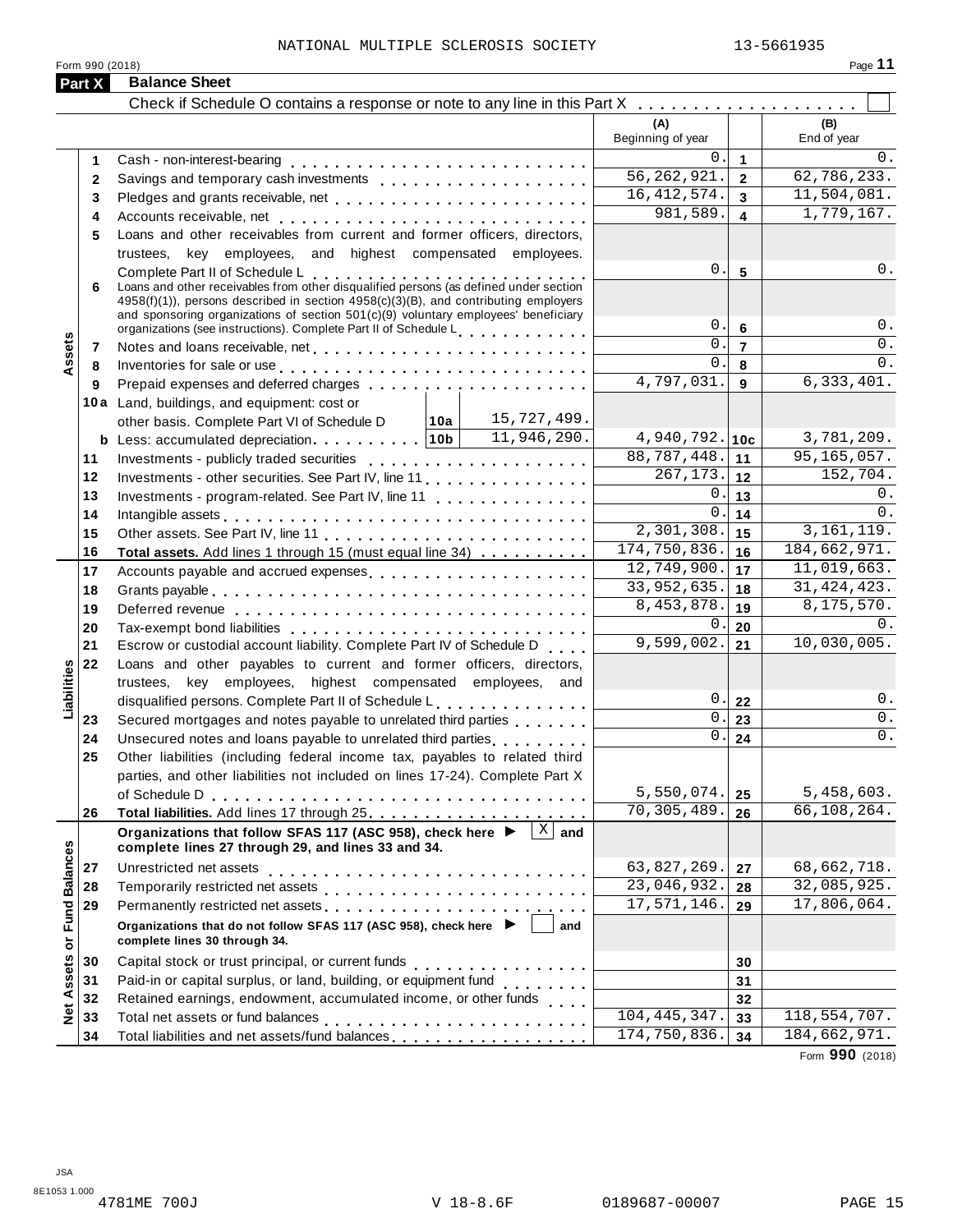| NATIONAL MULTIPLE SCLEROSIS SOCIETY |  | 13-5661935 |
|-------------------------------------|--|------------|

|          | Form 990 (2018)                                                                                                                                                                                                                                                                                                                                                   |                         |  |                |          | Page 12 |  |
|----------|-------------------------------------------------------------------------------------------------------------------------------------------------------------------------------------------------------------------------------------------------------------------------------------------------------------------------------------------------------------------|-------------------------|--|----------------|----------|---------|--|
| Part XI  | <b>Reconciliation of Net Assets</b>                                                                                                                                                                                                                                                                                                                               |                         |  |                |          |         |  |
|          |                                                                                                                                                                                                                                                                                                                                                                   |                         |  |                |          | X       |  |
| 1        | Total revenue (must equal Part VIII, column (A), line 12)                                                                                                                                                                                                                                                                                                         | $\mathbf{1}$            |  | 196,889,837.   |          |         |  |
| 2        |                                                                                                                                                                                                                                                                                                                                                                   | $\overline{2}$          |  | 181, 293, 702. |          |         |  |
| 3        |                                                                                                                                                                                                                                                                                                                                                                   | 3                       |  | 15, 596, 135.  |          |         |  |
| 4        | Net assets or fund balances at beginning of year (must equal Part X, line 33, column (A))                                                                                                                                                                                                                                                                         | $\overline{\mathbf{4}}$ |  | 104, 445, 347. |          |         |  |
| 5        | Net unrealized gains (losses) on investments                                                                                                                                                                                                                                                                                                                      | 5                       |  | $-1,839,417.$  |          |         |  |
| 6        |                                                                                                                                                                                                                                                                                                                                                                   | 6                       |  |                |          | 0.      |  |
| 7        |                                                                                                                                                                                                                                                                                                                                                                   | $\overline{7}$          |  |                |          | 0.      |  |
| 8        |                                                                                                                                                                                                                                                                                                                                                                   | 8                       |  |                |          | 0.      |  |
| 9        | Other changes in net assets or fund balances (explain in Schedule O)                                                                                                                                                                                                                                                                                              | 9                       |  |                | 352,642. |         |  |
| 10       | Net assets or fund balances at end of year. Combine lines 3 through 9 (must equal Part X, line                                                                                                                                                                                                                                                                    |                         |  |                |          |         |  |
|          |                                                                                                                                                                                                                                                                                                                                                                   | 10                      |  | 118,554,707.   |          |         |  |
| Part XII | <b>Financial Statements and Reporting</b>                                                                                                                                                                                                                                                                                                                         |                         |  |                |          |         |  |
|          |                                                                                                                                                                                                                                                                                                                                                                   |                         |  |                |          |         |  |
| 1        | $X$ Accrual<br>Accounting method used to prepare the Form 990:     Cash<br>Other<br>If the organization changed its method of accounting from a prior year or checked "Other," explain in<br>Schedule O.                                                                                                                                                          |                         |  |                | Yes      | No      |  |
|          | 2a Were the organization's financial statements compiled or reviewed by an independent accountant?<br>If "Yes," check a box below to indicate whether the financial statements for the year were compiled or<br>reviewed on a separate basis, consolidated basis, or both:<br>Separate basis<br><b>Consolidated basis</b><br>Both consolidated and separate basis |                         |  | 2a             |          | х       |  |
|          | If "Yes," check a box below to indicate whether the financial statements for the year were audited on a<br>separate basis, consolidated basis, or both:                                                                                                                                                                                                           |                         |  | 2 <sub>b</sub> | X        |         |  |
|          | $\lfloor x \rfloor$ Consolidated basis<br>Separate basis<br>Both consolidated and separate basis                                                                                                                                                                                                                                                                  |                         |  |                |          |         |  |
|          | c If "Yes" to line 2a or 2b, does the organization have a committee that assumes responsibility for oversight                                                                                                                                                                                                                                                     |                         |  | 2 <sub>c</sub> | Χ        |         |  |
|          | of the audit, review, or compilation of its financial statements and selection of an independent accountant?<br>If the organization changed either its oversight process or selection process during the tax year, explain in<br>Schedule O.                                                                                                                      |                         |  |                |          |         |  |
|          | 3a As a result of a federal award, was the organization required to undergo an audit or audits as set forth in                                                                                                                                                                                                                                                    |                         |  |                |          |         |  |
|          |                                                                                                                                                                                                                                                                                                                                                                   |                         |  | 3a             |          | X       |  |
|          | <b>b</b> If "Yes," did the organization undergo the required audit or audits? If the organization did not undergo the<br>required audit or audits, explain why in Schedule O and describe any steps taken to undergo such audits.                                                                                                                                 |                         |  | 3b             |          |         |  |

Form **990** (2018)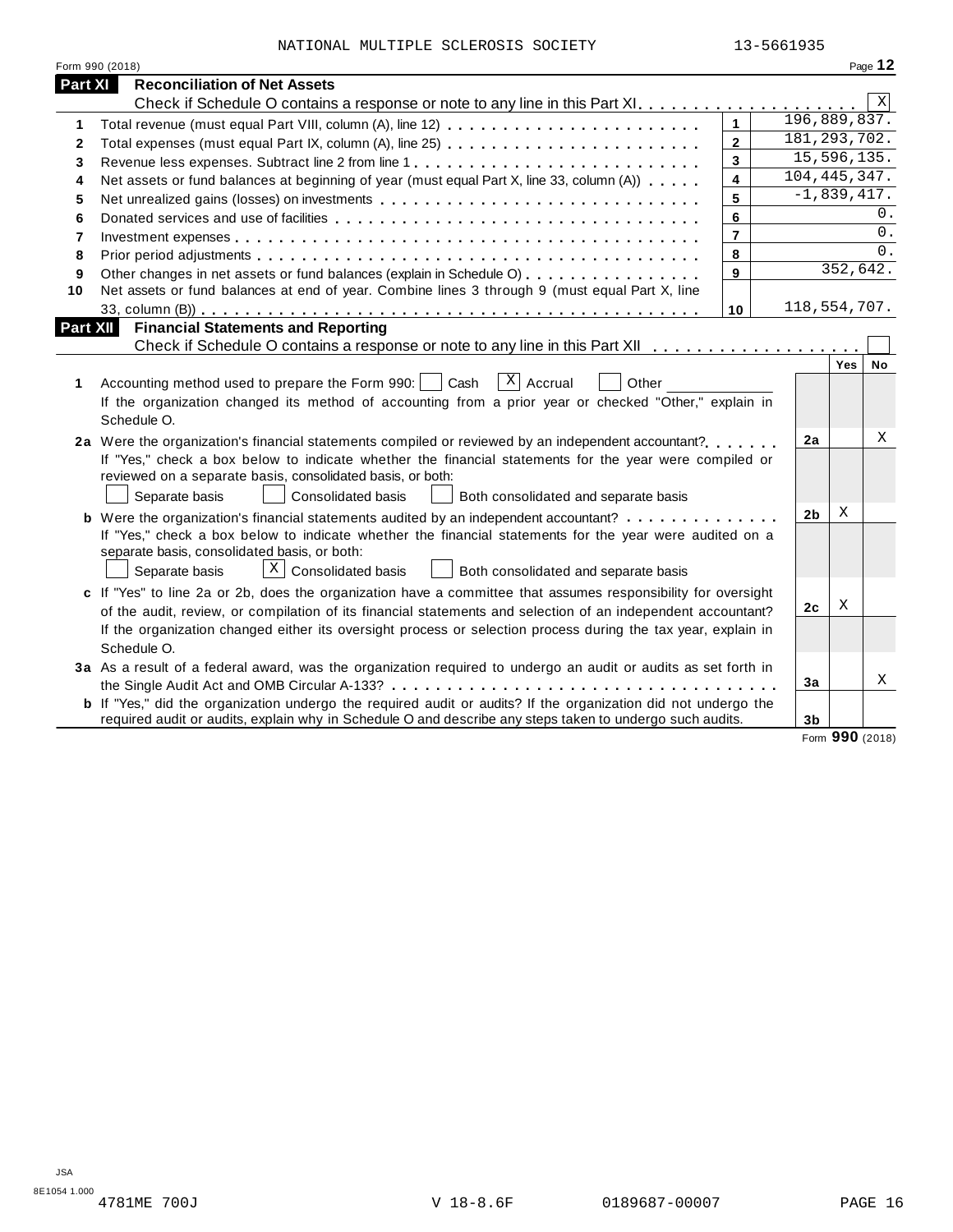# **CHEDULE A Public Charity Status and Public Support**  $\frac{\text{OMB No. 1545-0047}}{\text{OMB}}$

(Form 990 or 990-EZ) complete if the organization is a section 501(c)(3) organization or a section 4947(a)(1) nonexempt charitable trust.  $2018$ 

|        |   |                                                               |                                                            | Complete if the organization is a section 501(c)(3) organization or a section 4947(a)(1) nonexempt charitable trust. |     |                                                      |                                                                                                                                | ZW IO                                                                                                                            |
|--------|---|---------------------------------------------------------------|------------------------------------------------------------|----------------------------------------------------------------------------------------------------------------------|-----|------------------------------------------------------|--------------------------------------------------------------------------------------------------------------------------------|----------------------------------------------------------------------------------------------------------------------------------|
|        |   | Department of the Treasury<br><b>Internal Revenue Service</b> |                                                            | Attach to Form 990 or Form 990-EZ.<br>Go to www.irs.gov/Form990 for instructions and the latest information.         |     |                                                      |                                                                                                                                | Open to Public<br>Inspection                                                                                                     |
|        |   |                                                               |                                                            |                                                                                                                      |     |                                                      |                                                                                                                                |                                                                                                                                  |
|        |   | Name of the organization                                      | NATIONAL MULTIPLE SCLEROSIS SOCIETY                        |                                                                                                                      |     |                                                      | <b>Employer identification number</b><br>13-5661935                                                                            |                                                                                                                                  |
| Part I |   |                                                               |                                                            |                                                                                                                      |     |                                                      | Reason for Public Charity Status (All organizations must complete this part.) See instructions.                                |                                                                                                                                  |
|        |   |                                                               |                                                            | The organization is not a private foundation because it is: (For lines 1 through 12, check only one box.)            |     |                                                      |                                                                                                                                |                                                                                                                                  |
| 1      |   |                                                               |                                                            | A church, convention of churches, or association of churches described in section 170(b)(1)(A)(i).                   |     |                                                      |                                                                                                                                |                                                                                                                                  |
| 2      |   |                                                               |                                                            | A school described in section 170(b)(1)(A)(ii). (Attach Schedule E (Form 990 or 990-EZ).)                            |     |                                                      |                                                                                                                                |                                                                                                                                  |
| 3      |   |                                                               |                                                            | A hospital or a cooperative hospital service organization described in section 170(b)(1)(A)(iii).                    |     |                                                      |                                                                                                                                |                                                                                                                                  |
| 4      |   |                                                               |                                                            |                                                                                                                      |     |                                                      | A medical research organization operated in conjunction with a hospital described in section 170(b)(1)(A)(iii). Enter the      |                                                                                                                                  |
|        |   | hospital's name, city, and state:                             |                                                            |                                                                                                                      |     |                                                      |                                                                                                                                |                                                                                                                                  |
| 5      |   |                                                               |                                                            |                                                                                                                      |     |                                                      |                                                                                                                                | An organization operated for the benefit of a college or university owned or operated by a governmental unit described in        |
|        |   |                                                               | section 170(b)(1)(A)(iv). (Complete Part II.)              |                                                                                                                      |     |                                                      |                                                                                                                                |                                                                                                                                  |
| 6      |   |                                                               |                                                            | A federal, state, or local government or governmental unit described in section 170(b)(1)(A)(v).                     |     |                                                      |                                                                                                                                |                                                                                                                                  |
| 7      | X |                                                               |                                                            |                                                                                                                      |     |                                                      |                                                                                                                                | An organization that normally receives a substantial part of its support from a governmental unit or from the general public     |
|        |   |                                                               | described in section 170(b)(1)(A)(vi). (Complete Part II.) |                                                                                                                      |     |                                                      |                                                                                                                                |                                                                                                                                  |
| 8      |   |                                                               |                                                            | A community trust described in section 170(b)(1)(A)(vi). (Complete Part II.)                                         |     |                                                      |                                                                                                                                |                                                                                                                                  |
| 9      |   |                                                               |                                                            |                                                                                                                      |     |                                                      | An agricultural research organization described in section 170(b)(1)(A)(ix) operated in conjunction with a land-grant college  |                                                                                                                                  |
|        |   |                                                               |                                                            |                                                                                                                      |     |                                                      | or university or a non-land-grant college of agriculture (see instructions). Enter the name, city, and state of the college or |                                                                                                                                  |
|        |   | university:                                                   |                                                            |                                                                                                                      |     |                                                      |                                                                                                                                |                                                                                                                                  |
| 10     |   |                                                               |                                                            |                                                                                                                      |     |                                                      | An organization that normally receives: (1) more than 331/3% of its support from contributions, membership fees, and gross     |                                                                                                                                  |
|        |   |                                                               |                                                            |                                                                                                                      |     |                                                      | receipts from activities related to its exempt functions - subject to certain exceptions, and (2) no more than 331/3% of its   |                                                                                                                                  |
|        |   |                                                               |                                                            | acquired by the organization after June 30, 1975. See section 509(a)(2). (Complete Part III.)                        |     |                                                      | support from gross investment income and unrelated business taxable income (less section 511 tax) from businesses              |                                                                                                                                  |
| 11     |   |                                                               |                                                            | An organization organized and operated exclusively to test for public safety. See section 509(a)(4).                 |     |                                                      |                                                                                                                                |                                                                                                                                  |
| 12     |   |                                                               |                                                            |                                                                                                                      |     |                                                      |                                                                                                                                | An organization organized and operated exclusively for the benefit of, to perform the functions of, or to carry out the purposes |
|        |   |                                                               |                                                            |                                                                                                                      |     |                                                      |                                                                                                                                | of one or more publicly supported organizations described in section 509(a)(1) or section 509(a)(2). See section 509(a)(3).      |
|        |   |                                                               |                                                            |                                                                                                                      |     |                                                      |                                                                                                                                | Check the box in lines 12a through 12d that describes the type of supporting organization and complete lines 12e, 12f, and 12g.  |
| a      |   |                                                               |                                                            |                                                                                                                      |     |                                                      | Type I. A supporting organization operated, supervised, or controlled by its supported organization(s), typically by giving    |                                                                                                                                  |
|        |   |                                                               |                                                            |                                                                                                                      |     |                                                      | the supported organization(s) the power to regularly appoint or elect a majority of the directors or trustees of the           |                                                                                                                                  |
|        |   |                                                               |                                                            | supporting organization. You must complete Part IV, Sections A and B.                                                |     |                                                      |                                                                                                                                |                                                                                                                                  |
| b      |   |                                                               |                                                            |                                                                                                                      |     |                                                      | Type II. A supporting organization supervised or controlled in connection with its supported organization(s), by having        |                                                                                                                                  |
|        |   |                                                               |                                                            |                                                                                                                      |     |                                                      | control or management of the supporting organization vested in the same persons that control or manage the supported           |                                                                                                                                  |
|        |   |                                                               |                                                            | organization(s). You must complete Part IV, Sections A and C.                                                        |     |                                                      |                                                                                                                                |                                                                                                                                  |
| c      |   |                                                               |                                                            |                                                                                                                      |     |                                                      | Type III functionally integrated. A supporting organization operated in connection with, and functionally integrated with,     |                                                                                                                                  |
|        |   |                                                               |                                                            | its supported organization(s) (see instructions). You must complete Part IV, Sections A, D, and E.                   |     |                                                      |                                                                                                                                |                                                                                                                                  |
| d      |   |                                                               |                                                            |                                                                                                                      |     |                                                      | Type III non-functionally integrated. A supporting organization operated in connection with its supported organization(s)      |                                                                                                                                  |
|        |   |                                                               |                                                            |                                                                                                                      |     |                                                      | that is not functionally integrated. The organization generally must satisfy a distribution requirement and an attentiveness   |                                                                                                                                  |
|        |   |                                                               |                                                            | requirement (see instructions). You must complete Part IV, Sections A and D, and Part V.                             |     |                                                      |                                                                                                                                |                                                                                                                                  |
| е      |   |                                                               |                                                            |                                                                                                                      |     |                                                      | Check this box if the organization received a written determination from the IRS that it is a Type I, Type II, Type III        |                                                                                                                                  |
|        |   |                                                               |                                                            | functionally integrated, or Type III non-functionally integrated supporting organization.                            |     |                                                      |                                                                                                                                |                                                                                                                                  |
| t      |   |                                                               |                                                            |                                                                                                                      |     |                                                      |                                                                                                                                |                                                                                                                                  |
| g      |   |                                                               |                                                            | Provide the following information about the supported organization(s).                                               |     |                                                      |                                                                                                                                |                                                                                                                                  |
|        |   | (i) Name of supported organization                            | $(ii)$ EIN                                                 | (iii) Type of organization<br>(described on lines 1-10                                                               |     | (iv) Is the organization<br>listed in your governing | (v) Amount of monetary<br>support (see                                                                                         | (vi) Amount of<br>other support (see                                                                                             |
|        |   |                                                               |                                                            | above (see instructions))                                                                                            |     | document?                                            | instructions)                                                                                                                  | instructions)                                                                                                                    |
|        |   |                                                               |                                                            |                                                                                                                      | Yes | No                                                   |                                                                                                                                |                                                                                                                                  |
| (A)    |   |                                                               |                                                            |                                                                                                                      |     |                                                      |                                                                                                                                |                                                                                                                                  |
|        |   |                                                               |                                                            |                                                                                                                      |     |                                                      |                                                                                                                                |                                                                                                                                  |
| (B)    |   |                                                               |                                                            |                                                                                                                      |     |                                                      |                                                                                                                                |                                                                                                                                  |
|        |   |                                                               |                                                            |                                                                                                                      |     |                                                      |                                                                                                                                |                                                                                                                                  |
| (C)    |   |                                                               |                                                            |                                                                                                                      |     |                                                      |                                                                                                                                |                                                                                                                                  |
|        |   |                                                               |                                                            |                                                                                                                      |     |                                                      |                                                                                                                                |                                                                                                                                  |
| (D)    |   |                                                               |                                                            |                                                                                                                      |     |                                                      |                                                                                                                                |                                                                                                                                  |
|        |   |                                                               |                                                            |                                                                                                                      |     |                                                      |                                                                                                                                |                                                                                                                                  |
| (E)    |   |                                                               |                                                            |                                                                                                                      |     |                                                      |                                                                                                                                |                                                                                                                                  |
|        |   |                                                               |                                                            |                                                                                                                      |     |                                                      |                                                                                                                                |                                                                                                                                  |

For Paperwork Reduction Act Notice, see the Instructions for Form 990 or 990-EZ. Schedule A (Form 990 or 990-EZ) 2018 JSA 8E1210 1.000

**Total**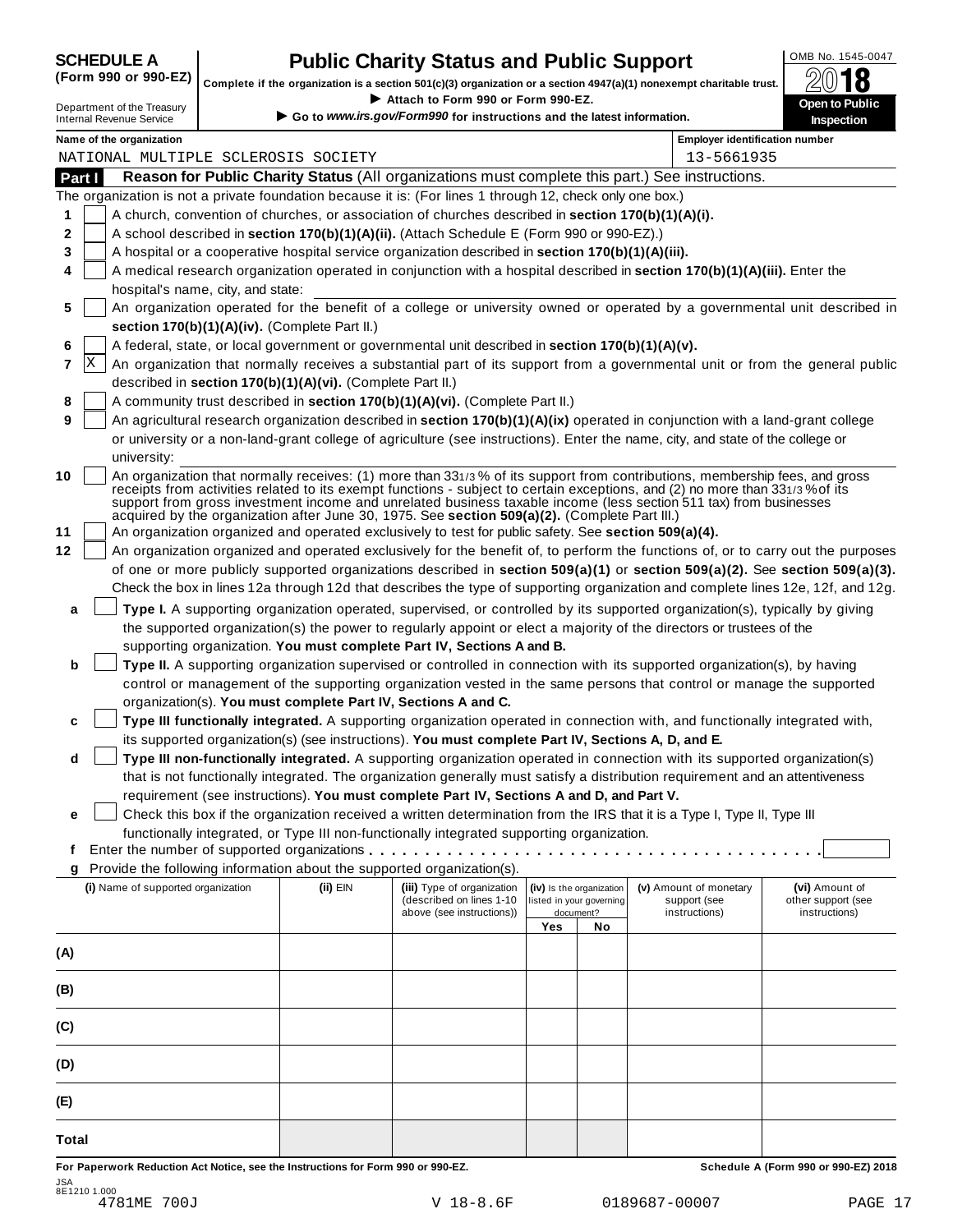**Support Schedule for Organizations Described in Sections 170(b)(1)(A)(iv) and 170(b)(1)(A)(vi)** (Complete only if you checked the box on line 5, 7, or 8 of Part I or if the organization failed to qualify under Part III. If the organization fails to qualify under the tests listed below, please complete Part III.) **Part II**

|              | <b>Section A. Public Support</b>                                                                                                                                                                                                                                                                                                                                     |                |                |              |               |               |               |
|--------------|----------------------------------------------------------------------------------------------------------------------------------------------------------------------------------------------------------------------------------------------------------------------------------------------------------------------------------------------------------------------|----------------|----------------|--------------|---------------|---------------|---------------|
|              | Calendar year (or fiscal year beginning in)                                                                                                                                                                                                                                                                                                                          | (a) $2014$     | (b) 2015       | (c) 2016     | $(d)$ 2017    | (e) 2018      | (f) Total     |
| 1.           | Gifts,<br>contributions,<br>grants,<br>and<br>membership fees received. (Do not<br>include any "unusual grants.")                                                                                                                                                                                                                                                    | 110,102,818.   | 106, 277, 577. | 175,698,717. | 189,707,218.  | 191,054,088.  | 772,840,418.  |
| $\mathbf{2}$ | Tax<br>revenues<br>levied<br>for<br>the<br>organization's benefit and either paid<br>to or expended on its behalf                                                                                                                                                                                                                                                    |                |                |              |               |               | $0$ .         |
| 3            | The value of services or facilities<br>furnished by a governmental unit to the<br>organization without charge                                                                                                                                                                                                                                                        |                |                |              |               |               | 0.            |
| 4            | Total. Add lines 1 through 3.                                                                                                                                                                                                                                                                                                                                        | 110, 102, 818. | 106, 277, 577  | 175,698,717. | 189,707,218   | 191,054,088.  | 772,840,418.  |
| 5            | The portion of total contributions by<br>each<br>person<br>(other<br>than<br>a<br>governmental<br>unit<br>publicly<br>or<br>supported organization) included on<br>line 1 that exceeds 2% of the amount                                                                                                                                                              |                |                |              |               |               |               |
|              | shown on line 11, column (f)                                                                                                                                                                                                                                                                                                                                         |                |                |              |               |               | 9,758,827.    |
| 6            | Public support. Subtract line 5 from line 4<br><b>Section B. Total Support</b>                                                                                                                                                                                                                                                                                       |                |                |              |               |               | 763,081,591.  |
|              | Calendar year (or fiscal year beginning in) ▶                                                                                                                                                                                                                                                                                                                        | (a) $2014$     | (b) $2015$     | (c) 2016     | $(d)$ 2017    | (e) 2018      | (f) Total     |
|              | Amounts from line 4                                                                                                                                                                                                                                                                                                                                                  | 110, 102, 818. | 106, 277, 577  | 175,698,717. | 189,707,218   | 191,054,088   | 772,840,418.  |
| 7<br>8       | Gross income from interest, dividends,<br>payments received on securities loans,<br>rents, royalties, and income from<br>similar sources experiences                                                                                                                                                                                                                 | 970,403.       | 1,020,380.     | 2,186,940.   | 2,842,090.    | 3,845,510.    | 10,865,323.   |
| 9            | Net income from unrelated business<br>activities, whether or not the business<br>is regularly carried on the control of the control of the control of the control of the control of the control of the control of the control of the control of the control of the control of the control of the control of the                                                      | 1,922,671.     | 1,605,654.     | 2, 213, 290. | 1,669,341.    | 1,468,467.    | 8,879,423.    |
| 10           | Other income. Do not include gain or<br>loss from the sale of capital assets<br>(Explain in Part VI.) ATCH 1                                                                                                                                                                                                                                                         | 352,073.       | 2,908.         | 22,954,481.  | 22, 220, 034. | 23, 943, 974. | 69, 473, 470. |
| 11           | Total support. Add lines 7 through 10                                                                                                                                                                                                                                                                                                                                |                |                |              |               |               | 862,058,634.  |
| 12           |                                                                                                                                                                                                                                                                                                                                                                      |                |                |              |               | $ 12\rangle$  | 1,482,452.    |
| 13           | First five years. If the Form 990 is for the organization's first, second, third, fourth, or fifth tax year as a section 501(c)(3)<br>organization, check this box and stop here entitled and state of the state of the state of the state of the state of the state of the state of the state of the state of the state of the state of the state of the state of t |                |                |              |               |               |               |
|              | <b>Section C. Computation of Public Support Percentage</b>                                                                                                                                                                                                                                                                                                           |                |                |              |               |               |               |
| 14           | Public support percentage for 2018 (line 6, column (f) divided by line 11, column (f).                                                                                                                                                                                                                                                                               |                |                |              |               | 14            | 88.52%        |
| 15           |                                                                                                                                                                                                                                                                                                                                                                      |                |                |              |               |               | 91.70%        |
|              | 16a 331/3% support test - 2018. If the organization did not check the box on line 13, and line 14 is 331/3% or more, check this                                                                                                                                                                                                                                      |                |                |              |               |               |               |
|              | box and stop here. The organization qualifies as a publicly supported organization                                                                                                                                                                                                                                                                                   |                |                |              |               |               | X             |
|              | b 331/3% support test - 2017. If the organization did not check a box on line 13 or 16a, and line 15 is 331/3% or more, check                                                                                                                                                                                                                                        |                |                |              |               |               |               |
|              |                                                                                                                                                                                                                                                                                                                                                                      |                |                |              |               |               |               |
|              | 17a 10%-facts-and-circumstances test - 2018. If the organization did not check a box on line 13, 16a, or 16b, and line 14 is                                                                                                                                                                                                                                         |                |                |              |               |               |               |
|              | 10% or more, and if the organization meets the "facts-and-circumstances" test, check this box and stop here. Explain in                                                                                                                                                                                                                                              |                |                |              |               |               |               |
|              | Part VI how the organization meets the "facts-and-circumstances" test. The organization qualifies as a publicly supported                                                                                                                                                                                                                                            |                |                |              |               |               |               |
|              |                                                                                                                                                                                                                                                                                                                                                                      |                |                |              |               |               |               |
|              | b 10%-facts-and-circumstances test - 2017. If the organization did not check a box on line 13, 16a, 16b, or 17a, and line                                                                                                                                                                                                                                            |                |                |              |               |               |               |
|              | 15 is 10% or more, and if the organization meets the "facts-and-circumstances" test, check this box and stop here.                                                                                                                                                                                                                                                   |                |                |              |               |               |               |
|              | Explain in Part VI how the organization meets the "facts-and-circumstances" test. The organization qualifies as a publicly                                                                                                                                                                                                                                           |                |                |              |               |               |               |
| 18           | Private foundation. If the organization did not check a box on line 13, 16a, 16b, 17a, or 17b, check this box and see                                                                                                                                                                                                                                                |                |                |              |               |               |               |
|              |                                                                                                                                                                                                                                                                                                                                                                      |                |                |              |               |               |               |

**Schedule A (Form 990 or 990-EZ) 2018**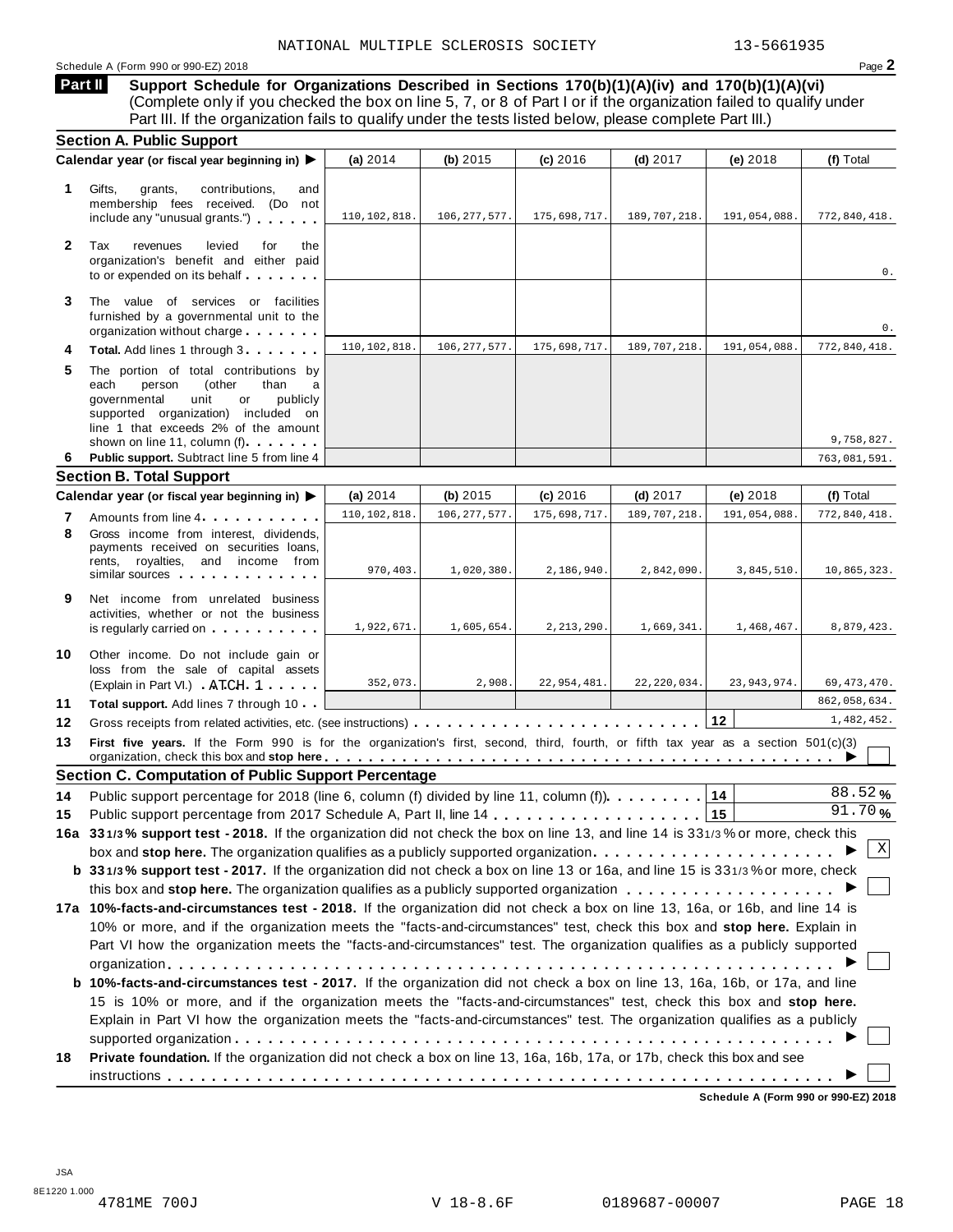# Schedule A (Form 990 or 990-EZ) 2018 Page 3

**Support Schedule for Organizations Described in Section 509(a)(2) Part III**

(Complete only if you checked the box on line 10 of Part I or if the organization failed to qualify under Part II. If the organization fails to qualify under the tests listed below, please complete Part II.)

|                         | <b>Section A. Public Support</b>                                                                                                                                                                                                                                          |            |            |            |            |            |                                      |
|-------------------------|---------------------------------------------------------------------------------------------------------------------------------------------------------------------------------------------------------------------------------------------------------------------------|------------|------------|------------|------------|------------|--------------------------------------|
|                         | Calendar year (or fiscal year beginning in) $\blacktriangleright$                                                                                                                                                                                                         | (a) $2014$ | (b) 2015   | (c) 2016   | $(d)$ 2017 | $(e)$ 2018 | (f) Total                            |
| 1                       | Gifts, grants, contributions, and membership fees                                                                                                                                                                                                                         |            |            |            |            |            |                                      |
|                         | received. (Do not include any "unusual grants.")                                                                                                                                                                                                                          |            |            |            |            |            |                                      |
| 2                       | Gross receipts from admissions, merchandise                                                                                                                                                                                                                               |            |            |            |            |            |                                      |
|                         | sold or services performed, or facilities                                                                                                                                                                                                                                 |            |            |            |            |            |                                      |
|                         | furnished in any activity that is related to the                                                                                                                                                                                                                          |            |            |            |            |            |                                      |
|                         | organization's tax-exempt purpose                                                                                                                                                                                                                                         |            |            |            |            |            |                                      |
| 3                       | Gross receipts from activities that are not an                                                                                                                                                                                                                            |            |            |            |            |            |                                      |
|                         | unrelated trade or business under section 513 .                                                                                                                                                                                                                           |            |            |            |            |            |                                      |
| 4                       | Tax<br>revenues<br>levied<br>for<br>the                                                                                                                                                                                                                                   |            |            |            |            |            |                                      |
|                         | organization's benefit and either paid to                                                                                                                                                                                                                                 |            |            |            |            |            |                                      |
|                         | or expended on its behalf <b>contains the set of the set of the set of the set of the set of the set of the set of the set of the set of the set of the set of the set of the set of the set of the set of the set of the set of</b>                                      |            |            |            |            |            |                                      |
| 5                       | The value of services or facilities                                                                                                                                                                                                                                       |            |            |            |            |            |                                      |
|                         | furnished by a governmental unit to the                                                                                                                                                                                                                                   |            |            |            |            |            |                                      |
|                         | organization without charge                                                                                                                                                                                                                                               |            |            |            |            |            |                                      |
| 6                       | <b>Total.</b> Add lines 1 through 5                                                                                                                                                                                                                                       |            |            |            |            |            |                                      |
|                         | 7a Amounts included on lines 1, 2, and 3                                                                                                                                                                                                                                  |            |            |            |            |            |                                      |
|                         | received from disqualified persons                                                                                                                                                                                                                                        |            |            |            |            |            |                                      |
|                         | Amounts included on lines 2 and 3                                                                                                                                                                                                                                         |            |            |            |            |            |                                      |
|                         | from other than disqualified<br>received<br>persons that exceed the greater of \$5,000                                                                                                                                                                                    |            |            |            |            |            |                                      |
|                         | or 1% of the amount on line 13 for the year                                                                                                                                                                                                                               |            |            |            |            |            |                                      |
|                         | c Add lines 7a and 7b                                                                                                                                                                                                                                                     |            |            |            |            |            |                                      |
| 8                       | <b>Public support.</b> (Subtract line 7c from                                                                                                                                                                                                                             |            |            |            |            |            |                                      |
|                         | $line 6.)$                                                                                                                                                                                                                                                                |            |            |            |            |            |                                      |
|                         | <b>Section B. Total Support</b>                                                                                                                                                                                                                                           |            |            |            |            |            |                                      |
|                         | Calendar year (or fiscal year beginning in) ▶                                                                                                                                                                                                                             | (a) $2014$ | (b) $2015$ | $(c)$ 2016 | (d) $2017$ | (e) 2018   | (f) Total                            |
| 9                       | Amounts from line 6. The state of the state of the state of the state of the state of the state of the state of the state of the state of the state of the state of the state of the state of the state of the state of the st                                            |            |            |            |            |            |                                      |
|                         | 10 a Gross income from interest, dividends,                                                                                                                                                                                                                               |            |            |            |            |            |                                      |
|                         | payments received on securities loans,<br>rents, royalties, and income from similar                                                                                                                                                                                       |            |            |            |            |            |                                      |
|                         | $sources$                                                                                                                                                                                                                                                                 |            |            |            |            |            |                                      |
|                         | <b>b</b> Unrelated business taxable income (less                                                                                                                                                                                                                          |            |            |            |            |            |                                      |
|                         | section 511 taxes) from businesses                                                                                                                                                                                                                                        |            |            |            |            |            |                                      |
|                         | acquired after June 30, 1975                                                                                                                                                                                                                                              |            |            |            |            |            |                                      |
|                         | c Add lines 10a and 10b                                                                                                                                                                                                                                                   |            |            |            |            |            |                                      |
| 11                      | Net income from unrelated business                                                                                                                                                                                                                                        |            |            |            |            |            |                                      |
|                         | activities not included in line 10b,                                                                                                                                                                                                                                      |            |            |            |            |            |                                      |
|                         | whether or not the business is regularly<br>carried on the carried on the control of the care of the control of the control of the control of the control of the control of the control of the control of the control of the control of the control of the control of the |            |            |            |            |            |                                      |
| 12                      | Other income. Do not include gain or                                                                                                                                                                                                                                      |            |            |            |            |            |                                      |
|                         | loss from the sale of capital assets                                                                                                                                                                                                                                      |            |            |            |            |            |                                      |
|                         | (Explain in Part VI.) <b>All Accords</b>                                                                                                                                                                                                                                  |            |            |            |            |            |                                      |
| 13                      | Total support. (Add lines 9, 10c, 11,                                                                                                                                                                                                                                     |            |            |            |            |            |                                      |
|                         | and $12.$ ) $\cdots$ $\cdots$ $\cdots$ $\cdots$ $\cdots$                                                                                                                                                                                                                  |            |            |            |            |            |                                      |
| 14                      | First five years. If the Form 990 is for the organization's first, second, third, fourth, or fifth tax year as a section 501(c)(3)                                                                                                                                        |            |            |            |            |            |                                      |
|                         |                                                                                                                                                                                                                                                                           |            |            |            |            |            |                                      |
|                         | Section C. Computation of Public Support Percentage                                                                                                                                                                                                                       |            |            |            |            |            |                                      |
| 15                      | Public support percentage for 2018 (line 8, column (f), divided by line 13, column (f))                                                                                                                                                                                   |            |            |            |            | 15         | %                                    |
| 16                      |                                                                                                                                                                                                                                                                           |            |            |            |            | 16         | %                                    |
|                         | Section D. Computation of Investment Income Percentage                                                                                                                                                                                                                    |            |            |            |            |            |                                      |
| 17                      | Investment income percentage for 2018 (line 10c, column (f), divided by line 13, column (f)).<br>17                                                                                                                                                                       |            |            |            |            |            | %                                    |
| 18                      |                                                                                                                                                                                                                                                                           |            |            |            |            | 18         | %                                    |
|                         | 19a 331/3% support tests - 2018. If the organization did not check the box on line 14, and line 15 is more than 331/3%, and line                                                                                                                                          |            |            |            |            |            |                                      |
|                         | 17 is not more than 331/3%, check this box and stop here. The organization qualifies as a publicly supported organization                                                                                                                                                 |            |            |            |            |            |                                      |
|                         | <b>b</b> 331/3% support tests - 2017. If the organization did not check a box on line 14 or line 19a, and line 16 is more than 331/3%, and                                                                                                                                |            |            |            |            |            |                                      |
|                         | line 18 is not more than 331/3%, check this box and stop here. The organization qualifies as a publicly supported organization                                                                                                                                            |            |            |            |            |            |                                      |
| 20                      | Private foundation. If the organization did not check a box on line 14, 19a, or 19b, check this box and see instructions                                                                                                                                                  |            |            |            |            |            |                                      |
| <b>JSA</b><br>221 1 000 |                                                                                                                                                                                                                                                                           |            |            |            |            |            | Schedule A (Form 990 or 990-EZ) 2018 |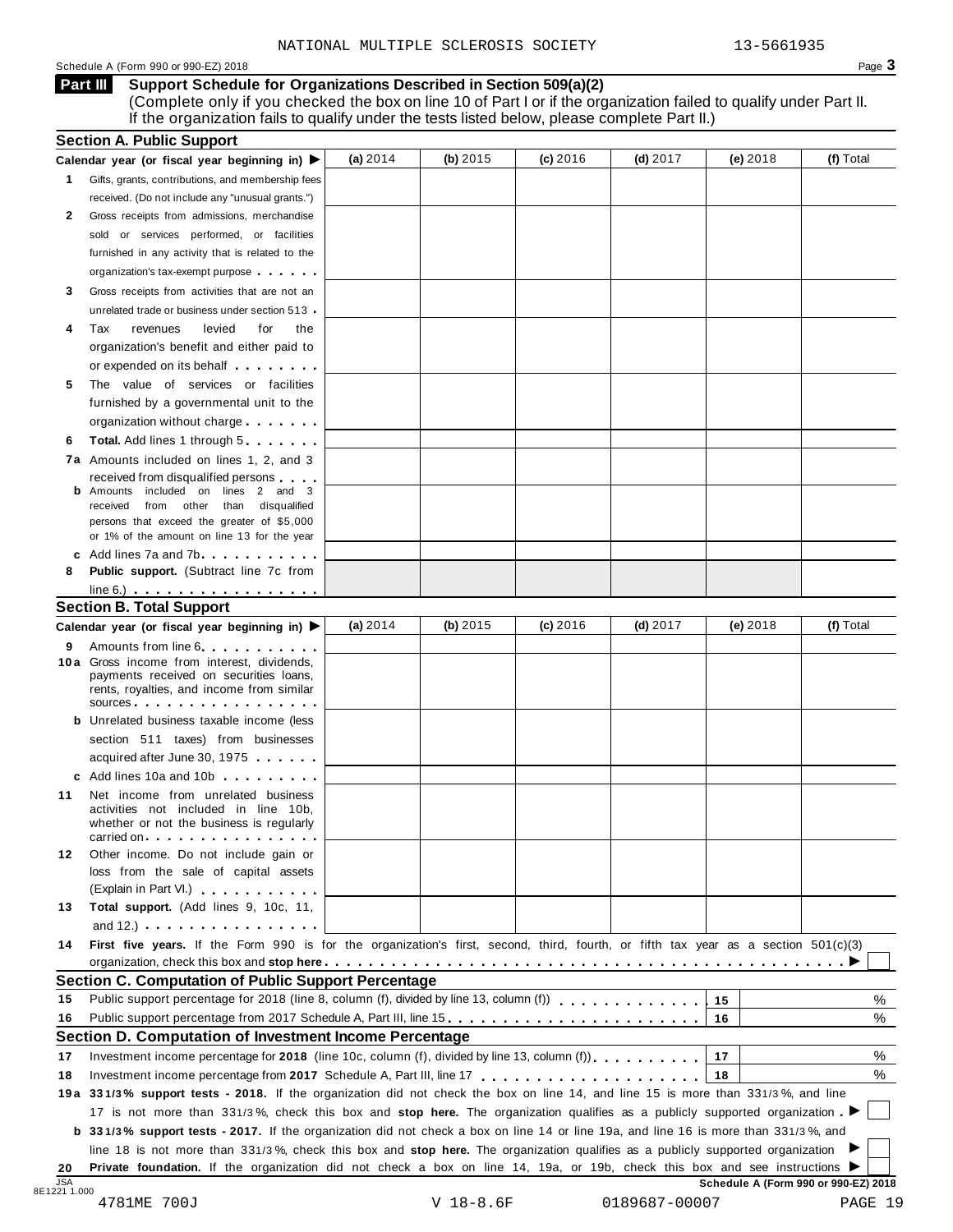**Yes No**

**2**

**3a**

**3b**

**3c**

**4a**

**4b**

**4c**

**5a**

**5b 5c**

**6**

**7**

**8**

**9a**

**9b**

**9c**

**10a**

### **Part IV Supporting Organizations**

(Complete only if you checked a box in line 12 on Part I. If you checked 12a of Part I, complete Sections A and B. If you checked 12b of Part I, complete Sections A and C. If you checked 12c of Part I, complete Sections A, D, and E. If you checked 12d of Part I, complete Sections A and D, and complete Part V.)

# **Section A. All Supporting Organizations**

- **1** Are all of the organization's supported organizations listed by name in the organization's governing documents? *If "No," describe in Part VI how the supported organizations are designated. If designated by class or purpose, describe the designation. If historic and continuing relationship, explain.* **1**
- **2** Did the organization have any supported organization that does not have an IRS determination of status under section 509(a)(1) or (2)? *If"Yes," explain in Part VI how the organization determined that the supported organization was described in section 509(a)(1) or (2).*
- **3 a** Did the organization have a supported organization described in section 501(c)(4), (5), or (6)? *If "Yes," answer (b) and (c) below.*
- **b** Did the organization confirm that each supported organization qualified under section 501(c)(4), (5), or (6) and | satisfied the public support tests under section 509(a)(2)? *If "Yes," describe in Part VI when and how the organization made the determination.*
- **c** Did the organization ensure that all support to such organizations was used exclusively for section 170(c)(2)(B) purposes? *If"Yes," explain in Part VI what controls the organization put in place to ensure such use.*
- **4 a** Was any supported organization not organized in the United States ("foreign supported organization")? *If "Yes," and if you checked 12a or 12b in Part I, answer (b) and (c) below.*
- **b** Did the organization have ultimate control and discretion in deciding whether to make grants to the foreign | supported organization? *If "Yes," describe in Part VI how the organization had such control and discretion despite being controlled or supervised by or in connection with its supported organizations.*
- **c** Did the organization support any foreign supported organization that does not have an IRS determination | under sections 501(c)(3) and 509(a)(1) or (2)? *If "Yes," explain in Part VI what controls the organization used to ensure that all support to the foreign supported organization was used exclusively for section 170(c)(2)(B) purposes.*
- **5 a** Did the organization add, substitute, or remove any supported organizations during the tax year? *If "Yes,"* answer (b) and (c) below (if applicable). Also, provide detail in Part VI, including (i) the names and EIN *numbers of the supported organizations added, substituted, or removed; (ii) the reasons for each such action;* (iii) the authority under the organization's organizing document authorizing such action; and (iv) how the action *was accomplished (such as by amendment to the organizing document).*
- **b Type I or Type II only.** Was any added or substituted supported organization part of a class already designated in the organization's organizing document?
- **c Substitutions only.** Was the substitution the result of an event beyond the organization's control?
- **6** Did the organization provide support (whether in the form of grants or the provision of services or facilities) to anyone other than (i) its supported organizations, (ii) individuals that are part of the charitable class benefited by one or more of its supported organizations, or (iii) other supporting organizations that also support or benefit one or more of the filing organization's supported organizations? *If"Yes," provide detail in Part VI.*
- **7** Did the organization provide a grant, loan, compensation, or other similar payment to a substantial contributor (as defined in section 4958(c)(3)(C)), a family member of a substantial contributor, or a 35% controlled entity with regard to a substantial contributor? *If"Yes," complete Part I of Schedule L (Form 990 or 990-EZ).*
- **8** Did the organization make a loan to a disqualified person (as defined in section 4958) not described in line 7? *If "Yes," complete Part I of Schedule L (Form 990 or 990-EZ).*
- **9a** Was the organization controlled directly or indirectly at any time during the tax year by one or more | disqualified persons as defined in section 4946 (other than foundation managers and organizations described in section 509(a)(1) or (2))? *If"Yes," provide detail in Part VI.*
- **b** Did one or more disqualified persons (as defined in line 9a) hold a controlling interest in any entity in which | the supporting organization had an interest? *If"Yes," provide detail in Part VI.*
- **c** Did a disqualified person (as defined in line 9a) have an ownership interest in, or derive any personal benefit from, assets in which the supporting organization also had an interest? *If"Yes," provide detail in Part VI.*
- **10a** Was the organization subject to the excess business holdings rules of section 4943 because of section | 4943(f) (regarding certain Type II supporting organizations, and all Type III non-functionally integrated supporting organizations)? *If"Yes," answer 10b below.*
	- **b** Did the organization have any excess business holdings in the tax year? *(Use Schedule C, Form 4720, to determine whether the organization had excess business holdings.)*

**10b Schedule A (Form 990 or 990-EZ) 2018**

JSA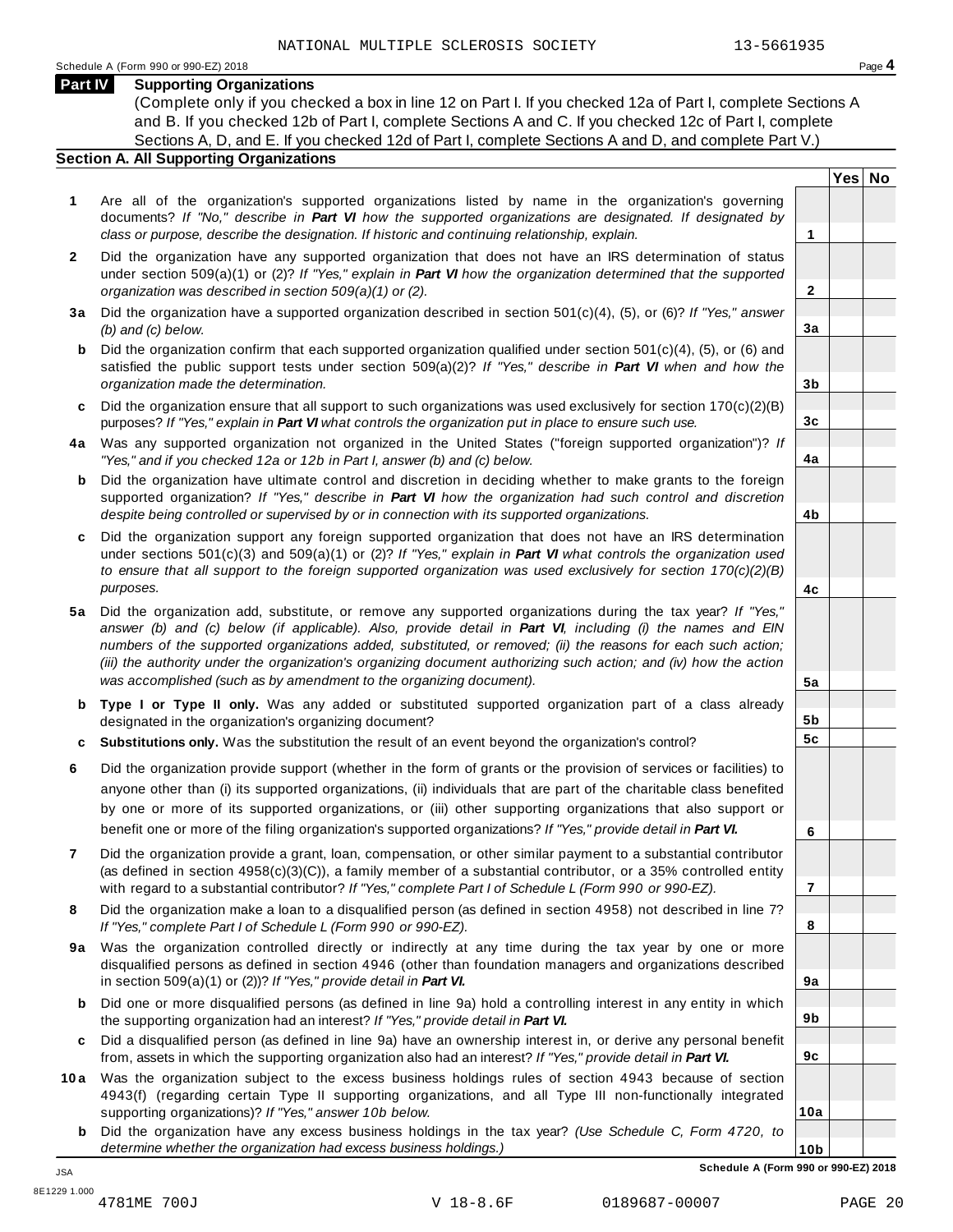|         | 13-5661935<br>NATIONAL MULTIPLE SCLEROSIS SOCIETY                                                                                 |                 |        |          |
|---------|-----------------------------------------------------------------------------------------------------------------------------------|-----------------|--------|----------|
|         | Schedule A (Form 990 or 990-EZ) 2018                                                                                              |                 |        | Page $5$ |
| Part IV | <b>Supporting Organizations (continued)</b>                                                                                       |                 |        |          |
|         |                                                                                                                                   |                 | Yes No |          |
| 11      | Has the organization accepted a gift or contribution from any of the following persons?                                           |                 |        |          |
| a       | A person who directly or indirectly controls, either alone or together with persons described in (b) and (c)                      |                 |        |          |
|         | below, the governing body of a supported organization?                                                                            | 11a             |        |          |
|         | <b>b</b> A family member of a person described in (a) above?                                                                      | 11 <sub>b</sub> |        |          |
|         | c A 35% controlled entity of a person described in (a) or (b) above? If "Yes" to a, b, or c, provide detail in Part VI.           | 11c             |        |          |
|         | <b>Section B. Type I Supporting Organizations</b>                                                                                 |                 |        |          |
|         |                                                                                                                                   |                 | Yes No |          |
|         |                                                                                                                                   |                 |        |          |
| 1       | Did the directors, trustees, or membership of one or more supported organizations have the power to                               |                 |        |          |
|         | regularly appoint or elect at least a majority of the organization's directors or trustees at all times during the                |                 |        |          |
|         | tax year? If "No," describe in Part VI how the supported organization(s) effectively operated, supervised, or                     |                 |        |          |
|         | controlled the organization's activities. If the organization had more than one supported organization,                           |                 |        |          |
|         | describe how the powers to appoint and/or remove directors or trustees were allocated among the supported                         |                 |        |          |
|         | organizations and what conditions or restrictions, if any, applied to such powers during the tax year.                            | 1               |        |          |
| 2       | Did the organization operate for the benefit of any supported organization other than the supported                               |                 |        |          |
|         | organization(s) that operated, supervised, or controlled the supporting organization? If "Yes," explain in Part                   |                 |        |          |
|         | VI how providing such benefit carried out the purposes of the supported organization(s) that operated,                            |                 |        |          |
|         | supervised, or controlled the supporting organization.                                                                            | $\overline{2}$  |        |          |
|         | <b>Section C. Type II Supporting Organizations</b>                                                                                |                 |        |          |
|         |                                                                                                                                   |                 | Yes No |          |
|         | Were a majority of the organization's directors or trustees during the tax year also a majority of the directors                  |                 |        |          |
| 1       | or trustees of each of the organization's supported organization(s)? If "No," describe in Part VI how control                     |                 |        |          |
|         | or management of the supporting organization was vested in the same persons that controlled or managed                            |                 |        |          |
|         | the supported organization(s).                                                                                                    | 1               |        |          |
|         | <b>Section D. All Type III Supporting Organizations</b>                                                                           |                 |        |          |
|         |                                                                                                                                   |                 |        |          |
| 1       | Did the organization provide to each of its supported organizations, by the last day of the fifth month of the                    |                 | Yes No |          |
|         | organization's tax year, (i) a written notice describing the type and amount of support provided during the prior                 |                 |        |          |
|         | tax year, (ii) a copy of the Form 990 that was most recently filed as of the date of notification, and (iii) copies of            |                 |        |          |
|         | the organization's governing documents in effect on the date of notification, to the extent not previously                        |                 |        |          |
|         | provided?                                                                                                                         | 1               |        |          |
| 2       | Were any of the organization's officers, directors, or trustees either (i) appointed or elected by the supported                  |                 |        |          |
|         | organization(s) or (ii) serving on the governing body of a supported organization? If "No," explain in Part VI how                |                 |        |          |
|         | the organization maintained a close and continuous working relationship with the supported organization(s).                       | $\mathbf 2$     |        |          |
| 3       | By reason of the relationship described in (2), did the organization's supported organizations have a                             |                 |        |          |
|         | significant voice in the organization's investment policies and in directing the use of the organization's                        |                 |        |          |
|         | income or assets at all times during the tax year? If "Yes," describe in Part VI the role the organization's                      |                 |        |          |
|         | supported organizations played in this regard.                                                                                    | 3               |        |          |
|         | Section E. Type III Functionally Integrated Supporting Organizations                                                              |                 |        |          |
|         | Check the box next to the method that the organization used to satisfy the Integral Part Test during the year (see instructions). |                 |        |          |
| 1       |                                                                                                                                   |                 |        |          |
| а       | The organization satisfied the Activities Test. Complete line 2 below.                                                            |                 |        |          |
| b       | The organization is the parent of each of its supported organizations. Complete line 3 below.                                     |                 |        |          |
| c       | The organization supported a governmental entity. Describe in Part VI how you supported a government entity (see instructions).   |                 |        |          |
| 2       | Activities Test. Answer (a) and (b) below.                                                                                        |                 | Yes No |          |
| а       | Did substantially all of the organization's activities during the tax year directly further the exempt purposes of                |                 |        |          |
|         | the supported organization(s) to which the organization was responsive? If "Yes," then in Part VI identify                        |                 |        |          |
|         | those supported organizations and explain how these activities directly furthered their exempt purposes,                          |                 |        |          |
|         | how the organization was responsive to those supported organizations, and how the organization determined                         |                 |        |          |
|         | that these activities constituted substantially all of its activities.                                                            | 2a              |        |          |
|         |                                                                                                                                   |                 |        |          |
| b       | Did the activities described in (a) constitute activities that, but for the organization's involvement, one or more               |                 |        |          |
|         | of the organization's supported organization(s) would have been engaged in? If "Yes," explain in Part VI the                      |                 |        |          |
|         | reasons for the organization's position that its supported organization(s) would have engaged in these                            |                 |        |          |
|         | activities but for the organization's involvement.                                                                                | 2 <sub>b</sub>  |        |          |
| 3       | Parent of Supported Organizations. Answer (a) and (b) below.                                                                      |                 |        |          |

- **a** Did the organization have the power to regularly appoint or elect a majority of the officers, directors, or trustees of each of the supported organizations? *Provide details in Part VI.*
- **3b b** Did the organization exercise a substantial degree of direction over the policies, programs, and activities of each of its supported organizations? *If"Yes," describe in Part VI the role played by the organization in this regard.*

**3a**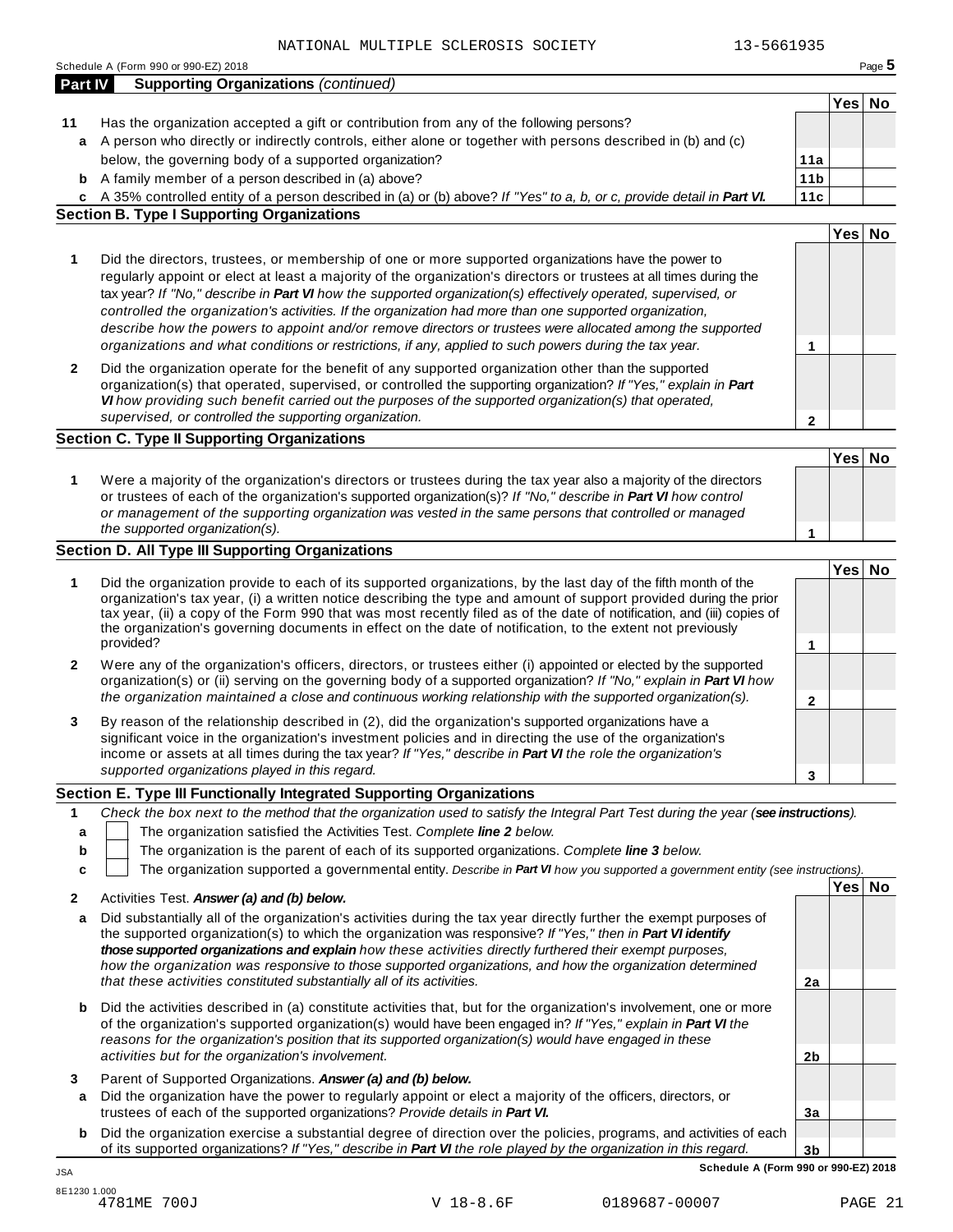| Schedule A (Form 990 or 990-EZ) 2018                                                                                                            |                         |                | Page 6                         |
|-------------------------------------------------------------------------------------------------------------------------------------------------|-------------------------|----------------|--------------------------------|
| Type III Non-Functionally Integrated 509(a)(3) Supporting Organizations<br><b>Part V</b>                                                        |                         |                |                                |
| $\mathbf 1$<br>Check here if the organization satisfied the Integral Part Test as a qualifying trust on Nov. 20, 1970 (explain in Part VI). See |                         |                |                                |
| instructions. All other Type III non-functionally integrated supporting organizations must complete Sections A through E.                       |                         |                |                                |
| <b>Section A - Adjusted Net Income</b>                                                                                                          |                         | (A) Prior Year | (B) Current Year<br>(optional) |
| 1 Net short-term capital gain                                                                                                                   | 1                       |                |                                |
| 2 Recoveries of prior-year distributions                                                                                                        | $\mathbf{2}$            |                |                                |
| 3 Other gross income (see instructions)                                                                                                         | 3                       |                |                                |
| 4 Add lines 1 through 3.                                                                                                                        | 4                       |                |                                |
| 5 Depreciation and depletion                                                                                                                    | 5                       |                |                                |
| 6 Portion of operating expenses paid or incurred for production or                                                                              |                         |                |                                |
| collection of gross income or for management, conservation, or                                                                                  |                         |                |                                |
| maintenance of property held for production of income (see instructions)                                                                        | 6                       |                |                                |
| 7 Other expenses (see instructions)                                                                                                             | $\overline{7}$          |                |                                |
| 8 Adjusted Net Income (subtract lines 5, 6, and 7 from line 4)                                                                                  | 8                       |                |                                |
|                                                                                                                                                 |                         |                | (B) Current Year               |
| <b>Section B - Minimum Asset Amount</b>                                                                                                         |                         | (A) Prior Year | (optional)                     |
| 1 Aggregate fair market value of all non-exempt-use assets (see                                                                                 |                         |                |                                |
| instructions for short tax year or assets held for part of year):                                                                               |                         |                |                                |
| a Average monthly value of securities                                                                                                           | 1a                      |                |                                |
| <b>b</b> Average monthly cash balances                                                                                                          | 1 <sub>b</sub>          |                |                                |
| c Fair market value of other non-exempt-use assets                                                                                              | 1 <sub>c</sub>          |                |                                |
| d Total (add lines 1a, 1b, and 1c)                                                                                                              | 1 <sub>d</sub>          |                |                                |
| e Discount claimed for blockage or other                                                                                                        |                         |                |                                |
| factors (explain in detail in Part VI):                                                                                                         |                         |                |                                |
| 2 Acquisition indebtedness applicable to non-exempt-use assets                                                                                  | $\mathbf 2$             |                |                                |
| 3 Subtract line 2 from line 1d.                                                                                                                 | 3                       |                |                                |
| 4 Cash deemed held for exempt use. Enter 1-1/2% of line 3 (for greater amount,                                                                  |                         |                |                                |
| see instructions).                                                                                                                              | 4                       |                |                                |
| 5 Net value of non-exempt-use assets (subtract line 4 from line 3)                                                                              | 5                       |                |                                |
| 6 Multiply line 5 by .035.                                                                                                                      | $6\phantom{1}$          |                |                                |
| 7 Recoveries of prior-year distributions                                                                                                        | $\overline{7}$          |                |                                |
| 8 Minimum Asset Amount (add line 7 to line 6)                                                                                                   | 8                       |                |                                |
| <b>Section C - Distributable Amount</b>                                                                                                         |                         |                | <b>Current Year</b>            |
| 1 Adjusted net income for prior year (from Section A, line 8, Column A)                                                                         | 1                       |                |                                |
| 2 Enter 85% of line 1.                                                                                                                          | $\mathbf 2$             |                |                                |
| 3 Minimum asset amount for prior year (from Section B, line 8, Column A)                                                                        | 3                       |                |                                |
| 4 Enter greater of line 2 or line 3.                                                                                                            | $\overline{\mathbf{4}}$ |                |                                |
| 5 Income tax imposed in prior year                                                                                                              | 5                       |                |                                |
| 6 Distributable Amount. Subtract line 5 from line 4, unless subject to                                                                          |                         |                |                                |
| emergency temporary reduction (see instructions).                                                                                               | 6                       |                |                                |

**7** | Check here if the current year is the organization's first as a non-functionally integrated Type III supporting organization (see instructions).

**Schedule A (Form 990 or 990-EZ) 2018**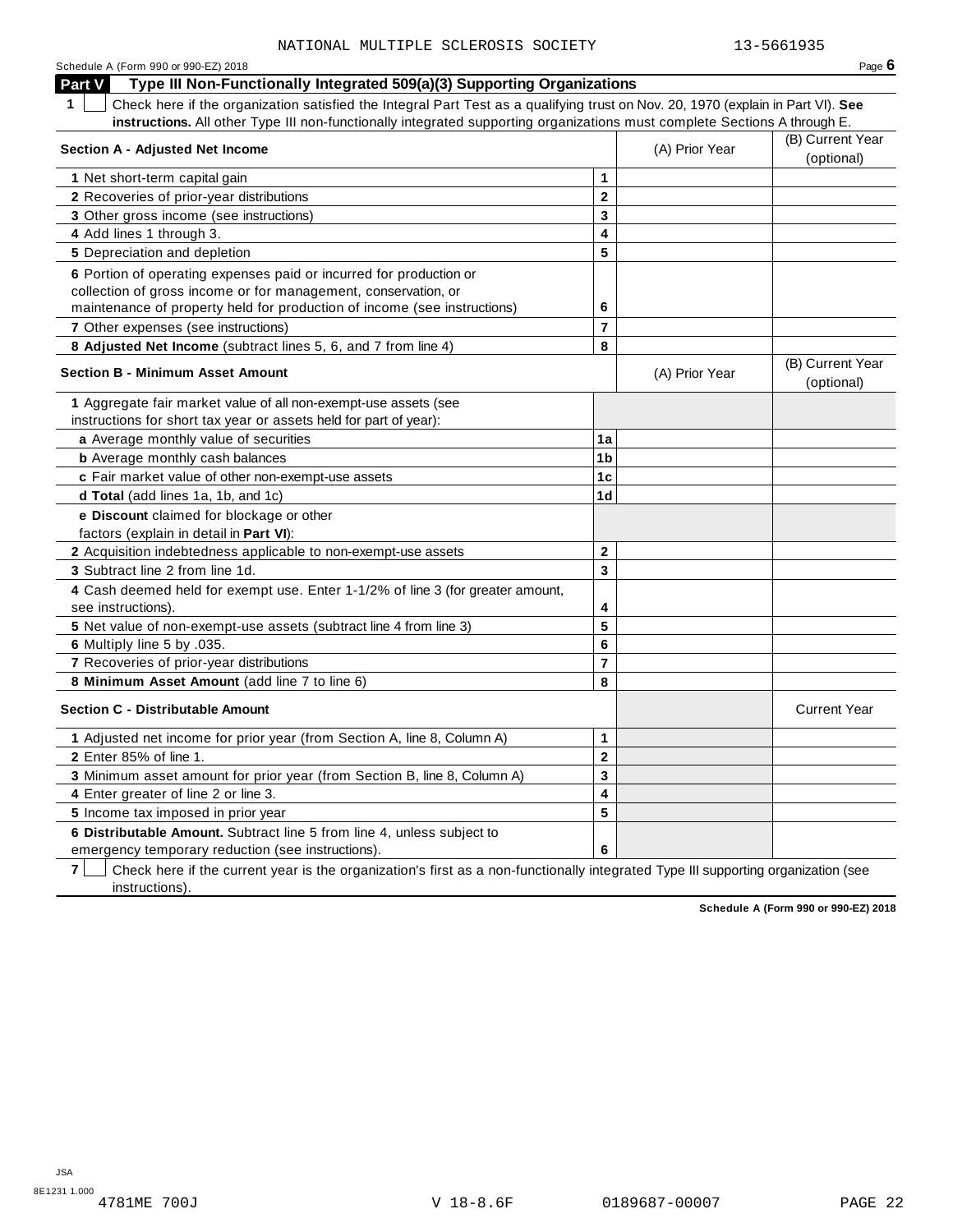|              | Schedule A (Form 990 or 990-EZ) 2018                                                       |                                    |                                               | Page 7                                           |
|--------------|--------------------------------------------------------------------------------------------|------------------------------------|-----------------------------------------------|--------------------------------------------------|
| Part V       | Type III Non-Functionally Integrated 509(a)(3) Supporting Organizations (continued)        |                                    |                                               |                                                  |
|              | <b>Section D - Distributions</b>                                                           |                                    |                                               | <b>Current Year</b>                              |
| 1            | Amounts paid to supported organizations to accomplish exempt purposes                      |                                    |                                               |                                                  |
| $\mathbf{2}$ | Amounts paid to perform activity that directly furthers exempt purposes of supported       |                                    |                                               |                                                  |
|              | organizations, in excess of income from activity                                           |                                    |                                               |                                                  |
| 3            | Administrative expenses paid to accomplish exempt purposes of supported organizations      |                                    |                                               |                                                  |
| 4            | Amounts paid to acquire exempt-use assets                                                  |                                    |                                               |                                                  |
| 5            | Qualified set-aside amounts (prior IRS approval required)                                  |                                    |                                               |                                                  |
| 6            | Other distributions (describe in Part VI). See instructions.                               |                                    |                                               |                                                  |
| 7            | Total annual distributions. Add lines 1 through 6.                                         |                                    |                                               |                                                  |
| 8            | Distributions to attentive supported organizations to which the organization is responsive |                                    |                                               |                                                  |
|              | (provide details in Part VI). See instructions.                                            |                                    |                                               |                                                  |
| 9            | Distributable amount for 2018 from Section C, line 6                                       |                                    |                                               |                                                  |
| 10           | Line 8 amount divided by line 9 amount                                                     |                                    |                                               |                                                  |
|              | Section E - Distribution Allocations (see instructions)                                    | (i)<br><b>Excess Distributions</b> | (ii)<br><b>Underdistributions</b><br>Pre-2018 | (iii)<br><b>Distributable</b><br>Amount for 2018 |
| 1            | Distributable amount for 2018 from Section C, line 6                                       |                                    |                                               |                                                  |
| $\mathbf{2}$ | Underdistributions, if any, for years prior to 2018                                        |                                    |                                               |                                                  |
|              | (reasonable cause required - explain in Part VI). See                                      |                                    |                                               |                                                  |
|              | instructions.                                                                              |                                    |                                               |                                                  |
| 3            | Excess distributions carryover, if any, to 2018                                            |                                    |                                               |                                                  |
| a            | From 2013                                                                                  |                                    |                                               |                                                  |
| b            | From 2014                                                                                  |                                    |                                               |                                                  |
| c            | From 2015 <b></b>                                                                          |                                    |                                               |                                                  |
| d            | From 2016                                                                                  |                                    |                                               |                                                  |
| е            | From 2017                                                                                  |                                    |                                               |                                                  |
| f            | Total of lines 3a through e                                                                |                                    |                                               |                                                  |
| g            | Applied to underdistributions of prior years                                               |                                    |                                               |                                                  |
| h            | Applied to 2018 distributable amount                                                       |                                    |                                               |                                                  |
| j.           | Carryover from 2013 not applied (see instructions)                                         |                                    |                                               |                                                  |
|              | Remainder. Subtract lines 3g, 3h, and 3i from 3f.                                          |                                    |                                               |                                                  |
| 4            | Distributions for 2018 from                                                                |                                    |                                               |                                                  |
|              | Section D, line 7:<br>\$                                                                   |                                    |                                               |                                                  |
| a            | Applied to underdistributions of prior years                                               |                                    |                                               |                                                  |
| b            | Applied to 2018 distributable amount                                                       |                                    |                                               |                                                  |
|              | Remainder. Subtract lines 4a and 4b from 4                                                 |                                    |                                               |                                                  |
| 5            | Remaining underdistributions for years prior to 2018, if                                   |                                    |                                               |                                                  |
|              | any. Subtract lines 3g and 4a from line 2. For result                                      |                                    |                                               |                                                  |
|              | greater than zero, explain in Part VI. See instructions.                                   |                                    |                                               |                                                  |
| 6            | Remaining underdistributions for 2018. Subtract lines 3h                                   |                                    |                                               |                                                  |
|              | and 4b from line 1. For result greater than zero, explain in                               |                                    |                                               |                                                  |
|              | Part VI. See instructions.                                                                 |                                    |                                               |                                                  |
| 7            | Excess distributions carryover to 2019. Add lines 3j                                       |                                    |                                               |                                                  |
|              | and 4c.                                                                                    |                                    |                                               |                                                  |
| 8            | Breakdown of line 7:                                                                       |                                    |                                               |                                                  |
| a            | Excess from 2014                                                                           |                                    |                                               |                                                  |
| b            | Excess from 2015                                                                           |                                    |                                               |                                                  |
| c            | Excess from 2016                                                                           |                                    |                                               |                                                  |
| d            | Excess from 2017                                                                           |                                    |                                               |                                                  |
| е            | Excess from 2018                                                                           |                                    |                                               |                                                  |

**Schedule A (Form 990 or 990-EZ) 2018**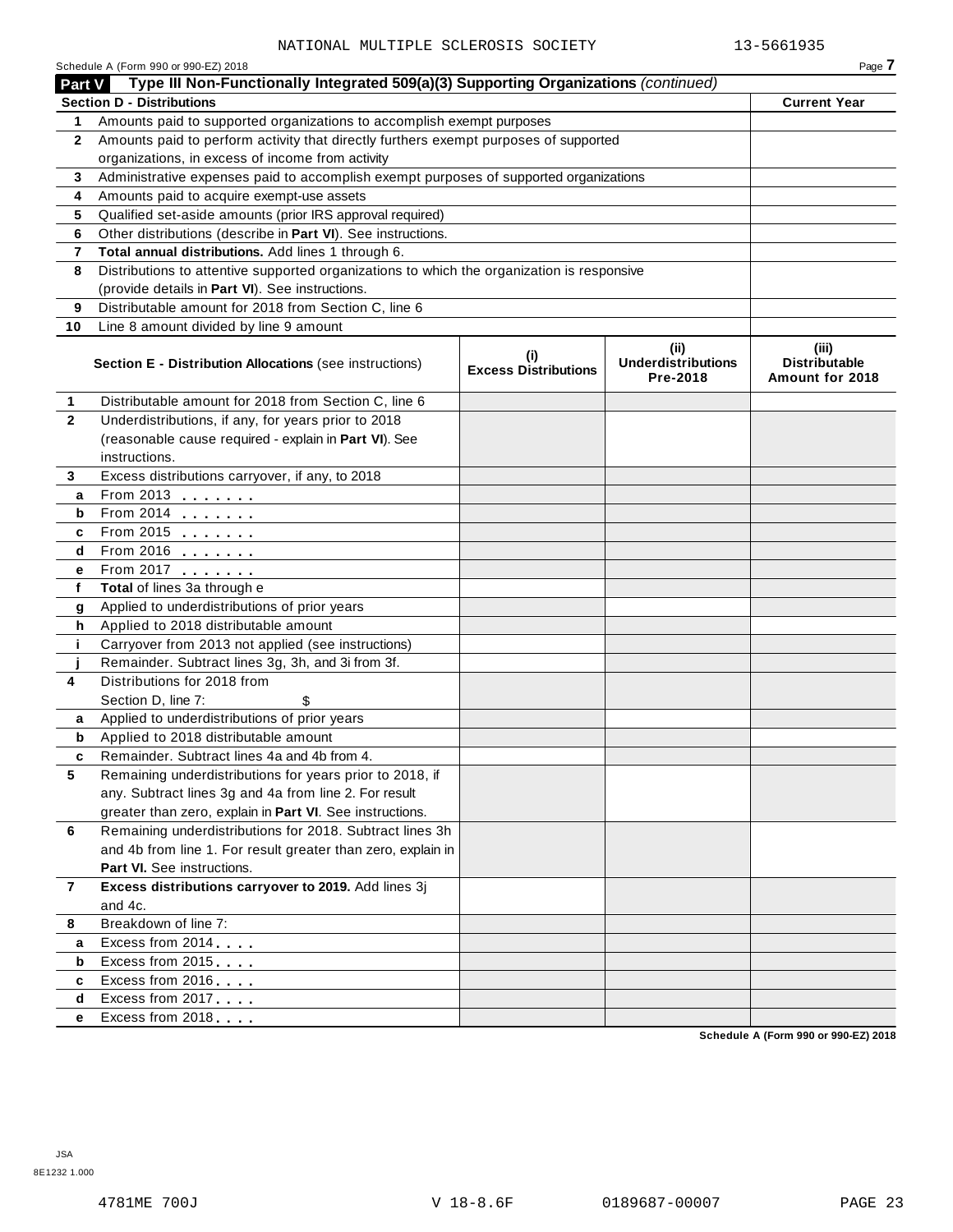### <span id="page-23-0"></span>Schedule <sup>A</sup> (Form <sup>990</sup> or 990-EZ) <sup>2018</sup> Page **8**

**Supplemental Information.** Provide the explanations required by Part II, line 10; Part II, line 17a or 17b; Part **Part VI** III, line 12; Part IV, Section A, lines 1, 2, 3b, 3c, 4b, 4c, 5a, 6, 9a, 9b, 9c, 11a, 11b, and 11c; Part IV, Section B, lines 1 and 2; Part IV, Section C, line 1; Part IV, Section D, lines 2 and 3; Part IV, Section E, lines 1c, 2a, 2b, 3a and 3b; Part V, line 1; Part V, Section B, line 1e; Part V, Section D, lines 5, 6, and 8; and Part V, Section E, lines 2, 5, and 6. Also complete this part for any additional information. (See instructions.)

|                                    |          |        |             |               | ATTACHMENT 1  |               |
|------------------------------------|----------|--------|-------------|---------------|---------------|---------------|
| SCHEDULE A, PART II - OTHER INCOME |          |        |             |               |               |               |
| DESCRIPTION                        | 2014     | 2015   | 2016        | 2017          | 2018          | TOTAL         |
| MISCELLANEOUS REVENUE              | 352,073. | 2,908. | 20,903.     | 20,909.       | 76,684.       | 473, 477.     |
| LEGAL SETTLEMENT                   |          |        | 181,347.    |               | 2,571.        | 183,918.      |
| GROSS INCOME FROM FUNDRAISING      |          |        | 22,752,231. | 22,199,125.   | 23,864,719.   | 68,816,075.   |
| TOTALS                             | 352,073. | 2,908. | 22,954,481. | 22, 220, 034. | 23, 943, 974. | 69, 473, 470. |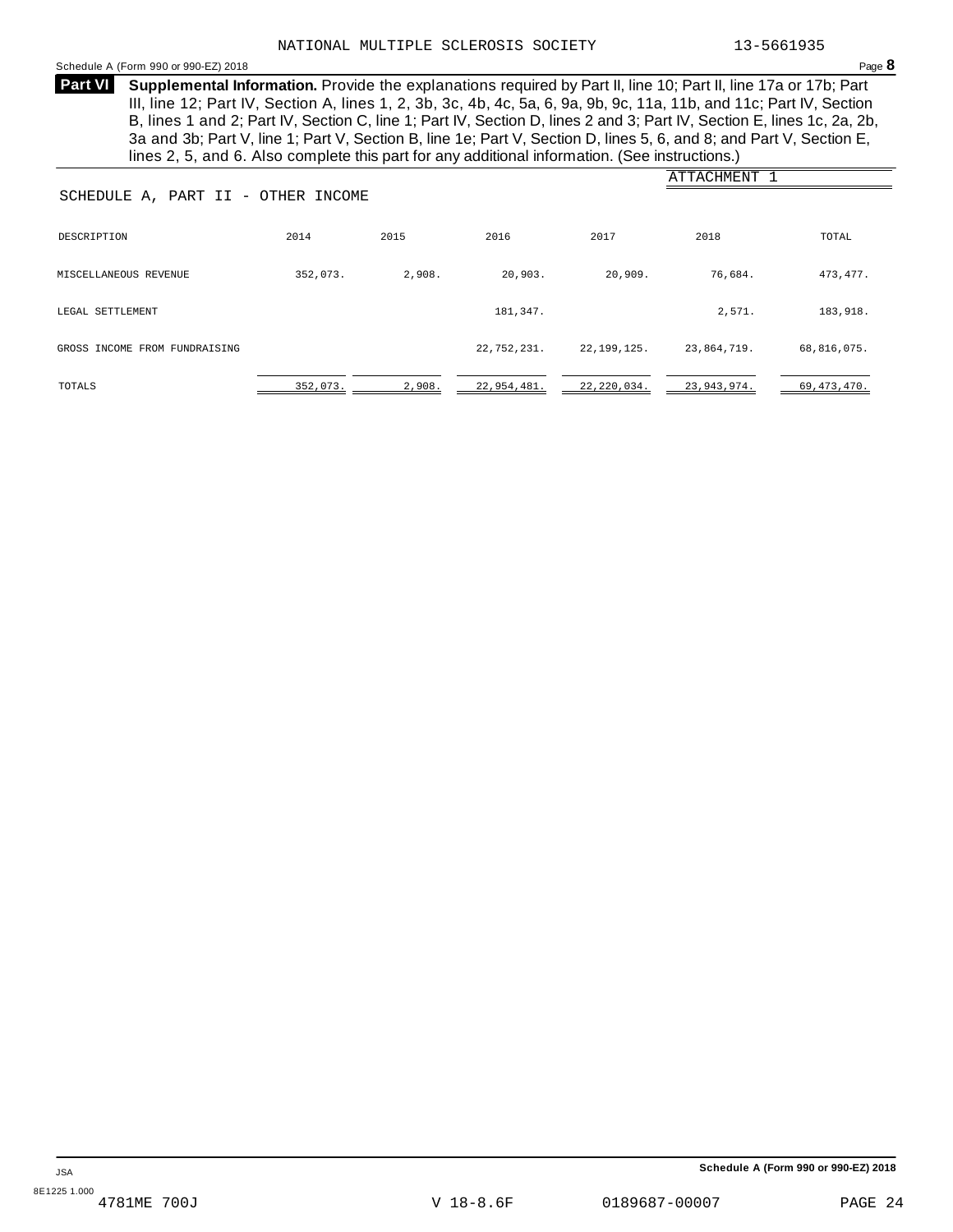**(Form 990, 990-EZ, or 990-PF)** Department of the Treasury<br>Internal Revenue Service

# **Schedule B chedule of Contributors**

(Porm 990, Form 990, Form 990-EZ, or Form 990-PF.<br>Department of the Treasury → Attach to Form 990, Form 990-EZ, or Form 990-PF.<br>Internal Revenue Service → → Go to www.irs.gov/Form990 for the latest information.<br>Name of th

**2018** 

NATIONAL MULTIPLE SCLEROSIS SOCIETY

13-5661935

| Organization type (check one): |  |
|--------------------------------|--|
|--------------------------------|--|

| Filers of:         | Section:                                                                    |
|--------------------|-----------------------------------------------------------------------------|
| Form 990 or 990-EZ | $\mathbf{X}$<br>$501(c)$ (3<br>) (enter number) organization                |
|                    | $4947(a)(1)$ nonexempt charitable trust not treated as a private foundation |
|                    | 527 political organization                                                  |
| Form 990-PF        | 501(c)(3) exempt private foundation                                         |
|                    | 4947(a)(1) nonexempt charitable trust treated as a private foundation       |
|                    | 501(c)(3) taxable private foundation                                        |

Check if your organization is covered by the **General Rule** or a **Special Rule.**

**Note:** Only a section 501(c)(7), (8), or (10) organization can check boxes for both the General Rule and a Special Rule. See instructions.

### **General Rule**

For an organization filing Form 990, 990-EZ, or 990-PF that received, during the year, contributions totaling \$5,000 or more (in money or property) from any one contributor. Complete Parts I and II. See instructions for determining a contributor's total contributions.

### **Special Rules**

 $\text{X}$  For an organization described in section 501(c)(3) filing Form 990 or 990-EZ that met the 33 1/3% support test of the regulations under sections 509(a)(1) and 170(b)(1)(A)(vi), that checked Schedule A (Form 990 or 990-EZ), Part II, line 13, 16a, or 16b, and that received from any one contributor, during the year, total contributions of the greater of **(1)** \$5,000; or **(2)** 2% of the amount on (i) Form 990, Part VIII, line 1h; or (ii) Form 990-EZ, line 1. Complete Parts I and II.

For an organization described in section 501(c)(7), (8), or (10) filing Form 990 or 990-EZ that received from any one contributor, during the year, total contributions of more than \$1,000 *exclusively* for religious, charitable, scientific, literary, or educational purposes, or for the prevention of cruelty to children or animals. Complete Parts I (entering "N/A" in column (b) instead of the contributor name and address), II, and III.

For an organization described in section 501(c)(7), (8), or (10) filing Form 990 or 990-EZ that received from any one contributor, during the year, contributions *exclusively* for religious, charitable, etc., purposes, but no such contributions totaled more than \$1,000. If this box is checked, enter here the total contributions that were received during the year for an *exclusively* religious, charitable, etc., purpose. Don't complete any of the parts unless the **General Rule** applies to this organization because it received *nonexclusively* religious, charitable, etc., contributions totaling \$5,000 or more during the year  $\ldots \ldots \ldots \ldots \ldots \ldots \ldots \ldots \ldots \vdots$ 

**Caution:** An organization that isn't covered by the General Rule and/or the Special Rules doesn't file Schedule B (Form 990, 990-EZ, or 990-PF), but it **must** answer "No" on Part IV, line 2, of its Form 990; or check the box on line H of its Form 990-EZ or on its Form 990-PF, Part I, line 2, to certify that it doesn't meet the filing requirements of Schedule B (Form 990, 990-EZ, or 990-PF).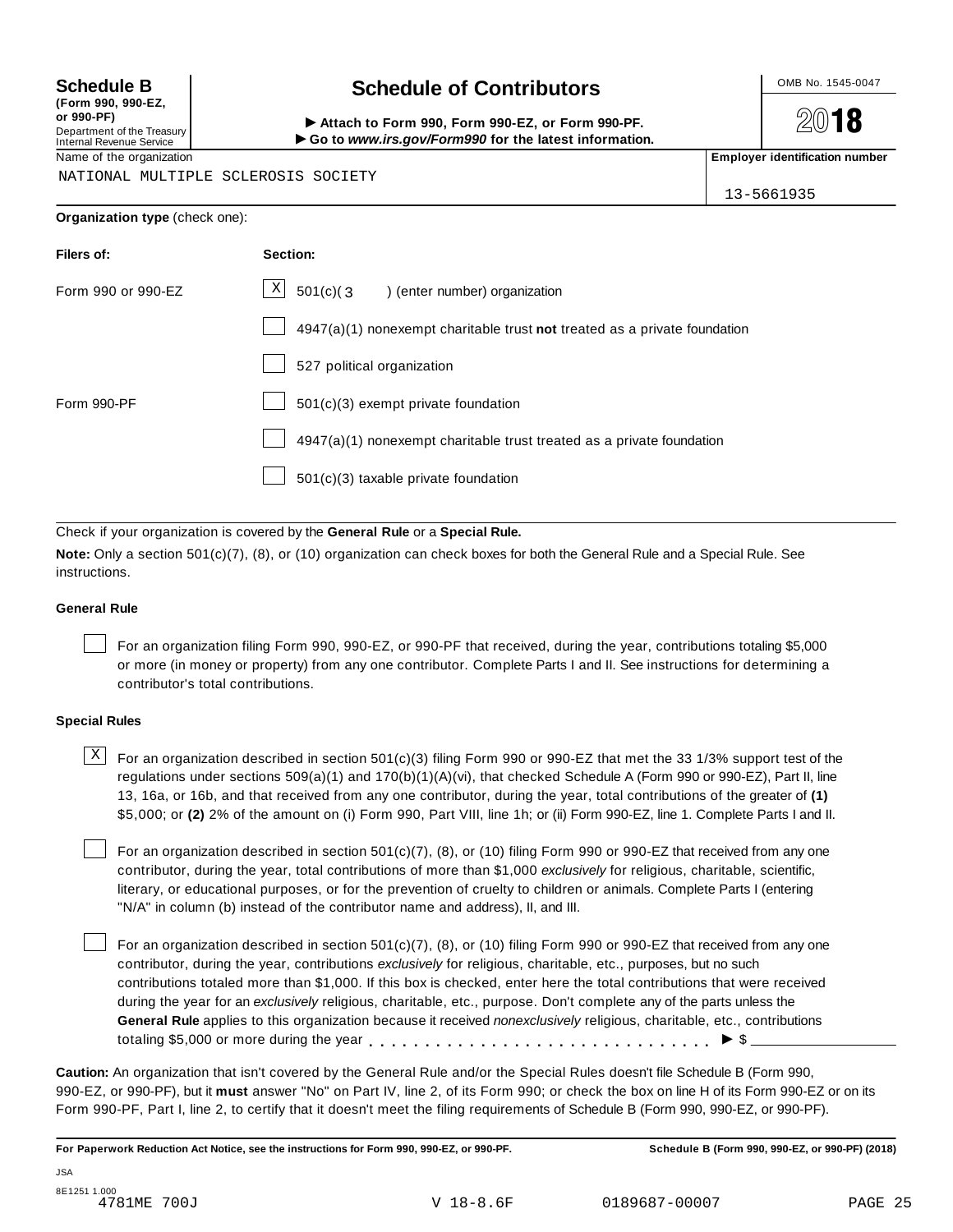Employer identification number<br>13-5661935

| (a)        | (b)                               | (c)                               | (d)                                              |
|------------|-----------------------------------|-----------------------------------|--------------------------------------------------|
| No.        | Name, address, and ZIP + 4        | <b>Total contributions</b>        | Type of contribution                             |
| 1          |                                   |                                   | Χ                                                |
|            |                                   |                                   | Person                                           |
|            |                                   |                                   | Payroll                                          |
|            |                                   | 15,000,000.<br>\$                 | Noncash                                          |
|            |                                   |                                   | (Complete Part II for<br>noncash contributions.) |
| (a)        | (b)                               | (c)                               | (d)                                              |
| No.        | Name, address, and ZIP + 4        | <b>Total contributions</b>        | Type of contribution                             |
|            |                                   |                                   |                                                  |
|            |                                   |                                   | Person                                           |
|            |                                   |                                   | Payroll                                          |
|            |                                   | \$                                | Noncash                                          |
|            |                                   |                                   | (Complete Part II for                            |
|            |                                   |                                   | noncash contributions.)                          |
| (a)<br>No. | (b)<br>Name, address, and ZIP + 4 | (c)<br><b>Total contributions</b> | (d)<br>Type of contribution                      |
|            |                                   |                                   |                                                  |
|            |                                   |                                   | Person                                           |
|            |                                   |                                   | Payroll                                          |
|            |                                   | \$                                | Noncash                                          |
|            |                                   |                                   |                                                  |
|            |                                   |                                   | (Complete Part II for<br>noncash contributions.) |
| (a)        | (b)                               | (c)                               | (d)                                              |
| No.        | Name, address, and ZIP + 4        | <b>Total contributions</b>        | Type of contribution                             |
|            |                                   |                                   |                                                  |
|            |                                   |                                   | Person                                           |
|            |                                   |                                   | Payroll                                          |
|            |                                   | \$                                | Noncash                                          |
|            |                                   |                                   | (Complete Part II for                            |
|            |                                   |                                   | noncash contributions.)                          |
| (a)        | (b)                               | (c)                               | (d)                                              |
| No.        | Name, address, and ZIP + 4        | <b>Total contributions</b>        | Type of contribution                             |
|            |                                   |                                   | Person                                           |
|            |                                   |                                   |                                                  |
|            |                                   | \$                                | Payroll                                          |
|            |                                   |                                   | Noncash                                          |
|            |                                   |                                   | (Complete Part II for<br>noncash contributions.) |
|            |                                   |                                   |                                                  |
| (a)<br>No. | (b)<br>Name, address, and ZIP + 4 | (c)<br><b>Total contributions</b> | (d)<br>Type of contribution                      |
|            |                                   |                                   |                                                  |
|            |                                   |                                   | Person                                           |
|            |                                   |                                   | Payroll                                          |
|            |                                   | \$                                | Noncash                                          |
|            |                                   |                                   | (Complete Part II for                            |
|            |                                   |                                   | noncash contributions.)                          |
|            |                                   |                                   |                                                  |

**Schedule B (Form 990, 990-EZ, or 990-PF) (2018)** JSA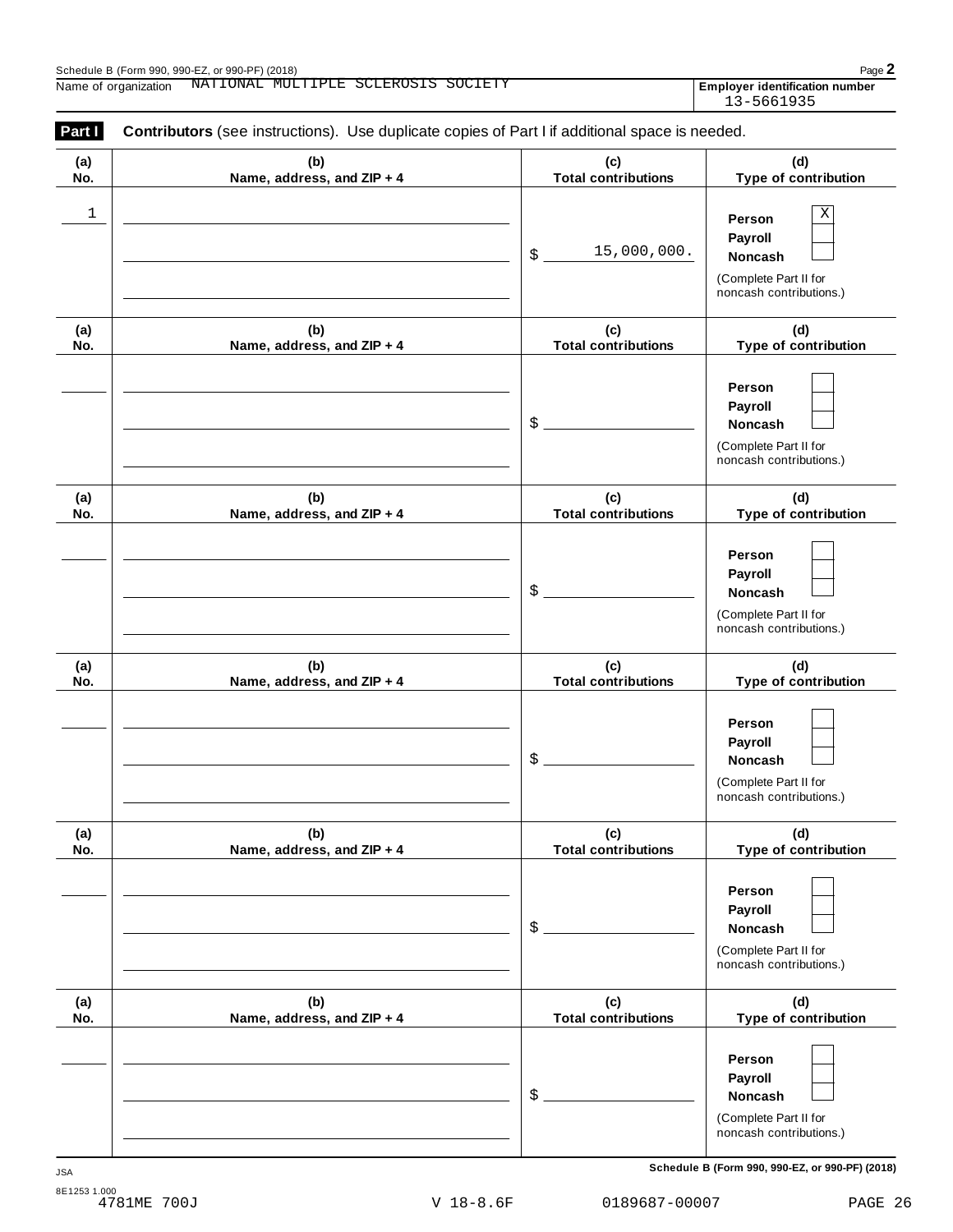Name of organization MATIONAL MULTIPLE SCLEROSIS SOCIETY **Employer identification number** 

Schedule B (Form 990, 990-EZ, or 990-PF) (2018)<br>
Name of organization NATIONAL MULTIPLE SCLEROSIS SOCIETY **Page 3**<br>
Rame of organization NATIONAL MULTIPLE SCLEROSIS SOCIETY **Page 3** 13-5661935

| Part II                   | Noncash Property (see instructions). Use duplicate copies of Part II if additional space is needed. |                                                 |                      |
|---------------------------|-----------------------------------------------------------------------------------------------------|-------------------------------------------------|----------------------|
| (a) No.<br>from<br>Part I | (b)<br>Description of noncash property given                                                        | (c)<br>FMV (or estimate)<br>(See instructions.) | (d)<br>Date received |
|                           |                                                                                                     | \$.                                             |                      |
| (a) No.<br>from<br>Part I | (b)<br>Description of noncash property given                                                        | (c)<br>FMV (or estimate)<br>(See instructions.) | (d)<br>Date received |
|                           |                                                                                                     | \$                                              |                      |
| (a) No.<br>from<br>Part I | (b)<br>Description of noncash property given                                                        | (c)<br>FMV (or estimate)<br>(See instructions.) | (d)<br>Date received |
|                           |                                                                                                     | \$                                              |                      |
| (a) No.<br>from<br>Part I | (b)<br>Description of noncash property given                                                        | (c)<br>FMV (or estimate)<br>(See instructions.) | (d)<br>Date received |
|                           |                                                                                                     | \$                                              |                      |
| (a) No.<br>from<br>Part I | (b)<br>Description of noncash property given                                                        | (c)<br>FMV (or estimate)<br>(See instructions.) | (d)<br>Date received |
|                           |                                                                                                     | \$                                              |                      |
| (a) No.<br>from<br>Part I | (b)<br>Description of noncash property given                                                        | (c)<br>FMV (or estimate)<br>(See instructions.) | (d)<br>Date received |
|                           |                                                                                                     | \$                                              |                      |

**Schedule B (Form 990, 990-EZ, or 990-PF) (2018)** JSA

V 18-8.6F 0189687-00007 PAGE 27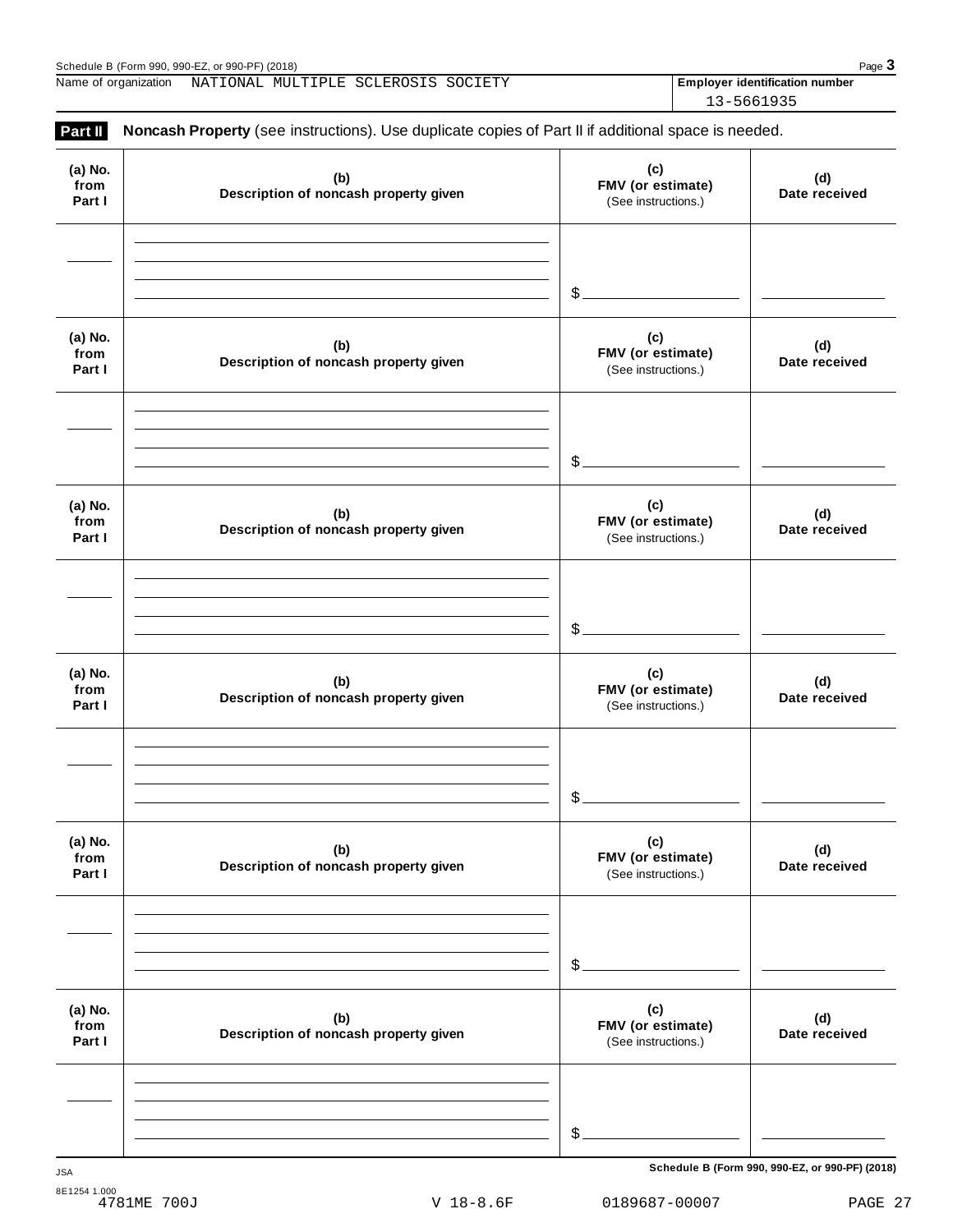| Schedule B (Form 990, 990-EZ, or 990-PF) (2018)          |  |  |  |  |                                       | Page 4 |
|----------------------------------------------------------|--|--|--|--|---------------------------------------|--------|
| Name of organization NATIONAL MULTIPLE SCLEROSIS SOCIETY |  |  |  |  | <b>Employer identification number</b> |        |
|                                                          |  |  |  |  | 13-5661935                            |        |

| Part III                     | Exclusively religious, charitable, etc., contributions to organizations described in section 501(c)(7), (8), or<br>contributions of \$1,000 or less for the year. (Enter this information once. See instructions.) $\triangleright$ \$<br>Use duplicate copies of Part III if additional space is needed. |                      |  | (10) that total more than \$1,000 for the year from any one contributor. Complete columns (a) through (e) and<br>the following line entry. For organizations completing Part III, enter the total of exclusively religious, charitable, etc., |  |
|------------------------------|-----------------------------------------------------------------------------------------------------------------------------------------------------------------------------------------------------------------------------------------------------------------------------------------------------------|----------------------|--|-----------------------------------------------------------------------------------------------------------------------------------------------------------------------------------------------------------------------------------------------|--|
| $(a)$ No.<br>from<br>Part I  | (b) Purpose of gift                                                                                                                                                                                                                                                                                       | (c) Use of gift      |  | (d) Description of how gift is held                                                                                                                                                                                                           |  |
|                              |                                                                                                                                                                                                                                                                                                           |                      |  |                                                                                                                                                                                                                                               |  |
|                              |                                                                                                                                                                                                                                                                                                           | (e) Transfer of gift |  |                                                                                                                                                                                                                                               |  |
|                              | Transferee's name, address, and ZIP + 4                                                                                                                                                                                                                                                                   |                      |  | Relationship of transferor to transferee                                                                                                                                                                                                      |  |
| $(a)$ No.<br>from            | (b) Purpose of gift                                                                                                                                                                                                                                                                                       | (c) Use of gift      |  | (d) Description of how gift is held                                                                                                                                                                                                           |  |
| Part I                       |                                                                                                                                                                                                                                                                                                           |                      |  |                                                                                                                                                                                                                                               |  |
|                              |                                                                                                                                                                                                                                                                                                           |                      |  |                                                                                                                                                                                                                                               |  |
|                              | Transferee's name, address, and ZIP + 4                                                                                                                                                                                                                                                                   | (e) Transfer of gift |  | Relationship of transferor to transferee                                                                                                                                                                                                      |  |
| $(a)$ No.<br>from            |                                                                                                                                                                                                                                                                                                           |                      |  |                                                                                                                                                                                                                                               |  |
| Part I                       | (b) Purpose of gift                                                                                                                                                                                                                                                                                       | (c) Use of gift      |  | (d) Description of how gift is held                                                                                                                                                                                                           |  |
|                              |                                                                                                                                                                                                                                                                                                           |                      |  |                                                                                                                                                                                                                                               |  |
|                              |                                                                                                                                                                                                                                                                                                           | (e) Transfer of gift |  |                                                                                                                                                                                                                                               |  |
|                              | Transferee's name, address, and ZIP + 4                                                                                                                                                                                                                                                                   |                      |  | Relationship of transferor to transferee                                                                                                                                                                                                      |  |
| $\overline{a}$ ) No.<br>from | (c) Use of gift<br>(b) Purpose of gift                                                                                                                                                                                                                                                                    |                      |  | (d) Description of how gift is held                                                                                                                                                                                                           |  |
| Part I                       |                                                                                                                                                                                                                                                                                                           |                      |  |                                                                                                                                                                                                                                               |  |
|                              |                                                                                                                                                                                                                                                                                                           | (e) Transfer of gift |  |                                                                                                                                                                                                                                               |  |
|                              | Transferee's name, address, and ZIP + 4                                                                                                                                                                                                                                                                   |                      |  | Relationship of transferor to transferee                                                                                                                                                                                                      |  |
|                              |                                                                                                                                                                                                                                                                                                           |                      |  |                                                                                                                                                                                                                                               |  |
| <b>JSA</b>                   |                                                                                                                                                                                                                                                                                                           |                      |  | Schedule B (Form 990, 990-EZ, or 990-PF) (2018)                                                                                                                                                                                               |  |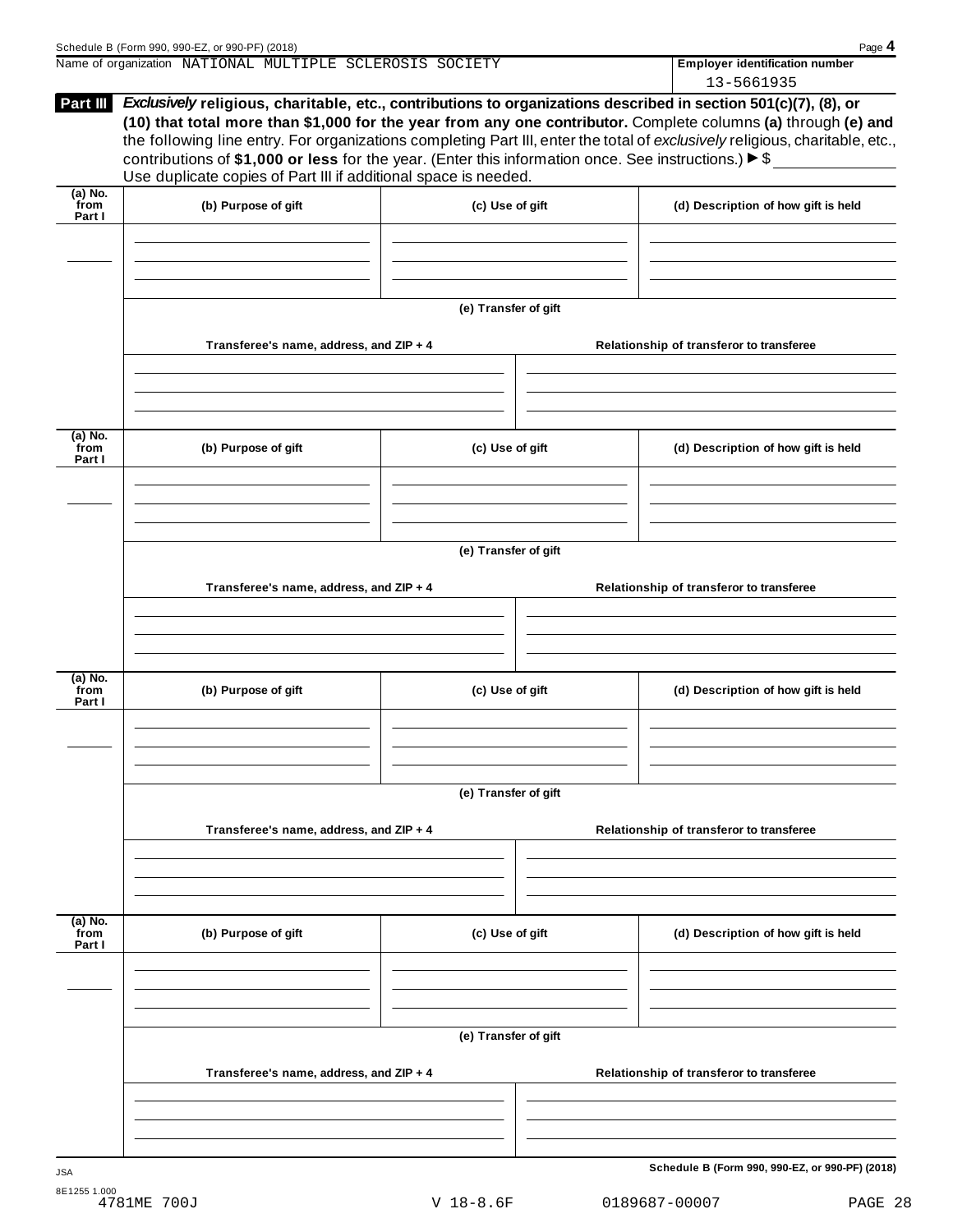|                                                        |                                                                                                                                                                                                                                                                                                                                                                                                                                                                                                                                                      |           |                                                     | (* 19                                                                                                                            |
|--------------------------------------------------------|------------------------------------------------------------------------------------------------------------------------------------------------------------------------------------------------------------------------------------------------------------------------------------------------------------------------------------------------------------------------------------------------------------------------------------------------------------------------------------------------------------------------------------------------------|-----------|-----------------------------------------------------|----------------------------------------------------------------------------------------------------------------------------------|
| Department of the Treasury<br>Internal Revenue Service | $\blacktriangleright$ Complete if the organization is described below.<br>Go to www.irs.gov/Form990 for instructions and the latest information.                                                                                                                                                                                                                                                                                                                                                                                                     |           | Attach to Form 990 or Form 990-EZ.                  | <b>Open to Public</b><br><b>Inspection</b>                                                                                       |
|                                                        | If the organization answered "Yes," on Form 990, Part IV, line 3, or Form 990-EZ, Part V, line 46 (Political Campaign Activities), then                                                                                                                                                                                                                                                                                                                                                                                                              |           |                                                     |                                                                                                                                  |
|                                                        | • Section 501(c)(3) organizations: Complete Parts I-A and B. Do not complete Part I-C.                                                                                                                                                                                                                                                                                                                                                                                                                                                               |           |                                                     |                                                                                                                                  |
|                                                        | • Section 501(c) (other than section 501(c)(3)) organizations: Complete Parts I-A and C below. Do not complete Part I-B.                                                                                                                                                                                                                                                                                                                                                                                                                             |           |                                                     |                                                                                                                                  |
| • Section 527 organizations: Complete Part I-A only.   |                                                                                                                                                                                                                                                                                                                                                                                                                                                                                                                                                      |           |                                                     |                                                                                                                                  |
|                                                        | If the organization answered "Yes," on Form 990, Part IV, line 4, or Form 990-EZ, Part VI, line 47 (Lobbying Activities), then<br>• Section 501(c)(3) organizations that have filed Form 5768 (election under section 501(h)): Complete Part II-A. Do not complete Part II-B.                                                                                                                                                                                                                                                                        |           |                                                     |                                                                                                                                  |
|                                                        | • Section 501(c)(3) organizations that have NOT filed Form 5768 (election under section 501(h)): Complete Part II-B. Do not complete Part II-A.                                                                                                                                                                                                                                                                                                                                                                                                      |           |                                                     |                                                                                                                                  |
|                                                        | If the organization answered "Yes," on Form 990, Part IV, line 5 (Proxy Tax) (see separate instructions) or Form 990-EZ, Part V, line 35c (Proxy                                                                                                                                                                                                                                                                                                                                                                                                     |           |                                                     |                                                                                                                                  |
| Tax) (see separate instructions), then                 |                                                                                                                                                                                                                                                                                                                                                                                                                                                                                                                                                      |           |                                                     |                                                                                                                                  |
|                                                        | • Section $501(c)(4)$ , $(5)$ , or $(6)$ organizations: Complete Part III.                                                                                                                                                                                                                                                                                                                                                                                                                                                                           |           |                                                     |                                                                                                                                  |
| Name of organization                                   |                                                                                                                                                                                                                                                                                                                                                                                                                                                                                                                                                      |           |                                                     | <b>Employer identification number</b>                                                                                            |
| NATIONAL MULTIPLE SCLEROSIS SOCIETY                    |                                                                                                                                                                                                                                                                                                                                                                                                                                                                                                                                                      |           | 13-5661935                                          |                                                                                                                                  |
| Part I-A                                               | Complete if the organization is exempt under section 501(c) or is a section 527 organization.                                                                                                                                                                                                                                                                                                                                                                                                                                                        |           |                                                     |                                                                                                                                  |
| 1                                                      | Provide a description of the organization's direct and indirect political campaign activities in Part IV. (see instructions for                                                                                                                                                                                                                                                                                                                                                                                                                      |           |                                                     |                                                                                                                                  |
| definition of "political campaign activities")         |                                                                                                                                                                                                                                                                                                                                                                                                                                                                                                                                                      |           |                                                     |                                                                                                                                  |
| 2                                                      |                                                                                                                                                                                                                                                                                                                                                                                                                                                                                                                                                      |           |                                                     |                                                                                                                                  |
|                                                        |                                                                                                                                                                                                                                                                                                                                                                                                                                                                                                                                                      |           |                                                     |                                                                                                                                  |
| Part I-B                                               | Complete if the organization is exempt under section 501(c)(3).                                                                                                                                                                                                                                                                                                                                                                                                                                                                                      |           |                                                     |                                                                                                                                  |
| 1                                                      | Enter the amount of any excise tax incurred by the organization under section 4955. $\triangleright$ \$                                                                                                                                                                                                                                                                                                                                                                                                                                              |           |                                                     |                                                                                                                                  |
| 2                                                      | Enter the amount of any excise tax incurred by organization managers under section 4955 $\triangleright$ \$                                                                                                                                                                                                                                                                                                                                                                                                                                          |           |                                                     |                                                                                                                                  |
| 3                                                      |                                                                                                                                                                                                                                                                                                                                                                                                                                                                                                                                                      |           |                                                     | <b>Yes</b><br><b>No</b>                                                                                                          |
|                                                        |                                                                                                                                                                                                                                                                                                                                                                                                                                                                                                                                                      |           |                                                     | Yes<br>No                                                                                                                        |
| <b>b</b> If "Yes," describe in Part IV.<br>Part I-C    | Complete if the organization is exempt under section 501(c), except section 501(c)(3).                                                                                                                                                                                                                                                                                                                                                                                                                                                               |           |                                                     |                                                                                                                                  |
|                                                        |                                                                                                                                                                                                                                                                                                                                                                                                                                                                                                                                                      |           |                                                     |                                                                                                                                  |
| 1                                                      | Enter the amount directly expended by the filing organization for section 527 exempt function                                                                                                                                                                                                                                                                                                                                                                                                                                                        |           |                                                     |                                                                                                                                  |
| 2                                                      | Enter the amount of the filing organization's funds contributed to other organizations for section<br>527 exempt function activities $\ldots \ldots \ldots \ldots \ldots \ldots \ldots \ldots \ldots \ldots \ldots \ldots \blacktriangleright$ \$ ______________________                                                                                                                                                                                                                                                                             |           |                                                     |                                                                                                                                  |
| 3                                                      | Total exempt function expenditures. Add lines 1 and 2. Enter here and on Form 1120-POL,                                                                                                                                                                                                                                                                                                                                                                                                                                                              |           |                                                     |                                                                                                                                  |
| 4                                                      |                                                                                                                                                                                                                                                                                                                                                                                                                                                                                                                                                      |           |                                                     | Yes<br><b>No</b>                                                                                                                 |
| 5                                                      | Enter the names, addresses and employer identification number (EIN) of all section 527 political organizations to which the filing<br>organization made payments. For each organization listed, enter the amount paid from the filing organization's funds. Also enter<br>the amount of political contributions received that were promptly and directly delivered to a separate political organization, such<br>as a separate segregated fund or a political action committee (PAC). If additional space is needed, provide information in Part IV. |           |                                                     |                                                                                                                                  |
| (a) Name                                               | (b) Address                                                                                                                                                                                                                                                                                                                                                                                                                                                                                                                                          | $(c)$ EIN | (d) Amount paid from                                | (e) Amount of political                                                                                                          |
|                                                        |                                                                                                                                                                                                                                                                                                                                                                                                                                                                                                                                                      |           | filing organization's<br>funds. If none, enter -0-. | contributions received and<br>promptly and directly<br>delivered to a separate<br>political organization. If<br>none, enter -0-. |
| (1)                                                    |                                                                                                                                                                                                                                                                                                                                                                                                                                                                                                                                                      |           |                                                     |                                                                                                                                  |
| (2)                                                    |                                                                                                                                                                                                                                                                                                                                                                                                                                                                                                                                                      |           |                                                     |                                                                                                                                  |
| (3)                                                    |                                                                                                                                                                                                                                                                                                                                                                                                                                                                                                                                                      |           |                                                     |                                                                                                                                  |
| (4)                                                    |                                                                                                                                                                                                                                                                                                                                                                                                                                                                                                                                                      |           |                                                     |                                                                                                                                  |
| (5)                                                    |                                                                                                                                                                                                                                                                                                                                                                                                                                                                                                                                                      |           |                                                     |                                                                                                                                  |
| (6)                                                    |                                                                                                                                                                                                                                                                                                                                                                                                                                                                                                                                                      |           |                                                     |                                                                                                                                  |
|                                                        | For Paperwork Reduction Act Notice, see the Instructions for Form 990 or 990-EZ.                                                                                                                                                                                                                                                                                                                                                                                                                                                                     |           |                                                     | Schedule C (Form 990 or 990-EZ) 2018                                                                                             |
|                                                        |                                                                                                                                                                                                                                                                                                                                                                                                                                                                                                                                                      |           |                                                     |                                                                                                                                  |

**(Form 990 or 990-EZ)**

# **SCHEDULE C Political Campaign and Lobbying Activities LOMB No. 1545-0047**

 $\frac{1}{20}$  **For** Organizations Exempt From Income Tax Under section 501(c) and section 527  $\frac{1}{20}$ 

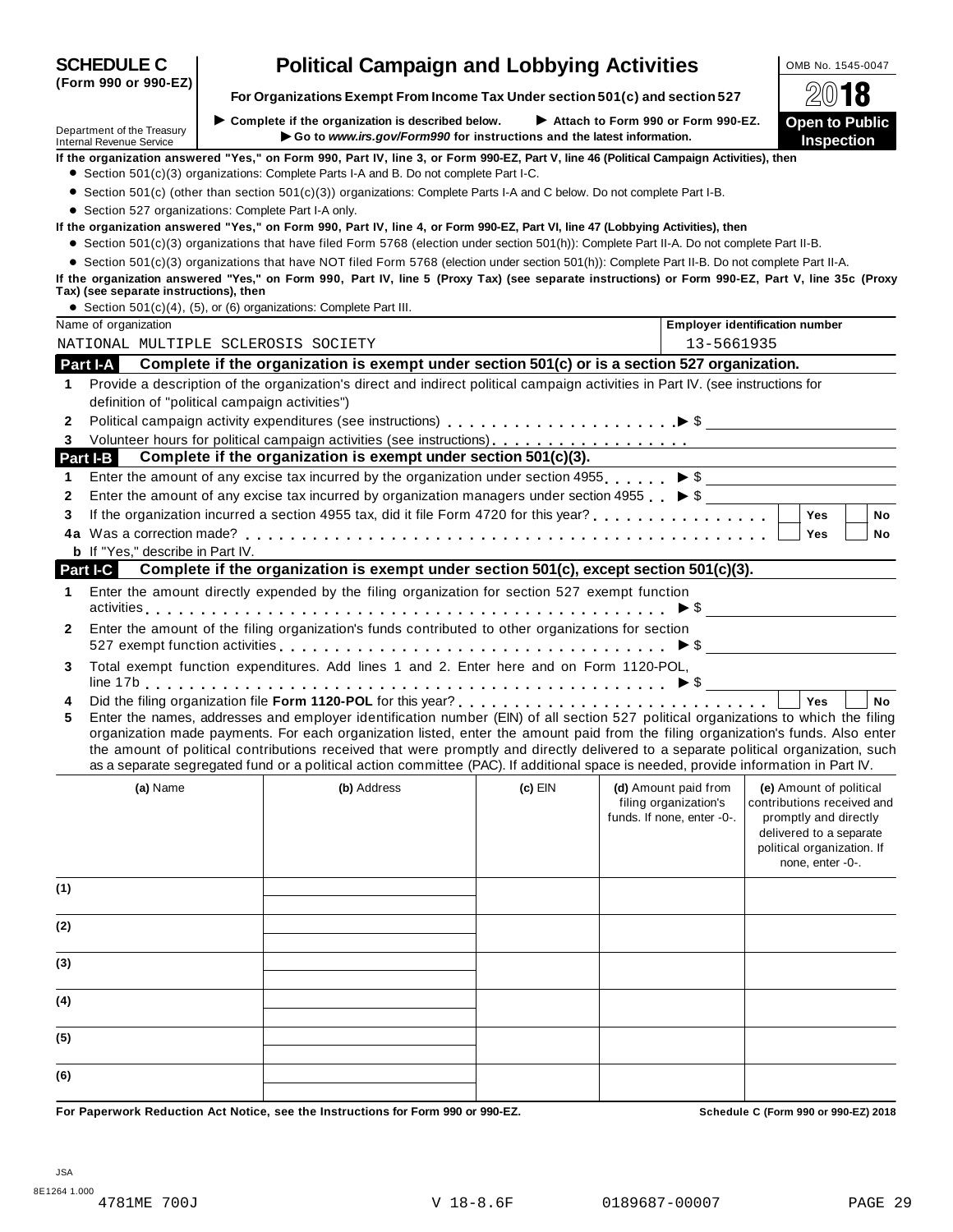| Part II-A<br>Complete if the organization is exempt under section $501(c)(3)$ and filed Form 5768 (election under<br>section 501(h)).                                                                                               |                                     |                                |
|-------------------------------------------------------------------------------------------------------------------------------------------------------------------------------------------------------------------------------------|-------------------------------------|--------------------------------|
| A Check $\blacktriangleright$<br>if the filing organization belongs to an affiliated group (and list in Part IV each affiliated group member's name,<br>address, EIN, expenses, and share of excess lobbying expenditures).         |                                     |                                |
| <b>B</b> Check $\blacktriangleright$<br>if the filing organization checked box A and "limited control" provisions apply.                                                                                                            |                                     |                                |
| <b>Limits on Lobbying Expenditures</b><br>(The term "expenditures" means amounts paid or incurred.)                                                                                                                                 | (a) Filing<br>organization's totals | (b) Affiliated<br>group totals |
| 1a Total lobbying expenditures to influence public opinion (grass roots lobbying).<br><b>b</b> Total lobbying expenditures to influence a legislative body (direct lobbying)<br>c Total lobbying expenditures (add lines 1a and 1b) |                                     |                                |
| e Total exempt purpose expenditures (add lines 1c and 1d)<br>Lobbying nontaxable amount. Enter the amount from the following table in both                                                                                          |                                     |                                |
| columns.                                                                                                                                                                                                                            |                                     |                                |
| If the amount on line 1e, column (a) or (b) is: The lobbying nontaxable amount is:                                                                                                                                                  |                                     |                                |
| Not over \$500,000<br>20% of the amount on line 1e.                                                                                                                                                                                 |                                     |                                |
| Over \$500,000 but not over \$1,000,000<br>\$100,000 plus 15% of the excess over \$500,000.                                                                                                                                         |                                     |                                |
| Over \$1,000,000 but not over \$1,500,000<br>\$175,000 plus 10% of the excess over \$1,000,000.                                                                                                                                     |                                     |                                |
| Over \$1,500,000 but not over \$17,000,000<br>\$225,000 plus 5% of the excess over \$1,500,000.                                                                                                                                     |                                     |                                |
| Over \$17,000,000<br>\$1,000,000.                                                                                                                                                                                                   |                                     |                                |
|                                                                                                                                                                                                                                     |                                     |                                |
|                                                                                                                                                                                                                                     |                                     |                                |
|                                                                                                                                                                                                                                     |                                     |                                |
| If there is an amount other than zero on either line 1h or line 1i, did the organization file Form 4720                                                                                                                             |                                     |                                |
| 4-Year Averaging Period Under Section 501(h)                                                                                                                                                                                        |                                     | Yes<br><b>No</b>               |

# (Some organizations that made a section 501(h) election do not have to complete all of the five columns below.

**See the separate instructions for lines 2a through 2f.)**

| Lobbying Expenditures During 4-Year Averaging Period                                   |            |          |            |            |           |  |  |
|----------------------------------------------------------------------------------------|------------|----------|------------|------------|-----------|--|--|
| Calendar year (or fiscal year<br>beginning in)                                         | (a) $2015$ | (b) 2016 | $(c)$ 2017 | $(d)$ 2018 | (e) Total |  |  |
| 2a Lobbying nontaxable amount                                                          |            |          |            |            |           |  |  |
| <b>b</b> Lobbying ceiling amount<br>$(150\% \text{ of line } 2a, \text{ column } (e))$ |            |          |            |            |           |  |  |
| c Total lobbying expenditures                                                          |            |          |            |            |           |  |  |
| <b>d</b> Grassroots nontaxable amount                                                  |            |          |            |            |           |  |  |
| e Grassroots ceiling amount<br>$(150\% \text{ of line } 2d, \text{ column } (e))$      |            |          |            |            |           |  |  |
| Grassroots lobbying expenditures                                                       |            |          |            |            |           |  |  |

**Schedule C (Form 990 or 990-EZ) 2018**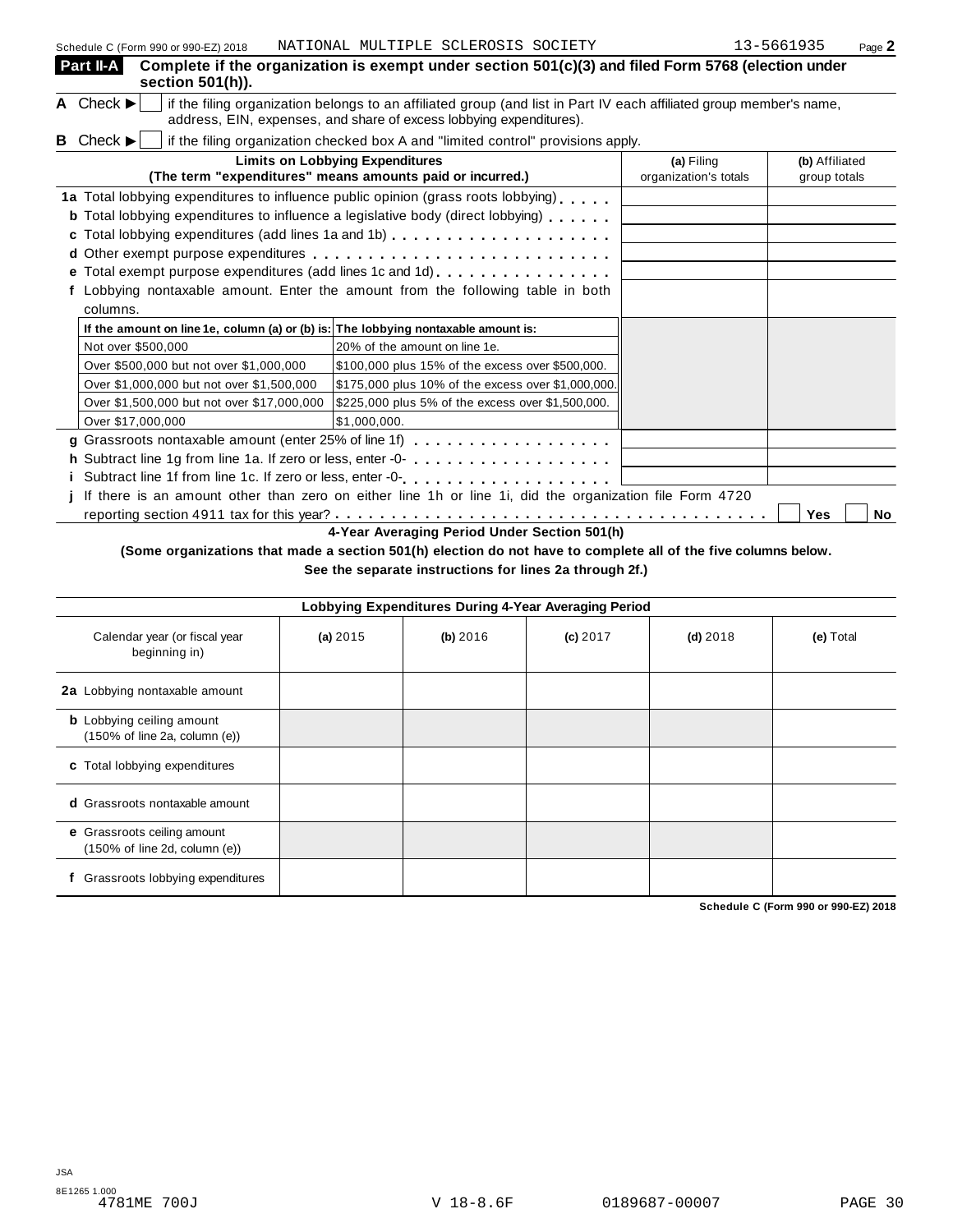| Schedule C (Form 990 or 990-EZ) 2018 |                                                                                                                                          |  |  |  |
|--------------------------------------|------------------------------------------------------------------------------------------------------------------------------------------|--|--|--|
|                                      | Part II-B Complete if the organization is exempt under section 501(c)(3) and has NOT filed Form 5768<br>(election under section 501(h)). |  |  |  |

|        |                                                                                                                                                                                                                                                                                                              | (a)          |    | (b)      |
|--------|--------------------------------------------------------------------------------------------------------------------------------------------------------------------------------------------------------------------------------------------------------------------------------------------------------------|--------------|----|----------|
|        | For each "Yes," response on lines 1a through 1i below, provide in Part IV a detailed<br>description of the lobbying activity.                                                                                                                                                                                | Yes          | No | Amount   |
|        | During the year, did the filing organization attempt to influence foreign, national, state, or local<br>legislation, including any attempt to influence public opinion on a legislative matter or                                                                                                            |              |    |          |
| a      | referendum, through the use of:                                                                                                                                                                                                                                                                              | X            |    |          |
| b      | Paid staff or management (include compensation in expenses reported on lines 1c through 1i)?                                                                                                                                                                                                                 | Χ            |    |          |
| C      |                                                                                                                                                                                                                                                                                                              | X            |    | 5,383.   |
| d      | Mailings to members, legislators, or the public?                                                                                                                                                                                                                                                             | X            |    | 280,948. |
| е      |                                                                                                                                                                                                                                                                                                              | $\mathbf{x}$ |    | 12,323.  |
|        |                                                                                                                                                                                                                                                                                                              |              | X  |          |
| g      | Direct contact with legislators, their staffs, government officials, or a legislative body?                                                                                                                                                                                                                  | X            |    | 266,983. |
| h      | Rallies, demonstrations, seminars, conventions, speeches, lectures, or any similar means?                                                                                                                                                                                                                    | X            |    | 261,232. |
|        | Other activities?                                                                                                                                                                                                                                                                                            |              | X  |          |
|        |                                                                                                                                                                                                                                                                                                              |              |    | 826,869. |
| 2a     | Did the activities in line 1 cause the organization to be not described in section $501(c)(3)$ ?                                                                                                                                                                                                             |              | X  |          |
| b      | If "Yes," enter the amount of any tax incurred under section 4912                                                                                                                                                                                                                                            |              |    |          |
| c<br>d | If "Yes," enter the amount of any tax incurred by organization managers under section 4912<br>If the filing organization incurred a section 4912 tax, did it file Form 4720 for this year?<br>the company of the contract of the contract of the contract of the contract of the contract of the contract of |              |    |          |

| Part III-A Complete if the organization is exempt under section 501(c)(4), section 501(c)(5), or section |  |
|----------------------------------------------------------------------------------------------------------|--|
| $501(c)(6)$ .                                                                                            |  |

|                                                                                                                     | Yes | No |
|---------------------------------------------------------------------------------------------------------------------|-----|----|
| Were substantially all (90% or more) dues received nondeductible by members?                                        |     |    |
|                                                                                                                     |     |    |
| Did the organization agree to carry over lobbying and political campaign activity expenditures from the prior year? |     |    |

| Part III-B Complete if the organization is exempt under section 501(c)(4), section 501(c)(5), or section<br>501(c)(6) and if either (a) BOTH Part III-A, lines 1 and 2, are answered "No," OR (b) Part III-A, line 3, is<br>answered "Yes." |  |  |  |
|---------------------------------------------------------------------------------------------------------------------------------------------------------------------------------------------------------------------------------------------|--|--|--|
| Dues, assessments and similar amounts from members quaranters or extended on the set of the set of the set of the set of the set of the set of the set of the set of the set of the set of the set of the set of the set of th              |  |  |  |
|                                                                                                                                                                                                                                             |  |  |  |

|                | Dues, assessments and similar amounts from members $\ldots, \ldots, \ldots, \ldots, \ldots, \ldots, \ldots, \ldots, \ldots$ |   |  |
|----------------|-----------------------------------------------------------------------------------------------------------------------------|---|--|
| $\mathbf{2}$   | Section 162(e) nondeductible lobbying and political expenditures (do not include amounts of                                 |   |  |
|                | political expenses for which the section 527(f) tax was paid).                                                              |   |  |
|                |                                                                                                                             |   |  |
|                |                                                                                                                             |   |  |
|                |                                                                                                                             |   |  |
| 3              | Aggregate amount reported in section 6033(e)(1)(A) notices of nondeductible section 162(e) dues                             |   |  |
| $\overline{4}$ | If notices were sent and the amount on line 2c exceeds the amount on line 3, what portion of the                            |   |  |
|                | excess does the organization agree to carryover to the reasonable estimate of nondeductible lobbying                        |   |  |
|                |                                                                                                                             | 4 |  |
| 5.             | Taxable amount of lobbying and political expenditures (see instructions) $\ldots \ldots \ldots \ldots$                      |   |  |
|                |                                                                                                                             |   |  |

# **Part IV Supplemental Information**

Provide the descriptions required for Part I-A, line 1; Part I-B, line 4; Part I-C, line 5; Part II-A (affiliated group list); Part II-A, lines 1 and 2 (see instructions); and Part II-B, line 1. Also, complete this part for any additional information.

SEE PAGE 4

**Schedule C (Form 990 or 990-EZ) 2018**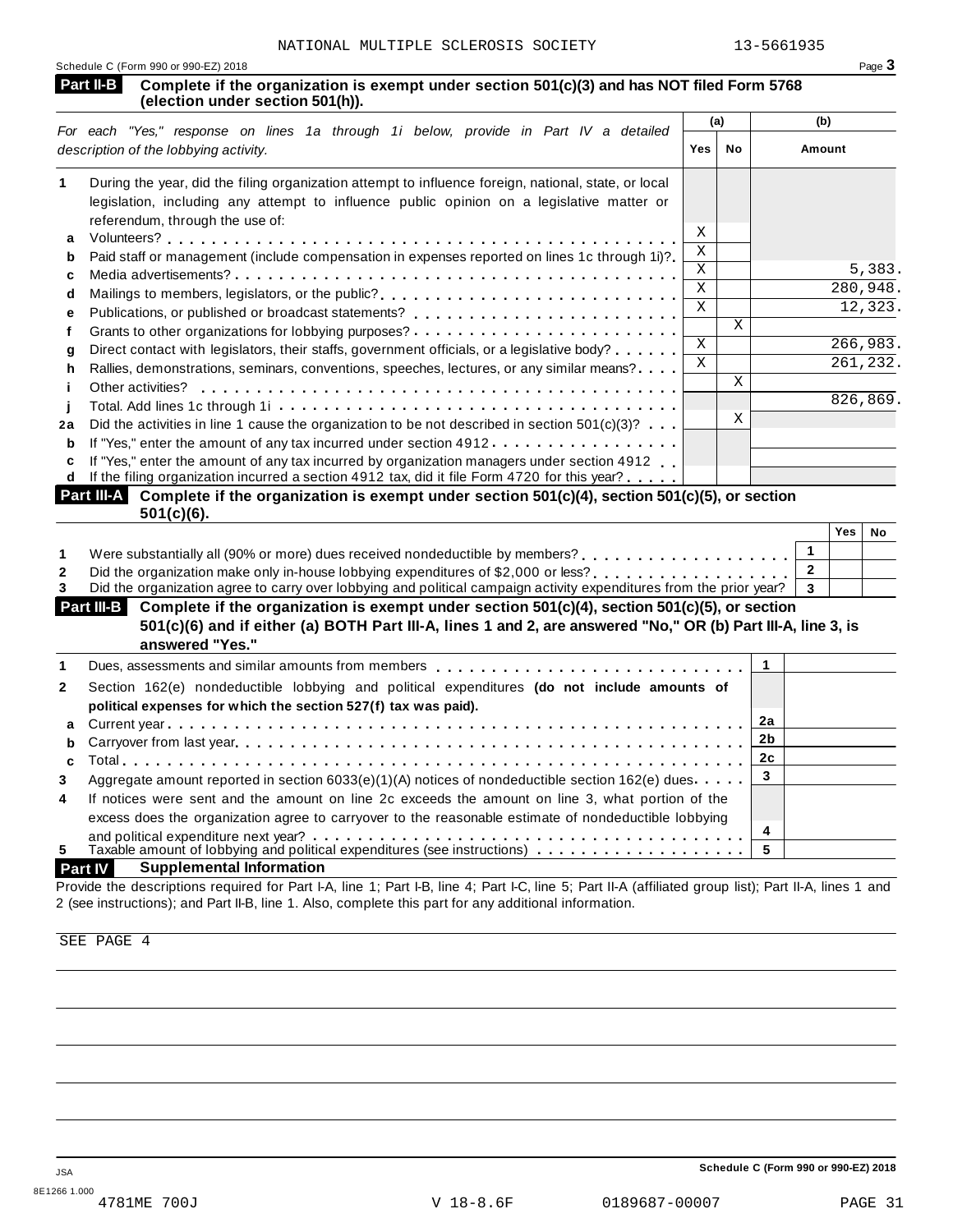# Schedule C (Form 990 or 990-EZ) 2018 Page 4

**Part IV Supplemental Information** *(continued)*

LOBBYING ACTIVITIES

SCHEDULE C, PART II-B, LINE 1

34,155 MS ACTIVISTS ARE ON THE FRONTLINE, MOVING TOGETHER AND SPEAKING WITH ONE VOICE TO CREATE LEGISLATIVE AND REGULATORY CHANGES THAT BENEFIT PEOPLE LIVING WITH MS AND THEIR FAMILIES. MS ACTIVISM DRIVES CHANGE IN PUBLIC POLICIES TO BRING POSITIVE IMPACT FOR PEOPLE AFFECTED BY MS. ACTIVISTS SHARE STORIES ABOUT LIVING WITH MS, CONNECT WITH DECISION-MAKERS, WORK WITH LIKE-MINDED PARTNERS AND CREATE SYSTEMATIC CHANGE TO IMPACT THE GREATEST NUMBER OF PEOPLE POSSIBLE. STATE AND LOCAL ACTIVISM PRIORITIES ARE DETERMINED BY BOTH AN ORGANIZATIONAL PROCESS AND BY ADVOCACY STAFF AND GOVERNMENT RELATIONS VOLUNTEERS. TWO AREAS OF FOCUS FOR MS ACTIVISTS IN 2019 INCLUDED THE "LOWER HEALTH CARE COSTS ACT" WHICH WOULD END SURPRISE BILLING AND INCREASE TRANSPARENCY AND JUSTIFICATION AROUND DRUG PRICE INCREASES AND THE "CREATES ACT" WHICH WOULD HELP REMOVE BARRIERS TO GENERIC MEDICATIONS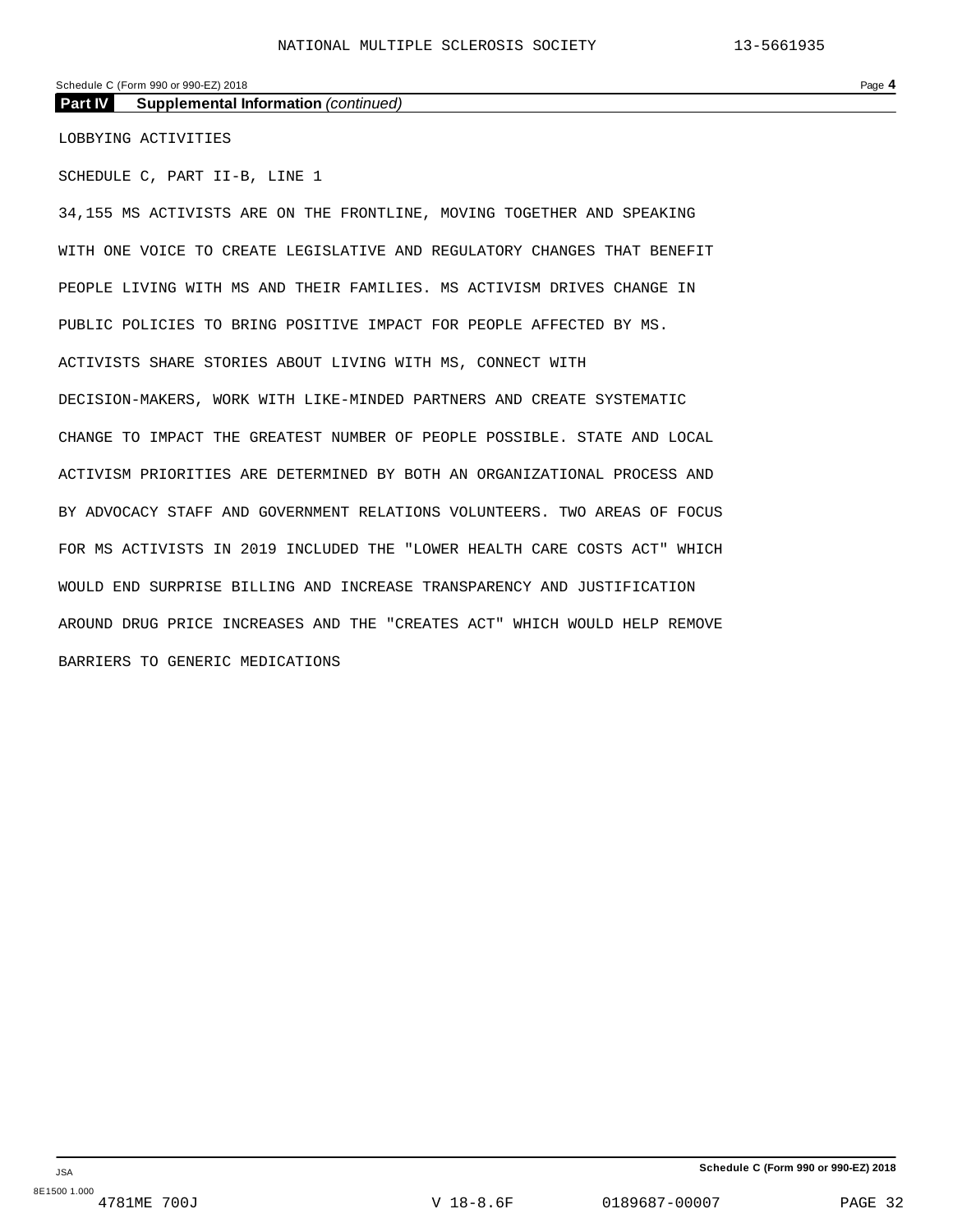| <b>SCHEDULE D</b> |  |
|-------------------|--|
| (Form 990)        |  |

# SCHEDULE D<br>
Supplemental Financial Statements<br>
Form 990)<br>
Part IV, line 6, 7, 8, 9, 10, 11a, 11b, 11c, 11d, 11e, 11f, 12a, or 12b.<br>
Part IV, line 6, 7, 8, 9, 10, 11a, 11b, 11c, 11d, 11e, 11f, 12a, or 12b.

|                                 | Part IV, line 6, 7, 8, 9, 10, 11a, 11b, 11c, 11d, 11e, 11f, 12a, or 12b.                                                                                                                                                      |                                                    |                                 |
|---------------------------------|-------------------------------------------------------------------------------------------------------------------------------------------------------------------------------------------------------------------------------|----------------------------------------------------|---------------------------------|
| Department of the Treasury      | Attach to Form 990.                                                                                                                                                                                                           |                                                    | <b>Open to Public</b>           |
| <b>Internal Revenue Service</b> | Go to www.irs.gov/Form990 for instructions and the latest information.                                                                                                                                                        |                                                    | Inspection                      |
| Name of the organization        |                                                                                                                                                                                                                               | <b>Employer identification number</b>              |                                 |
|                                 | NATIONAL MULTIPLE SCLEROSIS SOCIETY                                                                                                                                                                                           | 13-5661935                                         |                                 |
| Part I                          | Organizations Maintaining Donor Advised Funds or Other Similar Funds or Accounts.                                                                                                                                             |                                                    |                                 |
|                                 | Complete if the organization answered "Yes" on Form 990, Part IV, line 6.                                                                                                                                                     |                                                    |                                 |
|                                 | (a) Donor advised funds                                                                                                                                                                                                       | (b) Funds and other accounts                       |                                 |
|                                 | Total number at end of year entitled as a set of the set of the set of the set of the set of the set of the set of the set of the set of the set of the set of the set of the set of the set of the set of the set of the set |                                                    |                                 |
| $\mathbf{2}$                    | Aggregate value of contributions to (during year)                                                                                                                                                                             |                                                    |                                 |
| 3                               | Aggregate value of grants from (during year)                                                                                                                                                                                  |                                                    |                                 |
| 4                               | Aggregate value at end of year example.                                                                                                                                                                                       |                                                    |                                 |
| 5                               | Did the organization inform all donors and donor advisors in writing that the assets held in donor advised                                                                                                                    |                                                    |                                 |
|                                 | funds are the organization's property, subject to the organization's exclusive legal control?                                                                                                                                 |                                                    | <b>Yes</b><br><b>No</b>         |
| 6                               | Did the organization inform all grantees, donors, and donor advisors in writing that grant funds can be used                                                                                                                  |                                                    |                                 |
|                                 | only for charitable purposes and not for the benefit of the donor or donor advisor, or for any other purpose                                                                                                                  |                                                    |                                 |
|                                 |                                                                                                                                                                                                                               |                                                    | <b>Yes</b><br><b>No</b>         |
| Part II                         | <b>Conservation Easements.</b>                                                                                                                                                                                                |                                                    |                                 |
|                                 | Complete if the organization answered "Yes" on Form 990, Part IV, line 7.                                                                                                                                                     |                                                    |                                 |
|                                 | Purpose(s) of conservation easements held by the organization (check all that apply).                                                                                                                                         |                                                    |                                 |
|                                 | Preservation of land for public use (e.g., recreation or education)                                                                                                                                                           | Preservation of a historically important land area |                                 |
|                                 | Protection of natural habitat                                                                                                                                                                                                 | Preservation of a certified historic structure     |                                 |
|                                 | Preservation of open space                                                                                                                                                                                                    |                                                    |                                 |
| $\mathbf{2}$                    | Complete lines 2a through 2d if the organization held a qualified conservation contribution in the form of a conservation                                                                                                     |                                                    |                                 |
|                                 | easement on the last day of the tax year.                                                                                                                                                                                     |                                                    | Held at the End of the Tax Year |
| a                               |                                                                                                                                                                                                                               | 2a                                                 |                                 |
|                                 |                                                                                                                                                                                                                               |                                                    |                                 |

|                |                                                                                                                                                                                                                                                                                                                                                           | (a) Donor advised funds | (b) Funds and other accounts                       |  |  |
|----------------|-----------------------------------------------------------------------------------------------------------------------------------------------------------------------------------------------------------------------------------------------------------------------------------------------------------------------------------------------------------|-------------------------|----------------------------------------------------|--|--|
| 1              | Total number at end of year example.                                                                                                                                                                                                                                                                                                                      |                         |                                                    |  |  |
| 2              | Aggregate value of contributions to (during year)                                                                                                                                                                                                                                                                                                         |                         |                                                    |  |  |
| 3              | Aggregate value of grants from (during year)                                                                                                                                                                                                                                                                                                              |                         |                                                    |  |  |
| 4              | Aggregate value at end of year                                                                                                                                                                                                                                                                                                                            |                         |                                                    |  |  |
| 5              | Did the organization inform all donors and donor advisors in writing that the assets held in donor advised                                                                                                                                                                                                                                                |                         |                                                    |  |  |
|                | Yes<br>No<br>funds are the organization's property, subject to the organization's exclusive legal control?                                                                                                                                                                                                                                                |                         |                                                    |  |  |
| 6              | Did the organization inform all grantees, donors, and donor advisors in writing that grant funds can be used                                                                                                                                                                                                                                              |                         |                                                    |  |  |
|                | only for charitable purposes and not for the benefit of the donor or donor advisor, or for any other purpose                                                                                                                                                                                                                                              |                         |                                                    |  |  |
|                |                                                                                                                                                                                                                                                                                                                                                           |                         | Yes<br><b>No</b>                                   |  |  |
|                | <b>Conservation Easements.</b><br>Part II                                                                                                                                                                                                                                                                                                                 |                         |                                                    |  |  |
|                | Complete if the organization answered "Yes" on Form 990, Part IV, line 7.                                                                                                                                                                                                                                                                                 |                         |                                                    |  |  |
| 1              | Purpose(s) of conservation easements held by the organization (check all that apply).                                                                                                                                                                                                                                                                     |                         |                                                    |  |  |
|                | Preservation of land for public use (e.g., recreation or education)                                                                                                                                                                                                                                                                                       |                         | Preservation of a historically important land area |  |  |
|                | Protection of natural habitat                                                                                                                                                                                                                                                                                                                             |                         | Preservation of a certified historic structure     |  |  |
|                | Preservation of open space                                                                                                                                                                                                                                                                                                                                |                         |                                                    |  |  |
| 2              | Complete lines 2a through 2d if the organization held a qualified conservation contribution in the form of a conservation                                                                                                                                                                                                                                 |                         |                                                    |  |  |
|                | easement on the last day of the tax year.                                                                                                                                                                                                                                                                                                                 |                         | Held at the End of the Tax Year                    |  |  |
| а              |                                                                                                                                                                                                                                                                                                                                                           |                         | 2a                                                 |  |  |
| b              | Total acreage restricted by conservation easements                                                                                                                                                                                                                                                                                                        |                         | 2b                                                 |  |  |
| c              | Number of conservation easements on a certified historic structure included in (a)                                                                                                                                                                                                                                                                        |                         | 2 <sub>c</sub>                                     |  |  |
| d              | Number of conservation easements included in (c) acquired after 7/25/06, and not on a                                                                                                                                                                                                                                                                     |                         |                                                    |  |  |
|                |                                                                                                                                                                                                                                                                                                                                                           |                         | 2d                                                 |  |  |
| 3              | Number of conservation easements modified, transferred, released, extinguished, or terminated by the organization during the                                                                                                                                                                                                                              |                         |                                                    |  |  |
|                | tax year $\blacktriangleright$ $\perp$                                                                                                                                                                                                                                                                                                                    |                         |                                                    |  |  |
| 4              | Number of states where property subject to conservation easement is located $\blacktriangleright$ _____                                                                                                                                                                                                                                                   |                         |                                                    |  |  |
| 5              | Does the organization have a written policy regarding the periodic monitoring, inspection, handling of                                                                                                                                                                                                                                                    |                         |                                                    |  |  |
|                | violations, and enforcement of the conservation easements it holds?                                                                                                                                                                                                                                                                                       |                         | Yes<br>No                                          |  |  |
| 6              | Staff and volunteer hours devoted to monitoring, inspecting, handling of violations, and enforcing conservation easements during the year                                                                                                                                                                                                                 |                         |                                                    |  |  |
|                |                                                                                                                                                                                                                                                                                                                                                           |                         |                                                    |  |  |
| $\overline{7}$ | Amount of expenses incurred in monitoring, inspecting, handling of violations, and enforcing conservation easements during the year                                                                                                                                                                                                                       |                         |                                                    |  |  |
|                | $\triangleright$ s $\perp$                                                                                                                                                                                                                                                                                                                                |                         |                                                    |  |  |
| 8              | Does each conservation easement reported on line 2(d) above satisfy the requirements of section 170(h)(4)(B)(i)                                                                                                                                                                                                                                           |                         |                                                    |  |  |
|                |                                                                                                                                                                                                                                                                                                                                                           |                         | Yes<br>No                                          |  |  |
| 9              | In Part XIII, describe how the organization reports conservation easements in its revenue and expense statement, and                                                                                                                                                                                                                                      |                         |                                                    |  |  |
|                | balance sheet, and include, if applicable, the text of the footnote to the organization's financial statements that describes the                                                                                                                                                                                                                         |                         |                                                    |  |  |
|                | organization's accounting for conservation easements.                                                                                                                                                                                                                                                                                                     |                         |                                                    |  |  |
|                | Part III Organizations Maintaining Collections of Art, Historical Treasures, or Other Similar Assets.<br>Complete if the organization answered "Yes" on Form 990, Part IV, line 8.                                                                                                                                                                        |                         |                                                    |  |  |
|                |                                                                                                                                                                                                                                                                                                                                                           |                         |                                                    |  |  |
| 1a l           | If the organization elected, as permitted under SFAS 116 (ASC 958), not to report in its revenue statement and balance sheet works of art, historical treasures, or other similar assets held for public exhibition, education<br>public service, provide, in Part XIII, the text of the footnote to its financial statements that describes these items. |                         |                                                    |  |  |
| b              | If the organization elected, as permitted under SFAS 116 (ASC 958), to report in its revenue statement and balance sheet                                                                                                                                                                                                                                  |                         |                                                    |  |  |
|                | works of art, historical treasures, or other similar assets held for public exhibition, education, or research in furtherance of<br>public service, provide the following amounts relating to these items:                                                                                                                                                |                         |                                                    |  |  |
|                |                                                                                                                                                                                                                                                                                                                                                           |                         |                                                    |  |  |
|                |                                                                                                                                                                                                                                                                                                                                                           |                         |                                                    |  |  |
| $\mathbf{2}$   | If the organization received or held works of art, historical treasures, or other similar assets for financial gain, provide the                                                                                                                                                                                                                          |                         |                                                    |  |  |
|                | following amounts required to be reported under SFAS 116 (ASC 958) relating to these items:                                                                                                                                                                                                                                                               |                         |                                                    |  |  |
| а              |                                                                                                                                                                                                                                                                                                                                                           |                         |                                                    |  |  |
| b              |                                                                                                                                                                                                                                                                                                                                                           |                         |                                                    |  |  |
|                |                                                                                                                                                                                                                                                                                                                                                           |                         |                                                    |  |  |

**For Paperwork Reduction Act Notice, see the Instructions for Form 990. Schedule D (Form 990) 2018**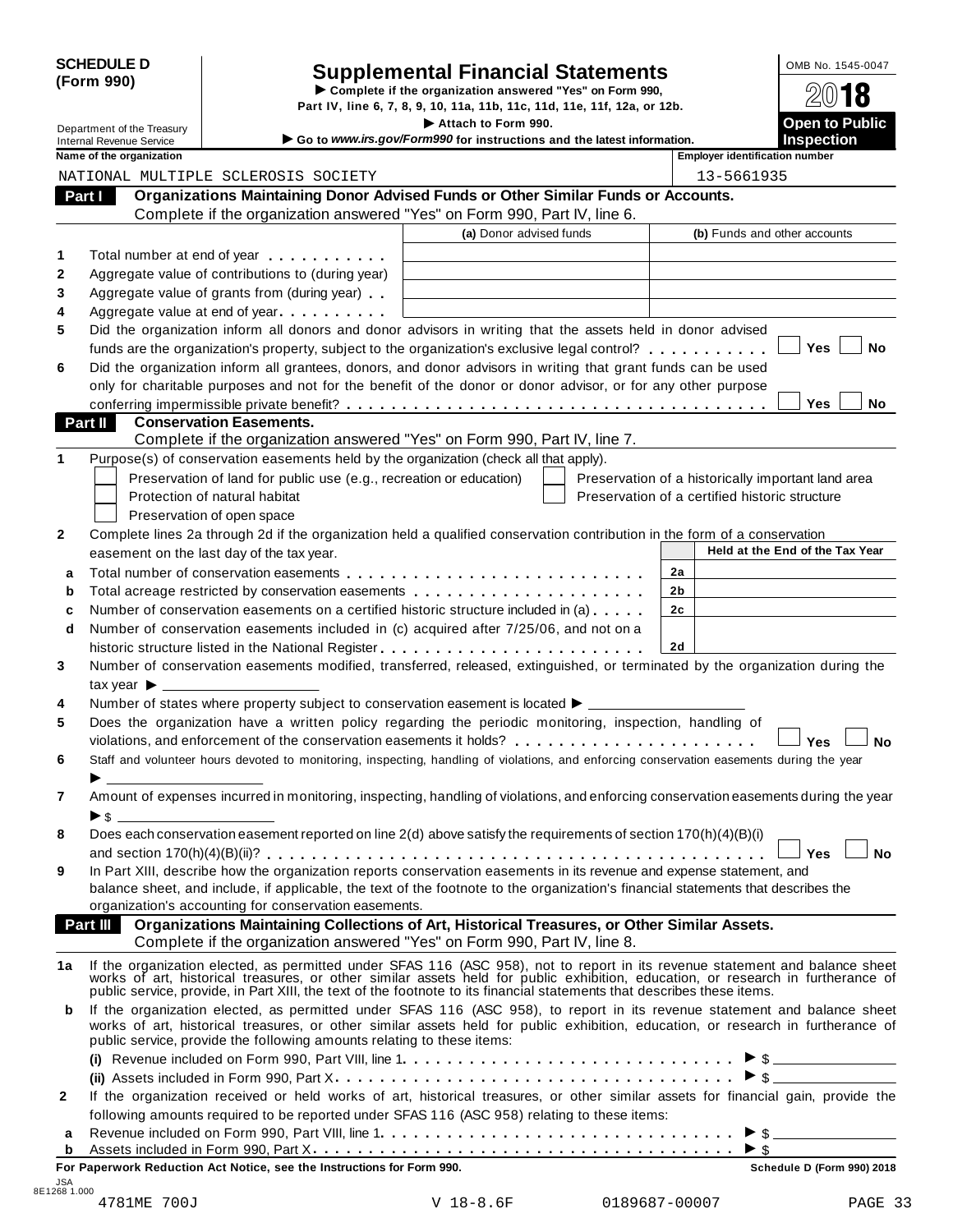NATIONAL MULTIPLE SCLEROSIS SOCIETY 13-5661935

|    | Schedule D (Form 990) 2018                                                                                                                                                                                                     |                                         |                |                                    |                                 |                      |                     |              | Page 2      |
|----|--------------------------------------------------------------------------------------------------------------------------------------------------------------------------------------------------------------------------------|-----------------------------------------|----------------|------------------------------------|---------------------------------|----------------------|---------------------|--------------|-------------|
|    | Organizations Maintaining Collections of Art, Historical Treasures, or Other Similar Assets (continued)<br><b>Part III</b>                                                                                                     |                                         |                |                                    |                                 |                      |                     |              |             |
| 3  | Using the organization's acquisition, accession, and other records, check any of the following that are a significant use of its                                                                                               |                                         |                |                                    |                                 |                      |                     |              |             |
|    | collection items (check all that apply):                                                                                                                                                                                       |                                         |                |                                    |                                 |                      |                     |              |             |
| a  | Public exhibition                                                                                                                                                                                                              |                                         | d              | Loan or exchange programs          |                                 |                      |                     |              |             |
| b  | Scholarly research                                                                                                                                                                                                             |                                         | Other<br>е     |                                    |                                 |                      |                     |              |             |
| c  | Preservation for future generations                                                                                                                                                                                            |                                         |                |                                    |                                 |                      |                     |              |             |
| 4  | Provide a description of the organization's collections and explain how they further the organization's exempt purpose in Part                                                                                                 |                                         |                |                                    |                                 |                      |                     |              |             |
|    | XIII.                                                                                                                                                                                                                          |                                         |                |                                    |                                 |                      |                     |              |             |
| 5  | During the year, did the organization solicit or receive donations of art, historical treasures, or other similar                                                                                                              |                                         |                |                                    |                                 |                      |                     |              |             |
|    | assets to be sold to raise funds rather than to be maintained as part of the organization's collection?                                                                                                                        |                                         |                |                                    |                                 |                      | <b>Yes</b>          |              | No          |
|    | Part IV<br><b>Escrow and Custodial Arrangements.</b>                                                                                                                                                                           |                                         |                |                                    |                                 |                      |                     |              |             |
|    | Complete if the organization answered "Yes" on Form 990, Part IV, line 9, or reported an amount on Form                                                                                                                        |                                         |                |                                    |                                 |                      |                     |              |             |
|    | 990, Part X, line 21.                                                                                                                                                                                                          |                                         |                |                                    |                                 |                      |                     |              |             |
|    | 1a Is the organization an agent, trustee, custodian or other intermediary for contributions or other assets not                                                                                                                |                                         |                |                                    |                                 |                      |                     |              |             |
|    |                                                                                                                                                                                                                                |                                         |                |                                    |                                 |                      | Yes                 | Χ            | No          |
|    |                                                                                                                                                                                                                                |                                         |                |                                    |                                 |                      |                     |              |             |
| b  | If "Yes," explain the arrangement in Part XIII and complete the following table:                                                                                                                                               |                                         |                |                                    |                                 |                      |                     |              |             |
|    |                                                                                                                                                                                                                                |                                         |                |                                    |                                 | Amount               |                     |              |             |
| c  |                                                                                                                                                                                                                                |                                         |                | 1 <sub>c</sub>                     |                                 |                      |                     |              |             |
| d  |                                                                                                                                                                                                                                |                                         |                | 1 <sub>d</sub>                     |                                 |                      |                     |              |             |
| e  |                                                                                                                                                                                                                                |                                         |                | 1e                                 |                                 |                      |                     |              |             |
|    |                                                                                                                                                                                                                                |                                         |                | 1f                                 |                                 |                      |                     |              |             |
| 2a | Did the organization include an amount on Form 990, Part X, line 21, for escrow or custodial account liability?                                                                                                                |                                         |                |                                    |                                 |                      | $X \mid Y$ es       |              | No          |
|    | <b>b</b> If "Yes," explain the arrangement in Part XIII. Check here if the explanation has been provided on Part XIII                                                                                                          |                                         |                |                                    |                                 |                      |                     | X            |             |
|    | Part V<br><b>Endowment Funds.</b>                                                                                                                                                                                              |                                         |                |                                    |                                 |                      |                     |              |             |
|    | Complete if the organization answered "Yes" on Form 990, Part IV, line 10.                                                                                                                                                     |                                         |                |                                    |                                 |                      |                     |              |             |
|    |                                                                                                                                                                                                                                | (a) Current year                        | (b) Prior year | (c) Two years back                 |                                 | (d) Three years back | (e) Four years back |              |             |
| 1a | Beginning of year balance                                                                                                                                                                                                      | 20,596,603.                             | 9, 143, 474.   | 2,464,959.                         |                                 | 2,402,557.           |                     |              | 2,584,378.  |
| b  | Contributions <b>Contributions</b>                                                                                                                                                                                             | 256,566.                                | 10, 413, 196.  | 5,496,277.                         |                                 |                      |                     |              |             |
| c  | Net investment earnings, gains,                                                                                                                                                                                                |                                         |                |                                    |                                 |                      |                     |              |             |
|    |                                                                                                                                                                                                                                | 1,007,744.                              | 1,507,782.     | 1,286,554.                         |                                 | 62,402.              |                     |              | $-181,821.$ |
| d  | Grants or scholarships                                                                                                                                                                                                         |                                         |                |                                    |                                 |                      |                     |              |             |
| е  | Other expenditures for facilities                                                                                                                                                                                              |                                         |                |                                    |                                 |                      |                     |              |             |
|    | and programs                                                                                                                                                                                                                   | 219,134.                                | 145, 245.      |                                    | 104,316.                        |                      |                     |              |             |
|    | Administrative expenses                                                                                                                                                                                                        | 195,638.                                | 322,604.       |                                    |                                 |                      |                     |              |             |
| q  | End of year balance <b>Example 2</b>                                                                                                                                                                                           | 21,446,141.                             | 20, 596, 603.  | 9, 143, 474.                       |                                 | 2,464,959.           |                     |              | 2,402,557.  |
| 2  | Provide the estimated percentage of the current year end balance (line 1g, column (a)) held as:                                                                                                                                |                                         |                |                                    |                                 |                      |                     |              |             |
|    | Board designated or quasi-endowment $\blacktriangleright$                                                                                                                                                                      |                                         | %              |                                    |                                 |                      |                     |              |             |
|    | Permanent endowment > 83.0000 %                                                                                                                                                                                                |                                         |                |                                    |                                 |                      |                     |              |             |
|    | Temporarily restricted endowment $\blacktriangleright$ 17.0000 %                                                                                                                                                               |                                         |                |                                    |                                 |                      |                     |              |             |
|    | The percentages on lines 2a, 2b, and 2c should equal 100%.                                                                                                                                                                     |                                         |                |                                    |                                 |                      |                     |              |             |
|    | 3a Are there endowment funds not in the possession of the organization that are held and administered for the                                                                                                                  |                                         |                |                                    |                                 |                      |                     |              |             |
|    | organization by:                                                                                                                                                                                                               |                                         |                |                                    |                                 |                      |                     | Yes          | No          |
|    |                                                                                                                                                                                                                                |                                         |                |                                    |                                 |                      | 3a(i)               |              | Χ           |
|    |                                                                                                                                                                                                                                |                                         |                |                                    |                                 |                      | 3a(ii)              |              | Χ           |
|    | If "Yes" on line 3a(ii), are the related organizations listed as required on Schedule R?                                                                                                                                       |                                         |                |                                    |                                 |                      | 3 <sub>b</sub>      |              |             |
| 4  | Describe in Part XIII the intended uses of the organization's endowment funds.                                                                                                                                                 |                                         |                |                                    |                                 |                      |                     |              |             |
|    | Land, Buildings, and Equipment.<br><b>Part VI</b>                                                                                                                                                                              |                                         |                |                                    |                                 |                      |                     |              |             |
|    | Complete if the organization answered "Yes" on Form 990, Part IV, line 11a. See Form 990, Part X, line 10.                                                                                                                     |                                         |                |                                    |                                 |                      |                     |              |             |
|    | Description of property                                                                                                                                                                                                        | (a) Cost or other basis<br>(investment) |                | (b) Cost or other basis<br>(other) | (c) Accumulated<br>depreciation |                      | (d) Book value      |              |             |
| 1a |                                                                                                                                                                                                                                |                                         |                |                                    |                                 |                      |                     |              |             |
| b  | Buildings                                                                                                                                                                                                                      |                                         |                |                                    |                                 |                      |                     |              |             |
| c  | Leasehold improvements expressions and the set of the set of the set of the set of the set of the set of the set of the set of the set of the set of the set of the set of the set of the set of the set of the set of the set |                                         |                | 4,691,562.                         |                                 | 3,951,691            |                     | 739,871.     |             |
|    |                                                                                                                                                                                                                                |                                         |                | 4,687,311.                         |                                 | 3,542,592            |                     | 1, 144, 719. |             |
| d  | Equipment                                                                                                                                                                                                                      |                                         |                | 6,348,626.                         |                                 | 4,452,007.           |                     | 1,896,619.   |             |
|    |                                                                                                                                                                                                                                |                                         |                |                                    |                                 |                      |                     | 3,781,209.   |             |
|    | Total. Add lines 1a through 1e. (Column (d) must equal Form 990, Part X, column (B), line 10c.)                                                                                                                                |                                         |                |                                    |                                 |                      |                     |              |             |

**Schedule D (Form 990) 2018**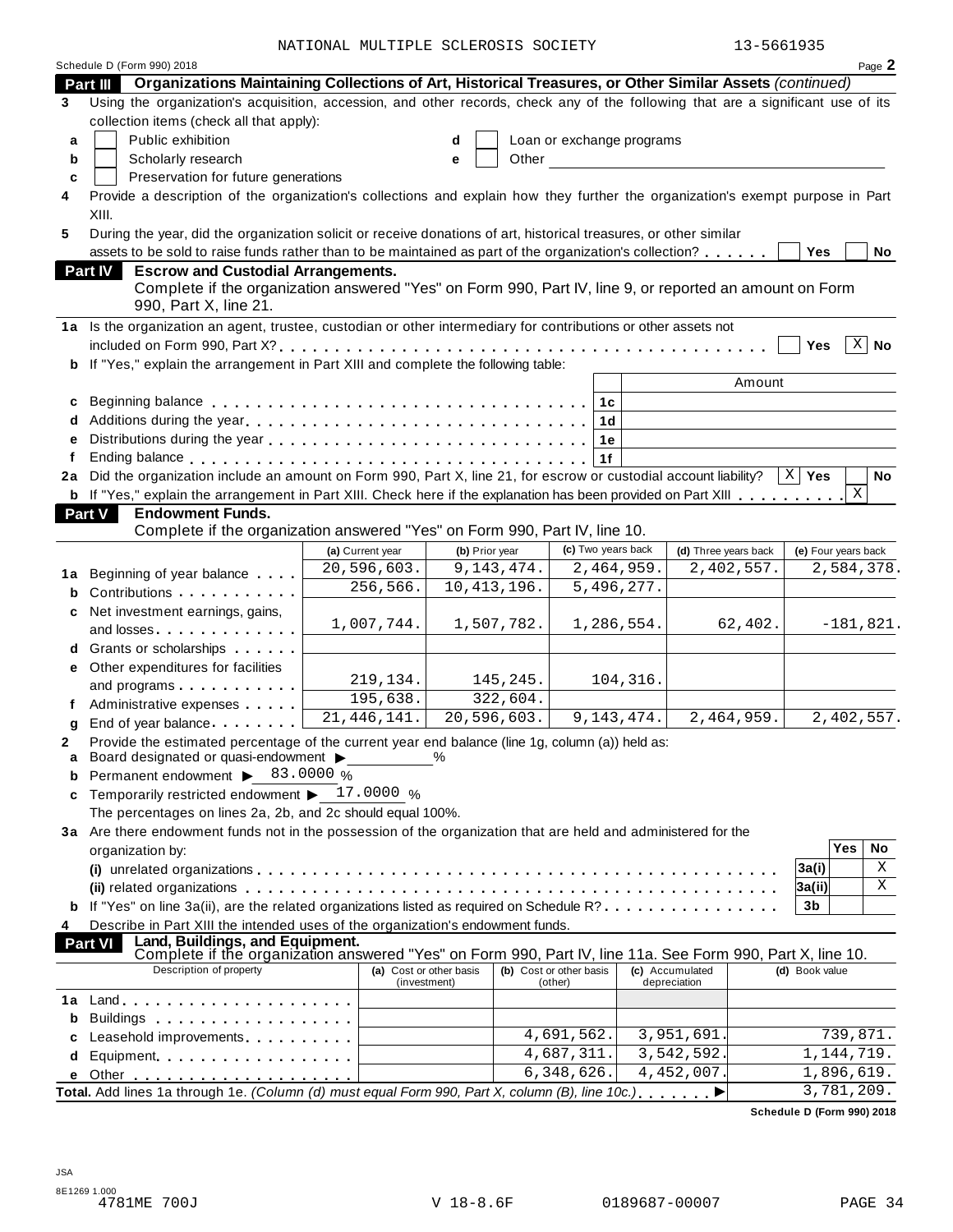| Schedule D (Form 990) 2018 |  |  |
|----------------------------|--|--|
|                            |  |  |

# Schedule <sup>D</sup> (Form 990) <sup>2018</sup> Page **3 Investments - Other Securities. Part VII** Investments - Other Securities.<br>Complete if the organization answered "Yes" on Form 990, Part IV, line 11b. See Form 990, Part X, line 12. **(a)** Description of security or category (including name of security) **(b)** Book value **(c)** Method of valuation: Cost or end-of-year market value **(1)** Financial derivatives m m m m m m m m m m m m m m m m m **(1)** Financial derivatives **maturity of minimum metallicity**<br>**(2)** Closely-held equity interests **maturity metallicity (3)** Other (A) (B) (C) (D) (E) (F) (G) (H) **Total.** *(Column (b) must equal Form 990, Part X, col. (B) line 12.)* I **Investments - Program Related.** Complete if the organization answered "Yes" on Form 990, Part IV, line 11c. See Form 990, Part X, line 13. **(a)** Description of investment **(b)** Book value **(c)** Method of valuation: Cost or end-of-year market value **(1) (2) (3) (4) (5) (6) (7) (8) (9) Total.** *(Column (b) must equal Form 990, Part X, col. (B) line 13.)* I **Other Assets.** Complete if the organization answered "Yes" on Form 990, Part IV, line 11d. See Form 990, Part X, line 15. **(a)** Description **(b)** Book value **(1) (2) (3) (4) (5) (6) (7) (8) (9) Total.** *(Column (b) must equal Form 990, Part X, col. (B) line 15.)* m m m m m m m m m m m m m m m m m m m m m m m m m m I **Other Liabilities.** Complete if the organization answered "Yes" on Form 990, Part IV, line 11e or 11f. See Form 990, Part X, line 25. **Part X 1. (a)** Description of liability **(b)** Book value (1) Federal income taxes (2) LONG-TERM DEFFERRED RENT 2,101,913. (3) DUE TO ANNUITANTS  $\begin{array}{|c|c|c|c|c|c|c|c|c|} \hline \quad & 1,861,979. \end{array}$ (4) OTHER LIABILITIES  $\begin{array}{|c|c|c|c|c|c|c|c|c|} \hline \quad & 1,494,711. \end{array}$ (5) (6) (7) (8) (9) **Total.** *(Column (b) must equal Form 990, Part X, col. (B) line 25.)* I 5,458,603.

**2.** Liability for uncertain tax positions. In Part XIII, provide the text of the footnote to the organization's financial statements that reports the organization's liability for uncertain tax positions under FIN 48 (ASC 740). Check here if the text of the footnote has been provided in Part XIII

X

JSA **Schedule D (Form 990) 2018**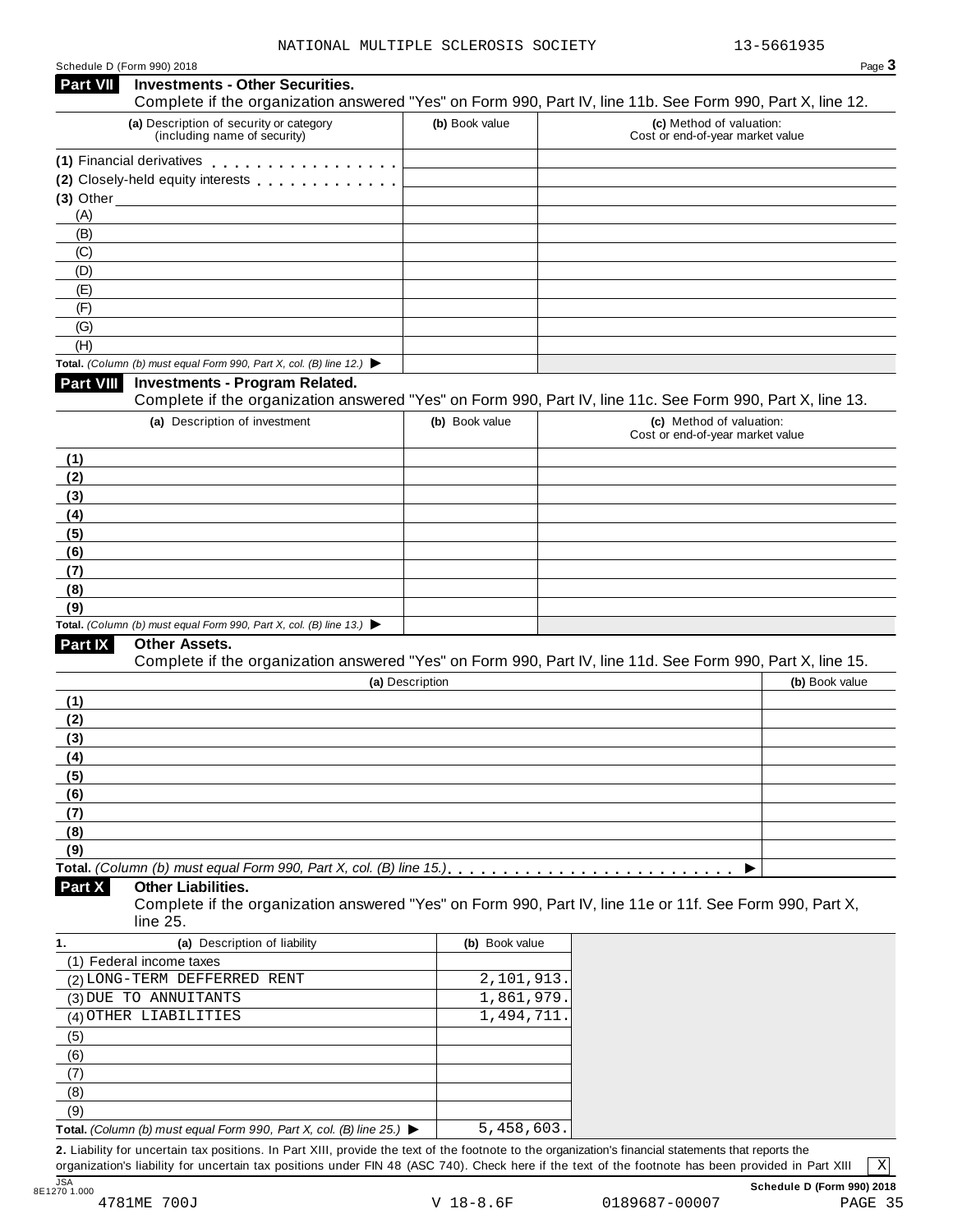|              | Schedule D (Form 990) 2018                                                                                                                                         |              | Page 4         |
|--------------|--------------------------------------------------------------------------------------------------------------------------------------------------------------------|--------------|----------------|
| Part XI      | Reconciliation of Revenue per Audited Financial Statements With Revenue per Return.<br>Complete if the organization answered "Yes" on Form 990, Part IV, line 12a. |              |                |
| 1            | Total revenue, gains, and other support per audited financial statements                                                                                           | 1            | 203, 488, 716. |
| $\mathbf{2}$ | Amounts included on line 1 but not on Form 990, Part VIII, line 12:                                                                                                |              |                |
| a            | $-1,839,417.$<br>2a                                                                                                                                                |              |                |
| b            | 8,378,958.<br>2 <sub>b</sub>                                                                                                                                       |              |                |
| c            | 2c<br>Recoveries of prior year grants                                                                                                                              |              |                |
| d            | 352,642.<br>2d                                                                                                                                                     |              |                |
| е            |                                                                                                                                                                    | 2e           | 6,892,183.     |
| 3            |                                                                                                                                                                    | 3            | 196, 596, 533. |
| 4            | Amounts included on Form 990, Part VIII, line 12, but not on line 1:                                                                                               |              |                |
| a            | 293,304.<br>Investment expenses not included on Form 990, Part VIII, line 7b $\boxed{4a}$                                                                          |              |                |
| b            | 4 <sub>b</sub>                                                                                                                                                     |              |                |
| C.           |                                                                                                                                                                    | 4c           | 293,304.       |
| 5.           | Total revenue. Add lines 3 and 4c. (This must equal Form 990, Part I, line 12.)                                                                                    | 5            | 196,889,837.   |
| Part XII     | Reconciliation of Expenses per Audited Financial Statements With Expenses per Return.                                                                              |              |                |
|              | Complete if the organization answered "Yes" on Form 990, Part IV, line 12a.                                                                                        |              |                |
| 1            |                                                                                                                                                                    | $\mathbf{1}$ | 189, 379, 356. |
| $\mathbf{2}$ | Amounts included on line 1 but not on Form 990, Part IX, line 25:                                                                                                  |              |                |
| a            | 8,378,958.<br>2a                                                                                                                                                   |              |                |
|              | 2 <sub>b</sub>                                                                                                                                                     |              |                |
| b            | 2c                                                                                                                                                                 |              |                |
| c            |                                                                                                                                                                    |              |                |
| d            |                                                                                                                                                                    | 2e           | 8,378,958.     |
| е            |                                                                                                                                                                    | 3            | 181,000,398.   |
| 3            |                                                                                                                                                                    |              |                |
| 4            | Amounts included on Form 990, Part IX, line 25, but not on line 1:<br>293,304.<br>4a                                                                               |              |                |
| a            | Investment expenses not included on Form 990, Part VIII, line 7b<br>4 <b>b</b>                                                                                     |              |                |
| b            |                                                                                                                                                                    | 4c           | 293,304.       |
|              |                                                                                                                                                                    | 5            | 181, 293, 702. |
| 5.           | Total expenses. Add lines 3 and 4c. (This must equal Form 990, Part I, line 18.).<br>Part XIII Supplemental Information.                                           |              |                |
|              | Provide the descriptions required for Part II, lines 3, 5, and 9; Part III, lines 1a and 4; Part IV, lines 1b and 2b; Part V, line 4; Part X, line                 |              |                |
|              | 2; Part XI, lines 2d and 4b; and Part XII, lines 2d and 4b. Also complete this part to provide any additional information.                                         |              |                |

SEE PAGE 5

JSA **Schedule <sup>D</sup> (Form 990) <sup>2018</sup>** 8E1271 1.000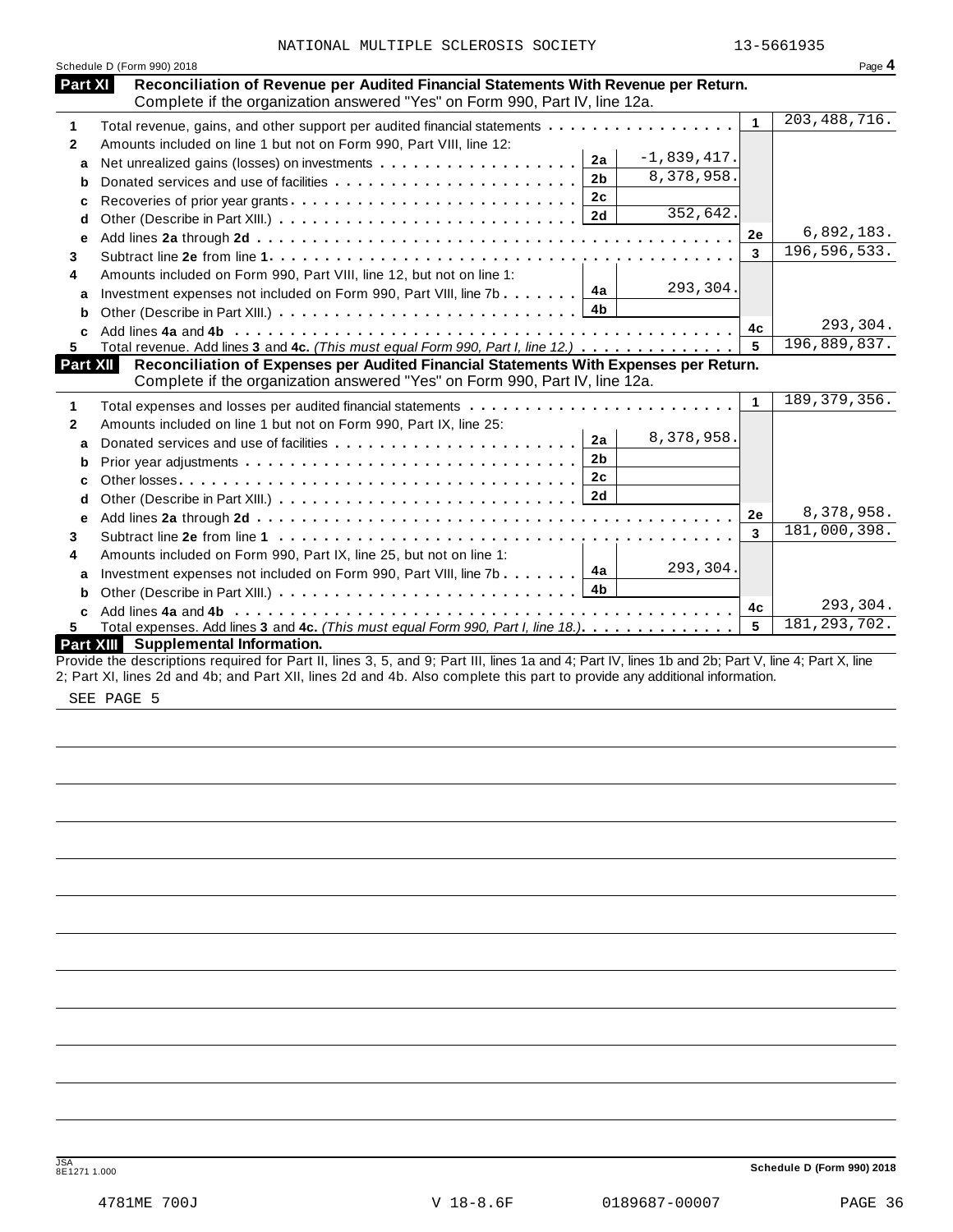**Part XIII Supplemental Information** *(continued)*

ESCROW LIABILITY ARRANGEMENT EXPLANATION

SCHEDULE D, PART IV, LINE 2B

THE SOCIETY IS A MANAGING MEMBER, ALONG WITH ASSOCIANZIONE ITALIANA SCLEROSI MULTIPLA (ITALY), MS RESEARCH AUSTRALIA, MULTIPLE SCLEROSIS INTERNATIONAL FEDERATION, MS SOCIETY (UNITED KINGDOM), AND THE MULTIPLE SCLEROSIS SOCIETY OF CANADA, OF THE PROGRESSIVE MS ALLIANCE (THE "ALLIANCE"). THE ALLIANCE IS OPEN TO MS ORGANIZATIONS FROM AROUND THE WORLD AND IS CONTINUALLY SEEKING NEW MEMBER ORGANIZATIONS FROM THE GLOBAL MS COMMUNITY. THE ALLIANCE MADE A JOINT COMMITMENT TO SPEED UP THE DEVELOPMENT OF TREATMENT FOR PROGRESSIVE MS BY REMOVING SCIENTIFIC AND TECHNOLOGY BARRIERS. THE ALLIANCE HAS FOUR STRATEGIC OBJECTIVES WHICH INCLUDE: BETTER UNDERSTAND PROGRESSION SO TREATMENTS CAN BE IDENTIFIED AND TESTED, DESIGN SHORTER, FASTER TRAILS THAT MEASURE PATIENT OUTCOMES, CONDUCT TRAILS TO TEST AGENTS, DEVELOPE AND EVALUATE NEW THERAPIES TO MANAGE SYMPTOMS.

AS A MANAGING MEMBER, THE SOCIETY COMMITTED TO PROVIDING FUNDS OF \$7,691,526 THROUGH 2019 AND HAS COMMITTED \$17,685,590 OVER THE FOLLOWING SIX YEARS, CONDITIONAL ON VARIOUS FACTORS. IN ADDITION, THE SOCIETY MAINTAINS CUSTODY OF THE POOLED FUNDS CONTRIBUTED FROM OTHER ALLIANCE MEMBERS. THE DISBURSEMENT OF FUNDS FOR VARIOUS PROGRESSIVE MS RESEARCH INITIATIVES IS APPROVED BY VOTING ALLIANCE MEMBERS. THE SOCIETY RECEIVED A TOTAL OF \$5,787,748 DURING THE YEAR ENDING SEPTEMBER 30, 2019 FROM ALLIANCE MEMBERS, WHICH WILL BE HELD UNTIL SUCH TIME THE FUNDS ARE APPROVED FOR EXPENDITURE. AS OF SEPTEMBER 30, 2019, THE SOCIETY RECORDED UNSPENT DONATED FUNDS, CONSISTING OF BOTH SOCIETY AND OTHER ALLIANCE MEMBERS' MONIES, TOTALING \$10,030,005, AS A LIABILITY.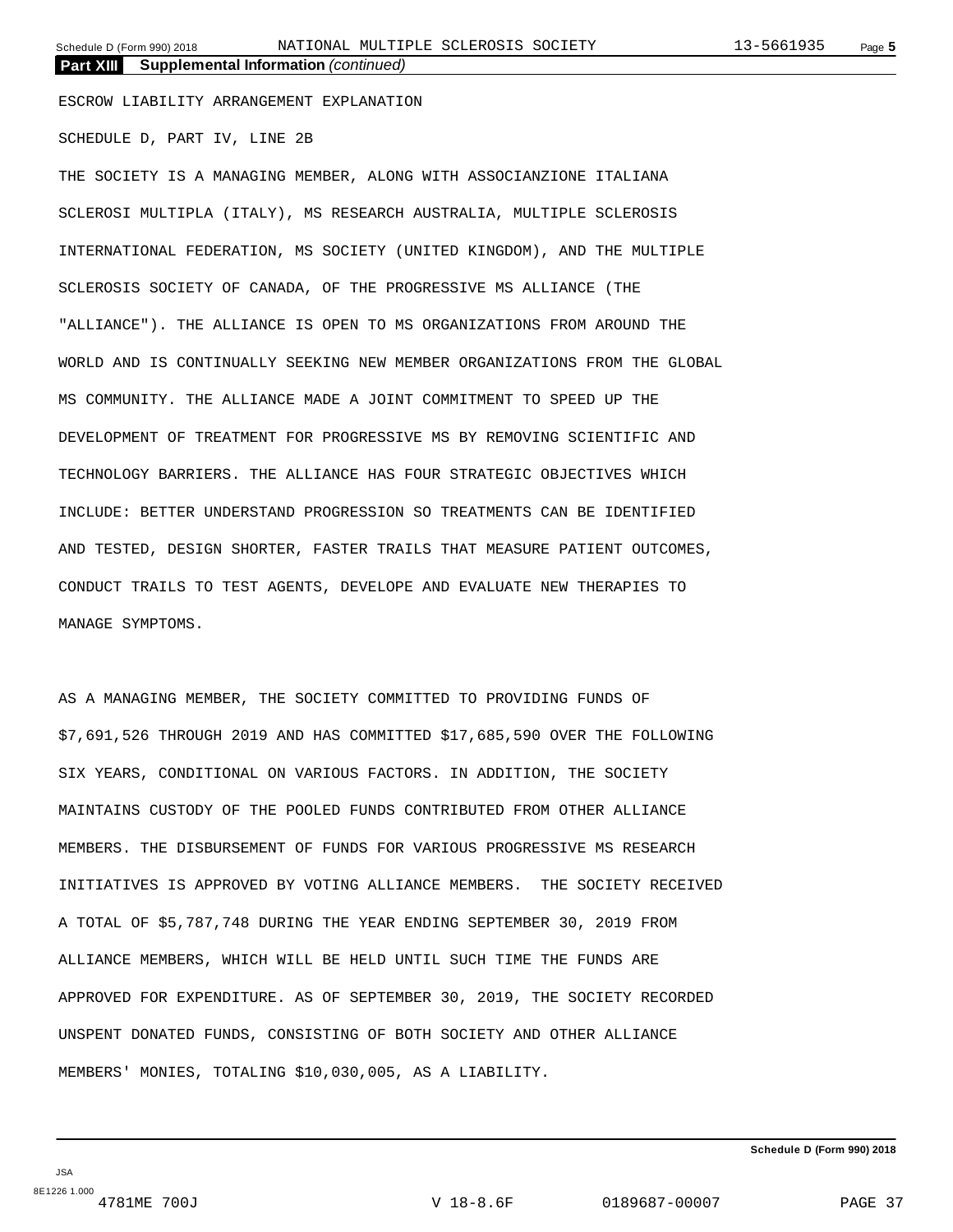INTENDED USES OF ENDOWMENT FUND

SCHEDULE D, PART V

THE ENDOWMENT ASSETS ARE INVESTED IN A MANNER INTENDED TO PRESERVE THEIR VALUE CONSISTENT WITH SUCH DONOR STIPULATIONS, MINIMIZE THE EFFECT OF HIGH ECONOMIC VOLATILITY AND/OR LOW INVESTMENT RETURN AND PROVIDE FUNDING FOR THE PROGRAMS SPECIFIED BY THE DONORS.

#### FIN 48 FOOTNOTE

SCHEDULE D, PART X, LINE 2

GUIDANCE IN "ACCOUNTING FOR UNCERTAINTY IN INCOME TAXES" UNDER THE FINANCIAL ACCOUNTING STANDARDS BOARD (THE "FASB") ACCOUNTING STANDARDS CODIFICATION, CLARIFIES THE ACCOUNTING FOR UNCERTAINTY IN TAX POSITIONS TAKEN OR EXPECTED TO BE TAKEN IN A TAX RETURN, INCLUDING ISSUES RELATED TO FINANCIAL STATEMENT RECOGNITION AND MEASUREMENT. THIS STANDARD PROVIDES THAT THE TAX EFFECTS FROM AN UNCERTAIN TAX POSITION CAN BE RECOGNIZED IN THE FINANCIAL STATEMENTS ONLY IF THE POSITION IS "MORE-LIKELY-THAN-NOT" TO BE SUSTAINED, IF THE POSITION WERE TO BE CHALLENGED BY A TAXING AUTHORITY. THE STANDARD ALSO PROVIDES GUIDANCE ON MEASUREMENT, CLASSIFICATION, INTEREST AND PENALTIES, AND DISCLOSURE. THE SOCIETY HAS PROCESSES PRESENTLY IN PLACE TO ENSURE THE MAINTENANCE OF ITS TAX-EXEMPT STATUS; TO IDENTIFY AND REPORT UNRELATED INCOME; TO DETERMINE ITS FILING AND TAX OBLIGATIONS IN JURISDICTIONS FOR WHICH IT HAS NEXUS; AND, TO IDENTIFY AND EVALUATE OTHER MATTERS THAT MAY BE CONSIDERED TAX POSITIONS. THE SOCIETY HAS DETERMINED THAT THERE ARE NO MATERIAL

V 18-8.6F 0189687-00007 PAGE 38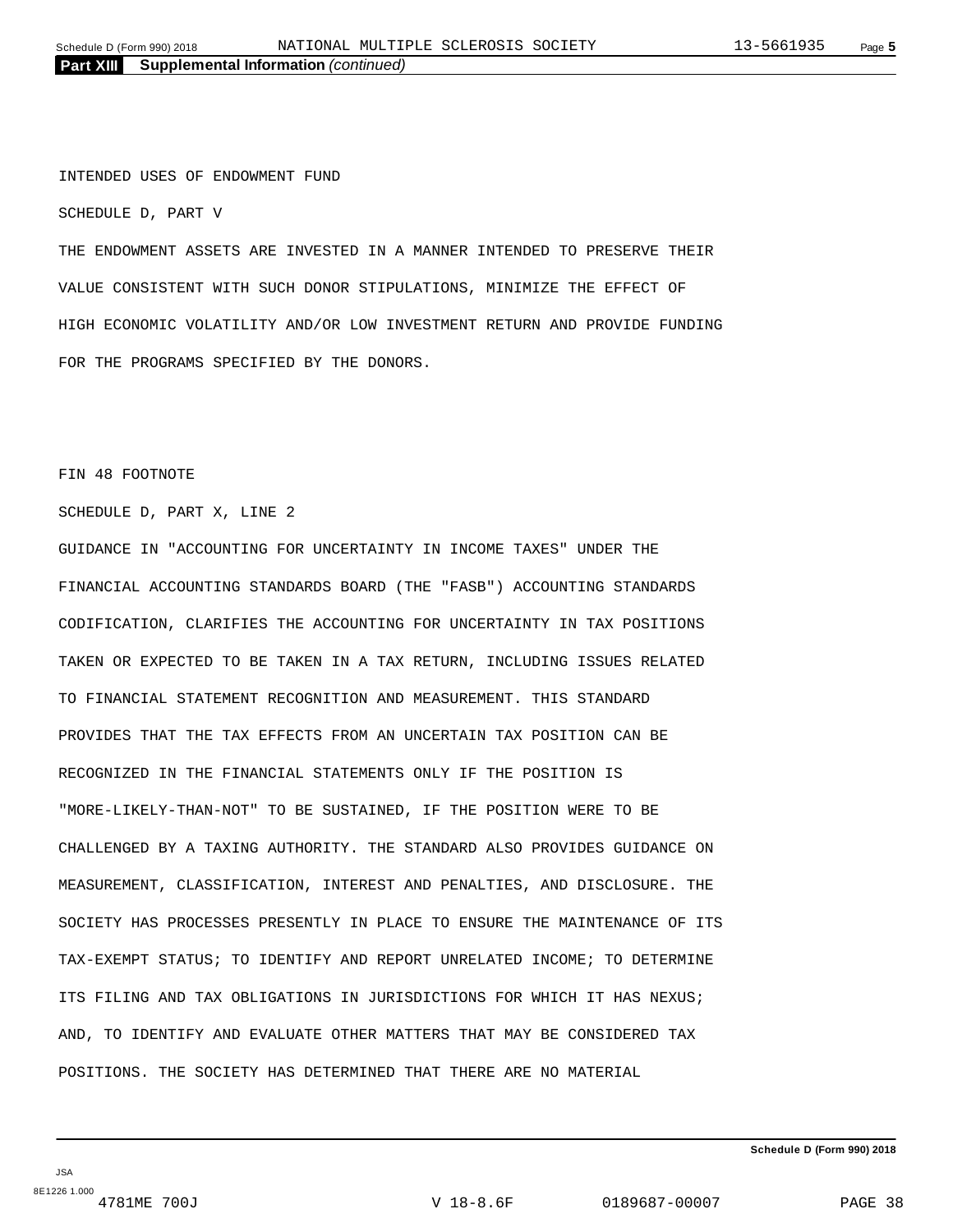| Schedule D (Form 990) 2018                                                | NATIONAL MULTIPLE SCLEROSIS SOCIETY |          | 13-5661935 | Page 5 |
|---------------------------------------------------------------------------|-------------------------------------|----------|------------|--------|
| <b>Part XIII</b> Supplemental Information (continued)                     |                                     |          |            |        |
| UNCERTAIN TAX POSITIONS THAT REOUIRE RECOGNITION OR DISCLOSURE IN THE     |                                     |          |            |        |
| CONSOLIDATED FINANCIAL STATEMENTS. IN ADDITION, THE SOCIETY HAS NOT       |                                     |          |            |        |
| RECORDED A PROVISION FOR INCOME TAXES AS IT HAS NO MATERIAL TAX LIABILITY |                                     |          |            |        |
| FROM UNRELATED BUSINESS INCOME ACTIVITIES.                                |                                     |          |            |        |
|                                                                           |                                     |          |            |        |
| INCOME AMOUNTS INCLUDED IN FINANCIALS - OTHER                             |                                     |          |            |        |
| SCHEDULE D, PART XI, LINE 2D                                              |                                     |          |            |        |
| CHANGE IN FAIR VALUE OF BENEFICIAL INTEREST IN TRUST                      |                                     | \$39,036 |            |        |

CHANGE IN VALUE OF SPLIT-INTEREST AGREEMENTS  $$313,606$ 

----------

TOTAL \$352,642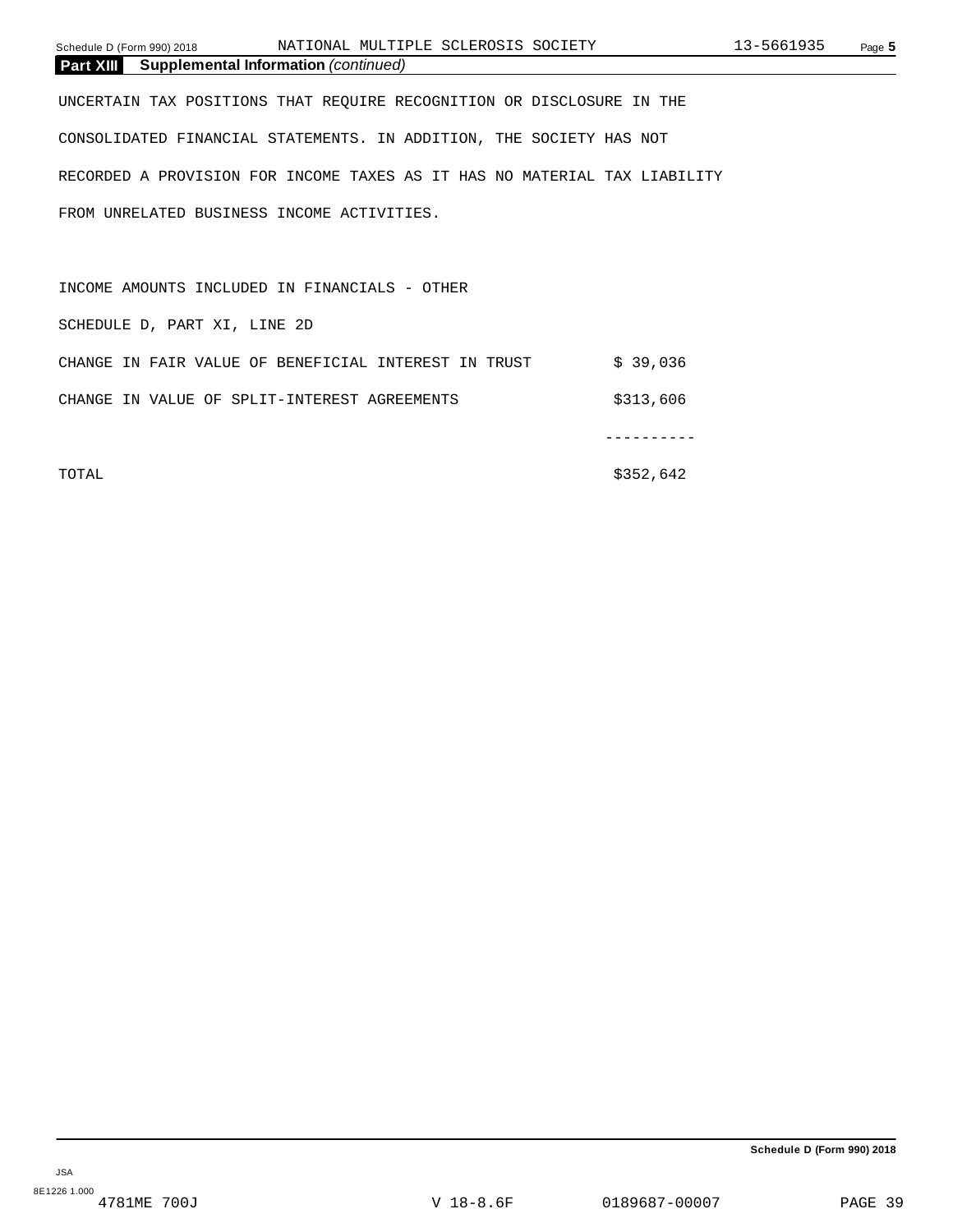| <b>SCHEDULE F</b><br><b>Statement of Activities Outside the United States</b> |                                                               |                              |                                                                                        |                                                                                               |                                                                                                                                                                                                                                                                                                                                               | OMB No. 1545-0047                          |                                       |                |
|-------------------------------------------------------------------------------|---------------------------------------------------------------|------------------------------|----------------------------------------------------------------------------------------|-----------------------------------------------------------------------------------------------|-----------------------------------------------------------------------------------------------------------------------------------------------------------------------------------------------------------------------------------------------------------------------------------------------------------------------------------------------|--------------------------------------------|---------------------------------------|----------------|
| (Form 990)                                                                    |                                                               |                              | Complete if the organization answered "Yes" on Form 990, Part IV, line 14b, 15, or 16. |                                                                                               |                                                                                                                                                                                                                                                                                                                                               |                                            |                                       | $20$ 18        |
|                                                                               | Department of the Treasury<br><b>Internal Revenue Service</b> |                              |                                                                                        | Attach to Form 990.<br>Go to www.irs.gov/Form990 for instructions and the latest information. |                                                                                                                                                                                                                                                                                                                                               | <b>Open to Public</b><br><b>Inspection</b> |                                       |                |
|                                                                               | Name of the organization                                      |                              |                                                                                        |                                                                                               |                                                                                                                                                                                                                                                                                                                                               |                                            | <b>Employer identification number</b> |                |
|                                                                               | NATIONAL MULTIPLE SCLEROSIS SOCIETY                           |                              |                                                                                        |                                                                                               |                                                                                                                                                                                                                                                                                                                                               |                                            | 13-5661935                            |                |
| <b>Part I</b><br>1.                                                           |                                                               | Form 990, Part IV, line 14b. |                                                                                        |                                                                                               | General Information on Activities Outside the United States. Complete if the organization answered "Yes" on<br>For grantmakers. Does the organization maintain records to substantiate the amount of its grants and other<br>assistance, the grantees' eligibility for the grants or assistance, and the selection criteria used to award the |                                            |                                       |                |
|                                                                               | grants or assistance?                                         |                              |                                                                                        |                                                                                               |                                                                                                                                                                                                                                                                                                                                               |                                            |                                       | X<br>Yes<br>Nο |
| $\mathbf{2}$                                                                  | outside the United States.                                    |                              |                                                                                        |                                                                                               | For grantmakers. Describe in Part V the organization's procedures for monitoring the use of its grants and other assistance                                                                                                                                                                                                                   |                                            |                                       |                |
| 3                                                                             |                                                               |                              |                                                                                        |                                                                                               | Activities per Region. (The following Part I, line 3 table can be duplicated if additional space is needed.)                                                                                                                                                                                                                                  |                                            |                                       |                |
|                                                                               | (a) Region                                                    |                              | (b) Number                                                                             | (c) Number of                                                                                 | (d) Activities conducted in the                                                                                                                                                                                                                                                                                                               |                                            | (e) If activity listed in (d) is      | (f) Total      |

| $(4)$ is $901$                                                                           | $\omega$ , wannoon<br>of offices in<br>the region | <b>O</b> HOLLOW<br>employees,<br>agents, and<br>independent<br>contractors<br>in the region | <b>And in the community of the state of the community</b><br>region (by type) (such as,<br>fundraising, program services,<br>investments, grants to recipients<br>located in the region) | $\mathbf{u}$ is a convergence in $\mathbf{u}$ is<br>a program service,<br>describe specific type of<br>service(s) in the region | $\mathbf{u}$ , $\mathbf{u}$<br>expenditures for<br>and investments<br>in the region |
|------------------------------------------------------------------------------------------|---------------------------------------------------|---------------------------------------------------------------------------------------------|------------------------------------------------------------------------------------------------------------------------------------------------------------------------------------------|---------------------------------------------------------------------------------------------------------------------------------|-------------------------------------------------------------------------------------|
| EAST ASIA AND THE PACIFIC<br>(1)                                                         | $\mathsf{0}$ .                                    | 3.                                                                                          | <b>GRANTMAKING</b>                                                                                                                                                                       |                                                                                                                                 | 571,300.                                                                            |
| (2)<br>EUROPE                                                                            | $\mathbf 0$ .                                     | 16.                                                                                         | <b>GRANTMAKING</b>                                                                                                                                                                       |                                                                                                                                 | 2,031,039.                                                                          |
| MIDDLE EAST AND NORTH AFRICA<br>(3)                                                      | $\mathsf{0}$ .                                    | $5.$                                                                                        | <b>GRANTMAKING</b>                                                                                                                                                                       |                                                                                                                                 | 607,390.                                                                            |
| (4)<br>NORTH AMERICA                                                                     | 0.                                                | 7.                                                                                          | <b>GRANTMAKING</b>                                                                                                                                                                       |                                                                                                                                 | 600,810.                                                                            |
| (5)<br>SOUTH AMERICA                                                                     | $\mathsf{0}$ .                                    | 1.                                                                                          | <b>GRANTMAKING</b>                                                                                                                                                                       |                                                                                                                                 | 50,000.                                                                             |
| (6)                                                                                      |                                                   |                                                                                             |                                                                                                                                                                                          |                                                                                                                                 |                                                                                     |
| (7)                                                                                      |                                                   |                                                                                             |                                                                                                                                                                                          |                                                                                                                                 |                                                                                     |
| (8)                                                                                      |                                                   |                                                                                             |                                                                                                                                                                                          |                                                                                                                                 |                                                                                     |
| (9)                                                                                      |                                                   |                                                                                             |                                                                                                                                                                                          |                                                                                                                                 |                                                                                     |
| (10)                                                                                     |                                                   |                                                                                             |                                                                                                                                                                                          |                                                                                                                                 |                                                                                     |
| (11)                                                                                     |                                                   |                                                                                             |                                                                                                                                                                                          |                                                                                                                                 |                                                                                     |
| (12)                                                                                     |                                                   |                                                                                             |                                                                                                                                                                                          |                                                                                                                                 |                                                                                     |
| (13)                                                                                     |                                                   |                                                                                             |                                                                                                                                                                                          |                                                                                                                                 |                                                                                     |
| (14)                                                                                     |                                                   |                                                                                             |                                                                                                                                                                                          |                                                                                                                                 |                                                                                     |
| (15)                                                                                     |                                                   |                                                                                             |                                                                                                                                                                                          |                                                                                                                                 |                                                                                     |
| (16)                                                                                     |                                                   |                                                                                             |                                                                                                                                                                                          |                                                                                                                                 |                                                                                     |
| (17)<br>3a                                                                               |                                                   | 32.                                                                                         |                                                                                                                                                                                          |                                                                                                                                 | 3,860,539.                                                                          |
| Subtotal experiences<br>Total<br>$\mathbf b$<br>from<br>continuation<br>sheets to Part I |                                                   |                                                                                             |                                                                                                                                                                                          |                                                                                                                                 |                                                                                     |
| Totals (add lines 3a and 3b)<br>c                                                        |                                                   | 32.                                                                                         |                                                                                                                                                                                          |                                                                                                                                 | 3,860,539.                                                                          |

**For Paperwork Reduction Act Notice, see the Instructions for Form 990. Schedule F (Form 990) 2018**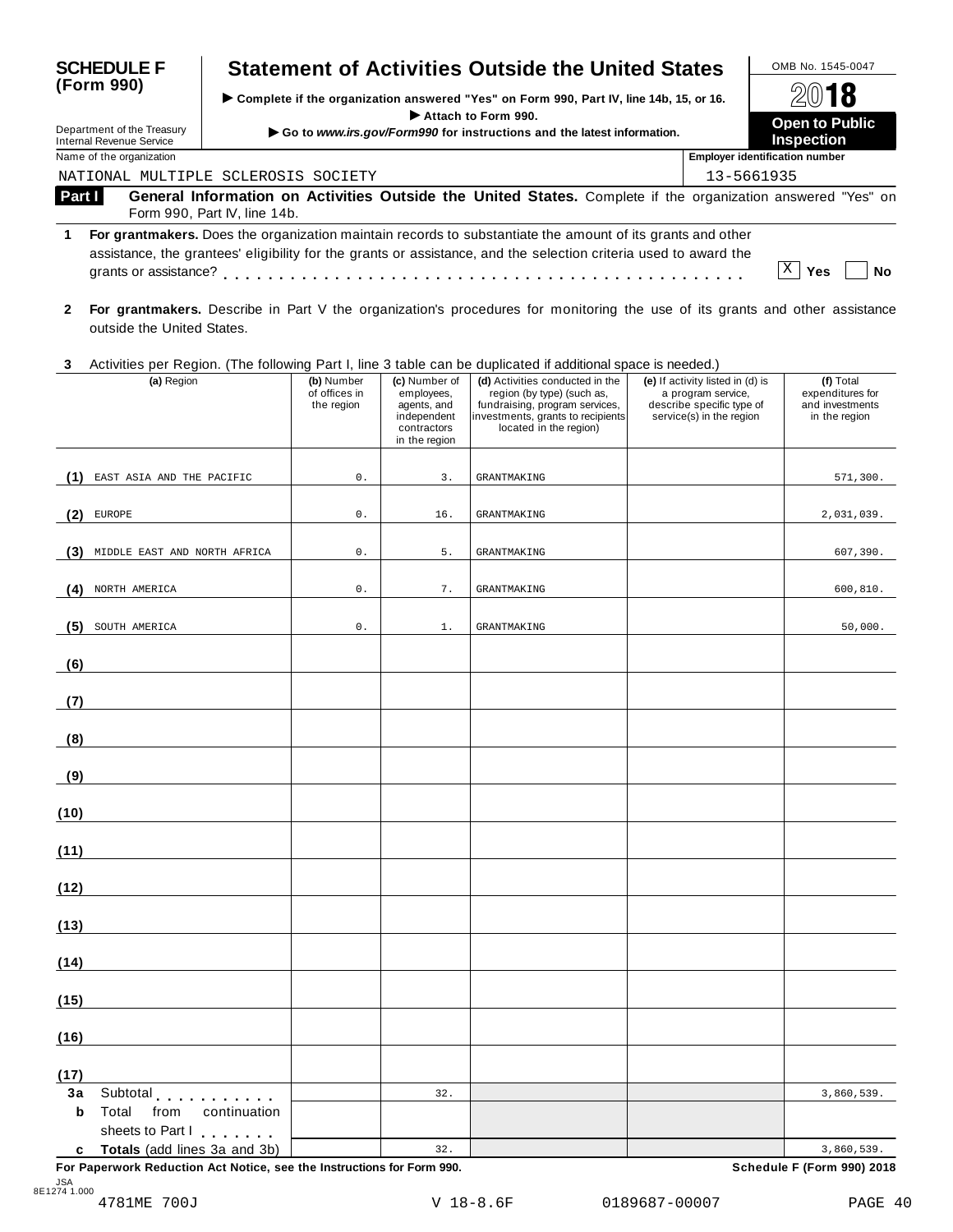Schedule <sup>F</sup> (Form 990) <sup>2018</sup> Page **2** Part I Grants and Other Assistance to Organizations or Entities Outside the United States. Complete if the organization answered "Yes" on Form 990, Part IV, line 15, for any recipient who received more than \$5,000. Part II can be duplicated if additional space is needed. **(a)** Name of **(b)** IRS code **(c)** Region **(d)** Purpose of **(e)** Amount of **(f)** Manner of **(g)** Amount of

| 1    | (a) Name of<br>organization | (b) IRS code<br>section and EIN<br>(if applicable) | (c) Region               | (d) Purpose of<br>grant | (e) Amount of<br>cash grant | (f) Manner of<br>cash<br>disbursement | (g) Amount of<br>noncash<br>assistance | (h) Description<br>of noncash<br>assistance | (i) Method of<br>valuation<br>(book, FMV,<br>appraisal, other) |
|------|-----------------------------|----------------------------------------------------|--------------------------|-------------------------|-----------------------------|---------------------------------------|----------------------------------------|---------------------------------------------|----------------------------------------------------------------|
| (1)  |                             |                                                    | EUROPE/ICELAND/GREENLAND | RESEARCH                | 615,424.                    | WIRE                                  |                                        |                                             |                                                                |
| (2)  |                             |                                                    | EUROPE/ICELAND/GREENLAND | RESEARCH                | 216,820.                    | WIRE                                  |                                        |                                             |                                                                |
| (3)  |                             |                                                    | EUROPE/ICELAND/GREENLAND | RESEARCH                | 135,262.                    | WIRE                                  |                                        |                                             |                                                                |
| (4)  |                             |                                                    | NORTH AMERICA            | RESEARCH                | 60,015.                     | WIRE                                  |                                        |                                             |                                                                |
| (5)  |                             |                                                    | EUROPE/ICELAND/GREENLAND | <b>RESEARCH</b>         | 67,359.                     | WIRE                                  |                                        |                                             |                                                                |
| (6)  |                             |                                                    | MIDDLE EAST/NORTH AFRICA | RESEARCH                | 287,338.                    | WIRE                                  |                                        |                                             |                                                                |
| (7)  |                             |                                                    | MIDDLE EAST/NORTH AFRICA | <b>RESEARCH</b>         | 175,000.                    | WIRE                                  |                                        |                                             |                                                                |
| (8)  |                             |                                                    | NORTH AMERICA            | RESEARCH                | 109,287.                    | WIRE                                  |                                        |                                             |                                                                |
| (9)  |                             |                                                    | EUROPE/ICELAND/GREENLAND | <b>RESEARCH</b>         | 73,598.                     | WIRE                                  |                                        |                                             |                                                                |
| (10) |                             |                                                    | EUROPE/ICELAND/GREENLAND | RESEARCH                | 160,988.                    | WIRE                                  |                                        |                                             |                                                                |
| (11) |                             |                                                    | NORTH AMERICA            | RESEARCH                | 90,119.                     | WIRE                                  |                                        |                                             |                                                                |
| (12) |                             |                                                    | EUROPE/ICELAND/GREENLAND | RESEARCH                | 58,333.                     | WIRE                                  |                                        |                                             |                                                                |
| (13) |                             |                                                    | MIDDLE EAST/NORTH AFRICA | <b>RESEARCH</b>         | 49,900.                     | WIRE                                  |                                        |                                             |                                                                |
| (14) |                             |                                                    | EUROPE/ICELAND/GREENLAND | RESEARCH                | 50,000.                     | WIRE                                  |                                        |                                             |                                                                |
| (15) |                             |                                                    | EUROPE/ICELAND/GREENLAND | RESEARCH                | 55,802.                     | WIRE                                  |                                        |                                             |                                                                |
| (16) |                             |                                                    | EUROPE/ICELAND/GREENLAND | RESEARCH                | 50,000.                     | WIRE                                  |                                        |                                             |                                                                |

**2** Enter total number of recipient organizations listed above that are recognized as charities by the foreign country, recognized as tax-exempt

 $\blacksquare$ <br>by the IRS, or for which the grantee or counsel has provided a section 501(c)(3) equivalency letter<br>3 Enter total number of other organizations or entities

**Schedule F (Form 990) 2018**

 $\overline{\phantom{a}}$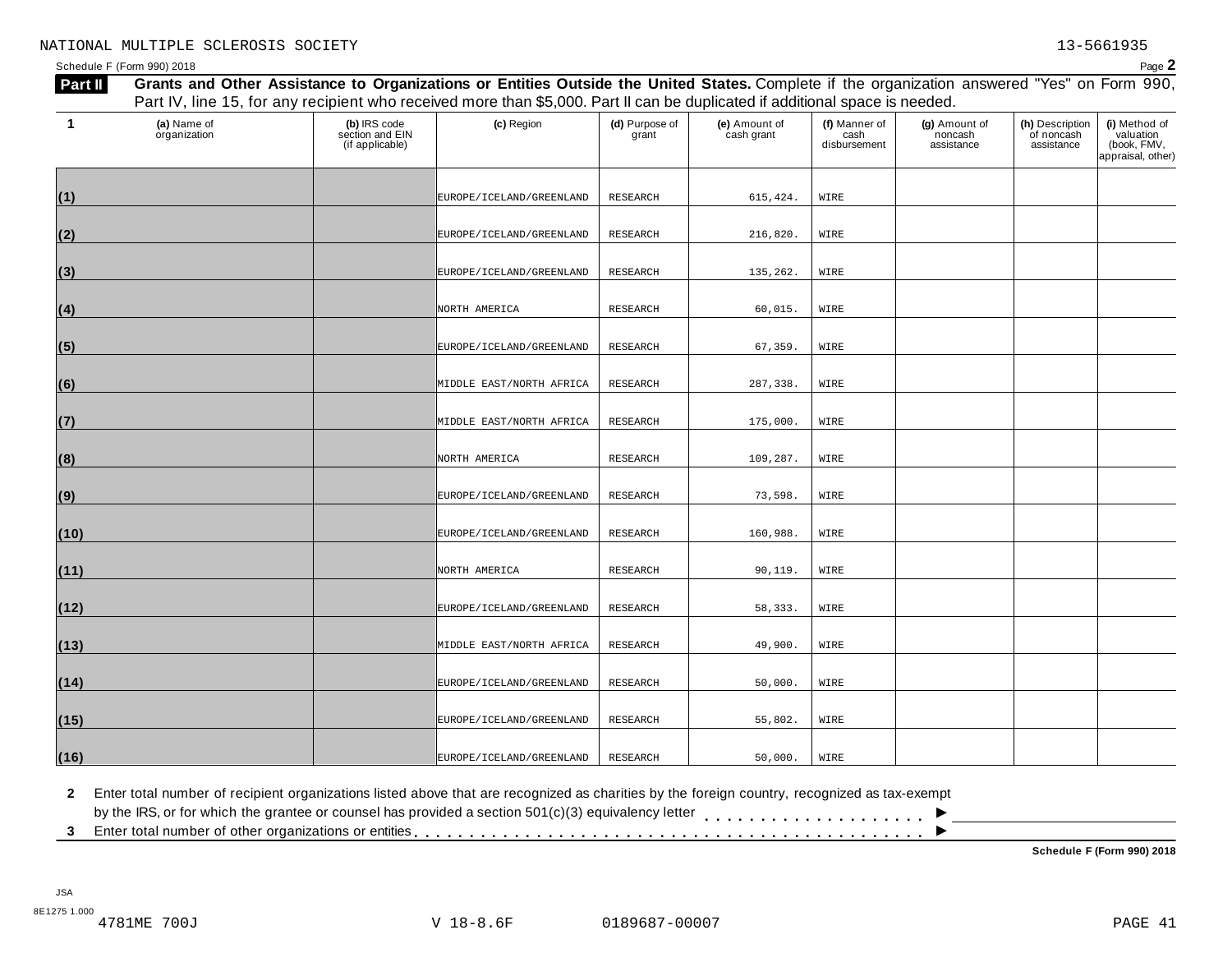Schedule <sup>F</sup> (Form 990) <sup>2018</sup> Page **2**

| Part II | Grants and Other Assistance to Organizations or Entities Outside the United States. Complete if the organization answered "Yes" on Form 990, |                                                    |                              |                         |                             |                                       |                                        |                                             |                                                                |
|---------|----------------------------------------------------------------------------------------------------------------------------------------------|----------------------------------------------------|------------------------------|-------------------------|-----------------------------|---------------------------------------|----------------------------------------|---------------------------------------------|----------------------------------------------------------------|
|         | Part IV, line 15, for any recipient who received more than \$5,000. Part II can be duplicated if additional space is needed.                 |                                                    |                              |                         |                             |                                       |                                        |                                             |                                                                |
| -1      | (a) Name of<br>organization                                                                                                                  | (b) IRS code<br>section and EIN<br>(if applicable) | (c) Region                   | (d) Purpose of<br>grant | (e) Amount of<br>cash grant | (f) Manner of<br>cash<br>disbursement | (g) Amount of<br>noncash<br>assistance | (h) Description<br>of noncash<br>assistance | (i) Method of<br>valuation<br>(book, FMV,<br>appraisal, other) |
| (1)     |                                                                                                                                              |                                                    | NORTH AMERICA                | RESEARCH                | 95,600.                     | WIRE                                  |                                        |                                             |                                                                |
| (2)     |                                                                                                                                              |                                                    | MIDDLE EAST/NORTH AFRICA     | <b>RESEARCH</b>         | 69,244.                     | WIRE                                  |                                        |                                             |                                                                |
| (3)     |                                                                                                                                              |                                                    | EAST ASIA/PACIFIC            | RESEARCH                | 44,129.                     | WIRE                                  |                                        |                                             |                                                                |
| (4)     |                                                                                                                                              |                                                    | EAST ASIA/PACIFIC            | RESEARCH                | 313, 171.                   | WIRE                                  |                                        |                                             |                                                                |
| (5)     |                                                                                                                                              |                                                    | NORTH AMERICA                | RESEARCH                | 49,871.                     | WIRE                                  |                                        |                                             |                                                                |
| (6)     |                                                                                                                                              |                                                    | SOUTH AMERICA                | RESEARCH                | 50,000.                     | WIRE                                  |                                        |                                             |                                                                |
| (7)     |                                                                                                                                              |                                                    | EUROPE / ICELAND / GREENLAND | RESEARCH                | 26,391.                     | WIRE                                  |                                        |                                             |                                                                |
| (8)     |                                                                                                                                              |                                                    | EUROPE/ICELAND/GREENLAND     | <b>RESEARCH</b>         | 168,676.                    | WIRE                                  |                                        |                                             |                                                                |
| (9)     |                                                                                                                                              |                                                    | EUROPE / ICELAND / GREENLAND | RESEARCH                | 48,000.                     | WIRE                                  |                                        |                                             |                                                                |
| (10)    |                                                                                                                                              |                                                    | NORTH AMERICA                | <b>RESEARCH</b>         | 62,097.                     | WIRE                                  |                                        |                                             |                                                                |
| (11)    |                                                                                                                                              |                                                    | EUROPE/ICELAND/GREENLAND     | RESEARCH                | 101,079.                    | WIRE                                  |                                        |                                             |                                                                |
| (12)    |                                                                                                                                              |                                                    | EUROPE/ICELAND/GREENLAND     | RESEARCH                | 42,354.                     | WIRE                                  |                                        |                                             |                                                                |
| (13)    |                                                                                                                                              |                                                    | EAST ASIA/PACIFIC            | RESEARCH                | 214,000.                    | WIRE                                  |                                        |                                             |                                                                |
| (14)    |                                                                                                                                              |                                                    | NORTH AMERICA                | FAST FORWARD            | 133,820.                    | WIRE                                  |                                        |                                             |                                                                |
| (15)    |                                                                                                                                              |                                                    | MIDDLE EAST/NORTH AFRICA     | FAST FORWARD            | 25,908.                     | WIRE                                  |                                        |                                             |                                                                |
| (16)    |                                                                                                                                              |                                                    | EUROPE / ICELAND / GREENLAND | FAST FORWARD            | 160,953.                    | WIRE                                  |                                        |                                             |                                                                |

**2** Enter total number of recipient organizations listed above that are recognized as charities by the foreign country, recognized as tax-exempt

| 3 Enter total number of other organizations or entities entiries of the state of the state of $\mathbb{R}^+$                               |
|--------------------------------------------------------------------------------------------------------------------------------------------|
| by the IRS, or for which the grantee or counsel has provided a section 501(c)(3) equivalency letter                                        |
| Enter total number of recipient organizations iisted above that are recognized as channes by the foreign country, recognized as tax-exempt |

**Schedule F (Form 990) 2018**

32.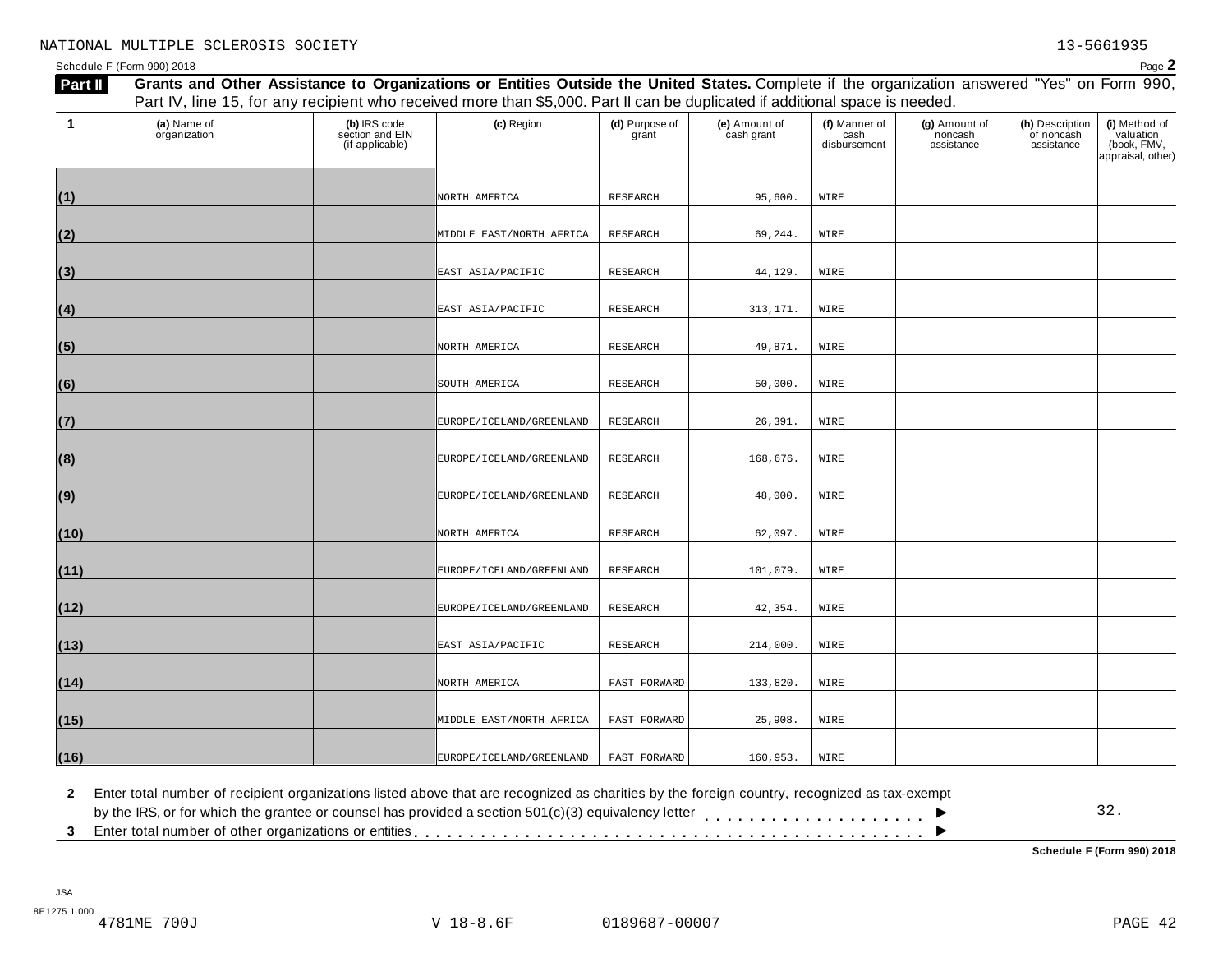| Grants and Other Assistance to Individuals Outside the United States. Complete if the organization answered "Yes" on Form 990, Part IV, line 16.<br>Part III<br>Part III can be duplicated if additional space is needed. |            |                             |                             |                                    |                                        |                                             |                                                                |
|---------------------------------------------------------------------------------------------------------------------------------------------------------------------------------------------------------------------------|------------|-----------------------------|-----------------------------|------------------------------------|----------------------------------------|---------------------------------------------|----------------------------------------------------------------|
| (a) Type of grant or assistance                                                                                                                                                                                           | (b) Region | (c) Number of<br>recipients | (d) Amount of<br>cash grant | (e) Manner of cash<br>disbursement | (f) Amount of<br>noncash<br>assistance | (g) Description<br>of noncash<br>assistance | (h) Method of<br>valuation<br>(book, FMV,<br>appraisal, other) |
| (1)                                                                                                                                                                                                                       |            |                             |                             |                                    |                                        |                                             |                                                                |
| (2)                                                                                                                                                                                                                       |            |                             |                             |                                    |                                        |                                             |                                                                |
| (3)<br><u> 1989 - Johann Barn, mars ann an t-Amhain</u>                                                                                                                                                                   |            |                             |                             |                                    |                                        |                                             |                                                                |
| (4)                                                                                                                                                                                                                       |            |                             |                             |                                    |                                        |                                             |                                                                |
| (5)<br><u> 1989 - Andrea Station Books, amerikansk politiker (</u>                                                                                                                                                        |            |                             |                             |                                    |                                        |                                             |                                                                |
| (6)                                                                                                                                                                                                                       |            |                             |                             |                                    |                                        |                                             |                                                                |
| (7)                                                                                                                                                                                                                       |            |                             |                             |                                    |                                        |                                             |                                                                |
| (8)<br><u> 1980 - Andrea Station Books, amerikansk politik (</u>                                                                                                                                                          |            |                             |                             |                                    |                                        |                                             |                                                                |
| (9)                                                                                                                                                                                                                       |            |                             |                             |                                    |                                        |                                             |                                                                |
| (10)                                                                                                                                                                                                                      |            |                             |                             |                                    |                                        |                                             |                                                                |
| (11)                                                                                                                                                                                                                      |            |                             |                             |                                    |                                        |                                             |                                                                |
| (12)                                                                                                                                                                                                                      |            |                             |                             |                                    |                                        |                                             |                                                                |
| (13)                                                                                                                                                                                                                      |            |                             |                             |                                    |                                        |                                             |                                                                |
| (14)                                                                                                                                                                                                                      |            |                             |                             |                                    |                                        |                                             |                                                                |
| (15)                                                                                                                                                                                                                      |            |                             |                             |                                    |                                        |                                             |                                                                |
| (16)                                                                                                                                                                                                                      |            |                             |                             |                                    |                                        |                                             |                                                                |
| (17)                                                                                                                                                                                                                      |            |                             |                             |                                    |                                        |                                             |                                                                |
| (18)                                                                                                                                                                                                                      |            |                             |                             |                                    |                                        |                                             |                                                                |

**Schedule F (Form 990) 2018**

JSA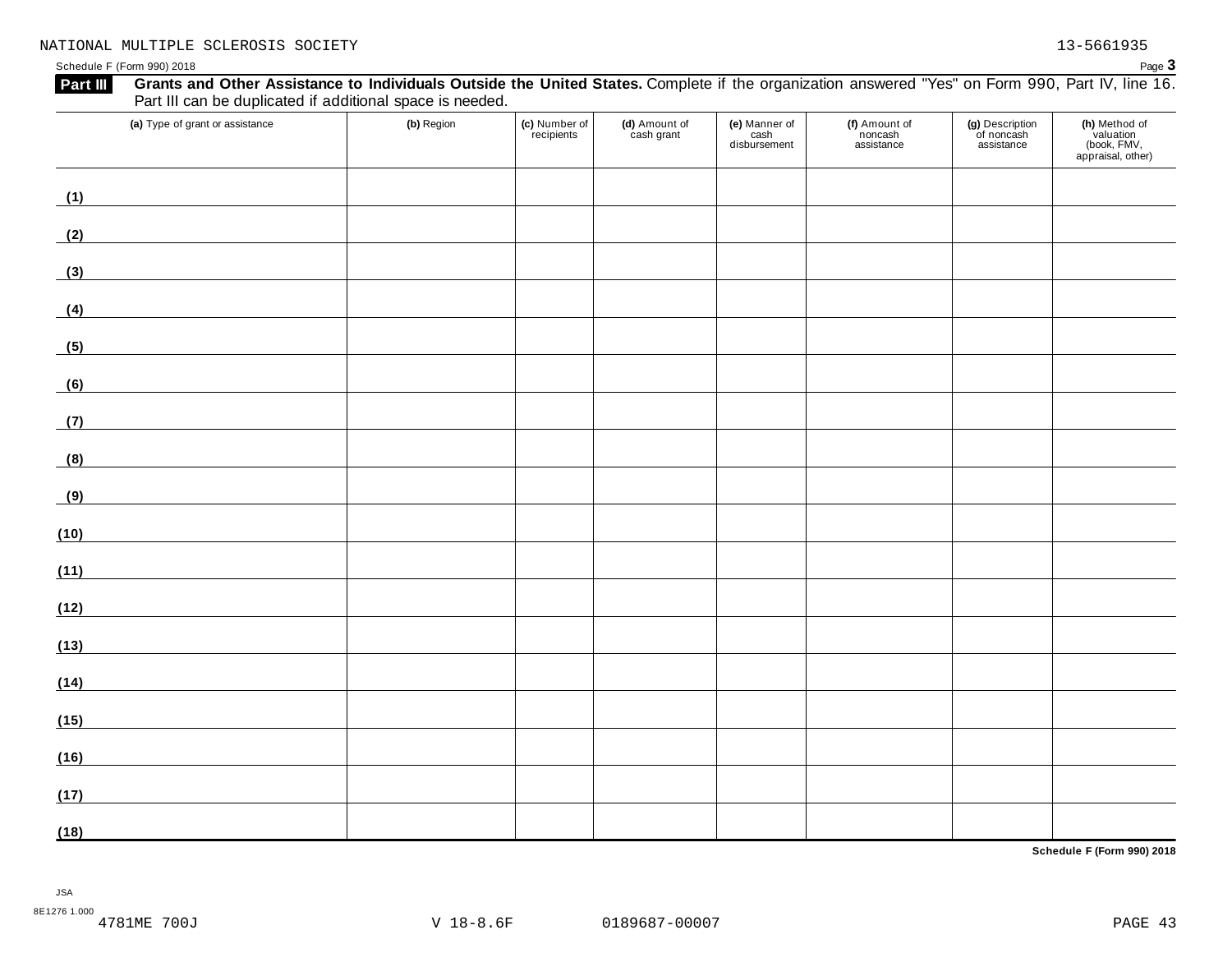|                | Schedule F (Form 990) 2018                                                                                                                                                                                                                                                                                                                                                                                                    | Page 4                       |
|----------------|-------------------------------------------------------------------------------------------------------------------------------------------------------------------------------------------------------------------------------------------------------------------------------------------------------------------------------------------------------------------------------------------------------------------------------|------------------------------|
| <b>Part IV</b> | <b>Foreign Forms</b>                                                                                                                                                                                                                                                                                                                                                                                                          |                              |
| 1              | Was the organization a U.S. transferor of property to a foreign corporation during the tax year? If "Yes,"<br>the organization may be required to file Form 926, Return by a U.S. Transferor of Property to a Foreign<br>Yes                                                                                                                                                                                                  | Χ<br><b>No</b>               |
| $\overline{2}$ | Did the organization have an interest in a foreign trust during the tax year? If "Yes," the organization<br>may be required to separately file Form 3520, Annual Return To Report Transactions With Foreign<br>Trusts and Receipt of Certain Foreign Gifts, and/or Form 3520-A, Annual Information Return of Foreign<br>Trust With a U.S. Owner (see Instructions for Forms 3520 and 3520-A; don't file with Form 990)<br>Yes | Χ<br><b>No</b>               |
| 3              | Did the organization have an ownership interest in a foreign corporation during the tax year? If "Yes,"<br>the organization may be required to file Form 5471, Information Return of U.S. Persons With Respect To<br>Yes                                                                                                                                                                                                      | $\vert X \vert$<br><b>No</b> |
| 4              | Was the organization a direct or indirect shareholder of a passive foreign investment company or a<br>qualified electing fund during the tax year? If "Yes," the organization may be required to file Form 8621,<br>Information Return by a Shareholder of a Passive Foreign Investment Company or Qualified Electing<br>Fund (see Instructions for Form 8621)<br>Yes                                                         | X<br><b>No</b>               |
| 5              | Did the organization have an ownership interest in a foreign partnership during the tax year? If "Yes,"<br>the organization may be required to file Form 8865, Return of U.S. Persons With Respect to Certain<br>Foreign Partnerships (see Instructions for Form 8865)<br>Yes                                                                                                                                                 | X<br><b>No</b>               |
| 6              | Did the organization have any operations in or related to any boycotting countries during the tax year? If<br>"Yes," the organization may be required to separately file Form 5713, International Boycott Report (see<br>Instructions for Form 5713; don't file with Form 990)<br>Yes                                                                                                                                         | Х<br><b>No</b>               |

**Schedule F (Form 990) 2018**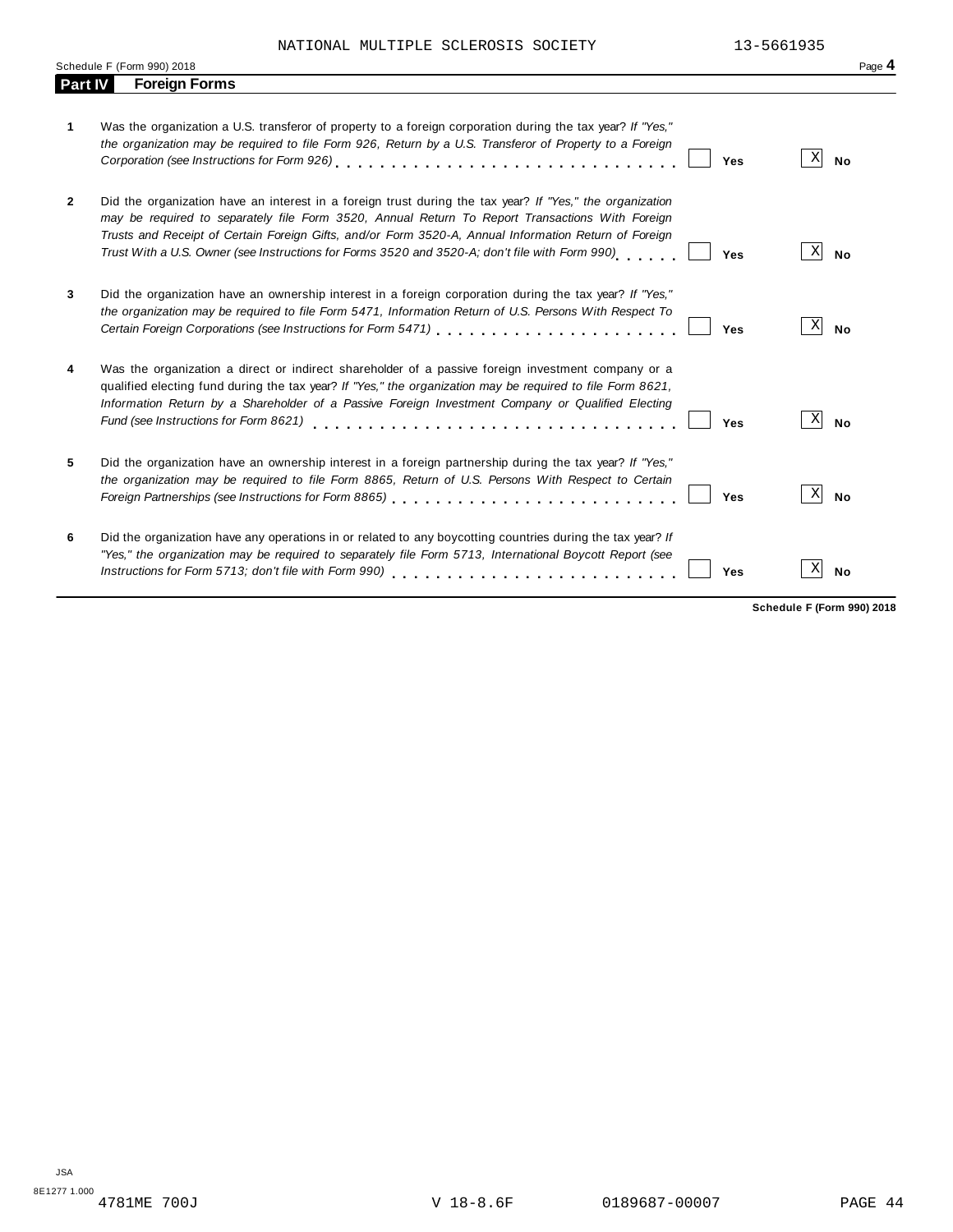Schedule <sup>F</sup> (Form 990) <sup>2018</sup> Page **5**

**Part V Supplemental Information** Provide the information required by Part I, line 2 (monitoring of funds); Part I, line 3, column (f) (accounting method; amounts of investments vs. expenditures per region); Part II, line 1 (accounting method); Part III (accounting method); and Part III, column (c) (estimated number of recipients), as applicable. Also complete this part to provide any additional information (see instructions).

PROCEDURES FOR MONITORING THE USE OF GRANT FUNDS

SCHEDULE F, PART I, LINE 2

THE SOCIETY HAS AN INDEPENDENT RESEARCH ADVISORY COMMITTEE THAT EVALUATES

ALL GRANT APPLICATIONS AND RECOMMENDS GRANTS TO BE FUNDED BY THE SOCIETY

BASED UPON THE QUALIFICATIONS OF THE INSTITUTION AND RESEARCHER(S), AND

THE RESEARCH PROJECT'S SCIENTIFIC MERIT AND POTENTIAL APPLICABILITY TO

MS. ONCE A GRANT HAS BEEN APPROVED, GRANTEES ARE REQUIRED TO SUBMIT

PROGRESS REPORTS BEFORE ADDITIONAL FUNDING IS AUTHORIZED.

JSA

8E1502 1.000<br>4781ME 700J

**Schedule F (Form 990) 2018**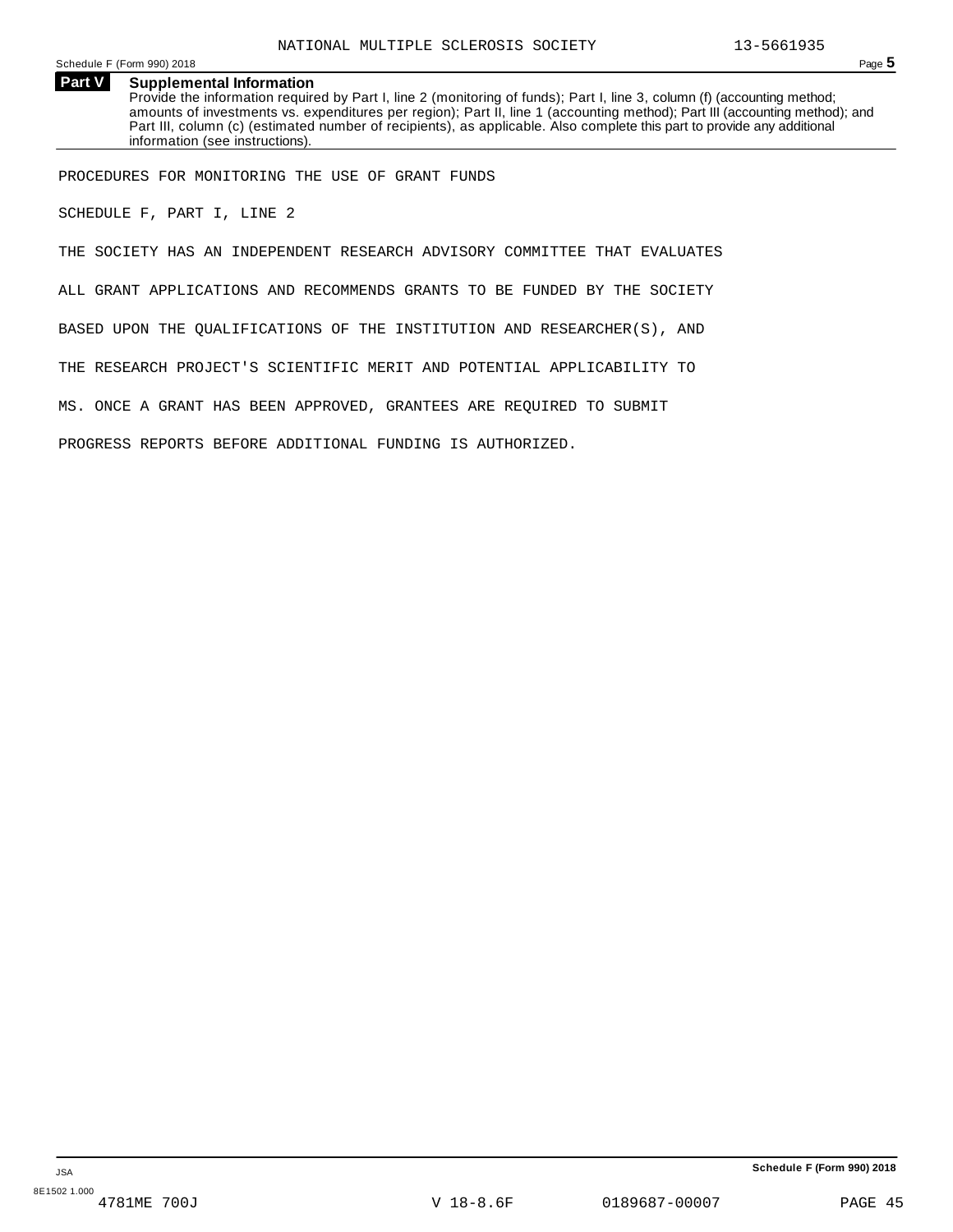| <b>SCHEDULE G</b>                                                                                                      |                                                                                                                                                                                                   | <b>Supplemental Information Regarding Fundraising or Gaming Activities</b> |     |                           |                                       |                                          | OMB No. 1545-0047         |  |  |
|------------------------------------------------------------------------------------------------------------------------|---------------------------------------------------------------------------------------------------------------------------------------------------------------------------------------------------|----------------------------------------------------------------------------|-----|---------------------------|---------------------------------------|------------------------------------------|---------------------------|--|--|
| (Form 990 or 990-EZ)                                                                                                   | Complete if the organization answered "Yes" on Form 990, Part IV, line 17, 18, or 19, or if the                                                                                                   |                                                                            |     |                           |                                       |                                          |                           |  |  |
| Department of the Treasury                                                                                             | organization entered more than \$15,000 on Form 990-EZ, line 6a.<br>Attach to Form 990 or Form 990-EZ.                                                                                            |                                                                            |     |                           |                                       |                                          | Open to Public            |  |  |
| <b>Internal Revenue Service</b>                                                                                        | Go to www.irs.gov/Form990 for instructions and the latest instructions.                                                                                                                           |                                                                            |     |                           |                                       |                                          |                           |  |  |
| Name of the organization                                                                                               |                                                                                                                                                                                                   |                                                                            |     |                           |                                       | <b>Employer identification number</b>    |                           |  |  |
| NATIONAL MULTIPLE SCLEROSIS SOCIETY                                                                                    | Fundraising Activities. Complete if the organization answered "Yes" on Form 990, Part IV, line 17.                                                                                                |                                                                            |     |                           |                                       | 13-5661935                               |                           |  |  |
| Part I                                                                                                                 | Form 990-EZ filers are not required to complete this part.                                                                                                                                        |                                                                            |     |                           |                                       |                                          |                           |  |  |
| 1                                                                                                                      | Indicate whether the organization raised funds through any of the following activities. Check all that apply.                                                                                     |                                                                            |     |                           |                                       |                                          |                           |  |  |
| Χ<br>Mail solicitations<br>a                                                                                           |                                                                                                                                                                                                   | e                                                                          | Χ   |                           | Solicitation of non-government grants |                                          |                           |  |  |
| $\mathbf X$<br>b                                                                                                       | Internet and email solicitations                                                                                                                                                                  | f                                                                          | X   |                           | Solicitation of government grants     |                                          |                           |  |  |
| Χ<br><b>Phone solicitations</b><br>c                                                                                   |                                                                                                                                                                                                   | g                                                                          | X   |                           | Special fundraising events            |                                          |                           |  |  |
| Χ<br>In-person solicitations<br>d                                                                                      |                                                                                                                                                                                                   |                                                                            |     |                           |                                       |                                          |                           |  |  |
| 2a Did the organization have a written or oral agreement with any individual (including officers, directors, trustees, |                                                                                                                                                                                                   |                                                                            |     |                           |                                       |                                          |                           |  |  |
|                                                                                                                        | or key employees listed in Form 990, Part VII) or entity in connection with professional fundraising services?                                                                                    |                                                                            |     |                           |                                       |                                          | $\mathbf{X}$<br>Yes<br>No |  |  |
|                                                                                                                        | <b>b</b> If "Yes," list the 10 highest paid individuals or entities (fundraisers) pursuant to agreements under which the fundraiser is to be<br>compensated at least \$5,000 by the organization. |                                                                            |     |                           |                                       |                                          |                           |  |  |
|                                                                                                                        |                                                                                                                                                                                                   |                                                                            |     |                           |                                       |                                          |                           |  |  |
|                                                                                                                        |                                                                                                                                                                                                   |                                                                            |     | (iii) Did fundraiser have |                                       | (v) Amount paid to                       | (vi) Amount paid to       |  |  |
| (i) Name and address of individual<br>or entity (fundraiser)                                                           |                                                                                                                                                                                                   | (ii) Activity                                                              |     | custody or control of     | (iv) Gross receipts<br>from activity  | (or retained by)<br>fundraiser listed in | (or retained by)          |  |  |
|                                                                                                                        |                                                                                                                                                                                                   |                                                                            |     | contributions?            |                                       | col. (i)                                 | organization              |  |  |
|                                                                                                                        |                                                                                                                                                                                                   |                                                                            | Yes | No                        |                                       |                                          |                           |  |  |
| 1                                                                                                                      |                                                                                                                                                                                                   |                                                                            |     |                           |                                       |                                          |                           |  |  |
| ATTACHMENT 1<br>$\mathbf{2}$                                                                                           |                                                                                                                                                                                                   |                                                                            |     |                           |                                       |                                          |                           |  |  |
|                                                                                                                        |                                                                                                                                                                                                   |                                                                            |     |                           |                                       |                                          |                           |  |  |
| 3                                                                                                                      |                                                                                                                                                                                                   |                                                                            |     |                           |                                       |                                          |                           |  |  |
|                                                                                                                        |                                                                                                                                                                                                   |                                                                            |     |                           |                                       |                                          |                           |  |  |
| 4                                                                                                                      |                                                                                                                                                                                                   |                                                                            |     |                           |                                       |                                          |                           |  |  |
|                                                                                                                        |                                                                                                                                                                                                   |                                                                            |     |                           |                                       |                                          |                           |  |  |
| 5                                                                                                                      |                                                                                                                                                                                                   |                                                                            |     |                           |                                       |                                          |                           |  |  |
| 6                                                                                                                      |                                                                                                                                                                                                   |                                                                            |     |                           |                                       |                                          |                           |  |  |
|                                                                                                                        |                                                                                                                                                                                                   |                                                                            |     |                           |                                       |                                          |                           |  |  |
| 7                                                                                                                      |                                                                                                                                                                                                   |                                                                            |     |                           |                                       |                                          |                           |  |  |
|                                                                                                                        |                                                                                                                                                                                                   |                                                                            |     |                           |                                       |                                          |                           |  |  |
|                                                                                                                        |                                                                                                                                                                                                   |                                                                            |     |                           |                                       |                                          |                           |  |  |
|                                                                                                                        |                                                                                                                                                                                                   |                                                                            |     |                           |                                       |                                          |                           |  |  |
| 9                                                                                                                      |                                                                                                                                                                                                   |                                                                            |     |                           |                                       |                                          |                           |  |  |
|                                                                                                                        |                                                                                                                                                                                                   |                                                                            |     |                           |                                       |                                          |                           |  |  |
| 10                                                                                                                     |                                                                                                                                                                                                   |                                                                            |     |                           |                                       |                                          |                           |  |  |
|                                                                                                                        |                                                                                                                                                                                                   |                                                                            |     |                           |                                       |                                          |                           |  |  |
| Total                                                                                                                  |                                                                                                                                                                                                   |                                                                            |     |                           | 8,788,700.                            | 3,227,503.                               | 5,561,197.                |  |  |
| 3                                                                                                                      | List all states in which the organization is registered or licensed to solicit contributions or has been notified it is exempt from                                                               |                                                                            |     |                           |                                       |                                          |                           |  |  |
| registration or licensing.                                                                                             |                                                                                                                                                                                                   |                                                                            |     |                           |                                       |                                          |                           |  |  |
| AL, AK, AZ, AR, CA, CO, CT, DE, DC, FL, GA, HI, ID, IL, IN,                                                            |                                                                                                                                                                                                   |                                                                            |     |                           |                                       |                                          |                           |  |  |
| IA, KS, KY, LA, ME, MD, MA, MI, MN, MS, MO, MT, NE, NV, NH, NJ, NM, NY, NC, ND, OH,                                    |                                                                                                                                                                                                   |                                                                            |     |                           |                                       |                                          |                           |  |  |
| OK, OR, PA, RI, SC, SD, TN, TX, UT, VT, VA, WA, WV, WI, WY,                                                            |                                                                                                                                                                                                   |                                                                            |     |                           |                                       |                                          |                           |  |  |
|                                                                                                                        |                                                                                                                                                                                                   |                                                                            |     |                           |                                       |                                          |                           |  |  |
|                                                                                                                        |                                                                                                                                                                                                   |                                                                            |     |                           |                                       |                                          |                           |  |  |
|                                                                                                                        |                                                                                                                                                                                                   |                                                                            |     |                           |                                       |                                          |                           |  |  |
|                                                                                                                        |                                                                                                                                                                                                   |                                                                            |     |                           |                                       |                                          |                           |  |  |
|                                                                                                                        |                                                                                                                                                                                                   |                                                                            |     |                           |                                       |                                          |                           |  |  |
|                                                                                                                        |                                                                                                                                                                                                   |                                                                            |     |                           |                                       |                                          |                           |  |  |
|                                                                                                                        |                                                                                                                                                                                                   |                                                                            |     |                           |                                       |                                          |                           |  |  |

For Paperwork Reduction Act Notice, see the Instructions for Form 990 or 990-EZ. Schedule G (Form 990 or 990-EZ) 2018 JSA 8E1281 1.000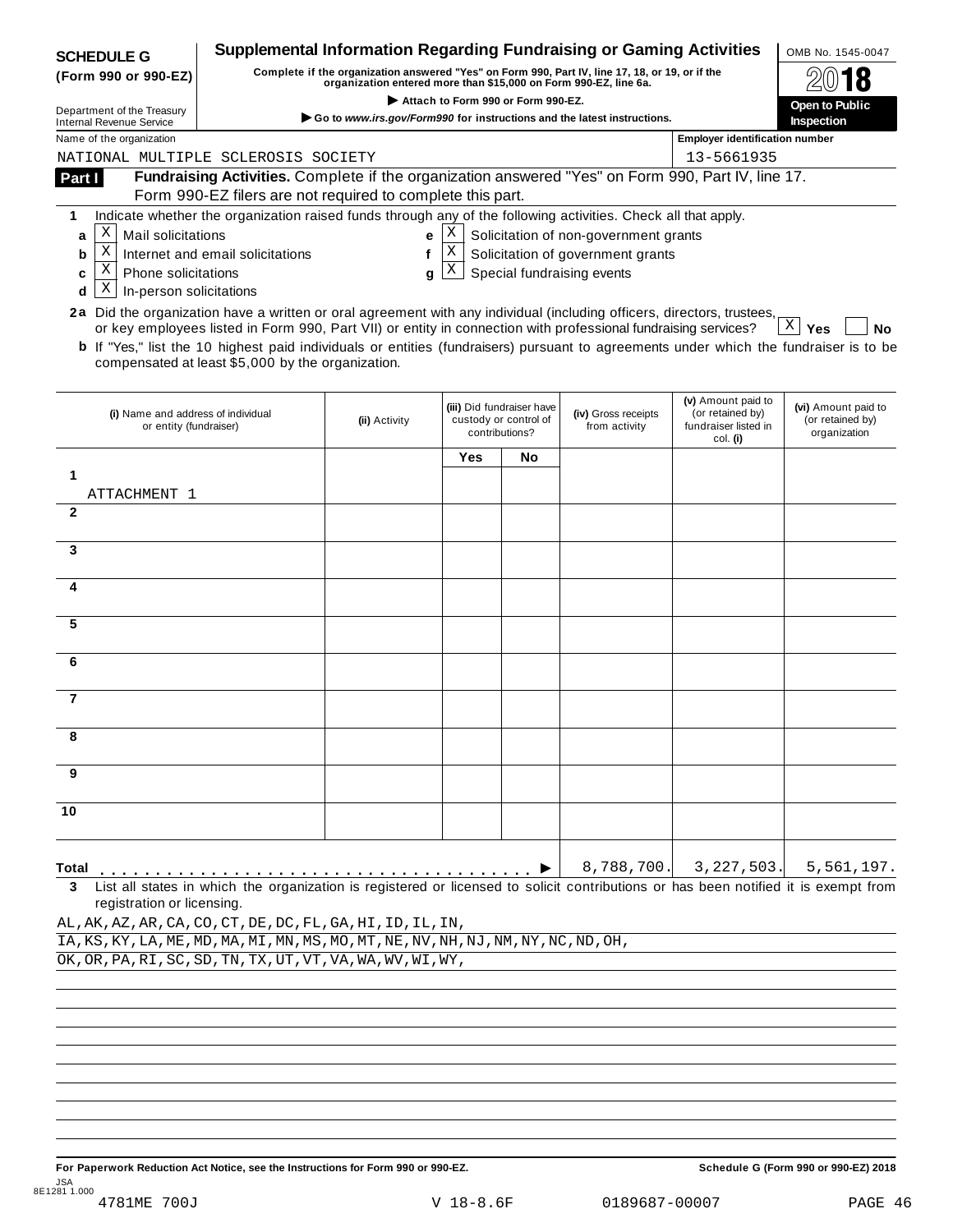Schedule <sup>G</sup> (Form <sup>990</sup> or 990-EZ) <sup>2018</sup> Page **2** Fundraising Events. Complete if the organization answered "Yes" on Form 990, Part IV, line 18, or reported more than \$15,000 of fundraising event contributions and gross income on Form 990-EZ, lines 1 and 6b. List events with gross receipts greater than \$5,000. **Part II (a)** Event #1 **(b)** Event #2 **(c)** Other events **(d)** Total events (add col. **(a)** through col. **(c)**) (event type) (event type) (total number) **1** Gross receipts **man man man m m m m m m m 2** Less: Contributions **3** Gross income (line 1 minus line 2) . . . . . . . . . . . . . . . Less: Contributions<br>Gross income (line 1 minus -Revenue<br>1<br>1 **4** Cash prizes . . . . . . . . . . . . **5** Noncash prizes  $\ldots \ldots \ldots$ **6** Rent/facility costs **manual 7** Food and beverages **manual 8**<br> **8** Entertainment<br> **8** Entertainment **9** Other direct expenses **manual 10** Direct expense summary. Add lines 4 through 9 in column (d) m m m m m m m m m m m m m m m m m I **11** Net income summary. Subtract line 10 from line 3, column (d) m m m m m m m m m m m m m m m m m I xpenses<br>v<br>v<br>v **Part III Gaming.** Complete if the organization answered "Yes" on Form 990, Part IV, line 19, or reported more than<br>\$15,000 on Form 990-EZ, line 6a. **(d)** Total gaming (add col. **(a)** through col. **(c)**) **(b)** Pull tabs/instant (a) Bingo **(b)** Pull tabs/instant **(c)** Other gaming **(c)** Other gaming  $\mathbb{E}\left[1\right]$  Gross revenue  $\ldots \ldots \ldots \ldots$ **2** Cash prizes **manual** measure in the manual  $\sim$ **3** Noncash prizes . . . . . . . . . . . œ venue **4** Rent/facility costs<br>
5 Other direct expenses....... **5** Other direct expenses **6** Volunteer labor **man m m m m m m m m m m m m m m m m m 7** Direct expense summary. Add lines 2 through 5 in column (d)  $\ldots$  . . . . . . . . . . . . . .  $\blacktriangleright$ 8 Net gaming income summary. Subtract line 7 from line 1, column (d)  $\ldots \ldots \ldots$ xpenses<br>3<br>x<br>3 **Yes No Yes No Yes No** % $\vert \quad \vert$  Yes \_\_\_\_\_\_ % $\vert \quad \vert$  Yes \_\_\_\_\_\_ % $\vert$ **9** Enter the state(s) in which the organization conducts gaming activities: Erner the state(s) in which the organization conducts gaming activities.<br> **a** Is the organization licensed to conduct gaming activities in each of these states?<br> **b** If the theoretic state of the state of the states of the **b** If "No," explain: NATIONAL MULTIPLE SCLEROSIS SOCIETY 13-5661935 BIKE MS (74) WALK MS (404) 122. 66,664,604. 44,230,171. 22,907,116. 133,801,891. 53,131,277. 39,507,619. 17,298,276. 109,937,172. 13,533,327. 4,722,552. 5,608,840. 23,864,719. 1,623,642. 851,466. 80,628. 2,555,736. 2,221,609. 1,534,694. 846,471. 4,602,774. 2,630,428. 426,395. 2,012,043. 5,068,866. 240,779. 165,631. 204,359. 610,769. 6,816,869. 1,744,366. 2,465,339. 11,026,574. 23,864,719.

**10** a Were any of the organization's gaming licenses revoked, suspended, or terminated during the tax year?<br>http://www.wali.in.com/industrial/industrial/industrial/industrial/industrial/industrial/industrial/industrial/ **b** If "Yes," explain:

**Schedule G (Form 990 or 990-EZ) 2018**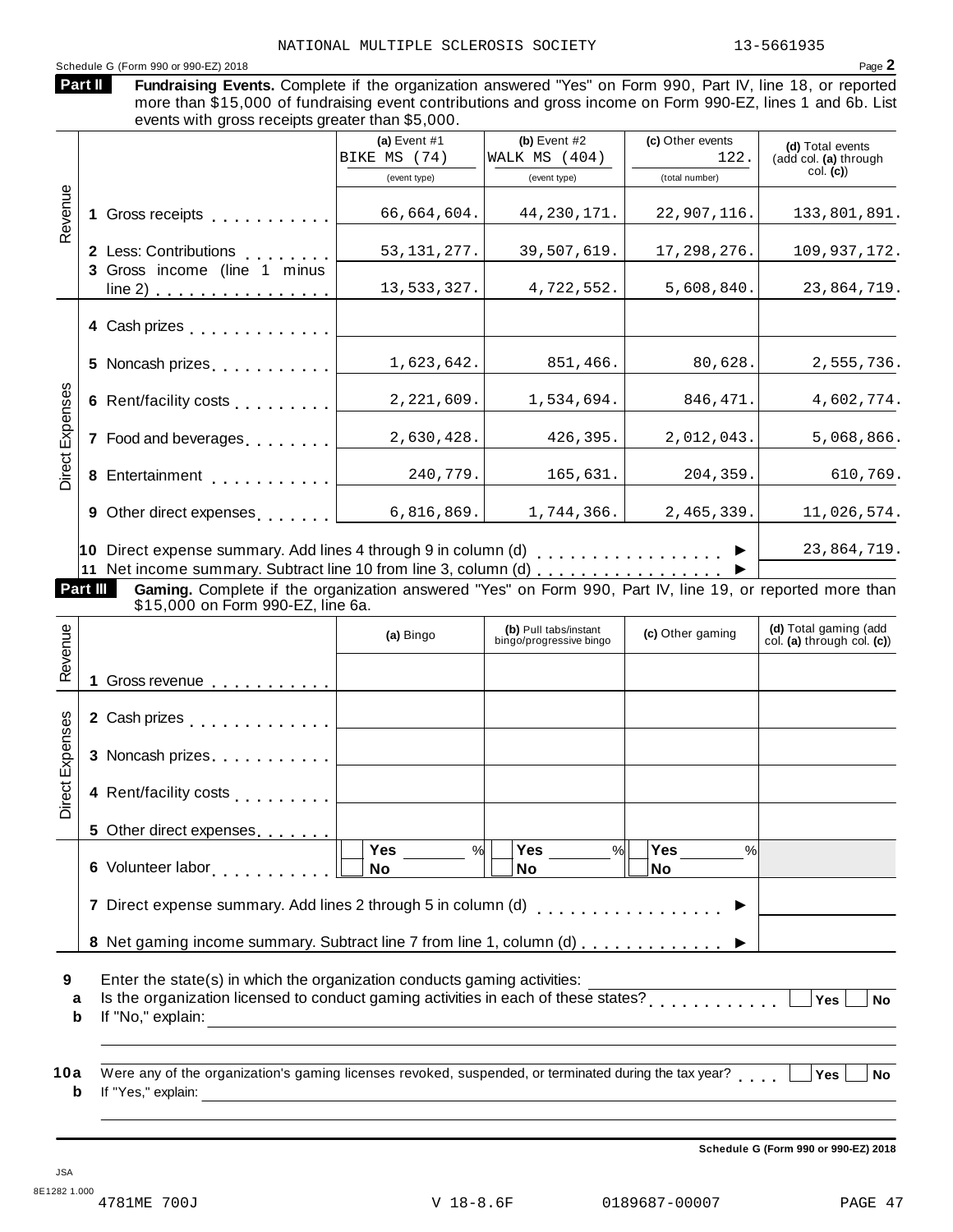| NATIONAL MULTIPLE SCLEROSIS SOCIETY |  | 13-5661935 |
|-------------------------------------|--|------------|
|                                     |  |            |

|         | Schedule G (Form 990 or 990-EZ) 2018                                                                                                                                                                                           |     | Page 3        |
|---------|--------------------------------------------------------------------------------------------------------------------------------------------------------------------------------------------------------------------------------|-----|---------------|
| 11      |                                                                                                                                                                                                                                | Yes | ∣ No          |
| 12      | Is the organization a grantor, beneficiary or trustee of a trust or a member of a partnership or other entity                                                                                                                  |     |               |
| 13      | Indicate the percentage of gaming activity conducted in:                                                                                                                                                                       | Yes | $ $ No        |
| a       |                                                                                                                                                                                                                                |     | $\%$          |
| b       | An outside facility enterpretence in the series of the series of the series of the series of the series of the series of the series of the series of the series of the series of the series of the series of the series of the |     | $\frac{0}{0}$ |
| 14      | Enter the name and address of the person who prepares the organization's gaming/special events books and                                                                                                                       |     |               |
|         | records:                                                                                                                                                                                                                       |     |               |
|         |                                                                                                                                                                                                                                |     |               |
|         |                                                                                                                                                                                                                                |     |               |
|         | 15a Does the organization have a contract with a third party from whom the organization receives gaming                                                                                                                        |     |               |
|         |                                                                                                                                                                                                                                |     |               |
|         | If "Yes," enter the amount of gaming revenue received by the organization $\blacktriangleright$ \$______________ and the                                                                                                       |     |               |
|         | amount of gaming revenue retained by the third party $\triangleright$ \$ _______________.                                                                                                                                      |     |               |
|         | If "Yes," enter name and address of the third party:                                                                                                                                                                           |     |               |
|         |                                                                                                                                                                                                                                |     |               |
|         |                                                                                                                                                                                                                                |     |               |
|         |                                                                                                                                                                                                                                |     |               |
| 16      | Gaming manager information:                                                                                                                                                                                                    |     |               |
|         |                                                                                                                                                                                                                                |     |               |
|         | Gaming manager compensation $\triangleright$ \$ ________________                                                                                                                                                               |     |               |
|         |                                                                                                                                                                                                                                |     |               |
|         | Director/officer<br>Employee<br>Independent contractor<br>the contract of the con-                                                                                                                                             |     |               |
| 17      | Mandatory distributions:                                                                                                                                                                                                       |     |               |
|         | Is the organization required under state law to make charitable distributions from the gaming proceeds to                                                                                                                      |     |               |
|         |                                                                                                                                                                                                                                | Yes | $ $ No        |
|         | <b>b</b> Enter the amount of distributions required under state law to be distributed to other exempt organizations<br>or spent in the organization's own exempt activities during the tax year $\triangleright$ \$            |     |               |
| Part IV | Supplemental Information. Provide the explanation required by Part I, line 2b, columns (iii) and (v), and<br>Part III, lines 9, 9b, 10b, 15b, 15c, 16, and 17b, as applicable. Also provide any additional information         |     |               |
|         | (see instructions).                                                                                                                                                                                                            |     |               |
|         | PROFESSIONAL FUNDRAISERS                                                                                                                                                                                                       |     |               |
|         | SCHEDULE G, PART I, LINE 2B                                                                                                                                                                                                    |     |               |
|         | THE SOCIETY USED MERKLE FOR THE MAJORITY OF ITS DIRECT MAIL CAMPAIGNS IN                                                                                                                                                       |     |               |
|         | FY2019. THESE CAMPAIGNS COLLECTIVELY RAISED \$8,539,936 IN REVENUE FOR                                                                                                                                                         |     |               |
|         | FY2019. ADDITIONALY, THE GAVEL GROUP ASSISTS THE SOCIETY IN ACQUIRING                                                                                                                                                          |     |               |
|         |                                                                                                                                                                                                                                |     |               |
|         | MERCHANDISE TO BE AUCTIONED. THE GAVEL GROUP RAISED \$248,764 IN REVENUE                                                                                                                                                       |     |               |

FOR 2019.

**Schedule G (Form 990 or 990-EZ) 2018**

 $\bar{ }$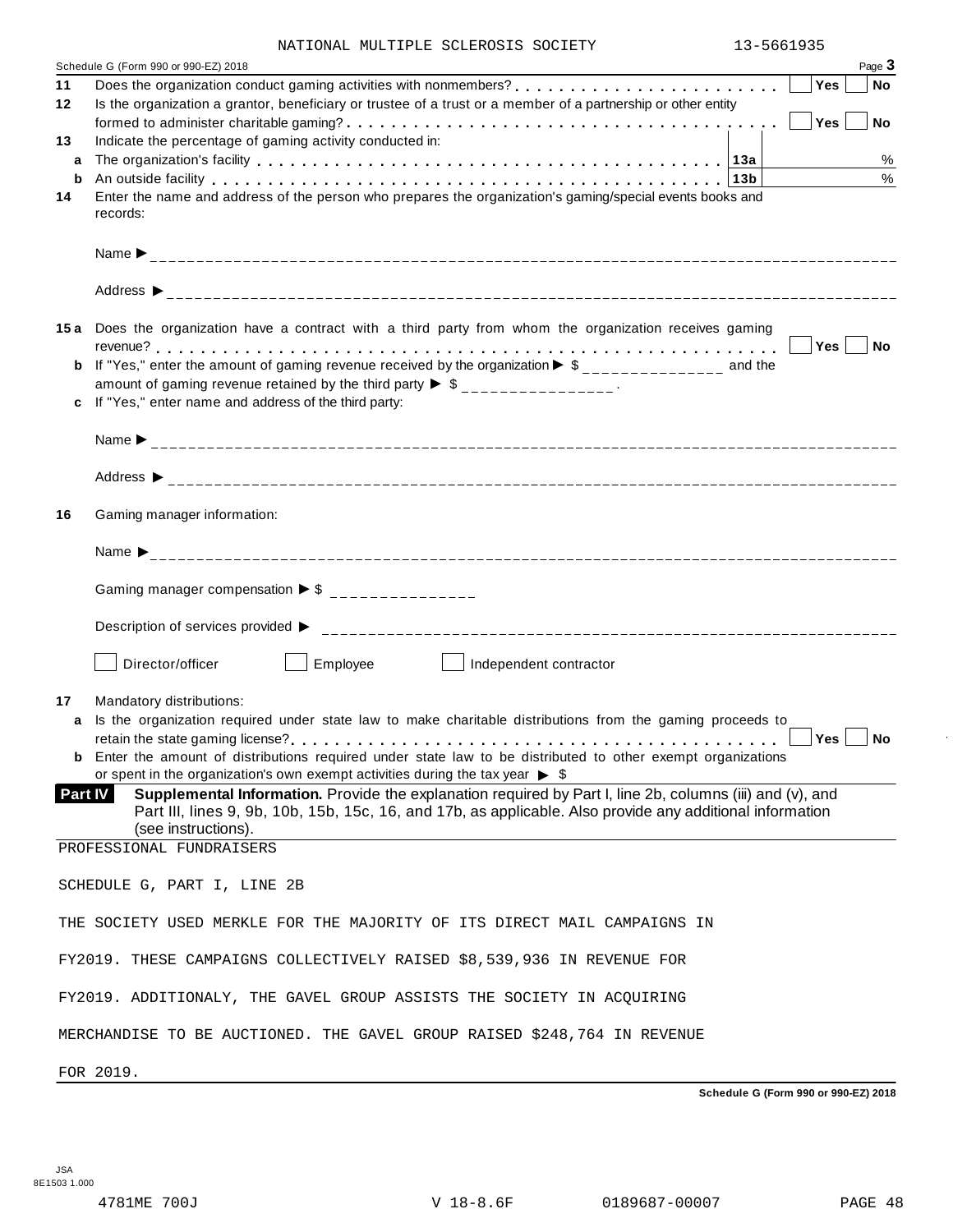| NATIONAL MULTIPLE SCLEROSIS SOCIETY |  | 13-5661935 |
|-------------------------------------|--|------------|
|                                     |  |            |

|    | Schedule G (Form 990 or 990-EZ) 2018                                                                                                                                                                                                                                                                                                      |     | Page 3     |
|----|-------------------------------------------------------------------------------------------------------------------------------------------------------------------------------------------------------------------------------------------------------------------------------------------------------------------------------------------|-----|------------|
| 11 |                                                                                                                                                                                                                                                                                                                                           | Yes | No         |
| 12 | Is the organization a grantor, beneficiary or trustee of a trust or a member of a partnership or other entity                                                                                                                                                                                                                             | Yes | <b>No</b>  |
| 13 | Indicate the percentage of gaming activity conducted in:                                                                                                                                                                                                                                                                                  |     |            |
| a  |                                                                                                                                                                                                                                                                                                                                           |     | $\%$       |
| b  | An outside facility enterpretation of the control of the control of the control of the control of the control of the control of the control of the control of the control of the control of the control of the control of the<br>Enter the name and address of the person who prepares the organization's gaming/special events books and |     | %          |
| 14 | records:                                                                                                                                                                                                                                                                                                                                  |     |            |
|    |                                                                                                                                                                                                                                                                                                                                           |     |            |
|    |                                                                                                                                                                                                                                                                                                                                           |     |            |
|    |                                                                                                                                                                                                                                                                                                                                           |     |            |
|    | 15a Does the organization have a contract with a third party from whom the organization receives gaming                                                                                                                                                                                                                                   |     |            |
|    |                                                                                                                                                                                                                                                                                                                                           |     | $ Yes $ No |
| b  | If "Yes," enter the amount of gaming revenue received by the organization $\blacktriangleright$ \$______________ and the<br>amount of gaming revenue retained by the third party $\triangleright$ \$ _______________.                                                                                                                     |     |            |
| c  | If "Yes," enter name and address of the third party:                                                                                                                                                                                                                                                                                      |     |            |
|    |                                                                                                                                                                                                                                                                                                                                           |     |            |
|    |                                                                                                                                                                                                                                                                                                                                           |     |            |
| 16 | Gaming manager information:                                                                                                                                                                                                                                                                                                               |     |            |
|    |                                                                                                                                                                                                                                                                                                                                           |     |            |
|    |                                                                                                                                                                                                                                                                                                                                           |     |            |
|    | Gaming manager compensation $\triangleright$ \$ _______________                                                                                                                                                                                                                                                                           |     |            |
|    |                                                                                                                                                                                                                                                                                                                                           |     |            |
|    | Director/officer<br>Employee<br>Independent contractor<br>the contract of the contract of                                                                                                                                                                                                                                                 |     |            |
| 17 | Mandatory distributions:                                                                                                                                                                                                                                                                                                                  |     |            |
| a  | Is the organization required under state law to make charitable distributions from the gaming proceeds to                                                                                                                                                                                                                                 |     |            |
|    | <b>b</b> Enter the amount of distributions required under state law to be distributed to other exempt organizations                                                                                                                                                                                                                       |     | Yes No     |
|    | or spent in the organization's own exempt activities during the tax year $\triangleright$ \$                                                                                                                                                                                                                                              |     |            |
|    | Supplemental Information. Provide the explanation required by Part I, line 2b, columns (iii) and (v), and<br><b>Part IV</b>                                                                                                                                                                                                               |     |            |
|    | Part III, lines 9, 9b, 10b, 15b, 15c, 16, and 17b, as applicable. Also provide any additional information<br>(see instructions).                                                                                                                                                                                                          |     |            |
|    | FUNDRAISING EVENTS                                                                                                                                                                                                                                                                                                                        |     |            |
|    | SCHEDULE G, PART II                                                                                                                                                                                                                                                                                                                       |     |            |
|    | BIKE MS                                                                                                                                                                                                                                                                                                                                   |     |            |
|    | BIKE MS IS THE LARGEST FUNDRAISING BIKE SERIES IN THE WORLD. WITH BIKE MS                                                                                                                                                                                                                                                                 |     |            |
|    | RIDES ACROSS THE COUNTRY, ANYONE, ANYWHERE, CAN FUEL PROGRESS. EACH YEAR,                                                                                                                                                                                                                                                                 |     |            |
|    | 5,500 TEAMS AND MORE THAN 62,000 CYCLISTS CHOOSE BIKE MS. THERE WERE 74                                                                                                                                                                                                                                                                   |     |            |
|    |                                                                                                                                                                                                                                                                                                                                           |     |            |
|    | BIKE EVENTS DURING FY2019.                                                                                                                                                                                                                                                                                                                |     |            |

**Schedule G (Form 990 or 990-EZ) 2018**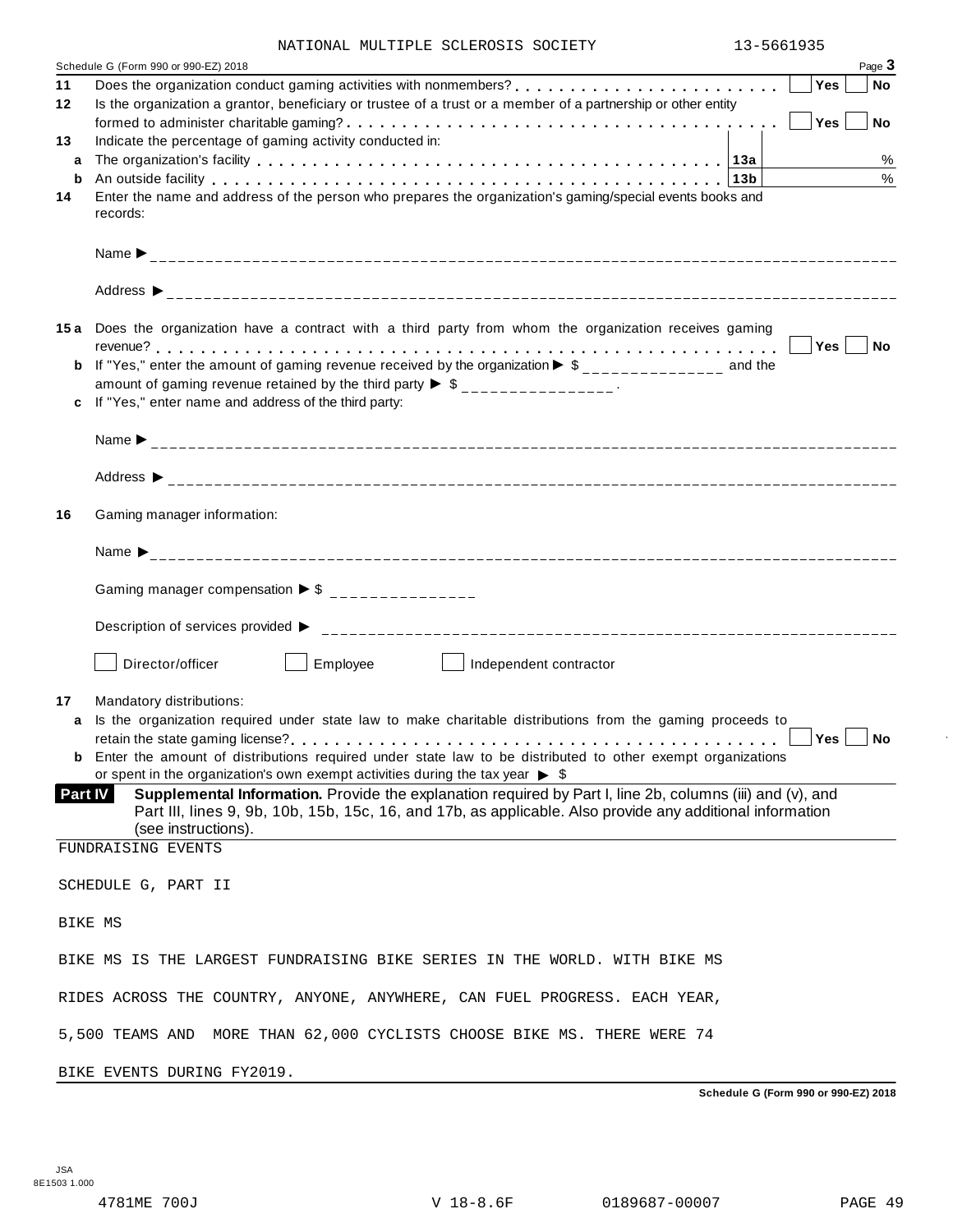| NATIONAL MULTIPLE SCLEROSIS SOCIETY |  | 13-5661935 |
|-------------------------------------|--|------------|
|                                     |  |            |

|         | Schedule G (Form 990 or 990-EZ) 2018                                                                                                                                                                                                             |        | Page 3    |
|---------|--------------------------------------------------------------------------------------------------------------------------------------------------------------------------------------------------------------------------------------------------|--------|-----------|
| 11      | Does the organization conduct gaming activities with nonmembers?                                                                                                                                                                                 | Yes    | <b>No</b> |
| 12      | Is the organization a grantor, beneficiary or trustee of a trust or a member of a partnership or other entity                                                                                                                                    |        |           |
|         |                                                                                                                                                                                                                                                  | Yes    | No. No.   |
| 13      | Indicate the percentage of gaming activity conducted in:                                                                                                                                                                                         |        |           |
| a       |                                                                                                                                                                                                                                                  |        | $\%$      |
| b       | An outside facility enterpreteration of the control of the control of the control of the control of the control of the control of the control of the control of the control of the control of the control of the control of th                   |        | $\%$      |
| 14      | Enter the name and address of the person who prepares the organization's gaming/special events books and<br>records:                                                                                                                             |        |           |
|         |                                                                                                                                                                                                                                                  |        |           |
|         |                                                                                                                                                                                                                                                  |        |           |
|         | 15a Does the organization have a contract with a third party from whom the organization receives gaming                                                                                                                                          |        |           |
|         |                                                                                                                                                                                                                                                  | Yes No |           |
| b       | If "Yes," enter the amount of gaming revenue received by the organization $\blacktriangleright$ \$______________ and the                                                                                                                         |        |           |
|         | amount of gaming revenue retained by the third party $\triangleright$ \$ _______________.                                                                                                                                                        |        |           |
| c       | If "Yes," enter name and address of the third party:                                                                                                                                                                                             |        |           |
|         |                                                                                                                                                                                                                                                  |        |           |
|         |                                                                                                                                                                                                                                                  |        |           |
| 16      | Gaming manager information:                                                                                                                                                                                                                      |        |           |
|         |                                                                                                                                                                                                                                                  |        |           |
|         | Gaming manager compensation $\triangleright$ \$ _______________                                                                                                                                                                                  |        |           |
|         |                                                                                                                                                                                                                                                  |        |           |
|         | Employee<br>Director/officer<br>Independent contractor<br>and the state of the state                                                                                                                                                             |        |           |
| 17      | Mandatory distributions:                                                                                                                                                                                                                         |        |           |
| a       | Is the organization required under state law to make charitable distributions from the gaming proceeds to                                                                                                                                        |        |           |
|         |                                                                                                                                                                                                                                                  | Yes No |           |
|         | <b>b</b> Enter the amount of distributions required under state law to be distributed to other exempt organizations                                                                                                                              |        |           |
|         | or spent in the organization's own exempt activities during the tax year $\triangleright$ \$                                                                                                                                                     |        |           |
| Part IV | Supplemental Information. Provide the explanation required by Part I, line 2b, columns (iii) and $(v)$ , and<br>Part III, lines 9, 9b, 10b, 15b, 15c, 16, and 17b, as applicable. Also provide any additional information<br>(see instructions). |        |           |
|         |                                                                                                                                                                                                                                                  |        |           |
|         |                                                                                                                                                                                                                                                  |        |           |
|         | WALK MS                                                                                                                                                                                                                                          |        |           |
|         | EACH YEAR, 300,000 PEOPLE PARTICIPATE IN WALK MS EVENTS. EACH WALK IS                                                                                                                                                                            |        |           |
|         | FULLY-ACCESSIBLE, INCLUDES MULTIPLE DISTANCE OPTIONS, AND FEATURES                                                                                                                                                                               |        |           |
|         | SUPPORT FOR WALKERS BY OUR OUTSTANDING VOLUNTEERS. WALK MS IS ALSO THE                                                                                                                                                                           |        |           |
|         | PERFECT PLACE TO CONNECT TO THE SERVICES AND SUPPORT OFFERED BY THE                                                                                                                                                                              |        |           |

NATIONAL MS SOCIETY. THERE WERE 404 WALK EVENTS DURING FY2019.

**Schedule G (Form 990 or 990-EZ) 2018**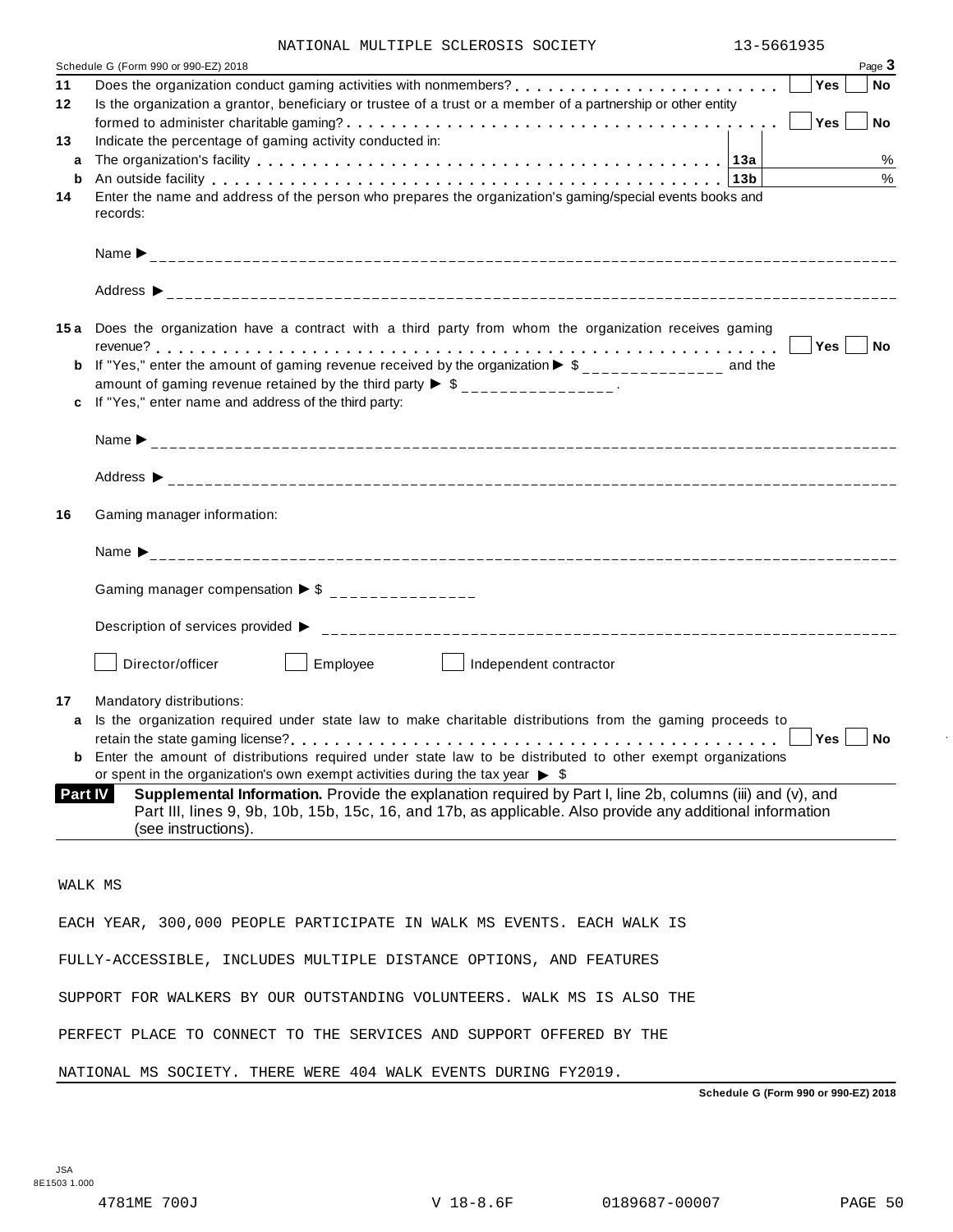| NATIONAL MULTIPLE SCLEROSIS SOCIETY |  | 13-5661935 |
|-------------------------------------|--|------------|

| 11 | Schedule G (Form 990 or 990-EZ) 2018<br>Page 3                                                                                                                                                                                                                  |
|----|-----------------------------------------------------------------------------------------------------------------------------------------------------------------------------------------------------------------------------------------------------------------|
|    | Does the organization conduct gaming activities with nonmembers?<br>Yes<br><b>No</b>                                                                                                                                                                            |
| 12 | Is the organization a grantor, beneficiary or trustee of a trust or a member of a partnership or other entity                                                                                                                                                   |
|    | Yes  <br><b>No</b>                                                                                                                                                                                                                                              |
| 13 | Indicate the percentage of gaming activity conducted in:                                                                                                                                                                                                        |
| a  | The organization's facility enterpreed on the set of the set of the set of the set of the set of the set of the set of the original set of the set of the set of the set of the set of the set of the set of the set of the se<br>%                             |
|    | %                                                                                                                                                                                                                                                               |
| 14 | Enter the name and address of the person who prepares the organization's gaming/special events books and<br>records:                                                                                                                                            |
|    |                                                                                                                                                                                                                                                                 |
|    |                                                                                                                                                                                                                                                                 |
|    | 15a Does the organization have a contract with a third party from whom the organization receives gaming                                                                                                                                                         |
|    | Yes No                                                                                                                                                                                                                                                          |
|    | <b>b</b> If "Yes," enter the amount of gaming revenue received by the organization $\triangleright$ \$ ______________ and the                                                                                                                                   |
|    | amount of gaming revenue retained by the third party $\triangleright$ \$ _______________.                                                                                                                                                                       |
|    | If "Yes," enter name and address of the third party:                                                                                                                                                                                                            |
|    |                                                                                                                                                                                                                                                                 |
|    |                                                                                                                                                                                                                                                                 |
| 16 | Gaming manager information:                                                                                                                                                                                                                                     |
|    | Name $\sum_{-2}$                                                                                                                                                                                                                                                |
|    | Gaming manager compensation $\triangleright$ \$ _______________                                                                                                                                                                                                 |
|    | Description of services provided ▶                                                                                                                                                                                                                              |
|    | Employee<br>Director/officer<br>Independent contractor                                                                                                                                                                                                          |
| 17 | Mandatory distributions:                                                                                                                                                                                                                                        |
|    | Is the organization required under state law to make charitable distributions from the gaming proceeds to                                                                                                                                                       |
|    | Yes <sub>1</sub><br>  No                                                                                                                                                                                                                                        |
|    | <b>b</b> Enter the amount of distributions required under state law to be distributed to other exempt organizations                                                                                                                                             |
|    | or spent in the organization's own exempt activities during the tax year $\triangleright$ \$                                                                                                                                                                    |
|    | Supplemental Information. Provide the explanation required by Part I, line 2b, columns (iii) and (v), and<br><b>Part IV</b><br>Part III, lines 9, 9b, 10b, 15b, 15c, 16, and 17b, as applicable. Also provide any additional information<br>(see instructions). |

**Schedule G (Form 990 or 990-EZ) 2018**

 $\bar{ }$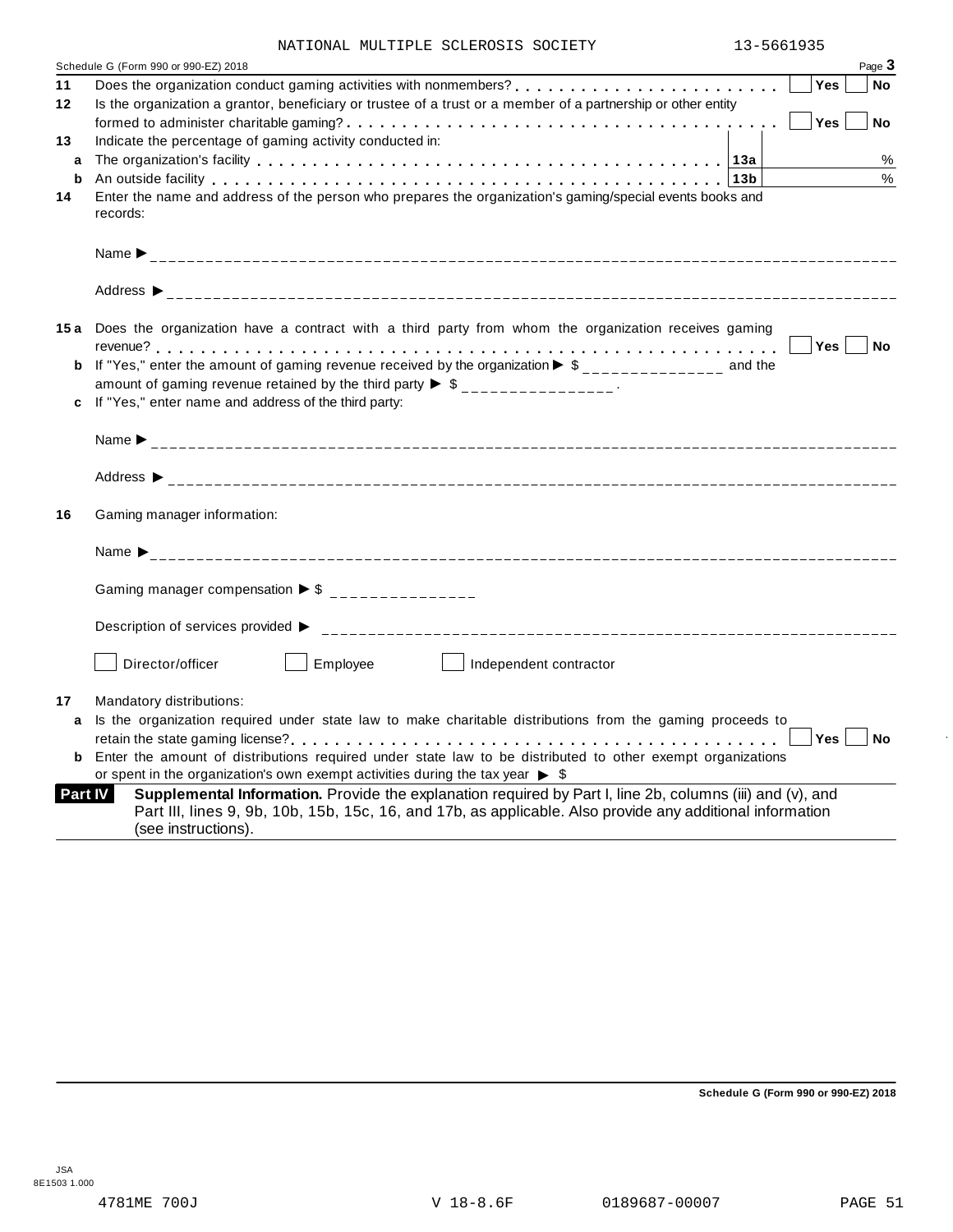ATTACHMENT 1

# 990, SCHEDULE G, PART I - HIGHEST PAID FUNDRAISER

<span id="page-51-0"></span>

| NAME AND ADDRESS OF<br>FUNDRAISER                                             | ACTIVITY   | DID FUNDRAISER HAVE<br>CUSTODY OR CONTROL<br>OF CONTRIBUTIONS?<br>NO<br>YES | GROSS RECEIPTS<br>FROM ACTIVITY | AMOUNT PAID TO<br>(OR RETAINED BY<br>FUNDRAISER | AMOUNT PAID TO<br>(OR RETAINED BY<br>ORGANIZATION |
|-------------------------------------------------------------------------------|------------|-----------------------------------------------------------------------------|---------------------------------|-------------------------------------------------|---------------------------------------------------|
| MERKLE<br>P.O. BOX 64897<br>BALTIMORE<br>MD 21264                             | DONOR DATA | X                                                                           | 8,539,936.                      | 3,156,760.                                      | 5,383,176.                                        |
| THE GAVEL GROUP, INC.<br>26439 RANCHO PARKWAY #110<br>LAKE FOREST<br>CA 92630 | AUCTIONEER | X                                                                           | 248,764.                        | 70,743.                                         | 178,021.                                          |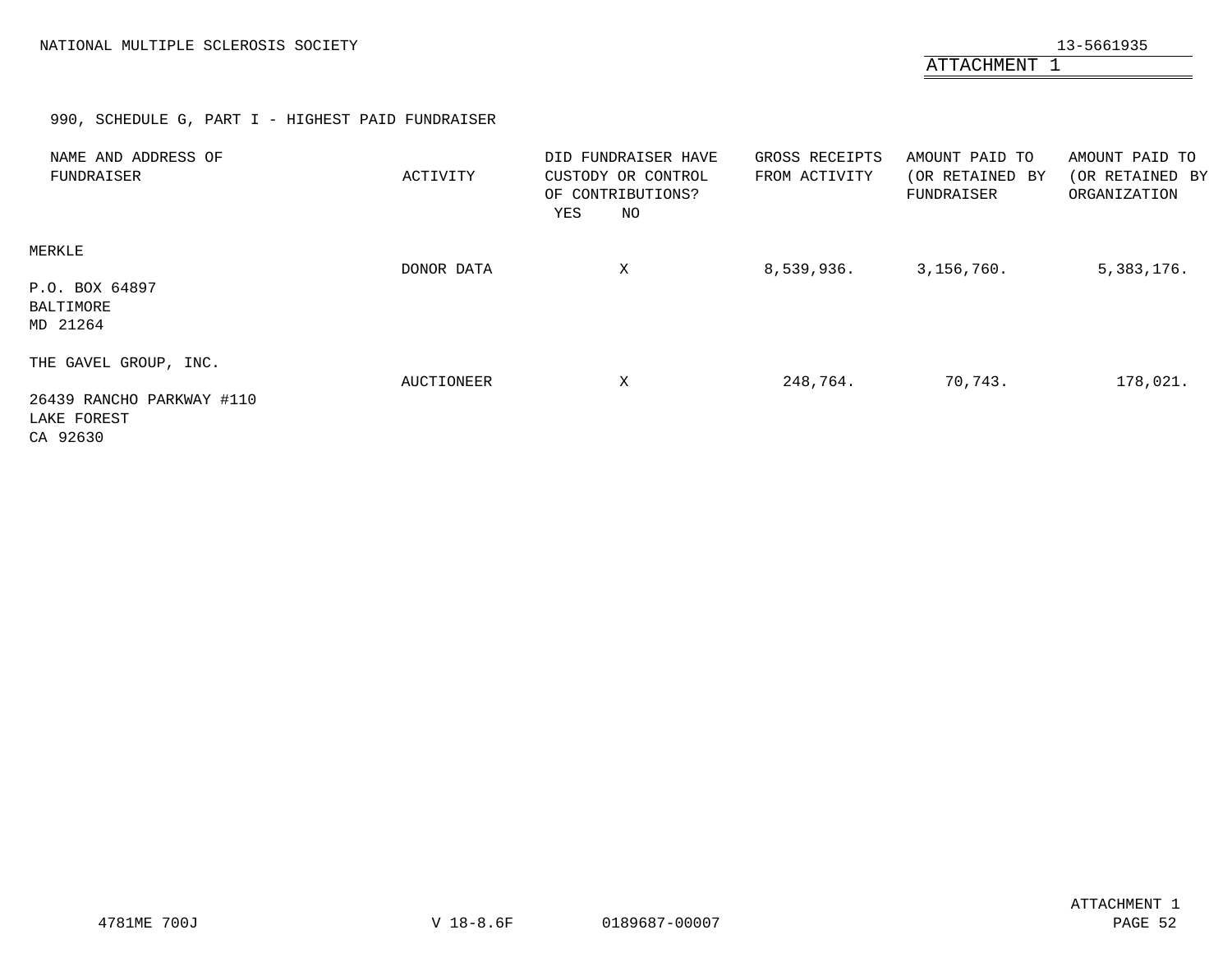| <b>SCHEDULE I</b><br>(Form 990)                                                                                                                                  |                                        |                                    | <b>Grants and Other Assistance to Organizations,</b><br>Governments, and Individuals in the United States |                                       |                                                             |                                          | OMB No. 1545-0047                     |
|------------------------------------------------------------------------------------------------------------------------------------------------------------------|----------------------------------------|------------------------------------|-----------------------------------------------------------------------------------------------------------|---------------------------------------|-------------------------------------------------------------|------------------------------------------|---------------------------------------|
|                                                                                                                                                                  |                                        |                                    | Complete if the organization answered "Yes" on Form 990, Part IV, line 21 or 22.                          |                                       |                                                             |                                          | 2018                                  |
|                                                                                                                                                                  |                                        |                                    | Attach to Form 990.                                                                                       |                                       |                                                             |                                          | <b>Open to Public</b>                 |
| Department of the Treasury<br><b>Internal Revenue Service</b>                                                                                                    |                                        |                                    | Go to www.irs.gov/Form990 for the latest information.                                                     |                                       |                                                             |                                          | Inspection                            |
| Name of the organization                                                                                                                                         |                                        |                                    |                                                                                                           |                                       |                                                             | <b>Employer identification number</b>    |                                       |
| NATIONAL MULTIPLE SCLEROSIS SOCIETY                                                                                                                              |                                        |                                    |                                                                                                           |                                       |                                                             | 13-5661935                               |                                       |
| <b>General Information on Grants and Assistance</b><br>Part I                                                                                                    |                                        |                                    |                                                                                                           |                                       |                                                             |                                          |                                       |
| Does the organization maintain records to substantiate the amount of the grants or assistance, the grantees' eligibility for the grants or assistance, and<br>1. |                                        |                                    |                                                                                                           |                                       |                                                             |                                          |                                       |
|                                                                                                                                                                  |                                        |                                    |                                                                                                           |                                       |                                                             |                                          | $\mathbf{x}$<br>Yes<br>No             |
| Describe in Part IV the organization's procedures for monitoring the use of grant funds in the United States.<br>$\mathbf{2}$                                    |                                        |                                    |                                                                                                           |                                       |                                                             |                                          |                                       |
| Grants and Other Assistance to Domestic Organizations and Domestic Governments. Complete if the organization answered "Yes" on Form 990,<br><b>Part II</b>       |                                        |                                    |                                                                                                           |                                       |                                                             |                                          |                                       |
| Part IV, line 21, for any recipient that received more than \$5,000. Part II can be duplicated if additional space is needed.                                    |                                        |                                    |                                                                                                           |                                       |                                                             |                                          |                                       |
|                                                                                                                                                                  |                                        |                                    |                                                                                                           |                                       |                                                             |                                          |                                       |
| 1 (a) Name and address of organization<br>or government                                                                                                          | $(b)$ EIN                              | (c) IRC section<br>(if applicable) | (d) Amount of cash<br>grant                                                                               | (e) Amount of non-<br>cash assistance | (f) Method of valuation<br>(book, FMV, appraisal,<br>other) | (g) Description of<br>noncash assistance | (h) Purpose of grant<br>or assistance |
| (1) ACCELERATED CURE PROJECT                                                                                                                                     |                                        |                                    |                                                                                                           |                                       |                                                             |                                          |                                       |
| 460 TOTTEN POND ROAD WALTHAM, MA 02451                                                                                                                           | 04-3555864                             | 501(C)(3)                          | 328,345.                                                                                                  |                                       |                                                             |                                          | RESEARCH                              |
| (2) BAYLOR COLLEGE OF MEDICINE                                                                                                                                   |                                        |                                    |                                                                                                           |                                       |                                                             |                                          |                                       |
| ONE BAYLOR PLAZA, RM 600D HOUSTON, TX 77030                                                                                                                      | 74-1613878                             | 501(C)(3)                          | 157,976.                                                                                                  |                                       |                                                             |                                          | RESEARCH                              |
| (3) BENAROYA RESEARCH INSTITUTE                                                                                                                                  |                                        |                                    |                                                                                                           |                                       |                                                             |                                          |                                       |
| 1201 9TH AVENUE SEATTLE, WA 98101                                                                                                                                | 91-0653422                             | 501(C)(3)                          | 165,939.                                                                                                  |                                       |                                                             |                                          | <b>RESEARCH</b>                       |
| (4) BRENTWOOD BIOMEDICAL RESEARCH INSTITUTE                                                                                                                      |                                        |                                    |                                                                                                           |                                       |                                                             |                                          |                                       |
| 11301 WILSHIRE BLVD LOS ANGELES CA 90073                                                                                                                         | 95-4183712                             | 501(C)(3)                          | 140,432.                                                                                                  |                                       |                                                             |                                          | RESEARCH                              |
| (5) BRIGHAM & WOMEN'S HOSPITAL                                                                                                                                   |                                        |                                    |                                                                                                           |                                       |                                                             |                                          |                                       |
| 75 FRANCIS STREET BOSTON, MA 02115                                                                                                                               | 04-2312909                             | 501(C)(3)                          | 2,089,777.                                                                                                |                                       |                                                             |                                          | RESEARCH                              |
| (6) CASE WESTERN RESERVE UNIVERSITY                                                                                                                              |                                        |                                    |                                                                                                           |                                       |                                                             |                                          |                                       |
| 10900 EUCLID AVENUE CLEVELAND, OH 44106                                                                                                                          | 34-1018992                             | 501(C)(3)                          | 280,848.                                                                                                  |                                       |                                                             |                                          | RESEARCH                              |
| (7) CHILDREN'S HOSPITAL MEDICAL CENTER - CINCIN                                                                                                                  |                                        |                                    |                                                                                                           |                                       |                                                             |                                          |                                       |
| 3333 BURNET AVE ML 490 CINCINNATI, OH 45229                                                                                                                      | 31-0833936                             | 501(C)(3)                          | 116,422.                                                                                                  |                                       |                                                             |                                          | RESEARCH                              |
| (8) CHILDREN'S HOSPITAL OF PHILADELPHIA                                                                                                                          |                                        |                                    |                                                                                                           |                                       |                                                             |                                          |                                       |
| 3401 CIVIC CNTR BLVD, PHILADELPHIA PA 19104                                                                                                                      | 23-1352166                             | 501(C)(3)                          | 94,560.                                                                                                   |                                       |                                                             |                                          | RESEARCH                              |
| (9) CLEVELAND CLINIC FOUNDATION                                                                                                                                  |                                        |                                    |                                                                                                           |                                       |                                                             |                                          |                                       |
| 9500 EUCLID AVENUE CLEVELAND, OH 44195                                                                                                                           | 91-2153073                             | 501(C)(3)                          | 1,084,701.                                                                                                |                                       |                                                             |                                          | <b>RESEARCH</b>                       |
| (10) COLORADO STATE UNIVERSITY                                                                                                                                   |                                        |                                    |                                                                                                           |                                       |                                                             |                                          |                                       |
| 555 SOUTH HOWES FORT COLLINS, CO 80523                                                                                                                           | 84-6000545                             | GOV.                               | 88,598.                                                                                                   |                                       |                                                             |                                          | <b>RESEARCH</b>                       |
| (11) COLUMBIA UNIVERSITY                                                                                                                                         |                                        |                                    |                                                                                                           |                                       |                                                             |                                          |                                       |
| 16TH ST & BROADWAY NEW YORK, NY 10027                                                                                                                            | 13-5598093                             | 501(C)(3)                          | 204,486.                                                                                                  |                                       |                                                             |                                          | RESEARCH                              |
| (12) DUKE UNIVERSITY MEDICAL CENTER                                                                                                                              | $56 - 2070036$ $\vert 501(C)(3) \vert$ |                                    |                                                                                                           |                                       |                                                             |                                          | <b>RESEARCH</b>                       |
| 8 DUKE UNI. MDCL CNTR CHARLOTTE NC 27703<br>2 Enter total number of section 501(c)(3) and government organizations listed in the line 1 table                    |                                        |                                    | 210,442.                                                                                                  |                                       |                                                             |                                          |                                       |
| 3                                                                                                                                                                |                                        |                                    |                                                                                                           |                                       |                                                             |                                          |                                       |
| For Paperwork Reduction Act Notice, see the Instructions for Form 990.                                                                                           |                                        |                                    |                                                                                                           |                                       |                                                             |                                          | Schedule I (Form 990) (2018)          |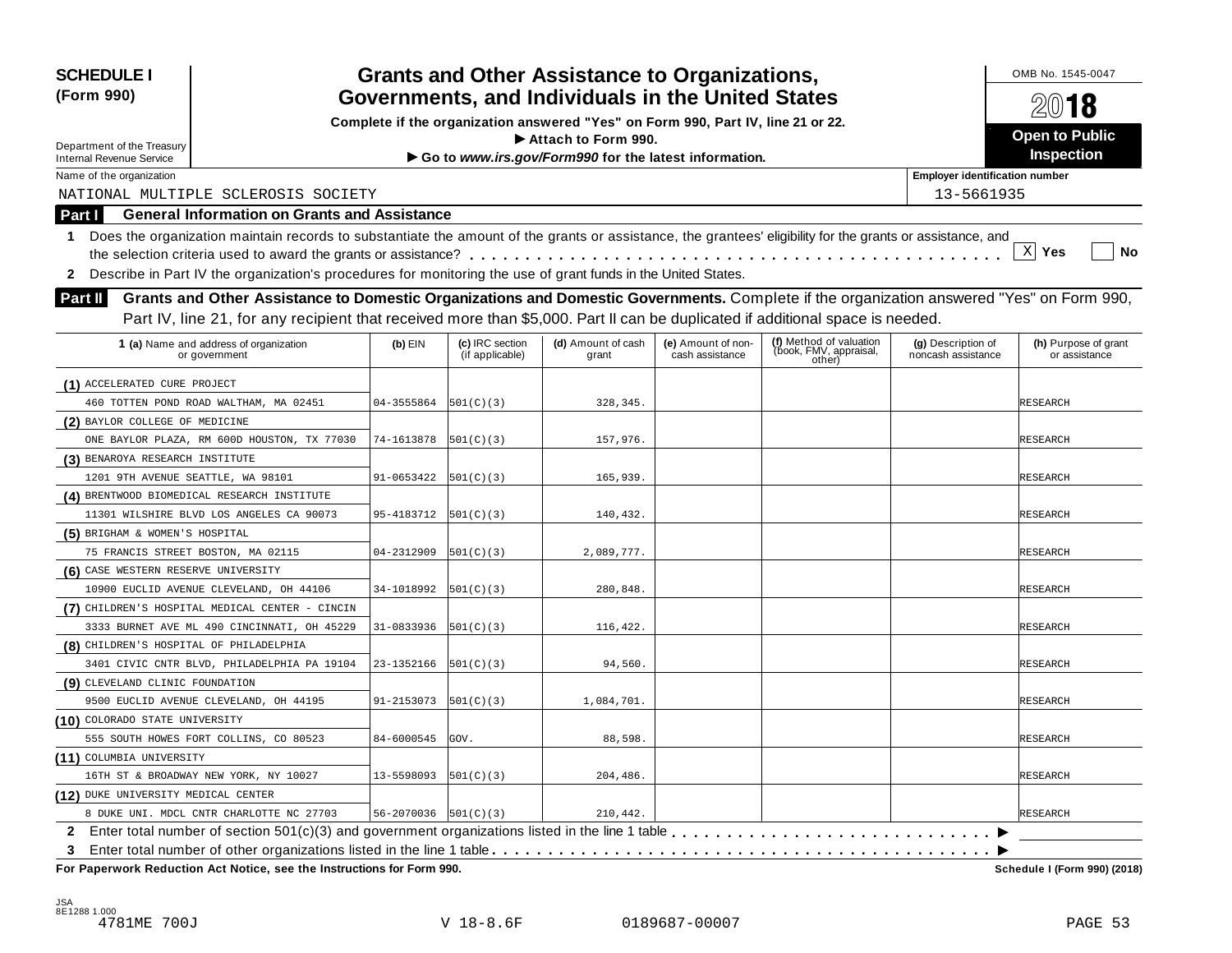| <b>SCHEDULE I</b><br>(Form 990)                                                                                                                                                                                                                                                                   |                          |                                    | <b>Grants and Other Assistance to Organizations,</b><br>Governments, and Individuals in the United States<br>Complete if the organization answered "Yes" on Form 990, Part IV, line 21 or 22. |                                       |                                                             |                                          | OMB No. 1545-0047<br>2018             |
|---------------------------------------------------------------------------------------------------------------------------------------------------------------------------------------------------------------------------------------------------------------------------------------------------|--------------------------|------------------------------------|-----------------------------------------------------------------------------------------------------------------------------------------------------------------------------------------------|---------------------------------------|-------------------------------------------------------------|------------------------------------------|---------------------------------------|
| Department of the Treasury                                                                                                                                                                                                                                                                        |                          |                                    | Attach to Form 990.                                                                                                                                                                           |                                       |                                                             |                                          | <b>Open to Public</b>                 |
| <b>Internal Revenue Service</b>                                                                                                                                                                                                                                                                   |                          |                                    | Go to www.irs.gov/Form990 for the latest information.                                                                                                                                         |                                       |                                                             |                                          | Inspection                            |
| Name of the organization                                                                                                                                                                                                                                                                          |                          |                                    |                                                                                                                                                                                               |                                       |                                                             | <b>Employer identification number</b>    |                                       |
| NATIONAL MULTIPLE SCLEROSIS SOCIETY                                                                                                                                                                                                                                                               |                          |                                    |                                                                                                                                                                                               |                                       |                                                             | 13-5661935                               |                                       |
| <b>General Information on Grants and Assistance</b><br>Part I                                                                                                                                                                                                                                     |                          |                                    |                                                                                                                                                                                               |                                       |                                                             |                                          |                                       |
| Does the organization maintain records to substantiate the amount of the grants or assistance, the grantees' eligibility for the grants or assistance, and<br>1.<br>Describe in Part IV the organization's procedures for monitoring the use of grant funds in the United States.<br>$\mathbf{2}$ |                          |                                    |                                                                                                                                                                                               |                                       |                                                             |                                          | $\mathbf{x}$<br>Yes<br>No             |
| Grants and Other Assistance to Domestic Organizations and Domestic Governments. Complete if the organization answered "Yes" on Form 990,<br>Part II                                                                                                                                               |                          |                                    |                                                                                                                                                                                               |                                       |                                                             |                                          |                                       |
| Part IV, line 21, for any recipient that received more than \$5,000. Part II can be duplicated if additional space is needed.                                                                                                                                                                     |                          |                                    |                                                                                                                                                                                               |                                       |                                                             |                                          |                                       |
| 1 (a) Name and address of organization<br>or government                                                                                                                                                                                                                                           | $(b)$ EIN                | (c) IRC section<br>(if applicable) | (d) Amount of cash<br>grant                                                                                                                                                                   | (e) Amount of non-<br>cash assistance | (f) Method of valuation<br>(book, FMV, appraisal,<br>other) | (g) Description of<br>noncash assistance | (h) Purpose of grant<br>or assistance |
| (1) GRYPHON SCIENTIFIC                                                                                                                                                                                                                                                                            |                          |                                    |                                                                                                                                                                                               |                                       |                                                             |                                          |                                       |
| 6930 CARROLL AVE, TAKOMA PARK MD 20912                                                                                                                                                                                                                                                            | 20-2858377               | 501(C)(3)                          | 311,330.                                                                                                                                                                                      |                                       |                                                             |                                          | RESEARCH                              |
| (2) HENRY M. JACKSON FOUNDATION                                                                                                                                                                                                                                                                   |                          |                                    |                                                                                                                                                                                               |                                       |                                                             |                                          |                                       |
| 6720-A ROCKLEDGE DR. BETHESDA, MD 20817                                                                                                                                                                                                                                                           | 52-1317896               | 501(C)(3)                          | 305,775.                                                                                                                                                                                      |                                       |                                                             |                                          | RESEARCH                              |
| (3) ICAHN SCHOOL OF MEDICINE AT MOUNT SINAI                                                                                                                                                                                                                                                       |                          |                                    |                                                                                                                                                                                               |                                       |                                                             |                                          |                                       |
| ONE GUSTAVE L. LEVY PLACE NEW YORK NY 10029                                                                                                                                                                                                                                                       | 13-6171197               | 501(C)(3)                          | 205,833.                                                                                                                                                                                      |                                       |                                                             |                                          | RESEARCH                              |
| (4) INSTITUTE FOR CLINICAL RESEARCH, INC.                                                                                                                                                                                                                                                         |                          |                                    |                                                                                                                                                                                               |                                       |                                                             |                                          |                                       |
| 50 IRVING ST, NW, RM 1F-134 WA DC 20422                                                                                                                                                                                                                                                           | 52-1336656               | 501(C)(3)                          | 118,394.                                                                                                                                                                                      |                                       |                                                             |                                          | RESEARCH                              |
| (5) JOHNS HOPKINS UNIVERSITY                                                                                                                                                                                                                                                                      |                          |                                    |                                                                                                                                                                                               |                                       |                                                             |                                          |                                       |
| 600 NORTH WOLFE STREET BALTIMORE, MD 21287                                                                                                                                                                                                                                                        | 52-0595110               | 501(C)(3)                          | 1,635,541.                                                                                                                                                                                    |                                       |                                                             |                                          | RESEARCH                              |
| (6) KESSLER FOUNDATION RESEARCH CENTER                                                                                                                                                                                                                                                            |                          |                                    |                                                                                                                                                                                               |                                       |                                                             |                                          |                                       |
| 300 EXECUTIVE DR STE 70 WEST ORANGE NJ07936                                                                                                                                                                                                                                                       | 31-1562134               | 501(C)(3)                          | 634,335.                                                                                                                                                                                      |                                       |                                                             |                                          | RESEARCH                              |
| (7) MASSACHUSETTS GENERAL HOSPITAL                                                                                                                                                                                                                                                                |                          |                                    |                                                                                                                                                                                               |                                       |                                                             |                                          |                                       |
| 55 FRUIT ST BOSTON, MA 02114                                                                                                                                                                                                                                                                      | 04-1564655               | 501(C)(3)                          | 414,449.                                                                                                                                                                                      |                                       |                                                             |                                          | RESEARCH                              |
| (8) MAYO CLINIC ROCHESTER                                                                                                                                                                                                                                                                         |                          |                                    |                                                                                                                                                                                               |                                       |                                                             |                                          |                                       |
| 200 FIRST STREET NW ROCHESTER, MN 55905                                                                                                                                                                                                                                                           | 41-6011702               | 501(C)(3)                          | 267,707.                                                                                                                                                                                      |                                       |                                                             |                                          | RESEARCH                              |
| (9) MOUNT SINAI SCHOOL OF MEDICINE                                                                                                                                                                                                                                                                |                          |                                    |                                                                                                                                                                                               |                                       |                                                             |                                          |                                       |
| 1 GUSTAVE L. PL NEW YORK, NY 10029                                                                                                                                                                                                                                                                | 13-6171197               | 501(C)(3)                          | 54,470.                                                                                                                                                                                       |                                       |                                                             |                                          | RESEARCH                              |
| (10) NATIONAL CANCER INSTITUTE, NATIONAL INSTITU                                                                                                                                                                                                                                                  |                          |                                    |                                                                                                                                                                                               |                                       |                                                             |                                          |                                       |
| 9000 ROCKVILLE PIKE BETHESDA, MD 20892                                                                                                                                                                                                                                                            | 52-0858115               | 501(C)(3)                          | 125,000.                                                                                                                                                                                      |                                       |                                                             |                                          | <b>RESEARCH</b>                       |
| (11) NATIONAL INSTITUTE OF NEUROLOGICAL DISORDER                                                                                                                                                                                                                                                  |                          |                                    |                                                                                                                                                                                               |                                       |                                                             |                                          |                                       |
| 9000 ROCKVILLE PIKE BETHESDA, MD 20892                                                                                                                                                                                                                                                            | 52-0858115               | 501(C)(3)                          | 73,868.                                                                                                                                                                                       |                                       |                                                             |                                          | RESEARCH                              |
| (12) NATIONAL INSTITUTES OF HEALTH                                                                                                                                                                                                                                                                |                          |                                    |                                                                                                                                                                                               |                                       |                                                             |                                          |                                       |
| 9000 ROCKVILLE PIKE BETHESDA, MD 20892                                                                                                                                                                                                                                                            | 52-1986675 $ 501(C)(3) $ |                                    | 17,010.                                                                                                                                                                                       |                                       |                                                             |                                          | RESEARCH                              |
|                                                                                                                                                                                                                                                                                                   |                          |                                    |                                                                                                                                                                                               |                                       |                                                             |                                          |                                       |
| 3                                                                                                                                                                                                                                                                                                 |                          |                                    |                                                                                                                                                                                               |                                       |                                                             |                                          |                                       |

 $F$  **Paperwork Reduction Act Notice, see the Instructions for Form 990.** 

Schedule I (Form 990) (2018)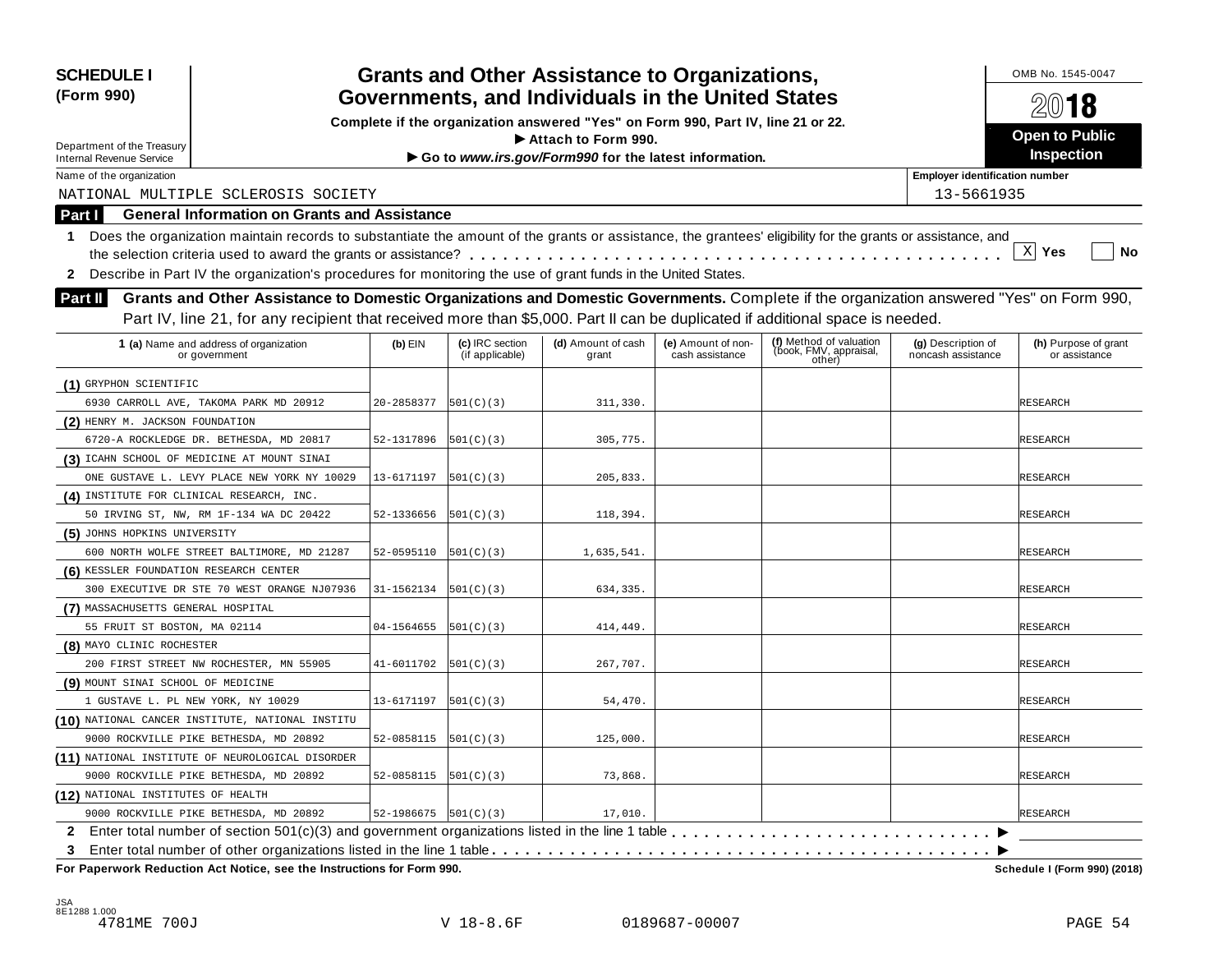| <b>SCHEDULE I</b><br>(Form 990)                             |                                                                                                                                                            |                          |                                    | <b>Grants and Other Assistance to Organizations,</b><br>Governments, and Individuals in the United States |                                       |                                                             |                                          | OMB No. 1545-0047                     |
|-------------------------------------------------------------|------------------------------------------------------------------------------------------------------------------------------------------------------------|--------------------------|------------------------------------|-----------------------------------------------------------------------------------------------------------|---------------------------------------|-------------------------------------------------------------|------------------------------------------|---------------------------------------|
|                                                             |                                                                                                                                                            |                          |                                    |                                                                                                           |                                       |                                                             |                                          | 2018                                  |
|                                                             |                                                                                                                                                            |                          |                                    | Complete if the organization answered "Yes" on Form 990, Part IV, line 21 or 22.                          |                                       |                                                             |                                          | Open to Public                        |
| Department of the Treasury                                  |                                                                                                                                                            |                          |                                    | $\blacktriangleright$ Attach to Form 990.                                                                 |                                       |                                                             |                                          | Inspection                            |
| <b>Internal Revenue Service</b><br>Name of the organization |                                                                                                                                                            |                          |                                    | Go to www.irs.gov/Form990 for the latest information.                                                     |                                       |                                                             | <b>Employer identification number</b>    |                                       |
|                                                             | NATIONAL MULTIPLE SCLEROSIS SOCIETY                                                                                                                        |                          |                                    |                                                                                                           |                                       |                                                             | 13-5661935                               |                                       |
|                                                             | <b>General Information on Grants and Assistance</b>                                                                                                        |                          |                                    |                                                                                                           |                                       |                                                             |                                          |                                       |
| Part I                                                      |                                                                                                                                                            |                          |                                    |                                                                                                           |                                       |                                                             |                                          |                                       |
| 1                                                           | Does the organization maintain records to substantiate the amount of the grants or assistance, the grantees' eligibility for the grants or assistance, and |                          |                                    |                                                                                                           |                                       |                                                             |                                          | X Yes<br>No                           |
|                                                             |                                                                                                                                                            |                          |                                    |                                                                                                           |                                       |                                                             |                                          |                                       |
| $\mathbf{2}$                                                | Describe in Part IV the organization's procedures for monitoring the use of grant funds in the United States.                                              |                          |                                    |                                                                                                           |                                       |                                                             |                                          |                                       |
| <b>Part II</b>                                              | Grants and Other Assistance to Domestic Organizations and Domestic Governments. Complete if the organization answered "Yes" on Form 990,                   |                          |                                    |                                                                                                           |                                       |                                                             |                                          |                                       |
|                                                             | Part IV, line 21, for any recipient that received more than \$5,000. Part II can be duplicated if additional space is needed.                              |                          |                                    |                                                                                                           |                                       |                                                             |                                          |                                       |
|                                                             | 1 (a) Name and address of organization<br>or government                                                                                                    | $(b)$ EIN                | (c) IRC section<br>(if applicable) | (d) Amount of cash<br>grant                                                                               | (e) Amount of non-<br>cash assistance | (f) Method of valuation<br>(book, FMV, appraisal,<br>other) | (g) Description of<br>noncash assistance | (h) Purpose of grant<br>or assistance |
|                                                             | (1) NEW YORK UNIVERSITY LANGONE MEDICAL CENTER                                                                                                             |                          |                                    |                                                                                                           |                                       |                                                             |                                          |                                       |
|                                                             | 550 FIRST AVENUE NEW YORK, NY 10016                                                                                                                        | 13-5562308               | 501(C)(3)                          | 446.557.                                                                                                  |                                       |                                                             |                                          | RESEARCH                              |
| (2) NORTHWESTERN UNIVERSITY                                 |                                                                                                                                                            |                          |                                    |                                                                                                           |                                       |                                                             |                                          |                                       |
|                                                             | 633 CLARK STREET EVANSTON, IL 60208                                                                                                                        | 36-2167817               | 501(C)(3)                          | 11.695.                                                                                                   |                                       |                                                             |                                          | RESEARCH                              |
| (3) NYU SCHOOL OF MEDICINE                                  |                                                                                                                                                            |                          |                                    |                                                                                                           |                                       |                                                             |                                          |                                       |
|                                                             | 545 FIRST AVENUE NEW YORK, NY 10016                                                                                                                        | 13-5562308               | 501(C)(3)                          | 25,429.                                                                                                   |                                       |                                                             |                                          | RESEARCH                              |
| (4) OHIO STATE UNIVERSITY                                   |                                                                                                                                                            |                          |                                    |                                                                                                           |                                       |                                                             |                                          |                                       |
| 1960 KENNY ROAD COLUMBUS, OH 43210                          |                                                                                                                                                            | 31-6025986               | GOV.                               | 270,059.                                                                                                  |                                       |                                                             |                                          | RESEARCH                              |
| (5) OKLAHOMA MEDICAL RESEARCH FOUNDATION                    |                                                                                                                                                            |                          |                                    |                                                                                                           |                                       |                                                             |                                          |                                       |
|                                                             | 825 NE 13TH S OKLAHOMA CITY, OK 73104                                                                                                                      | 73-0580274               | 501(C)(3)                          | 55,000.                                                                                                   |                                       |                                                             |                                          | RESEARCH                              |
| (6) OREGON HEALTH & SCIENCE UNIVERSITY                      |                                                                                                                                                            |                          |                                    |                                                                                                           |                                       |                                                             |                                          |                                       |
|                                                             | 3181 SW SAM JCKSN PRK RD PORTLAND OR 97239                                                                                                                 | 61-1730890               | 501(C)(3)                          | 1,141,609.                                                                                                |                                       |                                                             |                                          | RESEARCH                              |
| (7) RESEARCH FOUNDATION OF CUNY-ASRC                        |                                                                                                                                                            |                          |                                    |                                                                                                           |                                       |                                                             |                                          |                                       |
|                                                             | 230 WEST 41ST ST, 7TH FLR NEW YORK NY 10036                                                                                                                | 13-1988190               | 501(C)(3)                          | 64,501.                                                                                                   |                                       |                                                             |                                          | RESEARCH                              |
| (8) RTI INTERNATIONAL                                       |                                                                                                                                                            |                          |                                    |                                                                                                           |                                       |                                                             |                                          |                                       |
|                                                             | RESEARCH TRIANGLE INST, RALEIGH NC 27675                                                                                                                   | 56-0686338               | 501(C)(3)                          | 8,943.                                                                                                    |                                       |                                                             |                                          | <b>RESEARCH</b>                       |
|                                                             | (9) RUTGERS, THE STATE UNIVERSITY OF NEW JERSEY                                                                                                            |                          |                                    |                                                                                                           |                                       |                                                             |                                          |                                       |
|                                                             | 33 KNIGHTSBRIDGE ROAD PISCATAWAY, NJ 08854                                                                                                                 | 46-2354111               | GOV.                               | 533,064.                                                                                                  |                                       |                                                             |                                          | <b>RESEARCH</b>                       |
|                                                             | (10) ST. JOSEPH'S HOSPITAL AND MEDICAL CENTER                                                                                                              |                          |                                    |                                                                                                           |                                       |                                                             |                                          |                                       |
|                                                             | ST. JOSEPHS HOSP MED LOS ANGELES, CA 90074                                                                                                                 | 86-0096787               | 501(C)(3)                          | 73,150.                                                                                                   |                                       |                                                             |                                          | RESEARCH                              |
| (11) ST. JUDE CHILDREN'S RESEARCH HOSPITAL                  |                                                                                                                                                            |                          |                                    |                                                                                                           |                                       |                                                             |                                          |                                       |
|                                                             | 262 DANNY THOMAS PL MEMPHIS, TN 38105                                                                                                                      | 62-0646012               | 501(C)(3)                          | 220,000.                                                                                                  |                                       |                                                             |                                          | RESEARCH                              |
| (12) STANFORD UNIVERSITY                                    |                                                                                                                                                            |                          |                                    |                                                                                                           |                                       |                                                             |                                          |                                       |
| 450 SERRA MALL STANFORD, CA 94305                           |                                                                                                                                                            | $94-1156365$ $501(C)(3)$ |                                    | 559,035.                                                                                                  |                                       |                                                             |                                          | <b>RESEARCH</b>                       |
|                                                             |                                                                                                                                                            |                          |                                    |                                                                                                           |                                       |                                                             |                                          |                                       |
| 3                                                           |                                                                                                                                                            |                          |                                    |                                                                                                           |                                       |                                                             |                                          |                                       |
|                                                             | For Paperwork Reduction Act Notice, see the Instructions for Form 990.                                                                                     |                          |                                    |                                                                                                           |                                       |                                                             |                                          | Schedule I (Form 990) (2018)          |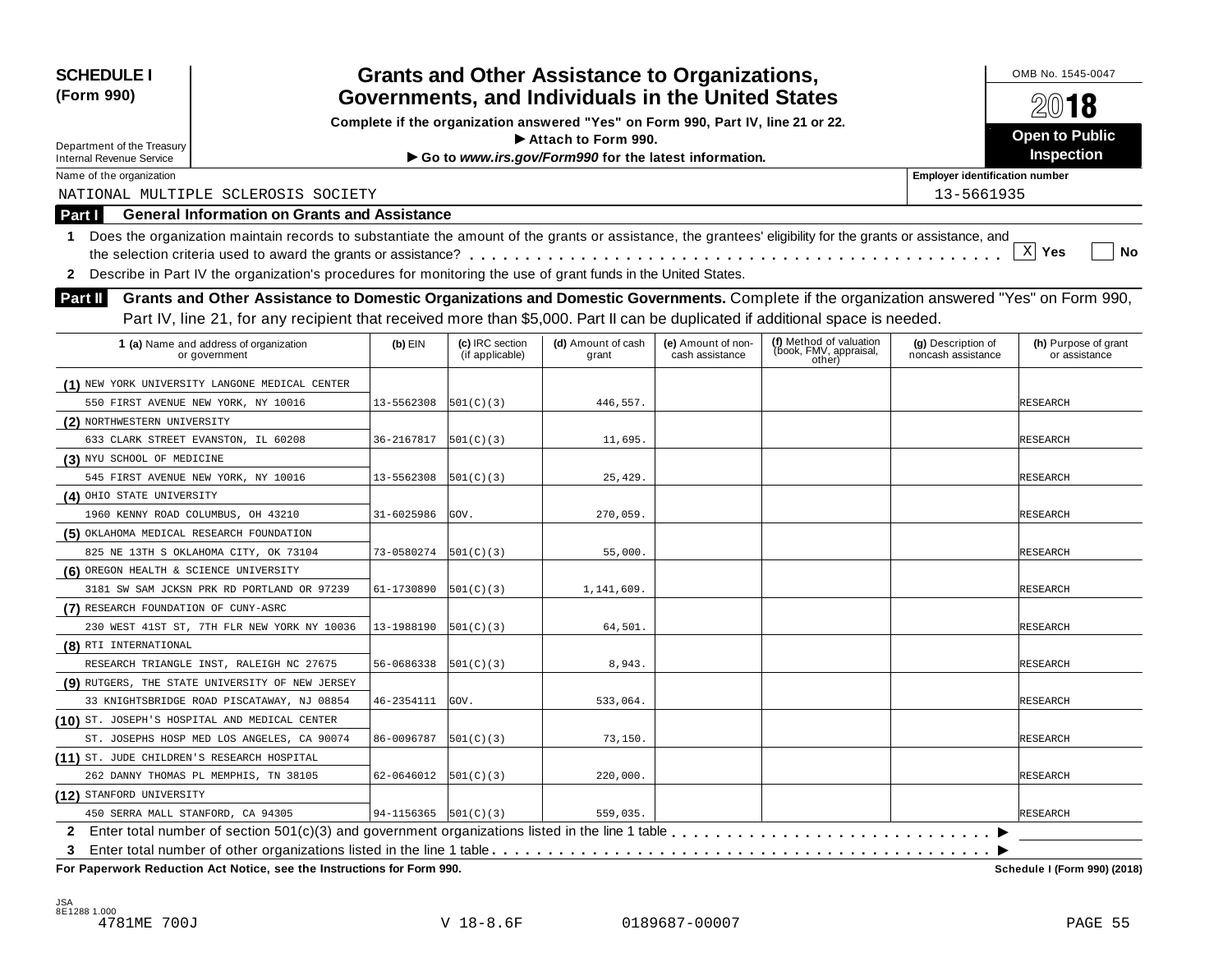| <b>SCHEDULE I</b><br>(Form 990)                               |                                                                                                                                                            |                 |                                    | <b>Grants and Other Assistance to Organizations,</b><br>Governments, and Individuals in the United States |                                       |                                                             |                                          | OMB No. 1545-0047                     |
|---------------------------------------------------------------|------------------------------------------------------------------------------------------------------------------------------------------------------------|-----------------|------------------------------------|-----------------------------------------------------------------------------------------------------------|---------------------------------------|-------------------------------------------------------------|------------------------------------------|---------------------------------------|
|                                                               |                                                                                                                                                            |                 |                                    | Complete if the organization answered "Yes" on Form 990, Part IV, line 21 or 22.                          |                                       |                                                             |                                          | 2018                                  |
|                                                               |                                                                                                                                                            |                 |                                    | $\blacktriangleright$ Attach to Form 990.                                                                 |                                       |                                                             |                                          | Open to Public                        |
| Department of the Treasury<br><b>Internal Revenue Service</b> |                                                                                                                                                            |                 |                                    | Go to www.irs.gov/Form990 for the latest information.                                                     |                                       |                                                             |                                          | Inspection                            |
| Name of the organization                                      |                                                                                                                                                            |                 |                                    |                                                                                                           |                                       |                                                             | <b>Employer identification number</b>    |                                       |
|                                                               | NATIONAL MULTIPLE SCLEROSIS SOCIETY                                                                                                                        |                 |                                    |                                                                                                           |                                       |                                                             | 13-5661935                               |                                       |
| Part I                                                        | <b>General Information on Grants and Assistance</b>                                                                                                        |                 |                                    |                                                                                                           |                                       |                                                             |                                          |                                       |
| 1.                                                            | Does the organization maintain records to substantiate the amount of the grants or assistance, the grantees' eligibility for the grants or assistance, and |                 |                                    |                                                                                                           |                                       |                                                             |                                          |                                       |
|                                                               |                                                                                                                                                            |                 |                                    |                                                                                                           |                                       |                                                             |                                          | $X$ Yes<br>No                         |
| $\mathbf{2}$                                                  | Describe in Part IV the organization's procedures for monitoring the use of grant funds in the United States.                                              |                 |                                    |                                                                                                           |                                       |                                                             |                                          |                                       |
| <b>Part II</b>                                                | Grants and Other Assistance to Domestic Organizations and Domestic Governments. Complete if the organization answered "Yes" on Form 990,                   |                 |                                    |                                                                                                           |                                       |                                                             |                                          |                                       |
|                                                               |                                                                                                                                                            |                 |                                    |                                                                                                           |                                       |                                                             |                                          |                                       |
|                                                               | Part IV, line 21, for any recipient that received more than \$5,000. Part II can be duplicated if additional space is needed.                              |                 |                                    |                                                                                                           |                                       |                                                             |                                          |                                       |
|                                                               | 1 (a) Name and address of organization<br>or government                                                                                                    | $(b)$ EIN       | (c) IRC section<br>(if applicable) | (d) Amount of cash<br>grant                                                                               | (e) Amount of non-<br>cash assistance | (f) Method of valuation<br>(book, FMV, appraisal,<br>other) | (g) Description of<br>noncash assistance | (h) Purpose of grant<br>or assistance |
|                                                               | (1) STATE UNIVERSITY OF NEW YORK AT STONY BROOK                                                                                                            |                 |                                    |                                                                                                           |                                       |                                                             |                                          |                                       |
|                                                               | 100 NICOLLS RD STONY BROOK, NY 11794                                                                                                                       | 11-6077945      | GOV.                               | 194,093.                                                                                                  |                                       |                                                             |                                          | RESEARCH                              |
| (2) TEMPLE UNIVERSITY                                         |                                                                                                                                                            |                 |                                    |                                                                                                           |                                       |                                                             |                                          |                                       |
|                                                               | 1801 N. BROAD STREET PHILADELPHIA, PA 19122                                                                                                                | 23-1365971      | 501(C)(3)                          | 136,508.                                                                                                  |                                       |                                                             |                                          | RESEARCH                              |
|                                                               | (3) THE CHILDREN'S NATIONAL MEDICAL CENTER                                                                                                                 |                 |                                    |                                                                                                           |                                       |                                                             |                                          |                                       |
|                                                               | 111 MICHIGAN AVE, NW WASHINGTON, DC 20010                                                                                                                  | 52-1640403      | [501(C)(3)                         | 179,404.                                                                                                  |                                       |                                                             |                                          | RESEARCH                              |
| (4) THE J. DAVID GLADSTONE INSTITUTES                         |                                                                                                                                                            |                 |                                    |                                                                                                           |                                       |                                                             |                                          |                                       |
|                                                               | 1650 OWENS STREET SAN FRANCISCO, CA 94158                                                                                                                  | 23-7203666      | [501(C)(3)                         | 58,164.                                                                                                   |                                       |                                                             |                                          | RESEARCH                              |
|                                                               | (5) THE STATE UNIVERSITY OF NEW YORK AT BUFFALO                                                                                                            |                 |                                    |                                                                                                           |                                       |                                                             |                                          |                                       |
| 12 CAPEN HALL BUFFALO, NY 14260                               |                                                                                                                                                            | 16-1514621      | GOV.                               | 843,218.                                                                                                  |                                       |                                                             |                                          | RESEARCH                              |
| (6) THE UNIVERSITY OF IOWA                                    |                                                                                                                                                            |                 |                                    |                                                                                                           |                                       |                                                             |                                          |                                       |
|                                                               | 5 W JEFFERSON ST IOWA CITY, IA 52242                                                                                                                       | 42-6004813      | GOV.                               | 259,144.                                                                                                  |                                       |                                                             |                                          | RESEARCH                              |
| (7) THE UNIVERSITY OF TEXAS AT DALLAS                         |                                                                                                                                                            |                 |                                    |                                                                                                           |                                       |                                                             |                                          |                                       |
|                                                               | 800 W CAMPBELL RD RICHARDSON, TX 75080                                                                                                                     | 75-1305566      | GOV.                               | 108,565.                                                                                                  |                                       |                                                             |                                          | RESEARCH                              |
|                                                               | (8) THE UNIVERSITY OF TEXAS AT SAN ANTONIO                                                                                                                 |                 |                                    |                                                                                                           |                                       |                                                             |                                          |                                       |
|                                                               | ONE UTSA CIRCLE SAN ANTONIO, TX 78249                                                                                                                      | 74-1717115      | GOV.                               | 166,172.                                                                                                  |                                       |                                                             |                                          | RESEARCH                              |
| (9) THOMAS JEFFERSON UNIVERSITY                               |                                                                                                                                                            |                 |                                    |                                                                                                           |                                       |                                                             |                                          |                                       |
|                                                               | 125 S. 9TH STREET PHILADELPHIA, PA 19107                                                                                                                   | 23-1352651      | [501(C)(3)                         | 750,042.                                                                                                  |                                       |                                                             |                                          | RESEARCH                              |
| (10) TRUSTEES OF DARTMOUTH COLLEGE                            |                                                                                                                                                            |                 |                                    |                                                                                                           |                                       |                                                             |                                          |                                       |
|                                                               | 6010 PARKHURST HALL, HANOVER, NH 03755                                                                                                                     | 02-0222111      | 501(C)(3)                          | 255,008.                                                                                                  |                                       |                                                             |                                          | <b>RESEARCH</b>                       |
| (11) UNIVERSITY OF ALABAMA AT BIRMINGHAM                      |                                                                                                                                                            |                 |                                    |                                                                                                           |                                       |                                                             |                                          |                                       |
|                                                               | 1720 2ND AVE S BIRMINGHAM, AL 35294                                                                                                                        | 63-6005396      | GOV.                               | 769,612.                                                                                                  |                                       |                                                             |                                          | RESEARCH                              |
| (12) UNIVERSITY OF CALIFORNIA SAN DIEGO                       |                                                                                                                                                            |                 |                                    |                                                                                                           |                                       |                                                             |                                          |                                       |
| 9500 GILMAN DR LA JOLLA, CA 92093                             |                                                                                                                                                            | 95-6006144 GOV. |                                    | 205,172.                                                                                                  |                                       |                                                             |                                          | <b>RESEARCH</b>                       |
|                                                               |                                                                                                                                                            |                 |                                    |                                                                                                           |                                       |                                                             |                                          |                                       |
| 3                                                             |                                                                                                                                                            |                 |                                    |                                                                                                           |                                       |                                                             |                                          |                                       |
|                                                               | For Paperwork Reduction Act Notice, see the Instructions for Form 990.                                                                                     |                 |                                    |                                                                                                           |                                       |                                                             |                                          | Schedule I (Form 990) (2018)          |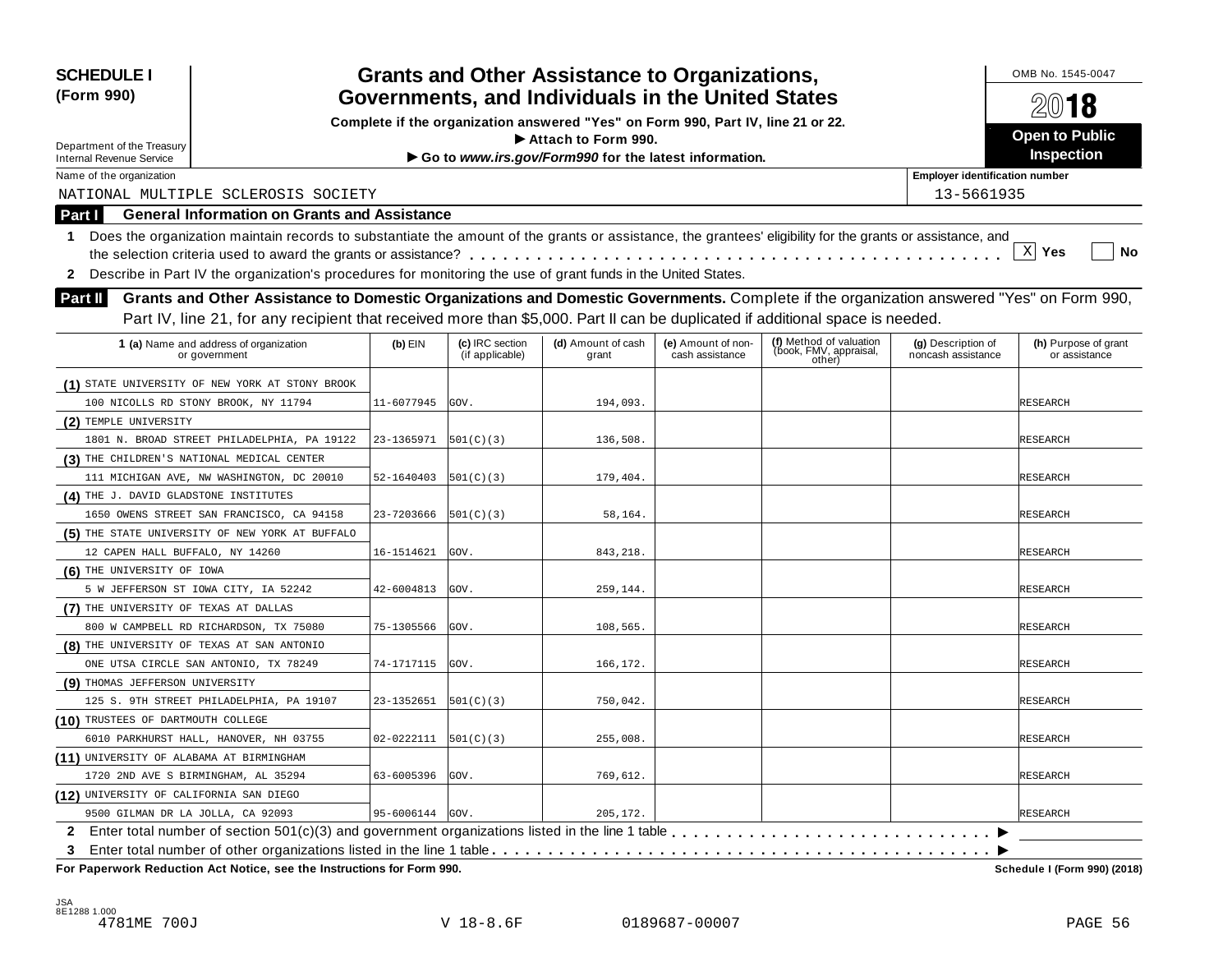| <b>SCHEDULE I</b><br>(Form 990)           |                                                                                                                                                            |                 |                                    | <b>Grants and Other Assistance to Organizations,</b>                             |                                       |                                                             |                                          | OMB No. 1545-0047                     |
|-------------------------------------------|------------------------------------------------------------------------------------------------------------------------------------------------------------|-----------------|------------------------------------|----------------------------------------------------------------------------------|---------------------------------------|-------------------------------------------------------------|------------------------------------------|---------------------------------------|
|                                           |                                                                                                                                                            |                 |                                    | Governments, and Individuals in the United States                                |                                       |                                                             |                                          | 2018                                  |
|                                           |                                                                                                                                                            |                 |                                    | Complete if the organization answered "Yes" on Form 990, Part IV, line 21 or 22. |                                       |                                                             |                                          | Open to Public                        |
| Department of the Treasury                |                                                                                                                                                            |                 |                                    | $\blacktriangleright$ Attach to Form 990.                                        |                                       |                                                             |                                          | Inspection                            |
| <b>Internal Revenue Service</b>           |                                                                                                                                                            |                 |                                    | Go to www.irs.gov/Form990 for the latest information.                            |                                       |                                                             | <b>Employer identification number</b>    |                                       |
| Name of the organization                  | NATIONAL MULTIPLE SCLEROSIS SOCIETY                                                                                                                        |                 |                                    |                                                                                  |                                       |                                                             | 13-5661935                               |                                       |
|                                           | <b>General Information on Grants and Assistance</b>                                                                                                        |                 |                                    |                                                                                  |                                       |                                                             |                                          |                                       |
| Part I                                    |                                                                                                                                                            |                 |                                    |                                                                                  |                                       |                                                             |                                          |                                       |
| 1.                                        | Does the organization maintain records to substantiate the amount of the grants or assistance, the grantees' eligibility for the grants or assistance, and |                 |                                    |                                                                                  |                                       |                                                             |                                          | $X$ Yes<br>No                         |
|                                           |                                                                                                                                                            |                 |                                    |                                                                                  |                                       |                                                             |                                          |                                       |
| $\mathbf{2}$                              | Describe in Part IV the organization's procedures for monitoring the use of grant funds in the United States.                                              |                 |                                    |                                                                                  |                                       |                                                             |                                          |                                       |
| <b>Part II</b>                            | Grants and Other Assistance to Domestic Organizations and Domestic Governments. Complete if the organization answered "Yes" on Form 990,                   |                 |                                    |                                                                                  |                                       |                                                             |                                          |                                       |
|                                           | Part IV, line 21, for any recipient that received more than \$5,000. Part II can be duplicated if additional space is needed.                              |                 |                                    |                                                                                  |                                       |                                                             |                                          |                                       |
|                                           | 1 (a) Name and address of organization<br>or government                                                                                                    | $(b)$ EIN       | (c) IRC section<br>(if applicable) | (d) Amount of cash<br>grant                                                      | (e) Amount of non-<br>cash assistance | (f) Method of valuation<br>(book, FMV, appraisal,<br>other) | (g) Description of<br>noncash assistance | (h) Purpose of grant<br>or assistance |
| (1) UNIVERSITY OF CALIFORNIA, BERKELEY    |                                                                                                                                                            |                 |                                    |                                                                                  |                                       |                                                             |                                          |                                       |
|                                           | 2227 PIEDMONT AVENUE BERKELEY, CA 94720                                                                                                                    | 94-6090626      | GOV.                               | 140,539.                                                                         |                                       |                                                             |                                          | RESEARCH                              |
| (2) UNIVERSITY OF CALIFORNIA, DAVIS       |                                                                                                                                                            |                 |                                    |                                                                                  |                                       |                                                             |                                          |                                       |
|                                           | 1850 RESEARCH PARK DRIVE DAVIS, CA 95618                                                                                                                   | 94-6036494      | GOV.                               | 217,473.                                                                         |                                       |                                                             |                                          | RESEARCH                              |
| (3) UNIVERSITY OF CALIFORNIA, LOS ANGELES |                                                                                                                                                            |                 |                                    |                                                                                  |                                       |                                                             |                                          |                                       |
|                                           | 10889 WILSHIRE BLVD LOS ANGELES, CA 90095                                                                                                                  | 95-6006143      | GOV.                               | 15,759.                                                                          |                                       |                                                             |                                          | RESEARCH                              |
|                                           | (4) UNIVERSITY OF CALIFORNIA, SAN FRANCISCO                                                                                                                |                 |                                    |                                                                                  |                                       |                                                             |                                          |                                       |
|                                           | 1855 FOLSOM STREET SAN FRANCISCO, CA 94143                                                                                                                 | 94-6036493      | GOV.                               | 3,138,059.                                                                       |                                       |                                                             |                                          | RESEARCH                              |
| (5) UNIVERSITY OF CHICAGO                 |                                                                                                                                                            |                 |                                    |                                                                                  |                                       |                                                             |                                          |                                       |
|                                           | 5801 SOUTH ELLIS AVENUE CHICAGO, IL 60637                                                                                                                  | 36-2177139      | GOV.                               | 184,807.                                                                         |                                       |                                                             |                                          | RESEARCH                              |
| (6) UNIVERSITY OF COLORADO DENVER         |                                                                                                                                                            |                 |                                    |                                                                                  |                                       |                                                             |                                          |                                       |
|                                           | 1800 GRANT ST, STE 500 DENVER, CO 80203                                                                                                                    | 84-6000555      | GOV.                               | 490,999.                                                                         |                                       |                                                             |                                          | RESEARCH                              |
|                                           | (7) UNIVERSITY OF ILLINOIS AT URBANA-CHAMPAIGN                                                                                                             |                 |                                    |                                                                                  |                                       |                                                             |                                          |                                       |
|                                           | 1200 WEST HARRISON ST. CHAMPAIGN, IL 61801                                                                                                                 | 37-6000511      | GOV.                               | 857,678.                                                                         |                                       |                                                             |                                          | RESEARCH                              |
| (8) UNIVERSITY OF KANSAS MEDICAL CENTER   |                                                                                                                                                            |                 |                                    |                                                                                  |                                       |                                                             |                                          |                                       |
|                                           | 3901 RAINBOW BLVD KANSAS CITY, KS 66160                                                                                                                    | 48-1108830      | GOV.                               | 55,000.                                                                          |                                       |                                                             |                                          | RESEARCH                              |
| (9) UNIVERSITY OF MARYLAND - COLLEGE PARK |                                                                                                                                                            |                 |                                    |                                                                                  |                                       |                                                             |                                          |                                       |
|                                           | 4101 CHESAPEAKE BLDNG COLLEGE PARK MD 20742                                                                                                                | 52-6002033      | GOV.                               | 100,757.                                                                         |                                       |                                                             |                                          | RESEARCH                              |
| (10) UNIVERSITY OF MIAMI                  |                                                                                                                                                            |                 |                                    |                                                                                  |                                       |                                                             |                                          |                                       |
| P.O. BOX 405803 ATLANTA, GA 30384         |                                                                                                                                                            | 59-0624458      | 501(C)(3)                          | 153,139.                                                                         |                                       |                                                             |                                          | <b>RESEARCH</b>                       |
| (11) UNIVERSITY OF MICHIGAN               |                                                                                                                                                            |                 |                                    |                                                                                  |                                       |                                                             |                                          |                                       |
|                                           | 5082 WOLVERINE TOWER ANN ARBOR, MI 48109                                                                                                                   | 38-6006309      | GOV.                               | 127,160.                                                                         |                                       |                                                             |                                          | RESEARCH                              |
|                                           | (12) UNIVERSITY OF NORTH CAROLINA AT CHAPEL HILL                                                                                                           |                 |                                    |                                                                                  |                                       |                                                             |                                          |                                       |
|                                           | 153A COUNTRY CLUB RD CHAPEL HILL NC 27514                                                                                                                  | 56-6001393 GOV. |                                    | 247,420.                                                                         |                                       |                                                             |                                          | <b>RESEARCH</b>                       |
|                                           | 2 Enter total number of section 501(c)(3) and government organizations listed in the line 1 table                                                          |                 |                                    |                                                                                  |                                       |                                                             |                                          |                                       |
| 3                                         |                                                                                                                                                            |                 |                                    |                                                                                  |                                       |                                                             |                                          |                                       |
|                                           | For Paperwork Reduction Act Notice, see the Instructions for Form 990.                                                                                     |                 |                                    |                                                                                  |                                       |                                                             |                                          | Schedule I (Form 990) (2018)          |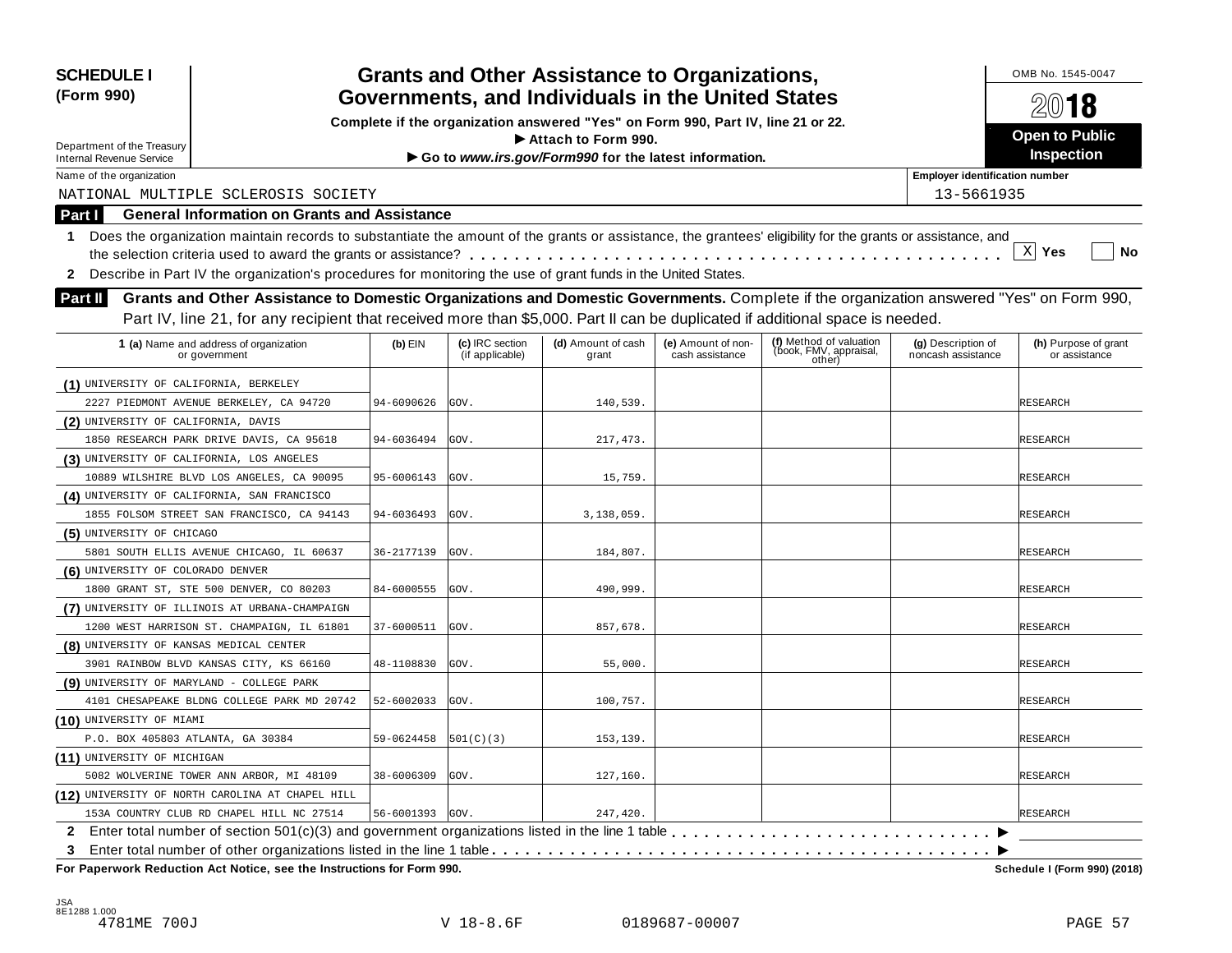| <b>SCHEDULE I</b><br>(Form 990)                                                                                                                                  |                          |                                    | <b>Grants and Other Assistance to Organizations,</b><br>Governments, and Individuals in the United States |                                       |                                                             |                                          | OMB No. 1545-0047<br>2018             |
|------------------------------------------------------------------------------------------------------------------------------------------------------------------|--------------------------|------------------------------------|-----------------------------------------------------------------------------------------------------------|---------------------------------------|-------------------------------------------------------------|------------------------------------------|---------------------------------------|
|                                                                                                                                                                  |                          |                                    | Complete if the organization answered "Yes" on Form 990, Part IV, line 21 or 22.                          |                                       |                                                             |                                          |                                       |
| Department of the Treasury                                                                                                                                       |                          |                                    | Attach to Form 990.                                                                                       |                                       |                                                             |                                          | <b>Open to Public</b>                 |
| <b>Internal Revenue Service</b>                                                                                                                                  |                          |                                    | Go to www.irs.gov/Form990 for the latest information.                                                     |                                       |                                                             |                                          | Inspection                            |
| Name of the organization                                                                                                                                         |                          |                                    |                                                                                                           |                                       |                                                             | <b>Employer identification number</b>    |                                       |
| NATIONAL MULTIPLE SCLEROSIS SOCIETY                                                                                                                              |                          |                                    |                                                                                                           |                                       |                                                             | 13-5661935                               |                                       |
| <b>General Information on Grants and Assistance</b><br>Part I                                                                                                    |                          |                                    |                                                                                                           |                                       |                                                             |                                          |                                       |
| Does the organization maintain records to substantiate the amount of the grants or assistance, the grantees' eligibility for the grants or assistance, and<br>1. |                          |                                    |                                                                                                           |                                       |                                                             |                                          |                                       |
|                                                                                                                                                                  |                          |                                    |                                                                                                           |                                       |                                                             |                                          | $\mathbf{x}$<br>Yes<br>No             |
| Describe in Part IV the organization's procedures for monitoring the use of grant funds in the United States.<br>$\mathbf{2}$                                    |                          |                                    |                                                                                                           |                                       |                                                             |                                          |                                       |
| Grants and Other Assistance to Domestic Organizations and Domestic Governments. Complete if the organization answered "Yes" on Form 990,<br><b>Part II</b>       |                          |                                    |                                                                                                           |                                       |                                                             |                                          |                                       |
| Part IV, line 21, for any recipient that received more than \$5,000. Part II can be duplicated if additional space is needed.                                    |                          |                                    |                                                                                                           |                                       |                                                             |                                          |                                       |
|                                                                                                                                                                  |                          |                                    |                                                                                                           |                                       |                                                             |                                          |                                       |
| 1 (a) Name and address of organization<br>or government                                                                                                          | $(b)$ EIN                | (c) IRC section<br>(if applicable) | (d) Amount of cash<br>grant                                                                               | (e) Amount of non-<br>cash assistance | (f) Method of valuation<br>(book, FMV, appraisal,<br>other) | (g) Description of<br>noncash assistance | (h) Purpose of grant<br>or assistance |
| (1) UNIVERSITY OF PENNSYLVANIA                                                                                                                                   |                          |                                    |                                                                                                           |                                       |                                                             |                                          |                                       |
| 3451 WALNUT STREET PHILADELPHIA, PA 19104                                                                                                                        | 23-1352685               | GOV.                               | 196,325.                                                                                                  |                                       |                                                             |                                          | RESEARCH                              |
| (2) UNIVERSITY OF SOUTHERN CALIFORNIA                                                                                                                            |                          |                                    |                                                                                                           |                                       |                                                             |                                          |                                       |
| UNIVERSITY GARDENS LOS ANGELES, CA 90089                                                                                                                         | 95-1642394               | GOV.                               | 730,191.                                                                                                  |                                       |                                                             |                                          | RESEARCH                              |
| (3) UNIVERSITY OF UTAH                                                                                                                                           |                          |                                    |                                                                                                           |                                       |                                                             |                                          |                                       |
| 201 S PRSDNTS CRCL SALT LAKE CITY UT 84112                                                                                                                       | 87-6000525               | GOV.                               | 1,413,739.                                                                                                |                                       |                                                             |                                          | RESEARCH                              |
| (4) UNIVERSITY OF VERMONT                                                                                                                                        |                          |                                    |                                                                                                           |                                       |                                                             |                                          |                                       |
| 85 SOUTH PROSPECT ST BURLINGTON, VT 05405                                                                                                                        | 03-0179440               | GOV.                               | 185,748.                                                                                                  |                                       |                                                             |                                          | RESEARCH                              |
| (5) UNIVERSITY OF VIRGINIA                                                                                                                                       |                          |                                    |                                                                                                           |                                       |                                                             |                                          |                                       |
| 1001 N. EMMET ST CHARLOTTESVILLE, VA 22904                                                                                                                       | 54-6001796               | GOV.                               | 222,109.                                                                                                  |                                       |                                                             |                                          | RESEARCH                              |
| (6) UNIVERSITY OF WASHINGTON                                                                                                                                     |                          |                                    |                                                                                                           |                                       |                                                             |                                          |                                       |
| 4300 ROOSEVELT WAY NE SEATTLE, WA 98195                                                                                                                          | 91-6001537               | GOV.                               | 991,017.                                                                                                  |                                       |                                                             |                                          | RESEARCH                              |
| (7) UNIVERSITY OF WISCONSIN-MADISON                                                                                                                              |                          |                                    |                                                                                                           |                                       |                                                             |                                          |                                       |
| 1308 W. DAYTON ST. MADISON, WI 53706                                                                                                                             | 39-6006492               | GOV.                               | 54,950.                                                                                                   |                                       |                                                             |                                          | RESEARCH                              |
| (8) VIRGINIA COMMONWEALTH UNIVERSITY                                                                                                                             |                          |                                    |                                                                                                           |                                       |                                                             |                                          |                                       |
| P.O. BOX 843035 RICHMOND, VA 23284                                                                                                                               | 54-6001758               | 501(C)(3)                          | 68,443.                                                                                                   |                                       |                                                             |                                          | RESEARCH                              |
| (9) WASHINGTON UNIVERSITY SCHOOL OF MEDICINE-M                                                                                                                   |                          |                                    |                                                                                                           |                                       |                                                             |                                          |                                       |
| 660 S. EUCLID AVE CB 8501 ST. LOUIS MO63110                                                                                                                      | 43-0653611               | 501(C)(3)                          | 1,165,037.                                                                                                |                                       |                                                             |                                          | <b>RESEARCH</b>                       |
| (10) WEILL CORNELL MEDICAL COLLEGE                                                                                                                               |                          |                                    |                                                                                                           |                                       |                                                             |                                          |                                       |
| 1300 YORK AVENUE NEW YORK, NY 10065                                                                                                                              | 13-1623978               | 501(C)(3)                          | 385,707.                                                                                                  |                                       |                                                             |                                          | <b>RESEARCH</b>                       |
| $(11)$ WESTAT                                                                                                                                                    |                          |                                    |                                                                                                           |                                       |                                                             |                                          |                                       |
| 1600 RESEARCH BOULEVARD ROCKVILLE, MD 20850                                                                                                                      | 84-0529566               | 501(C)(3)                          | 55,926.                                                                                                   |                                       |                                                             |                                          | RESEARCH                              |
| (12) YALE UNIVERSITY                                                                                                                                             |                          |                                    |                                                                                                           |                                       |                                                             |                                          |                                       |
| P.O. BOX 208237 NEW HAVEN, CT 06520                                                                                                                              | $06 - 0646973$ 501(C)(3) |                                    | 776,715.                                                                                                  |                                       |                                                             |                                          | <b>RESEARCH</b>                       |
|                                                                                                                                                                  |                          |                                    |                                                                                                           |                                       |                                                             |                                          |                                       |
| 3<br>For Paperwork Reduction Act Notice, see the Instructions for Form 990.                                                                                      |                          |                                    |                                                                                                           |                                       |                                                             |                                          | Schedule I (Form 990) (2018)          |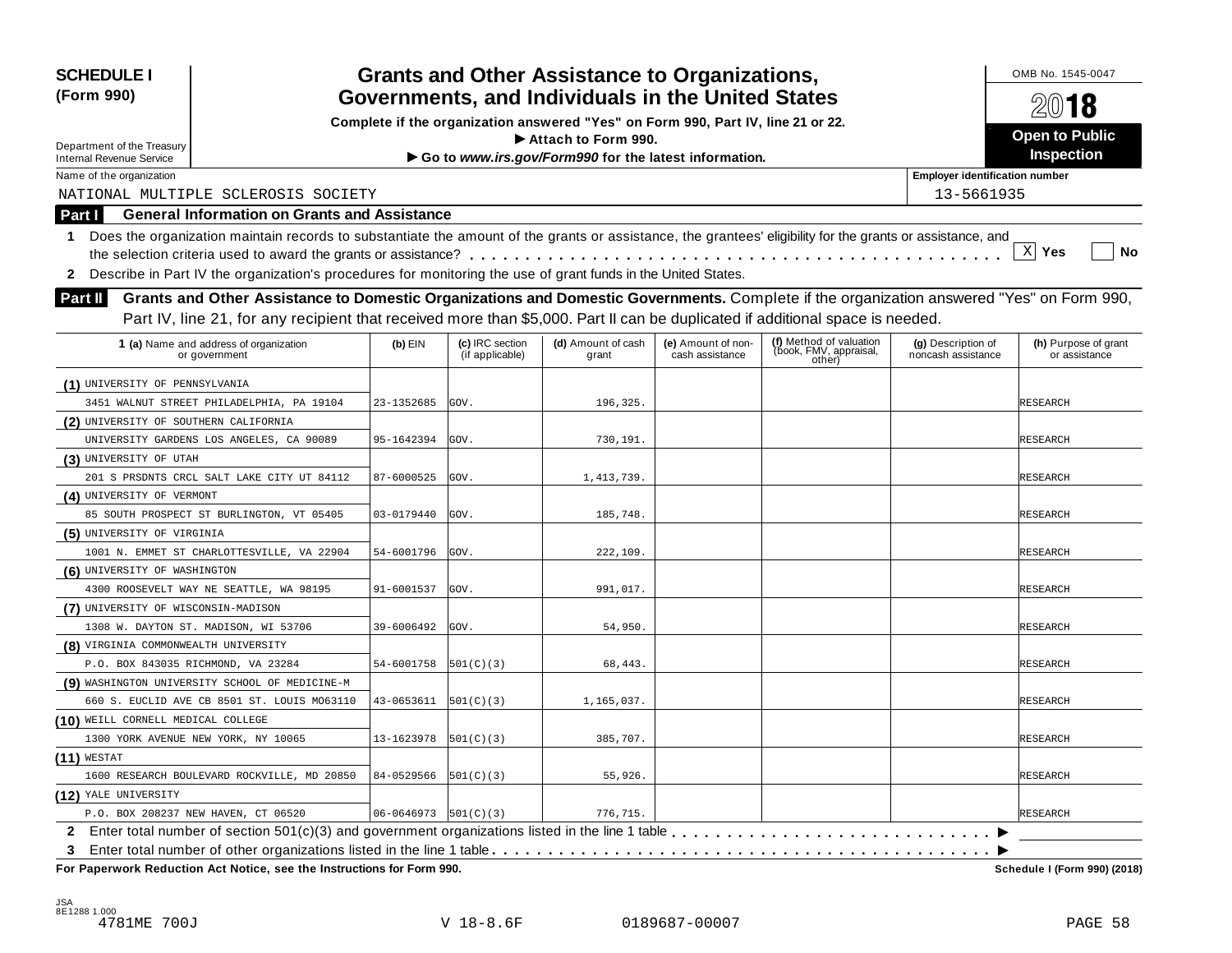| <b>SCHEDULE I</b>                        |                                                                                                                                                            |            | <b>Grants and Other Assistance to Organizations,</b><br>Governments, and Individuals in the United States |                                                                                  |                                       |                                                   |                                          |                                       |  |  |
|------------------------------------------|------------------------------------------------------------------------------------------------------------------------------------------------------------|------------|-----------------------------------------------------------------------------------------------------------|----------------------------------------------------------------------------------|---------------------------------------|---------------------------------------------------|------------------------------------------|---------------------------------------|--|--|
| (Form 990)                               |                                                                                                                                                            |            |                                                                                                           |                                                                                  |                                       |                                                   |                                          | 2018                                  |  |  |
|                                          |                                                                                                                                                            |            |                                                                                                           | Complete if the organization answered "Yes" on Form 990, Part IV, line 21 or 22. |                                       |                                                   |                                          |                                       |  |  |
| Department of the Treasury               |                                                                                                                                                            |            |                                                                                                           | $\blacktriangleright$ Attach to Form 990.                                        |                                       |                                                   |                                          | Open to Public<br>Inspection          |  |  |
| <b>Internal Revenue Service</b>          |                                                                                                                                                            |            |                                                                                                           | Go to www.irs.gov/Form990 for the latest information.                            |                                       |                                                   |                                          |                                       |  |  |
| Name of the organization                 |                                                                                                                                                            |            |                                                                                                           |                                                                                  |                                       |                                                   | <b>Employer identification number</b>    |                                       |  |  |
|                                          | NATIONAL MULTIPLE SCLEROSIS SOCIETY                                                                                                                        |            |                                                                                                           |                                                                                  |                                       |                                                   | 13-5661935                               |                                       |  |  |
| Part I                                   | <b>General Information on Grants and Assistance</b>                                                                                                        |            |                                                                                                           |                                                                                  |                                       |                                                   |                                          |                                       |  |  |
| 1.                                       | Does the organization maintain records to substantiate the amount of the grants or assistance, the grantees' eligibility for the grants or assistance, and |            |                                                                                                           |                                                                                  |                                       |                                                   |                                          |                                       |  |  |
|                                          |                                                                                                                                                            |            |                                                                                                           |                                                                                  |                                       |                                                   |                                          | $\mathbf{x}$<br>Yes<br>No             |  |  |
| $\mathbf{z}$                             | Describe in Part IV the organization's procedures for monitoring the use of grant funds in the United States.                                              |            |                                                                                                           |                                                                                  |                                       |                                                   |                                          |                                       |  |  |
| <b>Part II</b>                           | Grants and Other Assistance to Domestic Organizations and Domestic Governments. Complete if the organization answered "Yes" on Form 990,                   |            |                                                                                                           |                                                                                  |                                       |                                                   |                                          |                                       |  |  |
|                                          | Part IV, line 21, for any recipient that received more than \$5,000. Part II can be duplicated if additional space is needed.                              |            |                                                                                                           |                                                                                  |                                       |                                                   |                                          |                                       |  |  |
|                                          | 1 (a) Name and address of organization<br>or government                                                                                                    | $(b)$ EIN  | (c) IRC section<br>(if applicable)                                                                        | (d) Amount of cash<br>grant                                                      | (e) Amount of non-<br>cash assistance | (f) Method of valuation<br>(book, FMV, appraisal, | (g) Description of<br>noncash assistance | (h) Purpose of grant<br>or assistance |  |  |
|                                          |                                                                                                                                                            |            |                                                                                                           |                                                                                  |                                       | other)                                            |                                          |                                       |  |  |
| (1) ALBANY MEDICAL COLLEGE               |                                                                                                                                                            |            |                                                                                                           |                                                                                  |                                       |                                                   |                                          |                                       |  |  |
|                                          | 47 NEW SCOTLAND AVE MC-1 ALBANY, NY 12208                                                                                                                  | 14-1338310 | [501(C)(3)                                                                                                | 55,000.                                                                          |                                       |                                                   |                                          | RESEARCH                              |  |  |
| (2) BETH ISRAEL DEACONESS MEDICAL CENTER |                                                                                                                                                            |            |                                                                                                           |                                                                                  |                                       |                                                   |                                          |                                       |  |  |
| 330 BROOKLINE AVE BOSTON, MA 02215       |                                                                                                                                                            | 04-2103881 | [501(C)(3)                                                                                                | 39,337.                                                                          |                                       |                                                   |                                          | RESEARCH                              |  |  |
| (3) GEORGETOWN UNIVERSITY                |                                                                                                                                                            |            |                                                                                                           |                                                                                  |                                       |                                                   |                                          |                                       |  |  |
|                                          | 37TH AND O STREET, NW WASHINGTON, DC 20057                                                                                                                 | 53-0196603 | [501(C)(3)                                                                                                | 35,216.                                                                          |                                       |                                                   |                                          | RESEARCH                              |  |  |
| (4) HARVARD MEDICAL SCHOOL               |                                                                                                                                                            |            |                                                                                                           |                                                                                  |                                       |                                                   |                                          |                                       |  |  |
| 25 SHATTUCK ST BOSTON, MA 02115          |                                                                                                                                                            | 04-2103580 | [501(C)(3)                                                                                                | 65,802.                                                                          |                                       |                                                   |                                          | RESEARCH                              |  |  |
| (5) HENRY FORD HEALTH SYSTEM             |                                                                                                                                                            |            |                                                                                                           |                                                                                  |                                       |                                                   |                                          |                                       |  |  |
|                                          | 2799 WEST GRAND BOULEVARD DETROIT, MI 48202                                                                                                                | 38-1357020 | [501(C)(3)                                                                                                | 93,916.                                                                          |                                       |                                                   |                                          | RESEARCH                              |  |  |
| (6) ROCKY MOUNTAIN MS CENTER TISSUE BANK |                                                                                                                                                            |            |                                                                                                           |                                                                                  |                                       |                                                   |                                          |                                       |  |  |
|                                          | 8845 WAGNER STREET WESTMINSTER, CO 80031                                                                                                                   | 84-0795455 | [501(C)(3)                                                                                                | 57,214.                                                                          |                                       |                                                   |                                          | RESEARCH                              |  |  |
| (7) SEATTLE CHILDREN'S HOSPITAL          |                                                                                                                                                            |            |                                                                                                           |                                                                                  |                                       |                                                   |                                          |                                       |  |  |
|                                          | 4800 SAND POINT WAY NE SEATTLE, WA 98145                                                                                                                   | 91-0564748 | [501(C)(3)                                                                                                | 180,104.                                                                         |                                       |                                                   |                                          | RESEARCH                              |  |  |
| (8) SHEPHERD CENTER                      |                                                                                                                                                            |            |                                                                                                           |                                                                                  |                                       |                                                   |                                          |                                       |  |  |
|                                          | 2020 PEACHTREE RD N.W. ATLANTA, GA 30309                                                                                                                   | 51-0141601 | 501(C)(3)                                                                                                 | 25,000.                                                                          |                                       |                                                   |                                          | RESEARCH                              |  |  |
|                                          | (9) THE FEINSTEIN INSTITUTE FOR MEDICAL RESEARC                                                                                                            |            |                                                                                                           |                                                                                  |                                       |                                                   |                                          |                                       |  |  |
|                                          | 972 BRUSH HOLLOW RD. WESTBURY, NY 11590                                                                                                                    | 11-2673595 | [501(C)(3)                                                                                                | 55,000.                                                                          |                                       |                                                   |                                          | RESEARCH                              |  |  |
| (10) TISCH MS RESEARCH CENTER            |                                                                                                                                                            |            |                                                                                                           |                                                                                  |                                       |                                                   |                                          |                                       |  |  |
|                                          | 521 WEST 57TH ST 4TH FL NEW YORK, NY 10019                                                                                                                 | 25-1922851 | 501(C)(3)                                                                                                 | 250,000.                                                                         |                                       |                                                   |                                          | <b>RESEARCH</b>                       |  |  |
| (11) UNIVERSITY OF COLORADO, DENVER      |                                                                                                                                                            |            |                                                                                                           |                                                                                  |                                       |                                                   |                                          |                                       |  |  |
|                                          | 1800 GRANT ST, STE 500 DENVER, CO 80203                                                                                                                    | 84-6000555 | GOV.                                                                                                      | 63,084.                                                                          |                                       |                                                   |                                          | RESEARCH                              |  |  |
| (12) UNIVERSITY OF MARYLAND, BALTIMORE   |                                                                                                                                                            |            |                                                                                                           |                                                                                  |                                       |                                                   |                                          |                                       |  |  |
|                                          | 4100 CHESAPEAKE BLDG COLLEGE PARK, MD 20742   52-6002033 GOV.                                                                                              |            |                                                                                                           | 54,155.                                                                          |                                       |                                                   |                                          | <b>RESEARCH</b>                       |  |  |
|                                          |                                                                                                                                                            |            |                                                                                                           |                                                                                  |                                       |                                                   |                                          |                                       |  |  |
| 3                                        |                                                                                                                                                            |            |                                                                                                           |                                                                                  |                                       |                                                   |                                          |                                       |  |  |
|                                          | For Paperwork Reduction Act Notice, see the Instructions for Form 990.                                                                                     |            |                                                                                                           |                                                                                  |                                       |                                                   |                                          | Schedule I (Form 990) (2018)          |  |  |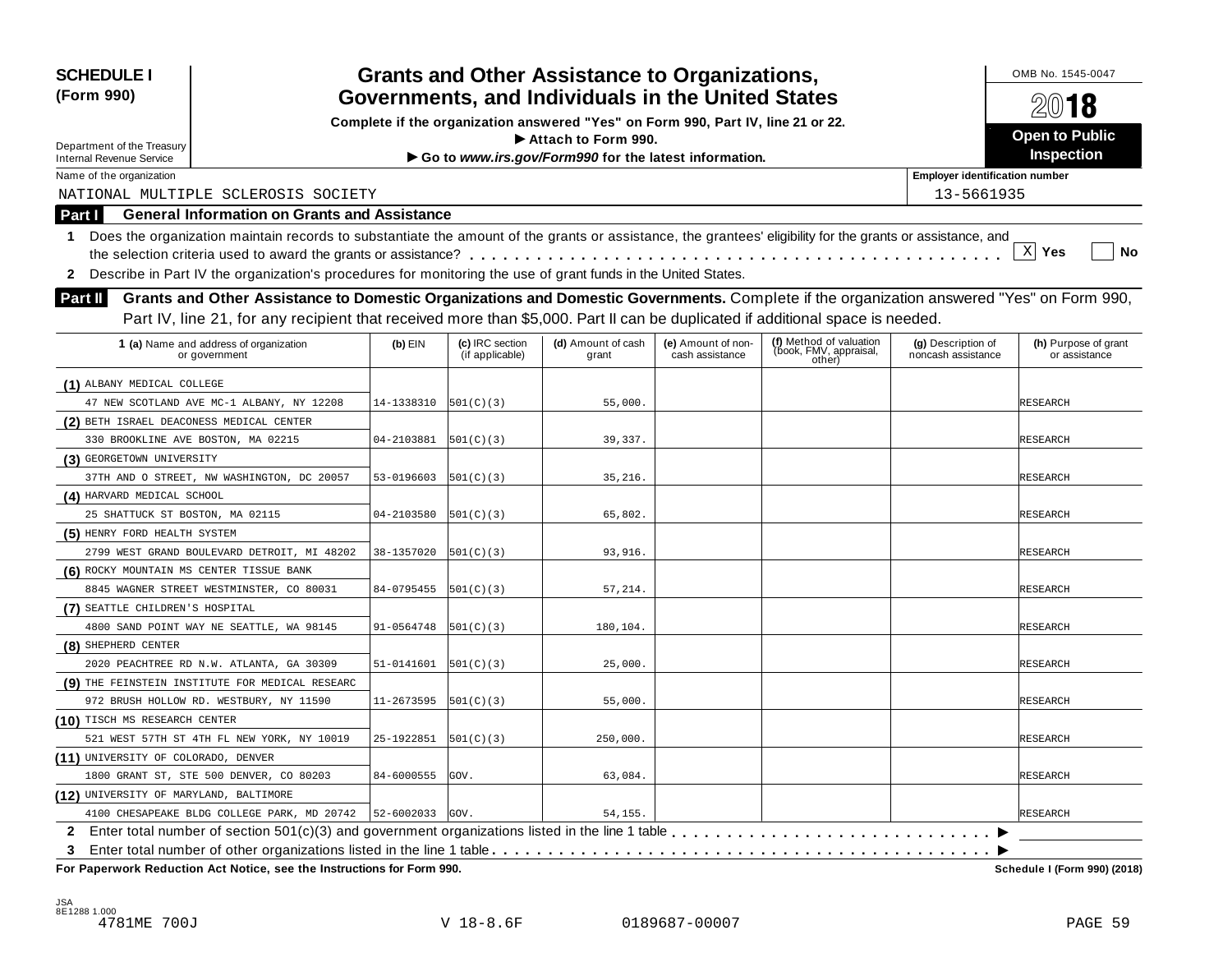| <b>SCHEDULE I</b><br>(Form 990)       |                                                                                                                                                            |                          | <b>Grants and Other Assistance to Organizations,</b><br>Governments, and Individuals in the United States |                                                                                  |                    |                                  |                                       |                              |  |  |
|---------------------------------------|------------------------------------------------------------------------------------------------------------------------------------------------------------|--------------------------|-----------------------------------------------------------------------------------------------------------|----------------------------------------------------------------------------------|--------------------|----------------------------------|---------------------------------------|------------------------------|--|--|
|                                       |                                                                                                                                                            |                          |                                                                                                           |                                                                                  |                    |                                  |                                       | 2018                         |  |  |
|                                       |                                                                                                                                                            |                          |                                                                                                           | Complete if the organization answered "Yes" on Form 990, Part IV, line 21 or 22. |                    |                                  |                                       | Open to Public               |  |  |
| Department of the Treasury            |                                                                                                                                                            |                          |                                                                                                           | $\blacktriangleright$ Attach to Form 990.                                        |                    |                                  |                                       | Inspection                   |  |  |
| <b>Internal Revenue Service</b>       |                                                                                                                                                            |                          |                                                                                                           | Go to www.irs.gov/Form990 for the latest information.                            |                    |                                  |                                       |                              |  |  |
| Name of the organization              |                                                                                                                                                            |                          |                                                                                                           |                                                                                  |                    |                                  | <b>Employer identification number</b> |                              |  |  |
|                                       | NATIONAL MULTIPLE SCLEROSIS SOCIETY                                                                                                                        |                          |                                                                                                           |                                                                                  |                    |                                  | 13-5661935                            |                              |  |  |
| Part I                                | <b>General Information on Grants and Assistance</b>                                                                                                        |                          |                                                                                                           |                                                                                  |                    |                                  |                                       |                              |  |  |
| 1.                                    | Does the organization maintain records to substantiate the amount of the grants or assistance, the grantees' eligibility for the grants or assistance, and |                          |                                                                                                           |                                                                                  |                    |                                  |                                       |                              |  |  |
|                                       |                                                                                                                                                            |                          |                                                                                                           |                                                                                  |                    |                                  |                                       | $\mathbf{x}$<br>Yes<br>No    |  |  |
| $\mathbf{z}$                          | Describe in Part IV the organization's procedures for monitoring the use of grant funds in the United States.                                              |                          |                                                                                                           |                                                                                  |                    |                                  |                                       |                              |  |  |
| <b>Part II</b>                        | Grants and Other Assistance to Domestic Organizations and Domestic Governments. Complete if the organization answered "Yes" on Form 990,                   |                          |                                                                                                           |                                                                                  |                    |                                  |                                       |                              |  |  |
|                                       | Part IV, line 21, for any recipient that received more than \$5,000. Part II can be duplicated if additional space is needed.                              |                          |                                                                                                           |                                                                                  |                    |                                  |                                       |                              |  |  |
|                                       |                                                                                                                                                            |                          | (c) IRC section                                                                                           | (d) Amount of cash                                                               | (e) Amount of non- | (f) Method of valuation          | (g) Description of                    | (h) Purpose of grant         |  |  |
|                                       | 1 (a) Name and address of organization<br>or government                                                                                                    | $(b)$ EIN                | (if applicable)                                                                                           | grant                                                                            | cash assistance    | (book, FMV, appraisal,<br>other) | noncash assistance                    | or assistance                |  |  |
| (1) UNIVERSITY OF MISSOURI-COLUMBIA   |                                                                                                                                                            |                          |                                                                                                           |                                                                                  |                    |                                  |                                       |                              |  |  |
|                                       | 118 UNIVERSITY HALL COLUMBIA, MO 65211                                                                                                                     | 43-6003859               | GOV.                                                                                                      | 55,000.                                                                          |                    |                                  |                                       | RESEARCH                     |  |  |
| (2) UNIVERSITY OF OKLAHOMA            |                                                                                                                                                            |                          |                                                                                                           |                                                                                  |                    |                                  |                                       |                              |  |  |
|                                       | 201 STEPHENSN PRKWY STE 3100 NORMAN OK73019                                                                                                                | 73-1377584               | GOV.                                                                                                      | 53,547.                                                                          |                    |                                  |                                       | RESEARCH                     |  |  |
|                                       | (3) UNIVERSITY OF SOUTHERN CALIFORNIA LOS ANGEL                                                                                                            |                          |                                                                                                           |                                                                                  |                    |                                  |                                       |                              |  |  |
|                                       | UNI GARDENS, STE 205 LOS ANGELES, CA 90089                                                                                                                 | 95-1642394               | GOV.                                                                                                      | 198,116.                                                                         |                    |                                  |                                       | RESEARCH                     |  |  |
|                                       | (4) NATIONAL INSTITUTES OF HEALTH/NATIONAL INST                                                                                                            |                          |                                                                                                           |                                                                                  |                    |                                  |                                       |                              |  |  |
|                                       | 9000 ROCKVILLE PIKE BETHESDA, MD 20892                                                                                                                     | 52-0858115               | [501(C)(3)                                                                                                | 22,661.                                                                          |                    |                                  |                                       | RESEARCH                     |  |  |
| (5) UNIVERSITY OF NEW MEXICO          |                                                                                                                                                            |                          |                                                                                                           |                                                                                  |                    |                                  |                                       |                              |  |  |
|                                       | 1 UNI. OF NEW MEXICO ALBUQUERQUE, NM 87131                                                                                                                 | 85-6000642               | GOV.                                                                                                      | 55,000.                                                                          |                    |                                  |                                       | RESEARCH                     |  |  |
| (6) TEXAS A&M AGRILIFE RESEARCH       |                                                                                                                                                            |                          |                                                                                                           |                                                                                  |                    |                                  |                                       |                              |  |  |
|                                       | 2147 TAMUS COLLEGE STATION, TX 77843                                                                                                                       | 74-6000541               | GOV.                                                                                                      | 267,221.                                                                         |                    |                                  |                                       | RESEARCH                     |  |  |
| (7) UNIVERSITY OF CONNECTICUT         |                                                                                                                                                            |                          |                                                                                                           |                                                                                  |                    |                                  |                                       |                              |  |  |
| 343 MANSFIELD RD STORRS, CT 06269     |                                                                                                                                                            | 06-0772160               | GOV.                                                                                                      | 254,741.                                                                         |                    |                                  |                                       | RESEARCH                     |  |  |
|                                       | (8) UNIVERSITY OF CONNECTICUT HEALTH CENTER                                                                                                                |                          |                                                                                                           |                                                                                  |                    |                                  |                                       |                              |  |  |
|                                       | 263 FARMINGTON AVENUE FARMINGTON, CT 06030                                                                                                                 | 52-1725543               | GOV.                                                                                                      | 440.721.                                                                         |                    |                                  |                                       | RESEARCH                     |  |  |
| (9) UNIVERSITY OF WISCONSIN-MILWAUKEE |                                                                                                                                                            |                          |                                                                                                           |                                                                                  |                    |                                  |                                       |                              |  |  |
|                                       | 3203 N. DOWNER AVE MILWAUKEE, WI 53211                                                                                                                     | 39-1805963               | GOV.                                                                                                      | 118,785.                                                                         |                    |                                  |                                       | RESEARCH                     |  |  |
|                                       | (10) UNIVERSITY OF MASSACHUSETTS MEDICAL SCHOOL                                                                                                            |                          |                                                                                                           |                                                                                  |                    |                                  |                                       |                              |  |  |
| 55 N LAKE AVE WORCESTER, MA 01655     |                                                                                                                                                            | 04-3167352               | GOV.                                                                                                      | 107,902.                                                                         |                    |                                  |                                       | <b>RESEARCH</b>              |  |  |
| (11) BRIGHAM AND WOMEN'S HOSPITAL     |                                                                                                                                                            |                          |                                                                                                           |                                                                                  |                    |                                  |                                       |                              |  |  |
|                                       | 75 FRANCIS STREET BOSTON, MA 02115                                                                                                                         | 04-2312909               | 501(C)(3)                                                                                                 | 87,656.                                                                          |                    |                                  |                                       | CLINICAL                     |  |  |
| (12) CEDARS-SINAI MEDICAL CENTER      |                                                                                                                                                            |                          |                                                                                                           |                                                                                  |                    |                                  |                                       |                              |  |  |
|                                       | 8700 BEVERLY BLVD LOS ANGELES, CA 90048                                                                                                                    | $95-1644600$ $501(C)(3)$ |                                                                                                           | 48,750.                                                                          |                    |                                  |                                       | CLINICAL                     |  |  |
|                                       |                                                                                                                                                            |                          |                                                                                                           |                                                                                  |                    |                                  |                                       |                              |  |  |
| 3                                     |                                                                                                                                                            |                          |                                                                                                           |                                                                                  |                    |                                  |                                       |                              |  |  |
|                                       | For Paperwork Reduction Act Notice, see the Instructions for Form 990.                                                                                     |                          |                                                                                                           |                                                                                  |                    |                                  |                                       | Schedule I (Form 990) (2018) |  |  |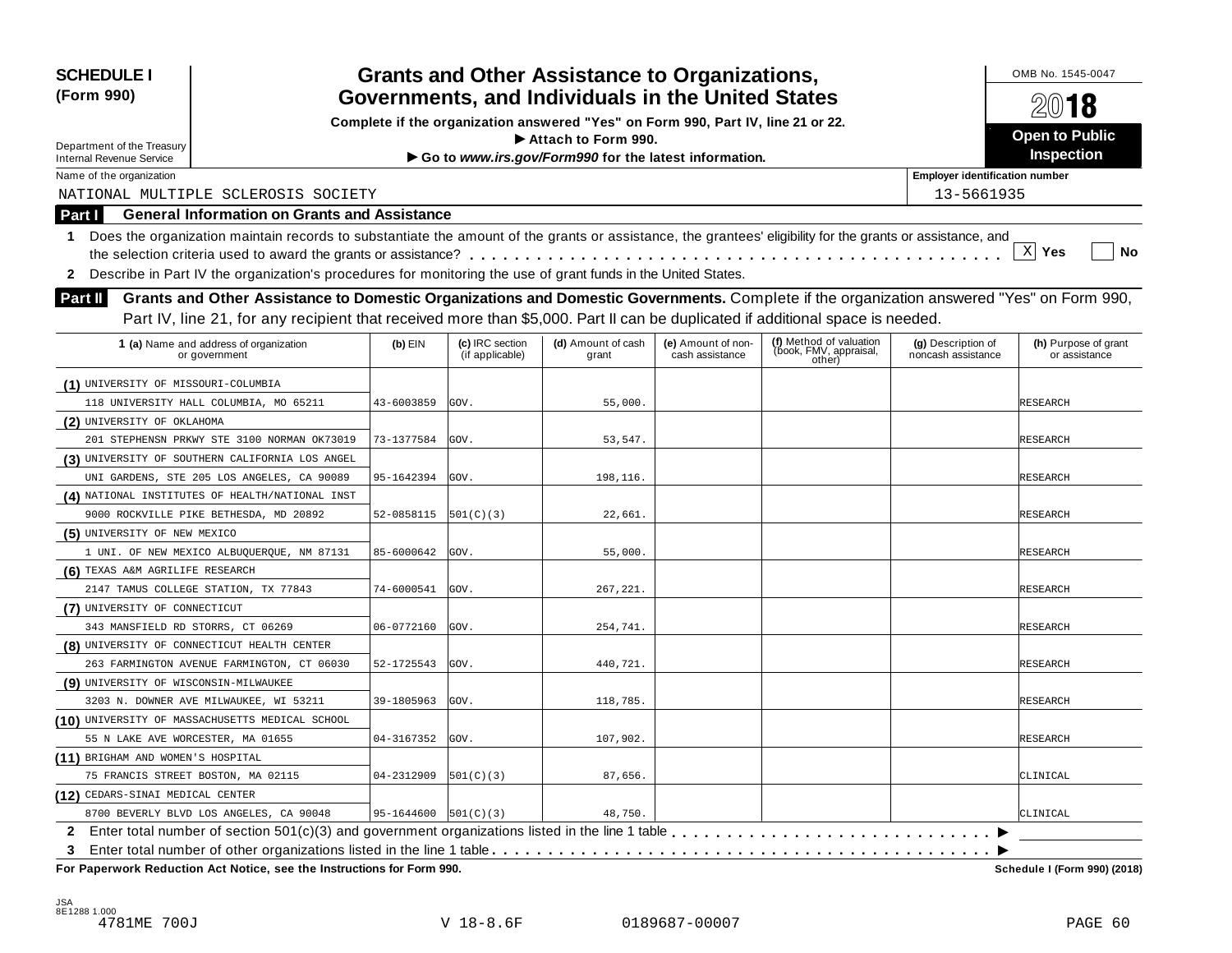| <b>SCHEDULE I</b><br>(Form 990)                                                                                                                                  |                                                                                  | <b>Grants and Other Assistance to Organizations,</b><br>Governments, and Individuals in the United States |                                                       |                                       |                                                             |                                          |                                       |  |  |
|------------------------------------------------------------------------------------------------------------------------------------------------------------------|----------------------------------------------------------------------------------|-----------------------------------------------------------------------------------------------------------|-------------------------------------------------------|---------------------------------------|-------------------------------------------------------------|------------------------------------------|---------------------------------------|--|--|
|                                                                                                                                                                  |                                                                                  |                                                                                                           |                                                       |                                       |                                                             |                                          | 2018                                  |  |  |
|                                                                                                                                                                  | Complete if the organization answered "Yes" on Form 990, Part IV, line 21 or 22. |                                                                                                           |                                                       |                                       |                                                             |                                          | Open to Public                        |  |  |
| Department of the Treasury                                                                                                                                       |                                                                                  |                                                                                                           | $\blacktriangleright$ Attach to Form 990.             |                                       |                                                             |                                          | Inspection                            |  |  |
| <b>Internal Revenue Service</b>                                                                                                                                  |                                                                                  |                                                                                                           | Go to www.irs.gov/Form990 for the latest information. |                                       |                                                             | <b>Employer identification number</b>    |                                       |  |  |
| Name of the organization<br>NATIONAL MULTIPLE SCLEROSIS SOCIETY                                                                                                  |                                                                                  |                                                                                                           |                                                       |                                       |                                                             | 13-5661935                               |                                       |  |  |
|                                                                                                                                                                  |                                                                                  |                                                                                                           |                                                       |                                       |                                                             |                                          |                                       |  |  |
| <b>General Information on Grants and Assistance</b><br>Part I                                                                                                    |                                                                                  |                                                                                                           |                                                       |                                       |                                                             |                                          |                                       |  |  |
| Does the organization maintain records to substantiate the amount of the grants or assistance, the grantees' eligibility for the grants or assistance, and<br>1. |                                                                                  |                                                                                                           |                                                       |                                       |                                                             |                                          | $X$ Yes                               |  |  |
|                                                                                                                                                                  |                                                                                  |                                                                                                           |                                                       |                                       |                                                             |                                          | No                                    |  |  |
| Describe in Part IV the organization's procedures for monitoring the use of grant funds in the United States.<br>$\mathbf{2}$                                    |                                                                                  |                                                                                                           |                                                       |                                       |                                                             |                                          |                                       |  |  |
| Grants and Other Assistance to Domestic Organizations and Domestic Governments. Complete if the organization answered "Yes" on Form 990,<br><b>Part II</b>       |                                                                                  |                                                                                                           |                                                       |                                       |                                                             |                                          |                                       |  |  |
| Part IV, line 21, for any recipient that received more than \$5,000. Part II can be duplicated if additional space is needed.                                    |                                                                                  |                                                                                                           |                                                       |                                       |                                                             |                                          |                                       |  |  |
| 1 (a) Name and address of organization<br>or government                                                                                                          | $(b)$ EIN                                                                        | (c) IRC section<br>(if applicable)                                                                        | (d) Amount of cash<br>grant                           | (e) Amount of non-<br>cash assistance | (f) Method of valuation<br>(book, FMV, appraisal,<br>other) | (g) Description of<br>noncash assistance | (h) Purpose of grant<br>or assistance |  |  |
| (1) CHILDREN'S HOSPITAL OF PHILADELPHIA                                                                                                                          |                                                                                  |                                                                                                           |                                                       |                                       |                                                             |                                          |                                       |  |  |
| 3401 CIVIC CNTR BLVD PHILADELPHIA, PA 19104                                                                                                                      | 23-1352166                                                                       | [501(C)(3)                                                                                                | 111,531.                                              |                                       |                                                             |                                          | CLINICAL                              |  |  |
| (2) CLEVELAND CLINIC FOUNDATION                                                                                                                                  |                                                                                  |                                                                                                           |                                                       |                                       |                                                             |                                          |                                       |  |  |
| 9500 EUCLID AVENUE CLEVELAND, OH 44195                                                                                                                           | 91-2153073                                                                       | [501(C)(3)                                                                                                | 131,981.                                              |                                       |                                                             |                                          | CLINICAL                              |  |  |
| (3) ICAHN SCHOOL OF MEDICINE AT MOUNT SINAI                                                                                                                      |                                                                                  |                                                                                                           |                                                       |                                       |                                                             |                                          |                                       |  |  |
| ONE GUSTAVE L. LEVY PLACE NEW YORK NY 10029                                                                                                                      | 13-6171197                                                                       | [501(C)(3)                                                                                                | 109,981.                                              |                                       |                                                             |                                          | CLINICAL                              |  |  |
| (4) JOHNS HOPKINS UNIVERSITY                                                                                                                                     |                                                                                  |                                                                                                           |                                                       |                                       |                                                             |                                          |                                       |  |  |
| 600 NORTH WOLFE STREET BALTIMORE, MD 21287                                                                                                                       | 52-0595110                                                                       | [501(C)(3)                                                                                                | 112,173.                                              |                                       |                                                             |                                          | CLINICAL                              |  |  |
| (5) NEW YORK UNIVERSITY LANGONE MEDICAL CENTER                                                                                                                   |                                                                                  |                                                                                                           |                                                       |                                       |                                                             |                                          |                                       |  |  |
| 550 FIRST AVENUE NEW YORK, NY 10016                                                                                                                              | 13-5562308                                                                       | [501(C)(3)                                                                                                | 67,500.                                               |                                       |                                                             |                                          | CLINICAL                              |  |  |
| (6) NORTHWESTERN UNIVERSITY                                                                                                                                      |                                                                                  |                                                                                                           |                                                       |                                       |                                                             |                                          |                                       |  |  |
| 633 CLARK STREET EVANSTON, IL 60208                                                                                                                              | 36-2167817                                                                       | 501(C)(3)                                                                                                 | 48,750.                                               |                                       |                                                             |                                          | CLINICAL                              |  |  |
| (7) THE UNIVERSITY OF TEXAS SOUTHWESTERN MEDICA                                                                                                                  |                                                                                  |                                                                                                           |                                                       |                                       |                                                             |                                          |                                       |  |  |
| 5323 HARRY HINES BLVD. DALLAS, TX 75390                                                                                                                          | 75-6002868                                                                       | 501(C)(3)                                                                                                 | 116,875.                                              |                                       |                                                             |                                          | CLINICAL                              |  |  |
| (8) UNIVERSITY OF ALABAMA AT BIRMINGHAM                                                                                                                          |                                                                                  |                                                                                                           |                                                       |                                       |                                                             |                                          |                                       |  |  |
| 1720 2ND AVE S BIRMINGHAM, AL 35294                                                                                                                              | 63-6005396                                                                       | GOV.                                                                                                      | 65,000.                                               |                                       |                                                             |                                          | CLINICAL                              |  |  |
| (9) UNIVERSITY OF CALIFORNIA, SAN FRANCISCO                                                                                                                      |                                                                                  |                                                                                                           |                                                       |                                       |                                                             |                                          |                                       |  |  |
| 1855 FOLSOM STREET SAN FRANCISCO, CA 94143                                                                                                                       | 94-6036493                                                                       | GOV.                                                                                                      | 87,656.                                               |                                       |                                                             |                                          | CLINICAL                              |  |  |
| (10) UNIVERSITY OF CHICAGO                                                                                                                                       |                                                                                  |                                                                                                           |                                                       |                                       |                                                             |                                          |                                       |  |  |
| 5801 SOUTH ELLIS AVENUE CHICAGO, IL 60637                                                                                                                        | 36-2177139                                                                       | GOV.                                                                                                      | 87,656.                                               |                                       |                                                             |                                          | CLINICAL                              |  |  |
| (11) UNIVERSITY OF COLORADO DENVER                                                                                                                               |                                                                                  |                                                                                                           |                                                       |                                       |                                                             |                                          |                                       |  |  |
| 1800 GRANT ST, STE 500 DENVER, CO 80203                                                                                                                          | 84-6000555                                                                       | GOV.                                                                                                      | 18,750.                                               |                                       |                                                             |                                          | CLINICAL                              |  |  |
| (12) UNIVERSITY OF KANSAS MEDICAL CENTER                                                                                                                         |                                                                                  |                                                                                                           |                                                       |                                       |                                                             |                                          |                                       |  |  |
| 3901 RAINBOW BLVD KANSAS CITY, KS 66160                                                                                                                          | $48-1108830$ $501(C)(3)$                                                         |                                                                                                           | 48,750.                                               |                                       |                                                             |                                          | CLINICAL                              |  |  |
|                                                                                                                                                                  |                                                                                  |                                                                                                           |                                                       |                                       |                                                             |                                          |                                       |  |  |
| 3                                                                                                                                                                |                                                                                  |                                                                                                           |                                                       |                                       |                                                             |                                          |                                       |  |  |
| For Paperwork Reduction Act Notice, see the Instructions for Form 990.                                                                                           |                                                                                  |                                                                                                           |                                                       |                                       |                                                             |                                          | Schedule I (Form 990) (2018)          |  |  |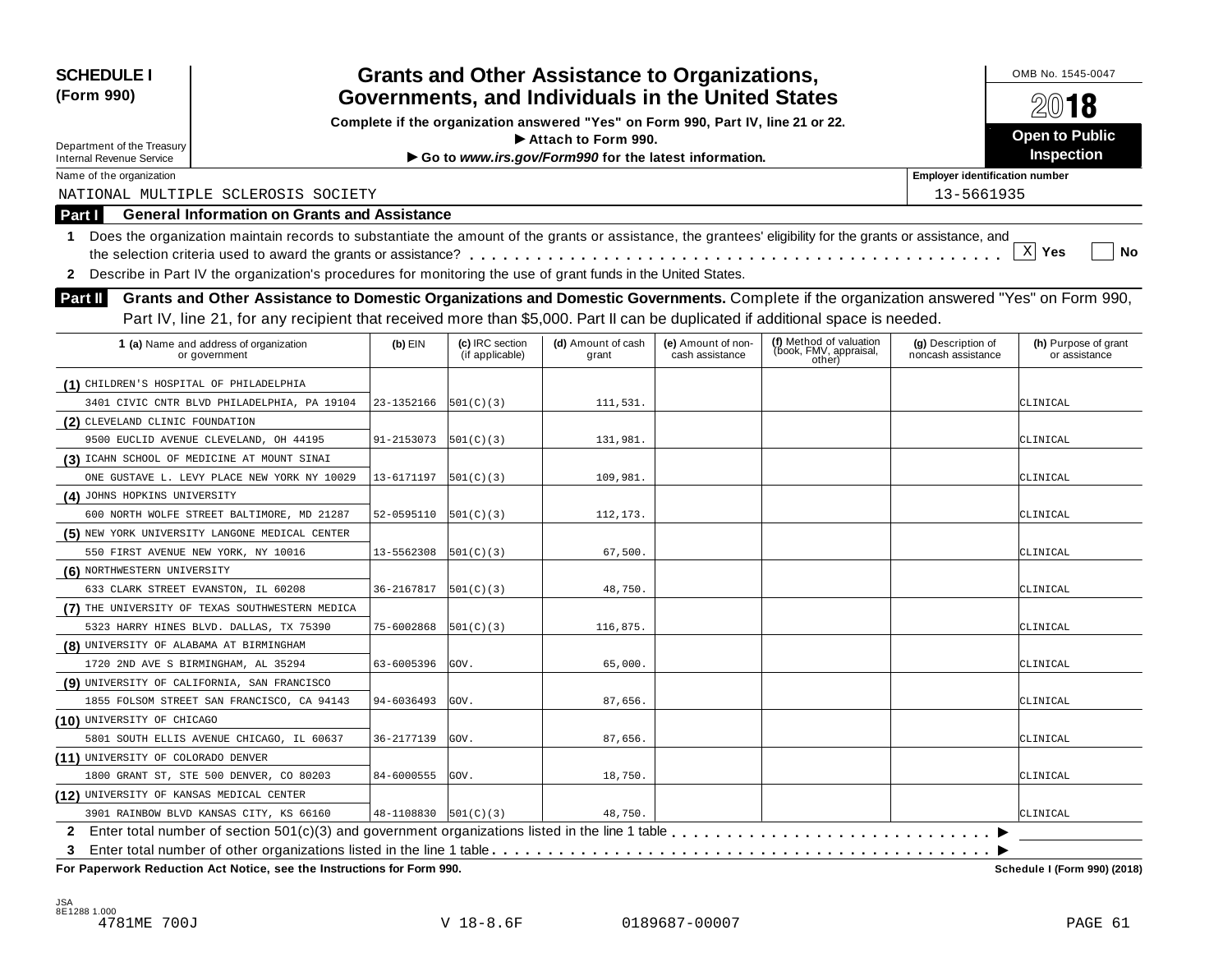| Governments, and Individuals in the United States<br>Complete if the organization answered "Yes" on Form 990, Part IV, line 21 or 22.<br>Open to Public<br>$\blacktriangleright$ Attach to Form 990.<br>Inspection<br>Go to www.irs.gov/Form990 for the latest information.<br><b>Internal Revenue Service</b><br><b>Employer identification number</b><br>Name of the organization<br>NATIONAL MULTIPLE SCLEROSIS SOCIETY<br>13-5661935<br><b>General Information on Grants and Assistance</b><br>Part I<br>Does the organization maintain records to substantiate the amount of the grants or assistance, the grantees' eligibility for the grants or assistance, and<br>1.<br>$X$ Yes<br>No<br>Describe in Part IV the organization's procedures for monitoring the use of grant funds in the United States.<br>Grants and Other Assistance to Domestic Organizations and Domestic Governments. Complete if the organization answered "Yes" on Form 990,<br>Part IV, line 21, for any recipient that received more than \$5,000. Part II can be duplicated if additional space is needed.<br>(f) Method of valuation<br>(c) IRC section<br>(d) Amount of cash<br>(h) Purpose of grant<br>$(b)$ EIN<br>(e) Amount of non-<br>(g) Description of<br>1 (a) Name and address of organization<br>(book, FMV, appraisal,<br>(if applicable)<br>cash assistance<br>noncash assistance<br>grant<br>or assistance<br>or government<br>other)<br>(1) UNIVERSITY OF ROCHESTER MEDICAL CENTER<br>111,031.<br>910 GENOSEE STREET ROCHESTER, NY 14611<br>16-0743209<br>[501(C)(3)<br>CLINICAL<br>(2) UNIVERSITY OF SOUTHERN CALIFORNIA<br>GOV.<br>48,750.<br>UNIVERSITY GARDENS LOS ANGELES, CA 90089<br>95-1642394<br>CLINICAL<br>(3) UNIVERSITY OF VIRGINIA<br>1001 N. EMMET ST CHARLOTTESVILLE, VA 22904<br>GOV.<br>54-6001796<br>38,330.<br>CLINICAL<br>(4) UNIVERSITY OF WASHINGTON<br>115,082.<br>4300 ROOSEVELT WAY NE SEATTLE, WA 98195<br>91-6001537<br>GOV.<br>CLINICAL<br>(5) UNIVERSITY OF TEXAS AT AUSTIN<br>100,000.<br>110 INNER CAMPUS DR. AUSTIN, TX 78712<br>74-6000203<br>GOV.<br>CLINICAL<br>(6) OREGON HEALTH & SCIENCE UNIVERSITY<br>3181 SW SAM JCKSN PRK RD PORTLAND, OR 97239<br>61-1730890<br> 501(C)(3) <br>23,375.<br>CLINICAL<br>(7) UNIVERSITY OF MASSACHUSETTS MEDICAL SCHOOL<br>04-3167352<br>GOV.<br>121,000.<br>55 N LAKE AVE WORCESTER, MA 01655<br>CLINICAL<br>(8) ANNEXON BIOSCIENCES<br>27-5414423<br>190,000.<br>280 UTAH AVE, SOUTH SAN FRANCISCO CA 94080<br>[501(C)(3)<br>FAST FORWARD<br>(9) BRIGHAM AND WOMEN'S HOSPITAL<br>75 FRANCIS STREET BOSTON, MA 02115<br>04-2312909<br>255,000.<br>FAST FORWARD<br>[501(C)(3)<br>10000 CEDAR AVENUE CLEVELAND, OH 44106<br>82-4625105<br> 501(C)(3) <br>121,138.<br>FAST FORWARD<br>(11) LONGEVITY BIOTECH, INC.<br>27-2351016<br>77,140.<br>3001 MARKET ST, PHILADELPHIA PA 19104<br>N/A<br>FAST FORWARD<br>(12) MEDARED/CORPORATION<br>$81 - 4579978$ N/A<br>1080 MARSH RD. MENLO PARK, CA 94025<br>107,999.<br>FAST FORWARD | <b>SCHEDULE I</b>          |  | <b>Grants and Other Assistance to Organizations,</b> |  |  |  |  |      |  |  |
|----------------------------------------------------------------------------------------------------------------------------------------------------------------------------------------------------------------------------------------------------------------------------------------------------------------------------------------------------------------------------------------------------------------------------------------------------------------------------------------------------------------------------------------------------------------------------------------------------------------------------------------------------------------------------------------------------------------------------------------------------------------------------------------------------------------------------------------------------------------------------------------------------------------------------------------------------------------------------------------------------------------------------------------------------------------------------------------------------------------------------------------------------------------------------------------------------------------------------------------------------------------------------------------------------------------------------------------------------------------------------------------------------------------------------------------------------------------------------------------------------------------------------------------------------------------------------------------------------------------------------------------------------------------------------------------------------------------------------------------------------------------------------------------------------------------------------------------------------------------------------------------------------------------------------------------------------------------------------------------------------------------------------------------------------------------------------------------------------------------------------------------------------------------------------------------------------------------------------------------------------------------------------------------------------------------------------------------------------------------------------------------------------------------------------------------------------------------------------------------------------------------------------------------------------------------------------------------------------------------------------------------------------------------------------------------------------------------------------------------------------------------------------------------------------------------------------------------------------------------------------------------------------------------------------------------------------------------------------------------------------------|----------------------------|--|------------------------------------------------------|--|--|--|--|------|--|--|
|                                                                                                                                                                                                                                                                                                                                                                                                                                                                                                                                                                                                                                                                                                                                                                                                                                                                                                                                                                                                                                                                                                                                                                                                                                                                                                                                                                                                                                                                                                                                                                                                                                                                                                                                                                                                                                                                                                                                                                                                                                                                                                                                                                                                                                                                                                                                                                                                                                                                                                                                                                                                                                                                                                                                                                                                                                                                                                                                                                                                          | (Form 990)                 |  |                                                      |  |  |  |  | 2018 |  |  |
|                                                                                                                                                                                                                                                                                                                                                                                                                                                                                                                                                                                                                                                                                                                                                                                                                                                                                                                                                                                                                                                                                                                                                                                                                                                                                                                                                                                                                                                                                                                                                                                                                                                                                                                                                                                                                                                                                                                                                                                                                                                                                                                                                                                                                                                                                                                                                                                                                                                                                                                                                                                                                                                                                                                                                                                                                                                                                                                                                                                                          |                            |  |                                                      |  |  |  |  |      |  |  |
|                                                                                                                                                                                                                                                                                                                                                                                                                                                                                                                                                                                                                                                                                                                                                                                                                                                                                                                                                                                                                                                                                                                                                                                                                                                                                                                                                                                                                                                                                                                                                                                                                                                                                                                                                                                                                                                                                                                                                                                                                                                                                                                                                                                                                                                                                                                                                                                                                                                                                                                                                                                                                                                                                                                                                                                                                                                                                                                                                                                                          | Department of the Treasury |  |                                                      |  |  |  |  |      |  |  |
|                                                                                                                                                                                                                                                                                                                                                                                                                                                                                                                                                                                                                                                                                                                                                                                                                                                                                                                                                                                                                                                                                                                                                                                                                                                                                                                                                                                                                                                                                                                                                                                                                                                                                                                                                                                                                                                                                                                                                                                                                                                                                                                                                                                                                                                                                                                                                                                                                                                                                                                                                                                                                                                                                                                                                                                                                                                                                                                                                                                                          |                            |  |                                                      |  |  |  |  |      |  |  |
|                                                                                                                                                                                                                                                                                                                                                                                                                                                                                                                                                                                                                                                                                                                                                                                                                                                                                                                                                                                                                                                                                                                                                                                                                                                                                                                                                                                                                                                                                                                                                                                                                                                                                                                                                                                                                                                                                                                                                                                                                                                                                                                                                                                                                                                                                                                                                                                                                                                                                                                                                                                                                                                                                                                                                                                                                                                                                                                                                                                                          |                            |  |                                                      |  |  |  |  |      |  |  |
|                                                                                                                                                                                                                                                                                                                                                                                                                                                                                                                                                                                                                                                                                                                                                                                                                                                                                                                                                                                                                                                                                                                                                                                                                                                                                                                                                                                                                                                                                                                                                                                                                                                                                                                                                                                                                                                                                                                                                                                                                                                                                                                                                                                                                                                                                                                                                                                                                                                                                                                                                                                                                                                                                                                                                                                                                                                                                                                                                                                                          |                            |  |                                                      |  |  |  |  |      |  |  |
|                                                                                                                                                                                                                                                                                                                                                                                                                                                                                                                                                                                                                                                                                                                                                                                                                                                                                                                                                                                                                                                                                                                                                                                                                                                                                                                                                                                                                                                                                                                                                                                                                                                                                                                                                                                                                                                                                                                                                                                                                                                                                                                                                                                                                                                                                                                                                                                                                                                                                                                                                                                                                                                                                                                                                                                                                                                                                                                                                                                                          |                            |  |                                                      |  |  |  |  |      |  |  |
|                                                                                                                                                                                                                                                                                                                                                                                                                                                                                                                                                                                                                                                                                                                                                                                                                                                                                                                                                                                                                                                                                                                                                                                                                                                                                                                                                                                                                                                                                                                                                                                                                                                                                                                                                                                                                                                                                                                                                                                                                                                                                                                                                                                                                                                                                                                                                                                                                                                                                                                                                                                                                                                                                                                                                                                                                                                                                                                                                                                                          |                            |  |                                                      |  |  |  |  |      |  |  |
|                                                                                                                                                                                                                                                                                                                                                                                                                                                                                                                                                                                                                                                                                                                                                                                                                                                                                                                                                                                                                                                                                                                                                                                                                                                                                                                                                                                                                                                                                                                                                                                                                                                                                                                                                                                                                                                                                                                                                                                                                                                                                                                                                                                                                                                                                                                                                                                                                                                                                                                                                                                                                                                                                                                                                                                                                                                                                                                                                                                                          |                            |  |                                                      |  |  |  |  |      |  |  |
|                                                                                                                                                                                                                                                                                                                                                                                                                                                                                                                                                                                                                                                                                                                                                                                                                                                                                                                                                                                                                                                                                                                                                                                                                                                                                                                                                                                                                                                                                                                                                                                                                                                                                                                                                                                                                                                                                                                                                                                                                                                                                                                                                                                                                                                                                                                                                                                                                                                                                                                                                                                                                                                                                                                                                                                                                                                                                                                                                                                                          | $\mathbf{2}$               |  |                                                      |  |  |  |  |      |  |  |
|                                                                                                                                                                                                                                                                                                                                                                                                                                                                                                                                                                                                                                                                                                                                                                                                                                                                                                                                                                                                                                                                                                                                                                                                                                                                                                                                                                                                                                                                                                                                                                                                                                                                                                                                                                                                                                                                                                                                                                                                                                                                                                                                                                                                                                                                                                                                                                                                                                                                                                                                                                                                                                                                                                                                                                                                                                                                                                                                                                                                          | <b>Part II</b>             |  |                                                      |  |  |  |  |      |  |  |
|                                                                                                                                                                                                                                                                                                                                                                                                                                                                                                                                                                                                                                                                                                                                                                                                                                                                                                                                                                                                                                                                                                                                                                                                                                                                                                                                                                                                                                                                                                                                                                                                                                                                                                                                                                                                                                                                                                                                                                                                                                                                                                                                                                                                                                                                                                                                                                                                                                                                                                                                                                                                                                                                                                                                                                                                                                                                                                                                                                                                          |                            |  |                                                      |  |  |  |  |      |  |  |
|                                                                                                                                                                                                                                                                                                                                                                                                                                                                                                                                                                                                                                                                                                                                                                                                                                                                                                                                                                                                                                                                                                                                                                                                                                                                                                                                                                                                                                                                                                                                                                                                                                                                                                                                                                                                                                                                                                                                                                                                                                                                                                                                                                                                                                                                                                                                                                                                                                                                                                                                                                                                                                                                                                                                                                                                                                                                                                                                                                                                          |                            |  |                                                      |  |  |  |  |      |  |  |
|                                                                                                                                                                                                                                                                                                                                                                                                                                                                                                                                                                                                                                                                                                                                                                                                                                                                                                                                                                                                                                                                                                                                                                                                                                                                                                                                                                                                                                                                                                                                                                                                                                                                                                                                                                                                                                                                                                                                                                                                                                                                                                                                                                                                                                                                                                                                                                                                                                                                                                                                                                                                                                                                                                                                                                                                                                                                                                                                                                                                          |                            |  |                                                      |  |  |  |  |      |  |  |
|                                                                                                                                                                                                                                                                                                                                                                                                                                                                                                                                                                                                                                                                                                                                                                                                                                                                                                                                                                                                                                                                                                                                                                                                                                                                                                                                                                                                                                                                                                                                                                                                                                                                                                                                                                                                                                                                                                                                                                                                                                                                                                                                                                                                                                                                                                                                                                                                                                                                                                                                                                                                                                                                                                                                                                                                                                                                                                                                                                                                          |                            |  |                                                      |  |  |  |  |      |  |  |
|                                                                                                                                                                                                                                                                                                                                                                                                                                                                                                                                                                                                                                                                                                                                                                                                                                                                                                                                                                                                                                                                                                                                                                                                                                                                                                                                                                                                                                                                                                                                                                                                                                                                                                                                                                                                                                                                                                                                                                                                                                                                                                                                                                                                                                                                                                                                                                                                                                                                                                                                                                                                                                                                                                                                                                                                                                                                                                                                                                                                          |                            |  |                                                      |  |  |  |  |      |  |  |
|                                                                                                                                                                                                                                                                                                                                                                                                                                                                                                                                                                                                                                                                                                                                                                                                                                                                                                                                                                                                                                                                                                                                                                                                                                                                                                                                                                                                                                                                                                                                                                                                                                                                                                                                                                                                                                                                                                                                                                                                                                                                                                                                                                                                                                                                                                                                                                                                                                                                                                                                                                                                                                                                                                                                                                                                                                                                                                                                                                                                          |                            |  |                                                      |  |  |  |  |      |  |  |
|                                                                                                                                                                                                                                                                                                                                                                                                                                                                                                                                                                                                                                                                                                                                                                                                                                                                                                                                                                                                                                                                                                                                                                                                                                                                                                                                                                                                                                                                                                                                                                                                                                                                                                                                                                                                                                                                                                                                                                                                                                                                                                                                                                                                                                                                                                                                                                                                                                                                                                                                                                                                                                                                                                                                                                                                                                                                                                                                                                                                          |                            |  |                                                      |  |  |  |  |      |  |  |
|                                                                                                                                                                                                                                                                                                                                                                                                                                                                                                                                                                                                                                                                                                                                                                                                                                                                                                                                                                                                                                                                                                                                                                                                                                                                                                                                                                                                                                                                                                                                                                                                                                                                                                                                                                                                                                                                                                                                                                                                                                                                                                                                                                                                                                                                                                                                                                                                                                                                                                                                                                                                                                                                                                                                                                                                                                                                                                                                                                                                          |                            |  |                                                      |  |  |  |  |      |  |  |
|                                                                                                                                                                                                                                                                                                                                                                                                                                                                                                                                                                                                                                                                                                                                                                                                                                                                                                                                                                                                                                                                                                                                                                                                                                                                                                                                                                                                                                                                                                                                                                                                                                                                                                                                                                                                                                                                                                                                                                                                                                                                                                                                                                                                                                                                                                                                                                                                                                                                                                                                                                                                                                                                                                                                                                                                                                                                                                                                                                                                          |                            |  |                                                      |  |  |  |  |      |  |  |
|                                                                                                                                                                                                                                                                                                                                                                                                                                                                                                                                                                                                                                                                                                                                                                                                                                                                                                                                                                                                                                                                                                                                                                                                                                                                                                                                                                                                                                                                                                                                                                                                                                                                                                                                                                                                                                                                                                                                                                                                                                                                                                                                                                                                                                                                                                                                                                                                                                                                                                                                                                                                                                                                                                                                                                                                                                                                                                                                                                                                          |                            |  |                                                      |  |  |  |  |      |  |  |
|                                                                                                                                                                                                                                                                                                                                                                                                                                                                                                                                                                                                                                                                                                                                                                                                                                                                                                                                                                                                                                                                                                                                                                                                                                                                                                                                                                                                                                                                                                                                                                                                                                                                                                                                                                                                                                                                                                                                                                                                                                                                                                                                                                                                                                                                                                                                                                                                                                                                                                                                                                                                                                                                                                                                                                                                                                                                                                                                                                                                          |                            |  |                                                      |  |  |  |  |      |  |  |
|                                                                                                                                                                                                                                                                                                                                                                                                                                                                                                                                                                                                                                                                                                                                                                                                                                                                                                                                                                                                                                                                                                                                                                                                                                                                                                                                                                                                                                                                                                                                                                                                                                                                                                                                                                                                                                                                                                                                                                                                                                                                                                                                                                                                                                                                                                                                                                                                                                                                                                                                                                                                                                                                                                                                                                                                                                                                                                                                                                                                          |                            |  |                                                      |  |  |  |  |      |  |  |
|                                                                                                                                                                                                                                                                                                                                                                                                                                                                                                                                                                                                                                                                                                                                                                                                                                                                                                                                                                                                                                                                                                                                                                                                                                                                                                                                                                                                                                                                                                                                                                                                                                                                                                                                                                                                                                                                                                                                                                                                                                                                                                                                                                                                                                                                                                                                                                                                                                                                                                                                                                                                                                                                                                                                                                                                                                                                                                                                                                                                          |                            |  |                                                      |  |  |  |  |      |  |  |
|                                                                                                                                                                                                                                                                                                                                                                                                                                                                                                                                                                                                                                                                                                                                                                                                                                                                                                                                                                                                                                                                                                                                                                                                                                                                                                                                                                                                                                                                                                                                                                                                                                                                                                                                                                                                                                                                                                                                                                                                                                                                                                                                                                                                                                                                                                                                                                                                                                                                                                                                                                                                                                                                                                                                                                                                                                                                                                                                                                                                          |                            |  |                                                      |  |  |  |  |      |  |  |
|                                                                                                                                                                                                                                                                                                                                                                                                                                                                                                                                                                                                                                                                                                                                                                                                                                                                                                                                                                                                                                                                                                                                                                                                                                                                                                                                                                                                                                                                                                                                                                                                                                                                                                                                                                                                                                                                                                                                                                                                                                                                                                                                                                                                                                                                                                                                                                                                                                                                                                                                                                                                                                                                                                                                                                                                                                                                                                                                                                                                          |                            |  |                                                      |  |  |  |  |      |  |  |
|                                                                                                                                                                                                                                                                                                                                                                                                                                                                                                                                                                                                                                                                                                                                                                                                                                                                                                                                                                                                                                                                                                                                                                                                                                                                                                                                                                                                                                                                                                                                                                                                                                                                                                                                                                                                                                                                                                                                                                                                                                                                                                                                                                                                                                                                                                                                                                                                                                                                                                                                                                                                                                                                                                                                                                                                                                                                                                                                                                                                          |                            |  |                                                      |  |  |  |  |      |  |  |
|                                                                                                                                                                                                                                                                                                                                                                                                                                                                                                                                                                                                                                                                                                                                                                                                                                                                                                                                                                                                                                                                                                                                                                                                                                                                                                                                                                                                                                                                                                                                                                                                                                                                                                                                                                                                                                                                                                                                                                                                                                                                                                                                                                                                                                                                                                                                                                                                                                                                                                                                                                                                                                                                                                                                                                                                                                                                                                                                                                                                          |                            |  |                                                      |  |  |  |  |      |  |  |
|                                                                                                                                                                                                                                                                                                                                                                                                                                                                                                                                                                                                                                                                                                                                                                                                                                                                                                                                                                                                                                                                                                                                                                                                                                                                                                                                                                                                                                                                                                                                                                                                                                                                                                                                                                                                                                                                                                                                                                                                                                                                                                                                                                                                                                                                                                                                                                                                                                                                                                                                                                                                                                                                                                                                                                                                                                                                                                                                                                                                          |                            |  |                                                      |  |  |  |  |      |  |  |
|                                                                                                                                                                                                                                                                                                                                                                                                                                                                                                                                                                                                                                                                                                                                                                                                                                                                                                                                                                                                                                                                                                                                                                                                                                                                                                                                                                                                                                                                                                                                                                                                                                                                                                                                                                                                                                                                                                                                                                                                                                                                                                                                                                                                                                                                                                                                                                                                                                                                                                                                                                                                                                                                                                                                                                                                                                                                                                                                                                                                          |                            |  |                                                      |  |  |  |  |      |  |  |
|                                                                                                                                                                                                                                                                                                                                                                                                                                                                                                                                                                                                                                                                                                                                                                                                                                                                                                                                                                                                                                                                                                                                                                                                                                                                                                                                                                                                                                                                                                                                                                                                                                                                                                                                                                                                                                                                                                                                                                                                                                                                                                                                                                                                                                                                                                                                                                                                                                                                                                                                                                                                                                                                                                                                                                                                                                                                                                                                                                                                          |                            |  |                                                      |  |  |  |  |      |  |  |
|                                                                                                                                                                                                                                                                                                                                                                                                                                                                                                                                                                                                                                                                                                                                                                                                                                                                                                                                                                                                                                                                                                                                                                                                                                                                                                                                                                                                                                                                                                                                                                                                                                                                                                                                                                                                                                                                                                                                                                                                                                                                                                                                                                                                                                                                                                                                                                                                                                                                                                                                                                                                                                                                                                                                                                                                                                                                                                                                                                                                          | (10) CASHEL NEURAL INC.    |  |                                                      |  |  |  |  |      |  |  |
|                                                                                                                                                                                                                                                                                                                                                                                                                                                                                                                                                                                                                                                                                                                                                                                                                                                                                                                                                                                                                                                                                                                                                                                                                                                                                                                                                                                                                                                                                                                                                                                                                                                                                                                                                                                                                                                                                                                                                                                                                                                                                                                                                                                                                                                                                                                                                                                                                                                                                                                                                                                                                                                                                                                                                                                                                                                                                                                                                                                                          |                            |  |                                                      |  |  |  |  |      |  |  |
|                                                                                                                                                                                                                                                                                                                                                                                                                                                                                                                                                                                                                                                                                                                                                                                                                                                                                                                                                                                                                                                                                                                                                                                                                                                                                                                                                                                                                                                                                                                                                                                                                                                                                                                                                                                                                                                                                                                                                                                                                                                                                                                                                                                                                                                                                                                                                                                                                                                                                                                                                                                                                                                                                                                                                                                                                                                                                                                                                                                                          |                            |  |                                                      |  |  |  |  |      |  |  |
|                                                                                                                                                                                                                                                                                                                                                                                                                                                                                                                                                                                                                                                                                                                                                                                                                                                                                                                                                                                                                                                                                                                                                                                                                                                                                                                                                                                                                                                                                                                                                                                                                                                                                                                                                                                                                                                                                                                                                                                                                                                                                                                                                                                                                                                                                                                                                                                                                                                                                                                                                                                                                                                                                                                                                                                                                                                                                                                                                                                                          |                            |  |                                                      |  |  |  |  |      |  |  |
|                                                                                                                                                                                                                                                                                                                                                                                                                                                                                                                                                                                                                                                                                                                                                                                                                                                                                                                                                                                                                                                                                                                                                                                                                                                                                                                                                                                                                                                                                                                                                                                                                                                                                                                                                                                                                                                                                                                                                                                                                                                                                                                                                                                                                                                                                                                                                                                                                                                                                                                                                                                                                                                                                                                                                                                                                                                                                                                                                                                                          |                            |  |                                                      |  |  |  |  |      |  |  |
|                                                                                                                                                                                                                                                                                                                                                                                                                                                                                                                                                                                                                                                                                                                                                                                                                                                                                                                                                                                                                                                                                                                                                                                                                                                                                                                                                                                                                                                                                                                                                                                                                                                                                                                                                                                                                                                                                                                                                                                                                                                                                                                                                                                                                                                                                                                                                                                                                                                                                                                                                                                                                                                                                                                                                                                                                                                                                                                                                                                                          |                            |  |                                                      |  |  |  |  |      |  |  |
|                                                                                                                                                                                                                                                                                                                                                                                                                                                                                                                                                                                                                                                                                                                                                                                                                                                                                                                                                                                                                                                                                                                                                                                                                                                                                                                                                                                                                                                                                                                                                                                                                                                                                                                                                                                                                                                                                                                                                                                                                                                                                                                                                                                                                                                                                                                                                                                                                                                                                                                                                                                                                                                                                                                                                                                                                                                                                                                                                                                                          |                            |  |                                                      |  |  |  |  |      |  |  |
| For Paperwork Reduction Act Notice, see the Instructions for Form 990.                                                                                                                                                                                                                                                                                                                                                                                                                                                                                                                                                                                                                                                                                                                                                                                                                                                                                                                                                                                                                                                                                                                                                                                                                                                                                                                                                                                                                                                                                                                                                                                                                                                                                                                                                                                                                                                                                                                                                                                                                                                                                                                                                                                                                                                                                                                                                                                                                                                                                                                                                                                                                                                                                                                                                                                                                                                                                                                                   | 3                          |  |                                                      |  |  |  |  |      |  |  |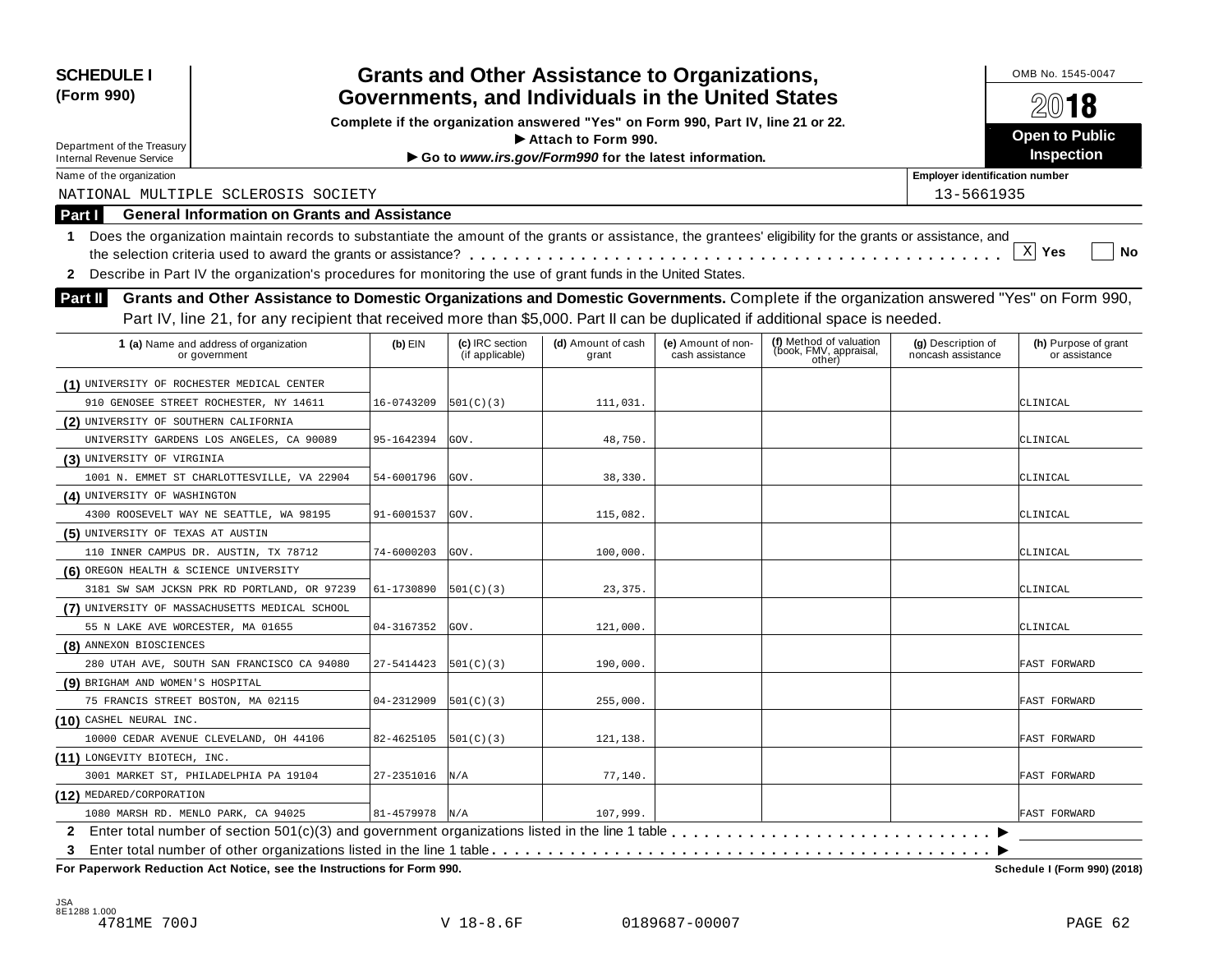| <b>SCHEDULE I</b><br>(Form 990)                               |                                                                                                                                                            |            | <b>Grants and Other Assistance to Organizations,</b><br>Governments, and Individuals in the United States |                                                                                  |                    |                                  |                                          |                              |  |  |
|---------------------------------------------------------------|------------------------------------------------------------------------------------------------------------------------------------------------------------|------------|-----------------------------------------------------------------------------------------------------------|----------------------------------------------------------------------------------|--------------------|----------------------------------|------------------------------------------|------------------------------|--|--|
|                                                               |                                                                                                                                                            |            |                                                                                                           | Complete if the organization answered "Yes" on Form 990, Part IV, line 21 or 22. |                    |                                  |                                          | 2018                         |  |  |
|                                                               |                                                                                                                                                            |            |                                                                                                           | Attach to Form 990.                                                              |                    |                                  |                                          | <b>Open to Public</b>        |  |  |
| Department of the Treasury<br><b>Internal Revenue Service</b> |                                                                                                                                                            |            |                                                                                                           | Go to www.irs.gov/Form990 for the latest information.                            |                    |                                  |                                          | Inspection                   |  |  |
| Name of the organization                                      |                                                                                                                                                            |            |                                                                                                           |                                                                                  |                    |                                  | <b>Employer identification number</b>    |                              |  |  |
|                                                               | NATIONAL MULTIPLE SCLEROSIS SOCIETY                                                                                                                        |            |                                                                                                           |                                                                                  |                    |                                  | 13-5661935                               |                              |  |  |
| Part I                                                        | <b>General Information on Grants and Assistance</b>                                                                                                        |            |                                                                                                           |                                                                                  |                    |                                  |                                          |                              |  |  |
| 1.                                                            | Does the organization maintain records to substantiate the amount of the grants or assistance, the grantees' eligibility for the grants or assistance, and |            |                                                                                                           |                                                                                  |                    |                                  |                                          |                              |  |  |
|                                                               |                                                                                                                                                            |            |                                                                                                           |                                                                                  |                    |                                  |                                          | $X$ Yes<br>No                |  |  |
| $\mathbf{2}$                                                  | Describe in Part IV the organization's procedures for monitoring the use of grant funds in the United States.                                              |            |                                                                                                           |                                                                                  |                    |                                  |                                          |                              |  |  |
| <b>Part II</b>                                                | Grants and Other Assistance to Domestic Organizations and Domestic Governments. Complete if the organization answered "Yes" on Form 990,                   |            |                                                                                                           |                                                                                  |                    |                                  |                                          |                              |  |  |
|                                                               | Part IV, line 21, for any recipient that received more than \$5,000. Part II can be duplicated if additional space is needed.                              |            |                                                                                                           |                                                                                  |                    |                                  |                                          |                              |  |  |
|                                                               |                                                                                                                                                            |            | (c) IRC section                                                                                           | (d) Amount of cash                                                               | (e) Amount of non- | (f) Method of valuation          |                                          | (h) Purpose of grant         |  |  |
|                                                               | 1 (a) Name and address of organization<br>or government                                                                                                    | $(b)$ EIN  | (if applicable)                                                                                           | grant                                                                            | cash assistance    | (book, FMV, appraisal,<br>other) | (g) Description of<br>noncash assistance | or assistance                |  |  |
|                                                               | (1) NEW YORK UNIVERSITY LANGONE MEDICAL CENTER                                                                                                             |            |                                                                                                           |                                                                                  |                    |                                  |                                          |                              |  |  |
| 550 FIRST AVENUE NEW YORK, NY 10016                           |                                                                                                                                                            | 13-5562308 | 501(C)(3)                                                                                                 | 52,500.                                                                          |                    |                                  |                                          | FAST FORWARD                 |  |  |
| (2) TG THERAPEUTICS, INC.                                     |                                                                                                                                                            |            |                                                                                                           |                                                                                  |                    |                                  |                                          |                              |  |  |
|                                                               | 2 GANSEVOORT ST 9TH FLR NEW YORK, NY 10014                                                                                                                 | 36-3898269 | 501(C)(3)                                                                                                 | 185,855.                                                                         |                    |                                  |                                          | FAST FORWARD                 |  |  |
| (3)                                                           |                                                                                                                                                            |            |                                                                                                           |                                                                                  |                    |                                  |                                          |                              |  |  |
|                                                               |                                                                                                                                                            |            |                                                                                                           |                                                                                  |                    |                                  |                                          |                              |  |  |
| (4)                                                           |                                                                                                                                                            |            |                                                                                                           |                                                                                  |                    |                                  |                                          |                              |  |  |
|                                                               |                                                                                                                                                            |            |                                                                                                           |                                                                                  |                    |                                  |                                          |                              |  |  |
| (5)                                                           |                                                                                                                                                            |            |                                                                                                           |                                                                                  |                    |                                  |                                          |                              |  |  |
|                                                               |                                                                                                                                                            |            |                                                                                                           |                                                                                  |                    |                                  |                                          |                              |  |  |
| (6)                                                           |                                                                                                                                                            |            |                                                                                                           |                                                                                  |                    |                                  |                                          |                              |  |  |
| (7)                                                           |                                                                                                                                                            |            |                                                                                                           |                                                                                  |                    |                                  |                                          |                              |  |  |
|                                                               |                                                                                                                                                            |            |                                                                                                           |                                                                                  |                    |                                  |                                          |                              |  |  |
| (8)                                                           |                                                                                                                                                            |            |                                                                                                           |                                                                                  |                    |                                  |                                          |                              |  |  |
|                                                               |                                                                                                                                                            |            |                                                                                                           |                                                                                  |                    |                                  |                                          |                              |  |  |
| (9)                                                           |                                                                                                                                                            |            |                                                                                                           |                                                                                  |                    |                                  |                                          |                              |  |  |
|                                                               |                                                                                                                                                            |            |                                                                                                           |                                                                                  |                    |                                  |                                          |                              |  |  |
| (10)                                                          |                                                                                                                                                            |            |                                                                                                           |                                                                                  |                    |                                  |                                          |                              |  |  |
|                                                               |                                                                                                                                                            |            |                                                                                                           |                                                                                  |                    |                                  |                                          |                              |  |  |
| (11)                                                          |                                                                                                                                                            |            |                                                                                                           |                                                                                  |                    |                                  |                                          |                              |  |  |
|                                                               |                                                                                                                                                            |            |                                                                                                           |                                                                                  |                    |                                  |                                          |                              |  |  |
| (12)                                                          |                                                                                                                                                            |            |                                                                                                           |                                                                                  |                    |                                  |                                          |                              |  |  |
| $\mathbf{2}$                                                  |                                                                                                                                                            |            |                                                                                                           |                                                                                  |                    |                                  |                                          | 120.                         |  |  |
| 3                                                             |                                                                                                                                                            |            |                                                                                                           |                                                                                  |                    |                                  |                                          | $2$ .                        |  |  |
|                                                               | For Paperwork Reduction Act Notice, see the Instructions for Form 990.                                                                                     |            |                                                                                                           |                                                                                  |                    |                                  |                                          | Schedule I (Form 990) (2018) |  |  |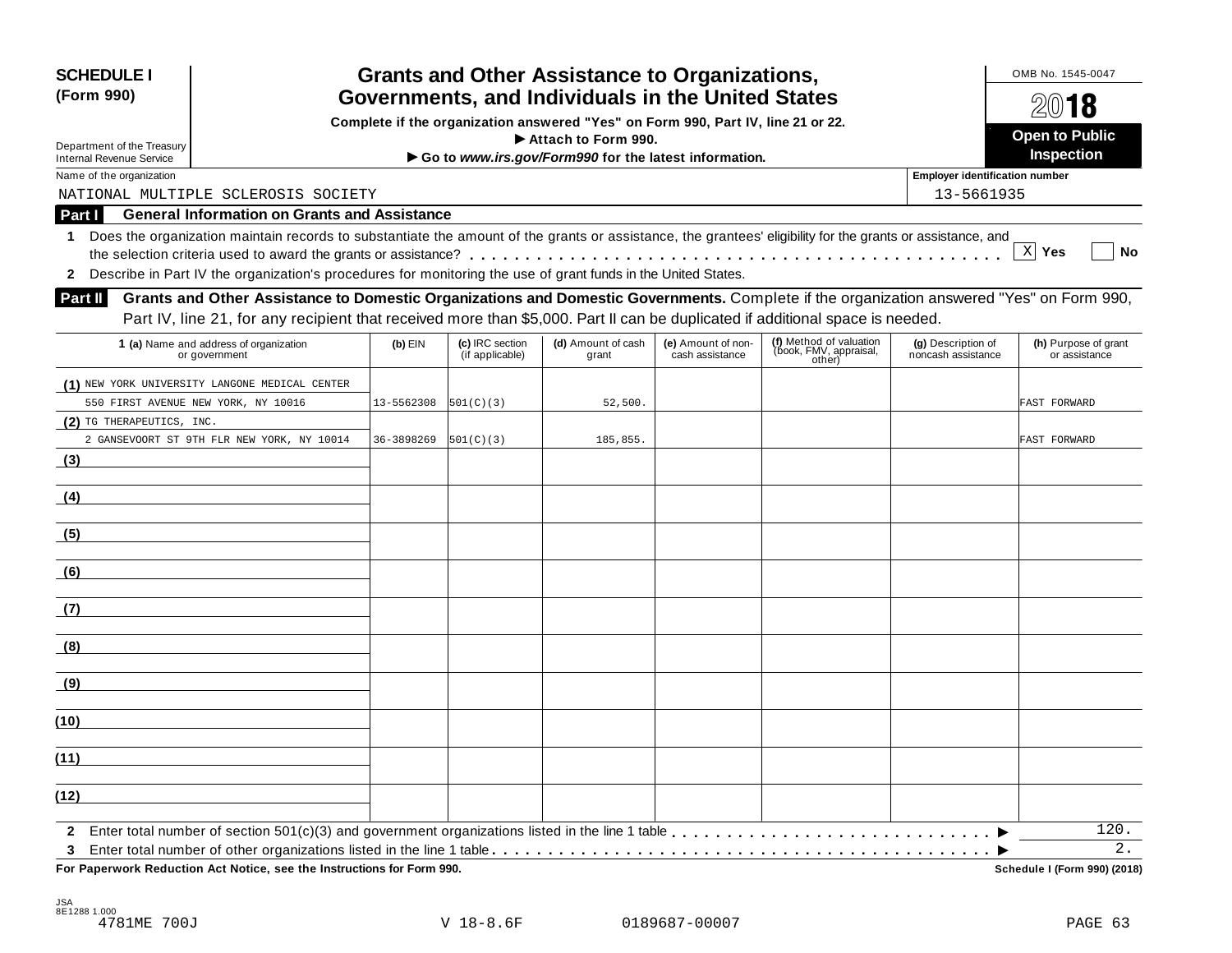#### Schedule I (Form 990) (2018) Page **2**

#### **Grants and Other Assistance to Domestic Individuals.** Complete ifthe organization answered "Yes" on Form 990, Part IV, line 22. **Part III** Grants and Other Assistance to Domestic Individuals<br>Part III can be duplicated if additional space is needed.

| (a) Type of grant or assistance                                                                                                     | (b) Number of<br>recipients | (c) Amount of<br>cash grant | (d) Amount of<br>non-cash assistance | (e) Method of valuation (book,<br>FMV, appraisal, other) | (f) Description of non-cash assistance |
|-------------------------------------------------------------------------------------------------------------------------------------|-----------------------------|-----------------------------|--------------------------------------|----------------------------------------------------------|----------------------------------------|
|                                                                                                                                     |                             |                             |                                      |                                                          |                                        |
| FINANCIAL ASSISTANCE                                                                                                                | 3,780.                      | 3,106,402.                  |                                      |                                                          |                                        |
| $\overline{2}$                                                                                                                      |                             |                             |                                      |                                                          |                                        |
| 3                                                                                                                                   |                             |                             |                                      |                                                          |                                        |
| 4                                                                                                                                   |                             |                             |                                      |                                                          |                                        |
| 5                                                                                                                                   |                             |                             |                                      |                                                          |                                        |
| 6                                                                                                                                   |                             |                             |                                      |                                                          |                                        |
| 7                                                                                                                                   |                             |                             |                                      |                                                          |                                        |
| PartW<br>Supplemental Information, Provide the information required in Part Lline 2, Part III, column (b); and any other additional |                             |                             |                                      |                                                          |                                        |

**Supplemental Information.** Provide the information required in Part I, line 2, Part III, column (b); and any other additional information. **Part IV**

PROCEDURES FOR MONITORING THE USE OF GRANT FUNDS

SCHEDULE I, PART I, LINE 2

RESEARCH GRANTS

THE SOCIETY UTILIZED A VOLUNTEER COMMITTEE OF RENOWNED SCIENTISTS AND

NEUROLOGISTS TO SELECT RESEARCH GRANTS FOR FUNDING IN THE UNITED STATES

AND ABROAD. ALL GRANTEES ARE TO PROVIDE SCIENTIFIC AND FINANCIAL PROGRESS

REPORTS ON A QUARTERLY BASIS WHICH ARE REVIEWED BY QUALIFIED STAFF. UPON

ACCEPTANCE OF THE PROGRESS REPORTS, PAYMENTS ARE DISTRIBUTED TO

GRANTEES.

**Schedule I (Form 990) (2018)**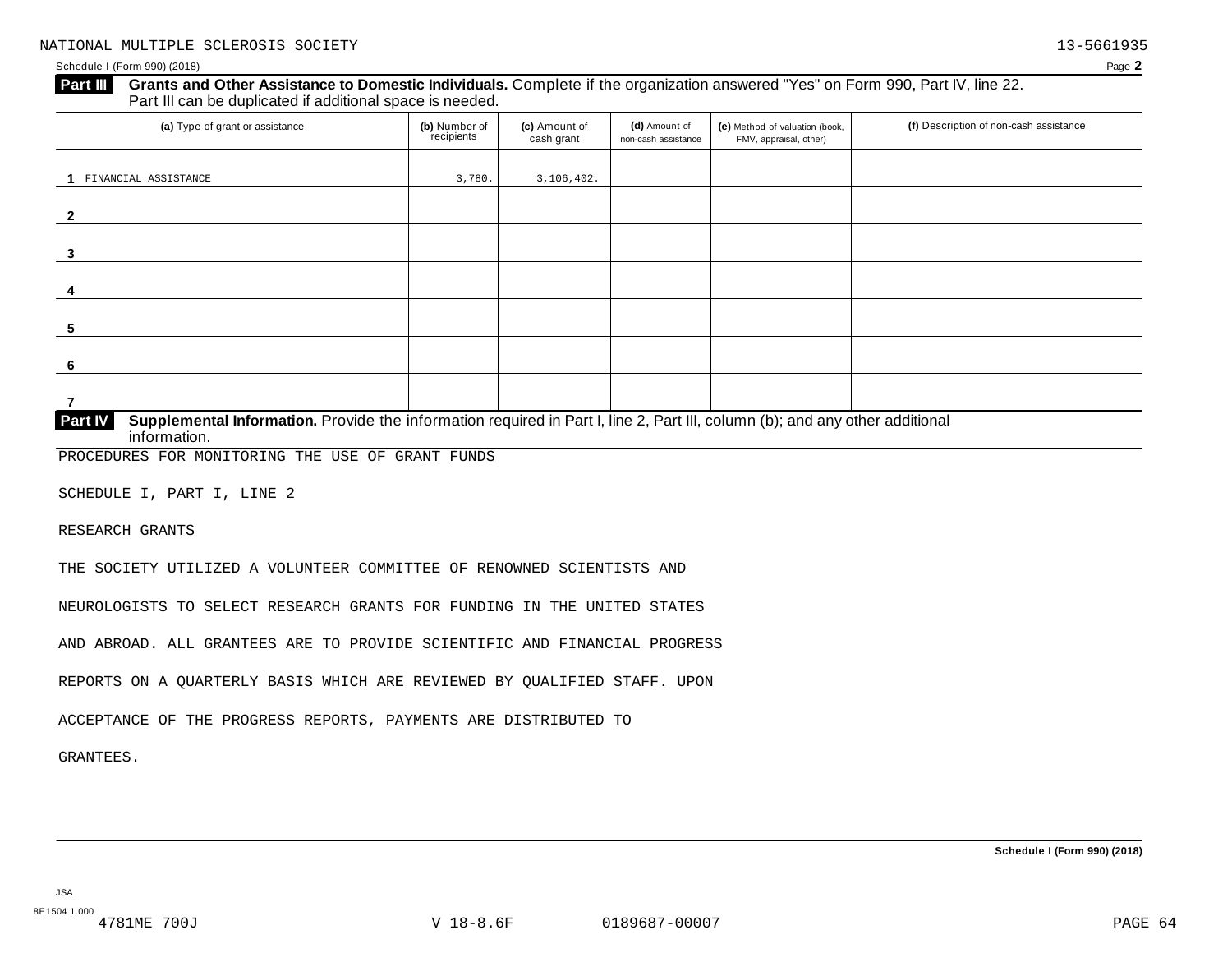#### Schedule I (Form 990) (2018) Page **2**

#### **Grants and Other Assistance to Domestic Individuals.** Complete ifthe organization answered "Yes" on Form 990, Part IV, line 22. **Part III** Grants and Other Assistance to Domestic Individuals<br>Part III can be duplicated if additional space is needed.

| (a) Type of grant or assistance                                                                                                                         | (b) Number of<br>recipients | (c) Amount of<br>cash grant | (d) Amount of<br>non-cash assistance | (e) Method of valuation (book,<br>FMV, appraisal, other) | (f) Description of non-cash assistance |
|---------------------------------------------------------------------------------------------------------------------------------------------------------|-----------------------------|-----------------------------|--------------------------------------|----------------------------------------------------------|----------------------------------------|
|                                                                                                                                                         |                             |                             |                                      |                                                          |                                        |
|                                                                                                                                                         |                             |                             |                                      |                                                          |                                        |
| 3                                                                                                                                                       |                             |                             |                                      |                                                          |                                        |
|                                                                                                                                                         |                             |                             |                                      |                                                          |                                        |
| -5                                                                                                                                                      |                             |                             |                                      |                                                          |                                        |
| -6                                                                                                                                                      |                             |                             |                                      |                                                          |                                        |
|                                                                                                                                                         |                             |                             |                                      |                                                          |                                        |
| Supplemental Information. Provide the information required in Part I, line 2, Part III, column (b); and any other additional<br>Part IV<br>information. |                             |                             |                                      |                                                          |                                        |

FINANCIAL ASSISTANCE GRANTS

MS NAVIGATORS WORK WITH EACH INDIVIDUAL TO DEVELOP AN ASSISTANCE REQUEST

THAT WOULD LEAD TO A CUSTOMIZED AND SUSTAINABLE SOLUTION. OTHER POTENTIAL

RESOURCES ARE EXPLORED AND A DETERMINATION IS MADE WHETHER THE ASSISTANCE

REQUEST MEETS THE CRITERIA ESTABLISHED IN THE SOCIETY'S FINANCIAL

ASSISTANCE GUIDELINES. APPROVED REQUESTS RESULT IN PAYEMNTS MADE DIRECTLY

TO THE VENDOR SPECIFIED IN THE REQUEST.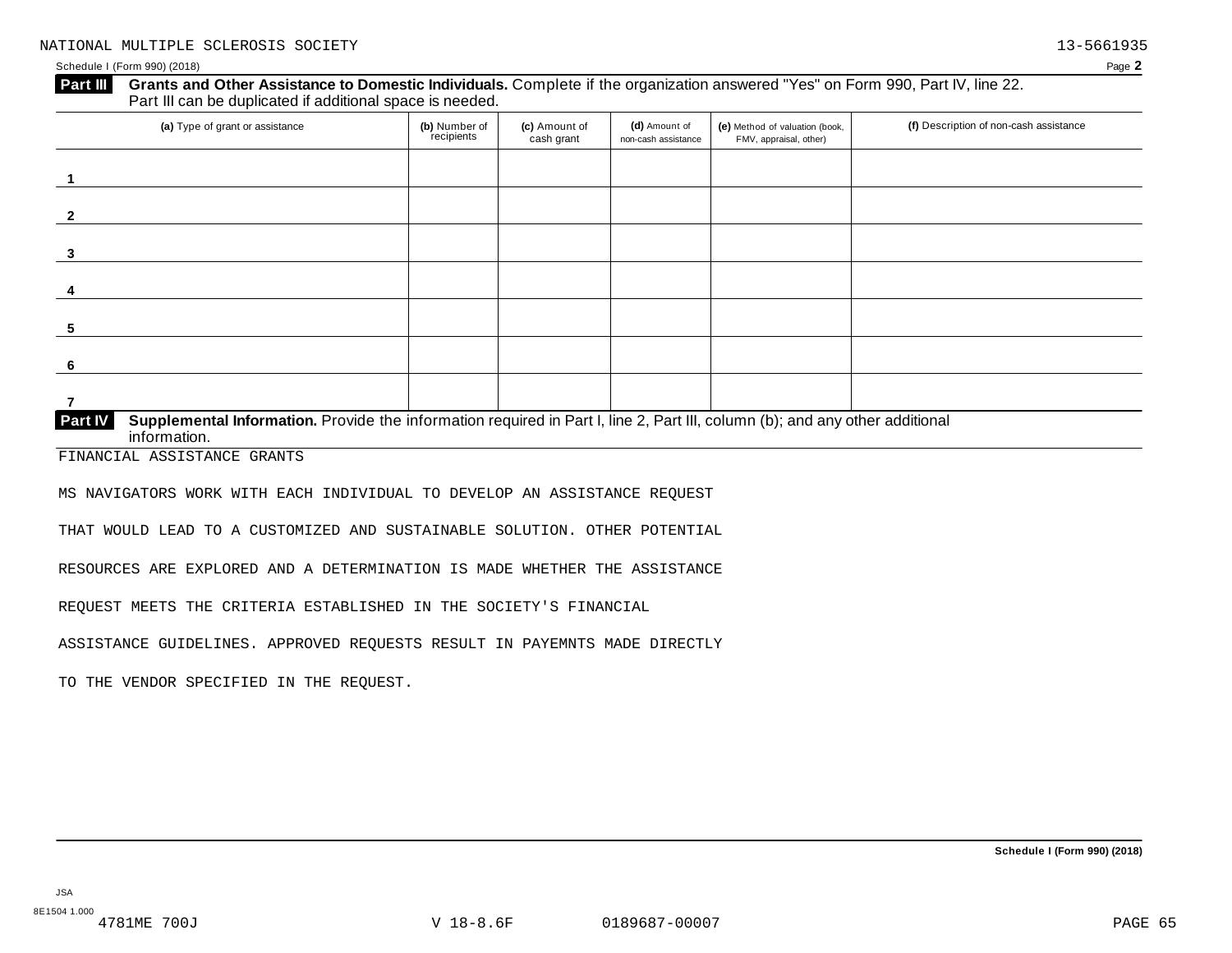|                | <b>SCHEDULE J</b>                                      | <b>Compensation Information</b>                                                                                                                                                                                     |                                | OMB No. 1545-0047          |     |                         |
|----------------|--------------------------------------------------------|---------------------------------------------------------------------------------------------------------------------------------------------------------------------------------------------------------------------|--------------------------------|----------------------------|-----|-------------------------|
|                | (Form 990)                                             | For certain Officers, Directors, Trustees, Key Employees, and Highest                                                                                                                                               |                                | 2018                       |     |                         |
|                |                                                        | <b>Compensated Employees</b><br>Complete if the organization answered "Yes" on Form 990, Part IV, line 23.                                                                                                          |                                |                            |     |                         |
|                | Department of the Treasury<br>Internal Revenue Service | Attach to Form 990.<br>Go to www.irs.gov/Form990 for instructions and the latest information.                                                                                                                       |                                | <b>Open to Public</b>      |     |                         |
|                | Name of the organization                               |                                                                                                                                                                                                                     | Employer identification number | <b>Inspection</b>          |     |                         |
|                |                                                        | NATIONAL MULTIPLE SCLEROSIS SOCIETY                                                                                                                                                                                 | 13-5661935                     |                            |     |                         |
| Part I         |                                                        | <b>Questions Regarding Compensation</b>                                                                                                                                                                             |                                |                            |     |                         |
|                |                                                        |                                                                                                                                                                                                                     |                                |                            | Yes | No                      |
|                |                                                        | 1a Check the appropriate box(es) if the organization provided any of the following to or for a person listed on Form                                                                                                |                                |                            |     |                         |
|                |                                                        | 990, Part VII, Section A, line 1a. Complete Part III to provide any relevant information regarding these items.                                                                                                     |                                |                            |     |                         |
|                |                                                        | First-class or charter travel<br>Housing allowance or residence for personal use                                                                                                                                    |                                |                            |     |                         |
|                |                                                        | Travel for companions<br>Payments for business use of personal residence                                                                                                                                            |                                |                            |     |                         |
|                |                                                        | Health or social club dues or initiation fees<br>Tax indemnification and gross-up payments                                                                                                                          |                                |                            |     |                         |
|                |                                                        | Discretionary spending account<br>Personal services (such as maid, chauffeur, chef)                                                                                                                                 |                                |                            |     |                         |
| b              |                                                        | If any of the boxes on line 1a are checked, did the organization follow a written policy regarding payment                                                                                                          |                                |                            |     |                         |
|                |                                                        | or reimbursement or provision of all of the expenses described above? If "No," complete Part III to                                                                                                                 |                                |                            |     |                         |
|                |                                                        |                                                                                                                                                                                                                     |                                | 1b                         |     |                         |
| 2              |                                                        | Did the organization require substantiation prior to reimbursing or allowing expenses incurred by all                                                                                                               |                                |                            |     |                         |
|                |                                                        | directors, trustees, and officers, including the CEO/Executive Director, regarding the items checked on line                                                                                                        |                                |                            |     |                         |
|                |                                                        |                                                                                                                                                                                                                     |                                | $\mathbf{2}$               |     |                         |
| 3              |                                                        | Indicate which, if any, of the following the filing organization used to establish the compensation of the                                                                                                          |                                |                            |     |                         |
|                |                                                        | organization's CEO/Executive Director. Check all that apply. Do not check any boxes for methods used by a<br>related organization to establish compensation of the CEO/Executive Director, but explain in Part III. |                                |                            |     |                         |
|                | X                                                      |                                                                                                                                                                                                                     |                                |                            |     |                         |
|                | $\boldsymbol{\mathrm{X}}$                              | Compensation committee<br>Written employment contract<br>X<br>Compensation survey or study                                                                                                                          |                                |                            |     |                         |
|                | $\mathbf X$                                            | Independent compensation consultant<br>$\mathbf{X}$<br>Form 990 of other organizations<br>Approval by the board or compensation committee                                                                           |                                |                            |     |                         |
|                |                                                        |                                                                                                                                                                                                                     |                                |                            |     |                         |
| 4              |                                                        | During the year, did any person listed on Form 990, Part VII, Section A, line 1a, with respect to the filing<br>organization or a related organization:                                                             |                                |                            |     |                         |
|                |                                                        | a Receive a severance payment or change-of-control payment?                                                                                                                                                         |                                | 4a                         |     | Χ                       |
|                |                                                        | Participate in, or receive payment from, a supplemental nonqualified retirement plan?                                                                                                                               |                                | 4b                         |     | $\overline{\mathbf{x}}$ |
| c              |                                                        | Participate in, or receive payment from, an equity-based compensation arrangement?                                                                                                                                  |                                | 4 <sub>c</sub>             |     | $\mathbf X$             |
|                |                                                        | If "Yes" to any of lines 4a-c, list the persons and provide the applicable amounts for each item in Part III.                                                                                                       |                                |                            |     |                         |
|                |                                                        |                                                                                                                                                                                                                     |                                |                            |     |                         |
|                |                                                        | Only section 501(c)(3), 501(c)(4), and 501(c)(29) organizations must complete lines 5-9.                                                                                                                            |                                |                            |     |                         |
| 5              |                                                        | For persons listed on Form 990, Part VII, Section A, line 1a, did the organization pay or accrue any                                                                                                                |                                |                            |     |                         |
|                |                                                        | compensation contingent on the revenues of:                                                                                                                                                                         |                                |                            |     |                         |
|                |                                                        |                                                                                                                                                                                                                     |                                | 5a                         |     | Χ                       |
| b              |                                                        |                                                                                                                                                                                                                     |                                | 5b                         |     | X                       |
|                |                                                        | If "Yes" on line 5a or 5b, describe in Part III.                                                                                                                                                                    |                                |                            |     |                         |
| 6              |                                                        | For persons listed on Form 990, Part VII, Section A, line 1a, did the organization pay or accrue any                                                                                                                |                                |                            |     |                         |
|                |                                                        | compensation contingent on the net earnings of:                                                                                                                                                                     |                                |                            |     |                         |
| a              |                                                        |                                                                                                                                                                                                                     |                                | 6a                         |     | Χ                       |
| b              |                                                        |                                                                                                                                                                                                                     |                                | 6b                         |     | Χ                       |
|                |                                                        | If "Yes" on line 6a or 6b, describe in Part III.                                                                                                                                                                    |                                |                            |     |                         |
| $\overline{7}$ |                                                        | For persons listed on Form 990, Part VII, Section A, line 1a, did the organization provide any nonfixed                                                                                                             |                                |                            |     |                         |
|                |                                                        | payments not described on lines 5 and 6? If "Yes," describe in Part III.                                                                                                                                            |                                | 7                          |     | Χ                       |
| 8              |                                                        | Were any amounts reported on Form 990, Part VII, paid or accrued pursuant to a contract that was subject                                                                                                            |                                |                            |     |                         |
|                |                                                        | to the initial contract exception described in Regulations section 53.4958-4(a)(3)? If "Yes," describe                                                                                                              |                                |                            |     | X                       |
| 9              |                                                        | If "Yes" on line 8, did the organization also follow the rebuttable presumption procedure described in                                                                                                              |                                | 8                          |     |                         |
|                |                                                        |                                                                                                                                                                                                                     |                                | 9                          |     |                         |
|                |                                                        | For Paperwork Reduction Act Notice, see the Instructions for Form 990.                                                                                                                                              |                                | Schedule J (Form 990) 2018 |     |                         |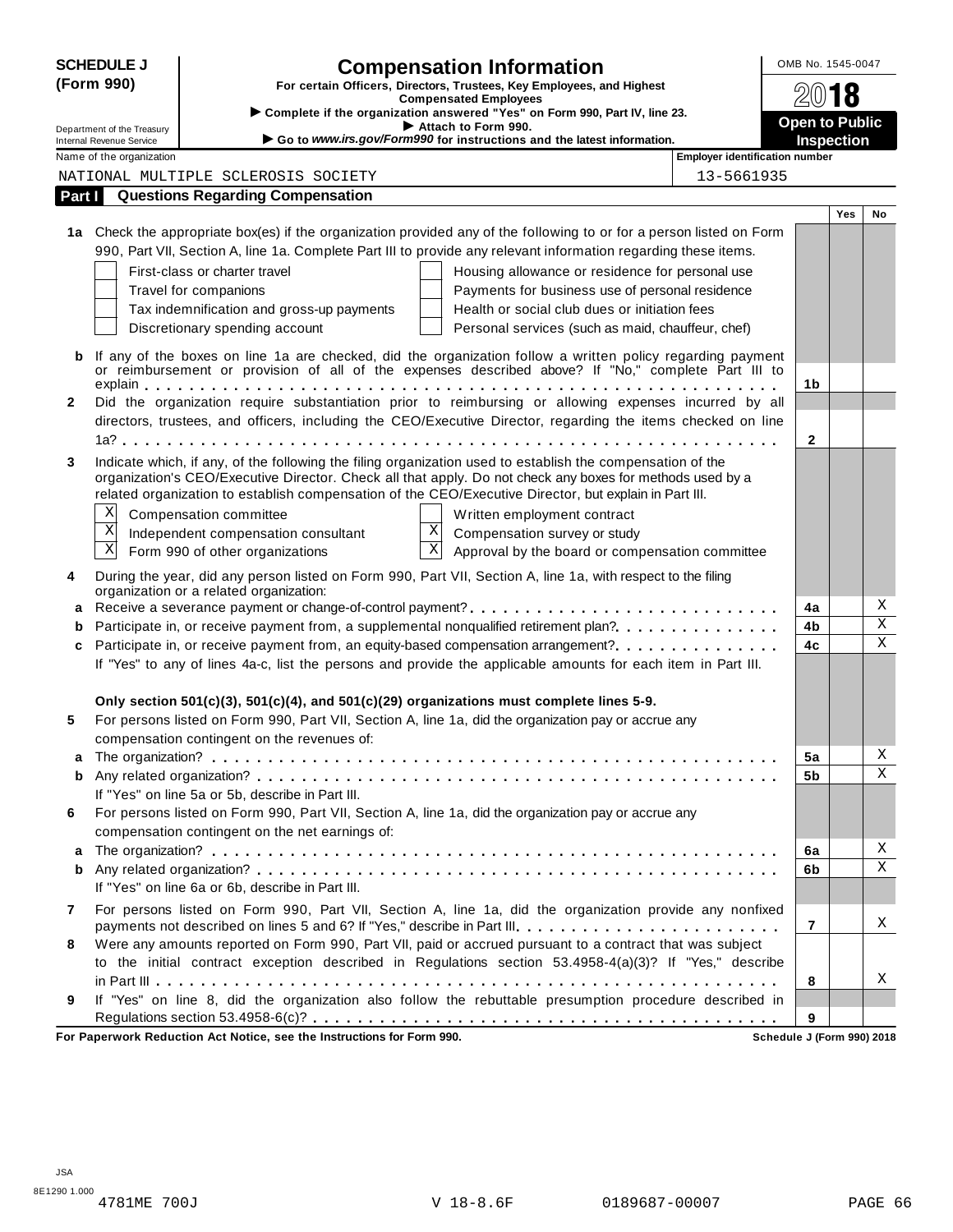#### Schedule J (Form 990) 2018<br>**Part II** Officers, Directors, Trustees, Key Employees, and Highest Compensated Employees. Use duplicate copies if additional space is needed. **Part II Officers, Directors, Trustees, Key Employees, and Highest Compensated Employees.** Use duplicate copies ifadditional space is needed.

For each individual whose compensation must be reported on Schedule J, report compensation from the organization on row (i) and from related organizations, described in the instructions, on row (ii). Do not list any individuals that aren't listed on Form 990, Part VII.

Note: The sum of columns (B)(i)-(iii) for each listed individual must equal the total amount of Form 990, Part VII, Section A, line 1a, applicable column (D) and (E) amounts for that individual.

|                                               |      |                          | (B) Breakdown of W-2 and/or 1099-MISC compensation |                                           | (C) Retirement and             | (D) Nontaxable | (E) Total of columns | (F) Compensation                                           |  |
|-----------------------------------------------|------|--------------------------|----------------------------------------------------|-------------------------------------------|--------------------------------|----------------|----------------------|------------------------------------------------------------|--|
| (A) Name and Title                            |      | (i) Base<br>compensation | (ii) Bonus & incentive<br>compensation             | (iii) Other<br>reportable<br>compensation | other deferred<br>compensation | benefits       | $(B)(i)-(D)$         | in column (B) reported<br>as deferred on prior<br>Form 990 |  |
| CYNTHIA ZAGIEBOYLO                            | (i)  | 553,948                  | $\mathbf 0$ .                                      | 0                                         | 11,000                         | 1,715.         | 566,663.             | $0$ .                                                      |  |
| PRESIDENT & CEO                               | (ii) | 0                        | 0.                                                 | $\mathbf 0$                               | $\Omega$ .                     | 0.             | $0$ .                | $0$ .                                                      |  |
| TAMI CAESAR                                   | (i)  | 265,896                  | 0.                                                 | 0                                         | 10,959                         | 36,396.        | 313,251              | $0$ .                                                      |  |
| $2^{\text{CFO} & \text{COO}}$                 | (ii) | 0                        | $\mathsf{0}$ .                                     | 0                                         | $\Omega$                       | 0.             | 0                    | $\overline{0}$ .                                           |  |
| ERIC HILTY                                    | (i)  | 225,691                  | 0.                                                 | 0                                         | 9,009                          | 36,424.        | 271,124.             | $0$ .                                                      |  |
| 3 <sup>CHIEF</sup> LEGAL OFFICER              |      | 0                        | 0.                                                 | 0                                         | $\Omega$                       | 0.             | $\Omega$ .           | $0$ .                                                      |  |
| PAUL WEISS                                    | (i)  | 330,082                  | $0\,$ .                                            | 0                                         | 11,000                         | 37,635.        | 378,717.             | $\mathsf 0$ .                                              |  |
| CHIEF CRM, MKT & TECH OFFICER                 | (ii) | 0                        | 0.                                                 | 0                                         | $\mathbf 0$ .                  | 0.             | $\mathbf{0}$ .       | $0$ .                                                      |  |
| TIM COETZEE                                   | (i)  | 325,615                  | $\mathsf{0}$ .                                     | 0                                         | 11,000                         | 35,735.        | 372,350              | $0$ .                                                      |  |
| S <sup>CHF</sup> ADVOC, SVC & RSRCH OFFCR     | (ii) | 0                        | $\mathsf{0}$ .                                     | 0                                         | $\mathbf 0$ .                  | 0.             | $\mathbf{0}$ .       | $0$ .                                                      |  |
| LISA GOLDFARB                                 |      | 274,945                  | 0.                                                 | 0                                         | 11,000                         | 2,752.         | 288,697.             | $\overline{0}$ .                                           |  |
| CHIEF HR & VOL ENG OFFICER                    | (ii) | 0                        | 0.                                                 | 0                                         | $\Omega$                       | 0.             | $\mathbf{0}$ .       | $\overline{0}$ .                                           |  |
| JOHN SCOTT                                    | (i)  | 325,887                  | 0.                                                 | 0                                         | 11,000                         | 15,386.        | 352, 273.            | $\overline{0}$ .                                           |  |
| CHIEF DEV & COMM LEAD. OFFICER                | (ii) | 0                        | 0                                                  | 0                                         | $\Omega$                       | 0.             | $\mathbf{0}$ .       | $0$ .                                                      |  |
| BRUCE BEBO                                    | (i)  | 205,706.                 | 0                                                  | 0                                         | 8,272.                         | 19,424.        | 233,402.             | $\overline{0}$ .                                           |  |
| $\mathbf{g}^{\text{EVP}}$ , RESEARCH PROGRAMS | (ii) | $\Omega$                 | $0\,$ .                                            | 0                                         | $\Omega$                       | 0.             | $\Omega$ .           | $\overline{0}$ .                                           |  |
| REBECCA FEHLIG                                | (i)  | 186,589                  | $0\,$ .                                            | 0                                         | 5,412.                         | 1,332.         | 193,333.             | $\overline{0}$ .                                           |  |
| $9^{EVP}$ , OPERATIONS                        | (ii) | 0                        | 0.                                                 | 0                                         | $\Omega$                       | 0.             | 0                    | $\mathsf 0$ .                                              |  |
| <b>JENNIFER DOUGLAS</b>                       | (i)  | 230,540                  | 0.                                                 | 0                                         | 9,562.                         | 17,436.        | 257,538              | $0$ .                                                      |  |
| $10^{EVP}$ , TECHNOLOGY (THRU 3/27/19)        | (ii) | $\Omega$                 | $\mathsf{O}$                                       | 0                                         | $\Omega$                       | 0.             | $\mathbf{0}$ .       | $0$ .                                                      |  |
| SHERRI GIGER                                  | (i)  | 197,259                  | 0.                                                 | 0                                         | 7,909                          | 9,091.         | 214,259              | $0$ .                                                      |  |
| $11^{EVP}$ , MARKETING (THRU 9/7/2018)        | (ii) | 0                        | 0.                                                 | 0                                         | $\Omega$                       | 0.             | $\mathbf 0$ .        | $\overline{0}$ .                                           |  |
| <b>JENNIFER LEE</b>                           | (i)  | 238,271                  | $\mathsf{0}$ .                                     | 0                                         | 9,657.                         | 21,044.        | 268,972.             | $\overline{0}$ .                                           |  |
| 12EVP, FUNDRAISING EVENTS                     | (ii) | 0                        | 0.                                                 | 0                                         | $\sigma$                       | 0.             | $\mathbf 0$ .        | $\mathsf 0$ .                                              |  |
| KAY JULIAN                                    | (i)  | 235,715                  | 0.                                                 | 0                                         | 9,524                          | 15,199.        | 260,438              | $\mathsf 0$ .                                              |  |
| 13EVP, SERVICES                               | (ii) | 0                        | $\mathsf{O}\,$ .                                   | 0                                         | $\Omega$                       | 0.             | $\mathsf{O}$ .       | $\overline{0}$ .                                           |  |
| PHYLLIS ROBSHAM                               | (i)  | 252,355                  | 0.                                                 | $\mathbf 0$                               | 10,077                         | 13,245.        | 275,677.             | 0.                                                         |  |
| 14EVP, COMMUNITY LEADERSHIP                   | (ii) | 0                        | $\mathsf{0}$ .                                     | 0                                         | $\Omega$ .                     | 0.             | $0$ .                | $0$ .                                                      |  |
| <b>BARI TALENTE</b>                           | (i)  | 218,802                  | $\mathsf{O}\,$ .                                   | 0                                         | 6,896                          | 35,503.        | 261,201              | $\overline{0}$ .                                           |  |
| $15^{\text{EVP}}$ , ADVOCACY                  | (ii) | 0                        | 0.                                                 | 0                                         | 0                              | 0.             | $\mathbf 0$ .        | $0$ .                                                      |  |
| <b>MAUREEN REEDER</b>                         | (i)  | 278,986                  | $\mathsf{0}$ .                                     | 0                                         | 10,966.                        | 2,654.         | 292,606.             | $\mathsf 0$ .                                              |  |
| $16^{EVP}$ , LEAD & ORG (THRU 1/25/19)        | (ii) | 0.                       | 0.                                                 | $\overline{0}$                            | $0$ .                          | $0$ .          | 0.                   | $\overline{0}$ .                                           |  |

**Schedule J (Form 990) 2018**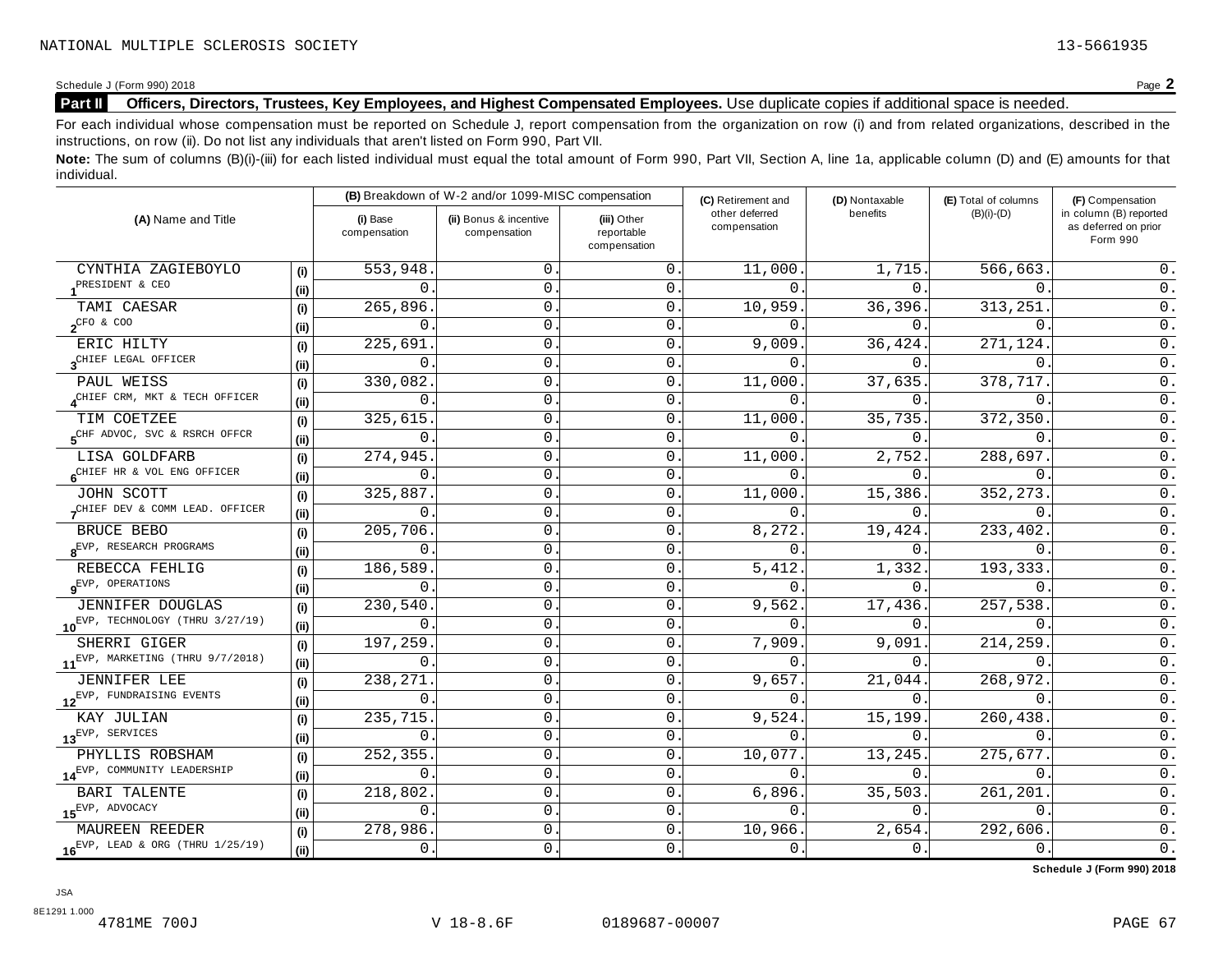#### Schedule J (Form 990) 2018<br>**Part II** Officers, Directors, Trustees, Key Employees, and Highest Compensated Employees. Use duplicate copies if additional space is needed. **Part II Officers, Directors, Trustees, Key Employees, and Highest Compensated Employees.** Use duplicate copies ifadditional space is needed.

For each individual whose compensation must be reported on Schedule J, report compensation from the organization on row (i) and from related organizations, described in the instructions, on row (ii). Do not list any individuals that aren't listed on Form 990, Part VII.

Note: The sum of columns (B)(i)-(iii) for each listed individual must equal the total amount of Form 990, Part VII, Section A, line 1a, applicable column (D) and (E) amounts for that individual.

|                     |                              |                          | (B) Breakdown of W-2 and/or 1099-MISC compensation |                                           | (C) Retirement and             | (D) Nontaxable   | (E) Total of columns | (F) Compensation                                           |
|---------------------|------------------------------|--------------------------|----------------------------------------------------|-------------------------------------------|--------------------------------|------------------|----------------------|------------------------------------------------------------|
| (A) Name and Title  |                              | (i) Base<br>compensation | (ii) Bonus & incentive<br>compensation             | (iii) Other<br>reportable<br>compensation | other deferred<br>compensation | benefits         | $(B)(i)-(D)$         | in column (B) reported<br>as deferred on prior<br>Form 990 |
| GRAHAM MCREYNOLDS   | (i)                          | 251,636                  | $0$ .                                              | $\overline{0}$ .                          | 10, 247.                       | 23,801.          | 285,684.             | $\overline{0}$ .                                           |
| CHIEF M & D OFFICER | (ii)                         | $\overline{0}$           | $0$ .                                              | $\overline{0}$ .                          | $\overline{0}$ .               | $\overline{0}$ . | $\overline{0}$ .     | $\overline{0}$ .                                           |
|                     | (i)                          |                          |                                                    |                                           |                                |                  |                      |                                                            |
| $\overline{2}$      | (ii)                         |                          |                                                    |                                           |                                |                  |                      |                                                            |
|                     | (i)                          |                          |                                                    |                                           |                                |                  |                      |                                                            |
| $\mathbf{3}$        | (ii)                         |                          |                                                    |                                           |                                |                  |                      |                                                            |
|                     | (i)                          |                          |                                                    |                                           |                                |                  |                      |                                                            |
| 4                   | (ii)                         |                          |                                                    |                                           |                                |                  |                      |                                                            |
|                     | (i)                          |                          |                                                    |                                           |                                |                  |                      |                                                            |
| 5                   | (ii)                         |                          |                                                    |                                           |                                |                  |                      |                                                            |
|                     | $\qquad \qquad \textbf{(i)}$ |                          |                                                    |                                           |                                |                  |                      |                                                            |
| 6                   | (ii)                         |                          |                                                    |                                           |                                |                  |                      |                                                            |
|                     | (i)                          |                          |                                                    |                                           |                                |                  |                      |                                                            |
| $\overline{7}$      | (ii)                         |                          |                                                    |                                           |                                |                  |                      |                                                            |
|                     | (i)                          |                          |                                                    |                                           |                                |                  |                      |                                                            |
| 8                   | (ii)                         |                          |                                                    |                                           |                                |                  |                      |                                                            |
|                     | (i)                          |                          |                                                    |                                           |                                |                  |                      |                                                            |
| 9                   | (ii)                         |                          |                                                    |                                           |                                |                  |                      |                                                            |
|                     | (i)                          |                          |                                                    |                                           |                                |                  |                      |                                                            |
| $10$                | (ii)                         |                          |                                                    |                                           |                                |                  |                      |                                                            |
|                     | (i)                          |                          |                                                    |                                           |                                |                  |                      |                                                            |
| 11                  | (ii)                         |                          |                                                    |                                           |                                |                  |                      |                                                            |
|                     | $\qquad \qquad \textbf{(i)}$ |                          |                                                    |                                           |                                |                  |                      |                                                            |
| 12                  | (ii)                         |                          |                                                    |                                           |                                |                  |                      |                                                            |
|                     | (i)                          |                          |                                                    |                                           |                                |                  |                      |                                                            |
| 13                  | (ii)                         |                          |                                                    |                                           |                                |                  |                      |                                                            |
|                     | (i)                          |                          |                                                    |                                           |                                |                  |                      |                                                            |
| 14                  | (ii)                         |                          |                                                    |                                           |                                |                  |                      |                                                            |
|                     | (i)                          |                          |                                                    |                                           |                                |                  |                      |                                                            |
| 15                  | (ii)                         |                          |                                                    |                                           |                                |                  |                      |                                                            |
|                     | (i)                          |                          |                                                    |                                           |                                |                  |                      |                                                            |
| 16                  | (ii)                         |                          |                                                    |                                           |                                |                  |                      |                                                            |

**Schedule J (Form 990) 2018**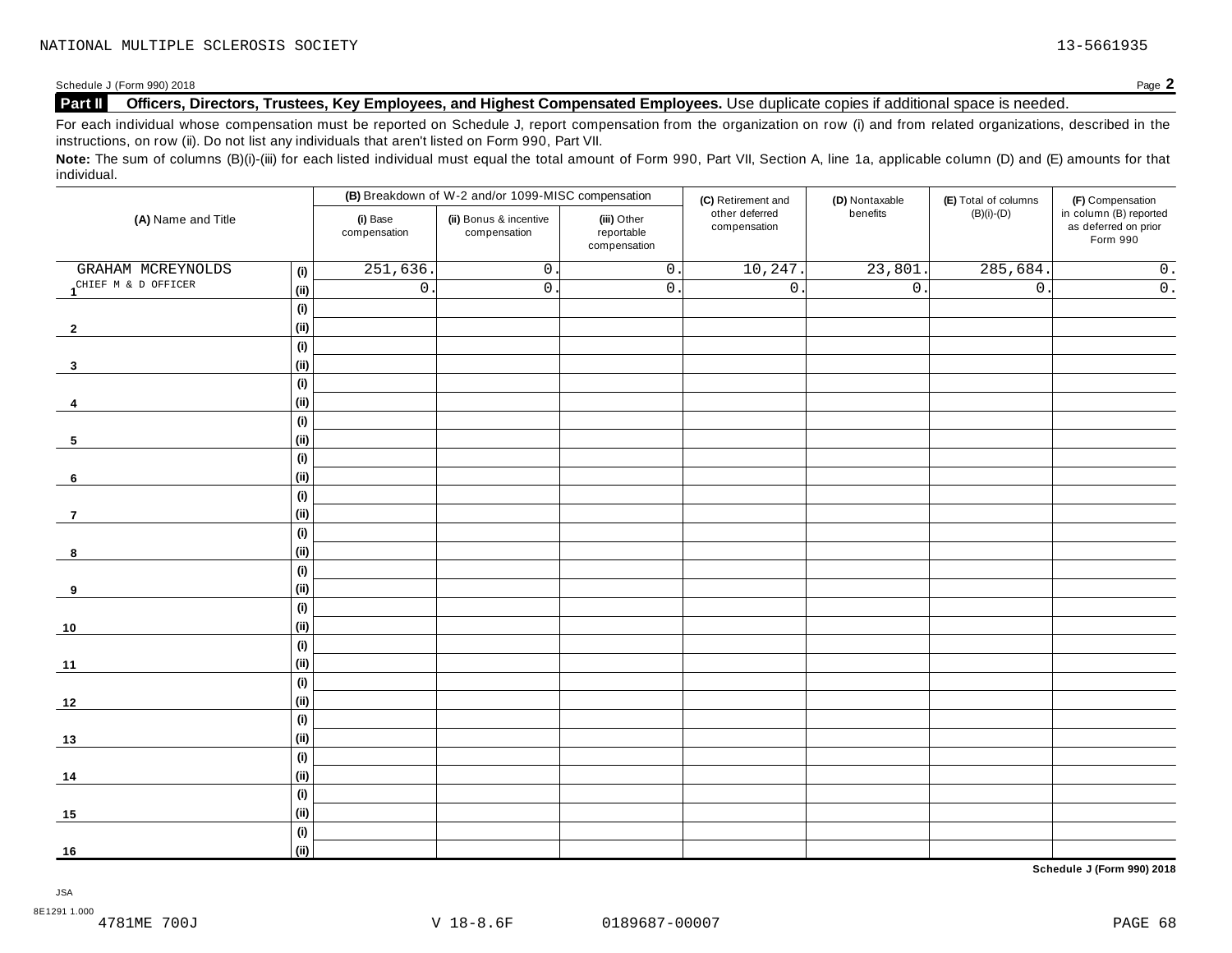Schedule J (Form 990) 2018 Page **3**

# **Part III Supplemental Information**

Provide the information, explanation, or descriptions required for Part I, lines 1a, 1b, 3, 4a, 4b, 4c, 5a, 5b, 6a, 6b, 7, and 8, and for Part II. Also complete this part for any additional information.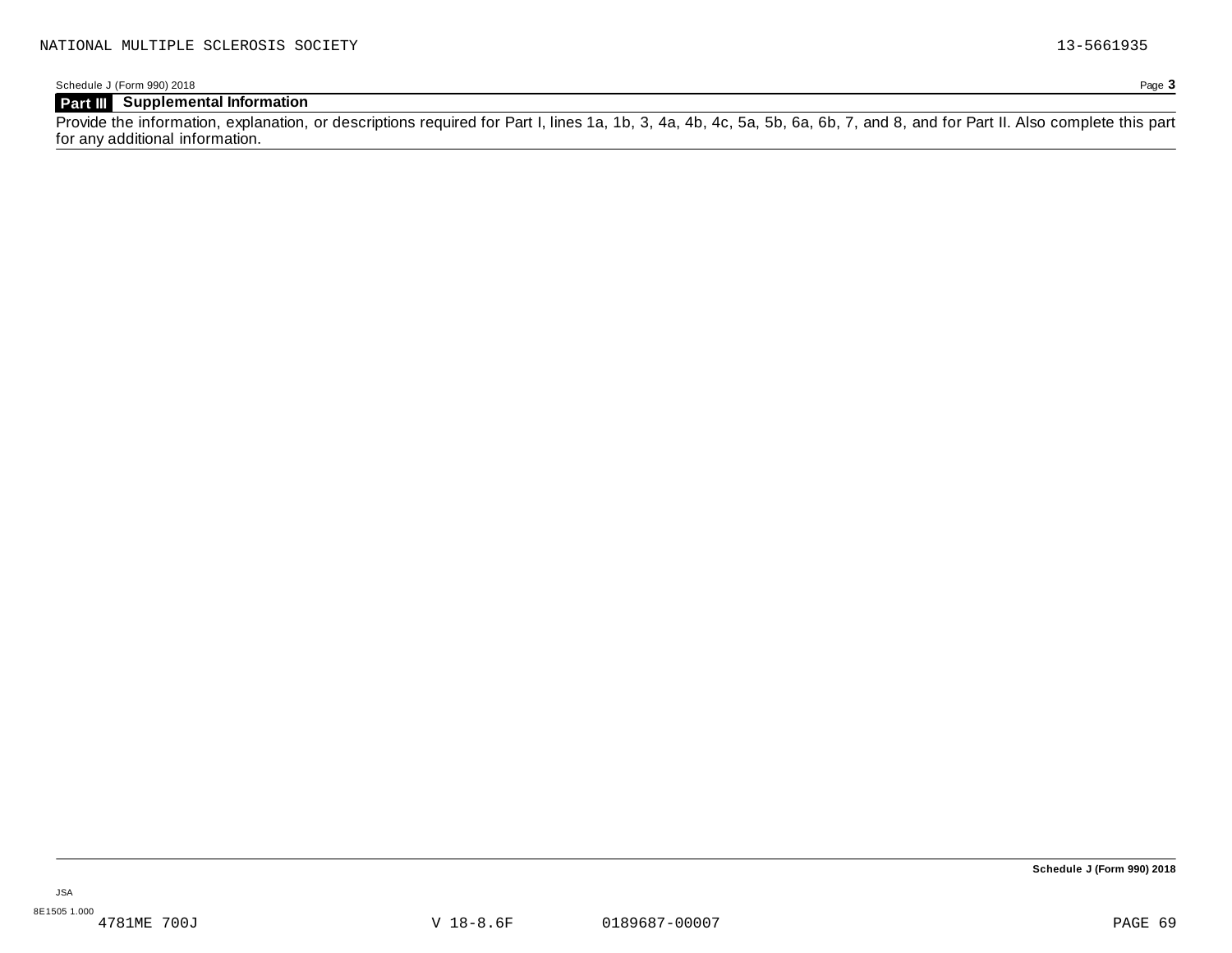# SCHEDULE M<br>
(Form 990) **Supplementary of the organizations answered** "Yes" on Form 990 Part IV lines 29 or 30

**Department of the Treasury<br>Internal Revenue Service** 

**Examplete** if the organizations answered "Yes" on Form 990, Part IV, lines 29 or 30. △<del>Ⅳ</del><br>▶ Attach to Form 990. **Department of the Treasury ▶ Attach to Form 990.**<br>Internal Revenue Service ▶ Go to *www.irs.gov/Form990* for instructions and the latest information.<br>Nome of the organization aumhor

Name of the organization **intervalse of the organization intervalse of the organization <b>intervalse of the organization intervalse of the organization intervalse of the organization intervalse of the organization**

### NATIONAL MULTIPLE SCLEROSIS SOCIETY 13-5661935

| Part I       | <b>Types of Property</b>                                                                                                                                                                                                       |                               |                                                                            |                                                                                    |                                                              |     |    |
|--------------|--------------------------------------------------------------------------------------------------------------------------------------------------------------------------------------------------------------------------------|-------------------------------|----------------------------------------------------------------------------|------------------------------------------------------------------------------------|--------------------------------------------------------------|-----|----|
|              |                                                                                                                                                                                                                                | (a)<br>Check if<br>applicable | (b)<br>Number of contributions or<br>items contributed                     | (c)<br>Noncash contribution<br>amounts reported on<br>Form 990, Part VIII, line 1g | (d)<br>Method of determining<br>noncash contribution amounts |     |    |
| 1.           |                                                                                                                                                                                                                                |                               | <u> 1989 - Johann Stein, mars an deus Amerikaansk kommunister (</u>        |                                                                                    |                                                              |     |    |
| $\mathbf{2}$ |                                                                                                                                                                                                                                |                               |                                                                            |                                                                                    |                                                              |     |    |
| 3            |                                                                                                                                                                                                                                |                               |                                                                            |                                                                                    |                                                              |     |    |
| 4            |                                                                                                                                                                                                                                |                               | the control of the control of the control of the control of the control of |                                                                                    |                                                              |     |    |
| 5            | Clothing and household                                                                                                                                                                                                         |                               |                                                                            |                                                                                    |                                                              |     |    |
|              |                                                                                                                                                                                                                                |                               |                                                                            |                                                                                    |                                                              |     |    |
| 6            |                                                                                                                                                                                                                                |                               |                                                                            |                                                                                    |                                                              |     |    |
| 7            |                                                                                                                                                                                                                                |                               |                                                                            |                                                                                    |                                                              |     |    |
| 8            | Intellectual property [                                                                                                                                                                                                        |                               |                                                                            |                                                                                    |                                                              |     |    |
| 9            | Securities - Publicly traded                                                                                                                                                                                                   | $\mathbf{X}$                  | 171.                                                                       | 1,736,787.                                                                         | <b>FMV</b>                                                   |     |    |
| 10           |                                                                                                                                                                                                                                |                               |                                                                            |                                                                                    |                                                              |     |    |
| 11           | Securities - Partnership, LLC,                                                                                                                                                                                                 |                               |                                                                            |                                                                                    |                                                              |     |    |
|              |                                                                                                                                                                                                                                |                               |                                                                            |                                                                                    |                                                              |     |    |
| 12           | Securities - Miscellaneous                                                                                                                                                                                                     |                               |                                                                            |                                                                                    |                                                              |     |    |
| 13           | Qualified conservation                                                                                                                                                                                                         |                               |                                                                            |                                                                                    |                                                              |     |    |
|              | contribution - Historic                                                                                                                                                                                                        |                               |                                                                            |                                                                                    |                                                              |     |    |
|              | structures [19]                                                                                                                                                                                                                |                               |                                                                            |                                                                                    |                                                              |     |    |
| 14           | Qualified conservation                                                                                                                                                                                                         |                               |                                                                            |                                                                                    |                                                              |     |    |
|              |                                                                                                                                                                                                                                |                               |                                                                            |                                                                                    |                                                              |     |    |
| 15           |                                                                                                                                                                                                                                |                               |                                                                            | the control of the control of the control of the control of the control of         |                                                              |     |    |
| 16           | Real estate - Commercial example and the commercial and the commercial and the commercial and the commercial and the commercial and the commercial and the commercial and the commercial and the commercial and commercial and |                               |                                                                            | the control of the control of the control of the control of the control of         |                                                              |     |    |
| 17           |                                                                                                                                                                                                                                |                               |                                                                            | the control of the control of the control of the control of the control of         |                                                              |     |    |
| 18           |                                                                                                                                                                                                                                |                               |                                                                            | the control of the control of the control of the control of the control of         |                                                              |     |    |
| 19           | Food inventory $\ldots \ldots \ldots$ . $\qquad \qquad$                                                                                                                                                                        |                               |                                                                            | the control of the control of the control of the control of the control of         |                                                              |     |    |
| 20           |                                                                                                                                                                                                                                |                               |                                                                            | the control of the control of the control of the control of the control of         |                                                              |     |    |
| 21           |                                                                                                                                                                                                                                |                               |                                                                            |                                                                                    |                                                              |     |    |
| 22           |                                                                                                                                                                                                                                |                               |                                                                            |                                                                                    |                                                              |     |    |
| 23           |                                                                                                                                                                                                                                |                               |                                                                            |                                                                                    |                                                              |     |    |
| 24           |                                                                                                                                                                                                                                |                               |                                                                            |                                                                                    |                                                              |     |    |
| 25           | Other $\blacktriangleright$ ( $\qquad \qquad$ )                                                                                                                                                                                |                               | <u> 1989 - Johann John Stein, mars eta inperiodo</u>                       |                                                                                    |                                                              |     |    |
| 26           | Other $\blacktriangleright$ ( $\_\_\_\_\_\_\_\_\$ )                                                                                                                                                                            |                               | <u> 1989 - Johann Barbara, martxa alemaniar a</u>                          |                                                                                    |                                                              |     |    |
| 27           | Other $\blacktriangleright$ ( $\_\_\_\_\_\_\_\_$ )                                                                                                                                                                             |                               |                                                                            |                                                                                    |                                                              |     |    |
|              | 28 Other $\blacktriangleright$ (                                                                                                                                                                                               |                               |                                                                            |                                                                                    |                                                              |     |    |
|              | 29 Number of Forms 8283 received by the organization during the tax year for contributions for                                                                                                                                 |                               |                                                                            |                                                                                    |                                                              |     |    |
|              | which the organization completed Form 8283, Part IV, Donee Acknowledgement                                                                                                                                                     |                               |                                                                            |                                                                                    | 29                                                           |     |    |
|              |                                                                                                                                                                                                                                |                               |                                                                            |                                                                                    |                                                              | Yes | No |
|              | 30a During the year, did the organization receive by contribution any property reported in Part I, lines 1 through                                                                                                             |                               |                                                                            |                                                                                    |                                                              |     |    |
|              | 28, that it must hold for at least three years from the date of the initial contribution, and which isn't required                                                                                                             |                               |                                                                            |                                                                                    |                                                              |     |    |
|              |                                                                                                                                                                                                                                |                               |                                                                            |                                                                                    | 30a                                                          |     | Χ  |
|              | <b>b</b> If "Yes," describe the arrangement in Part II.                                                                                                                                                                        |                               |                                                                            |                                                                                    |                                                              |     |    |
| 31           | Does the organization have a gift acceptance policy that requires the review of any nonstandard                                                                                                                                |                               |                                                                            |                                                                                    |                                                              |     |    |
|              |                                                                                                                                                                                                                                |                               |                                                                            |                                                                                    | 31                                                           | Χ   |    |
|              | 32a Does the organization hire or use third parties or related organizations to solicit, process, or sell noncash                                                                                                              |                               |                                                                            |                                                                                    |                                                              |     |    |
|              |                                                                                                                                                                                                                                |                               |                                                                            |                                                                                    | 32a                                                          |     | Χ  |
|              | <b>b</b> If "Yes," describe in Part II.                                                                                                                                                                                        |                               |                                                                            |                                                                                    |                                                              |     |    |
| 33           | If the organization didn't report an amount in column (c) for a type of property for which column (a) is checked,                                                                                                              |                               |                                                                            |                                                                                    |                                                              |     |    |
|              | describe in Part II.                                                                                                                                                                                                           |                               |                                                                            |                                                                                    |                                                              |     |    |

**For Paperwork Reduction Act Notice, see the Instructions for Form 990. Schedule M (Form 990) 2018**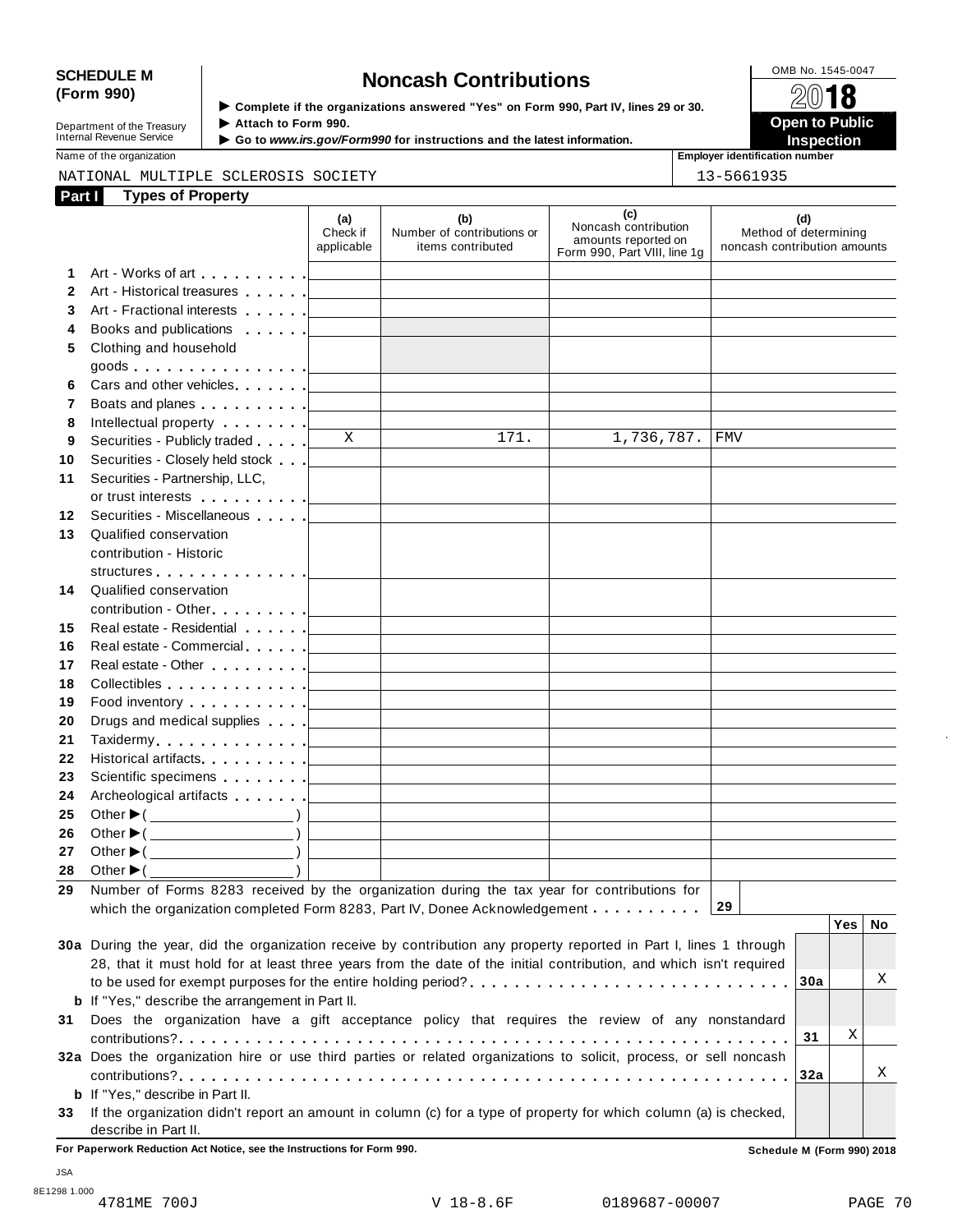**Supplemental Information.** Provide the information required by Part I, lines 30b, 32b, and 33, and whether the organization is reporting in Part I, column (b), the number of contributions, the number of items received, or a combination of both. Also complete this part for any additional information. **Part II**

NUMBER OF CONTRIBUTIONS

SCHEDULE M, PART I, LINE 9

THE ORGANIZATION IS REPORTING THE NUMBER OF NONCASH CONTRIBUTIONS

RECEIVED, NOT THE NUMBER OF ITEMS CONTRIBUTED.

V 18-8.6F 0189687-00007 PAGE 71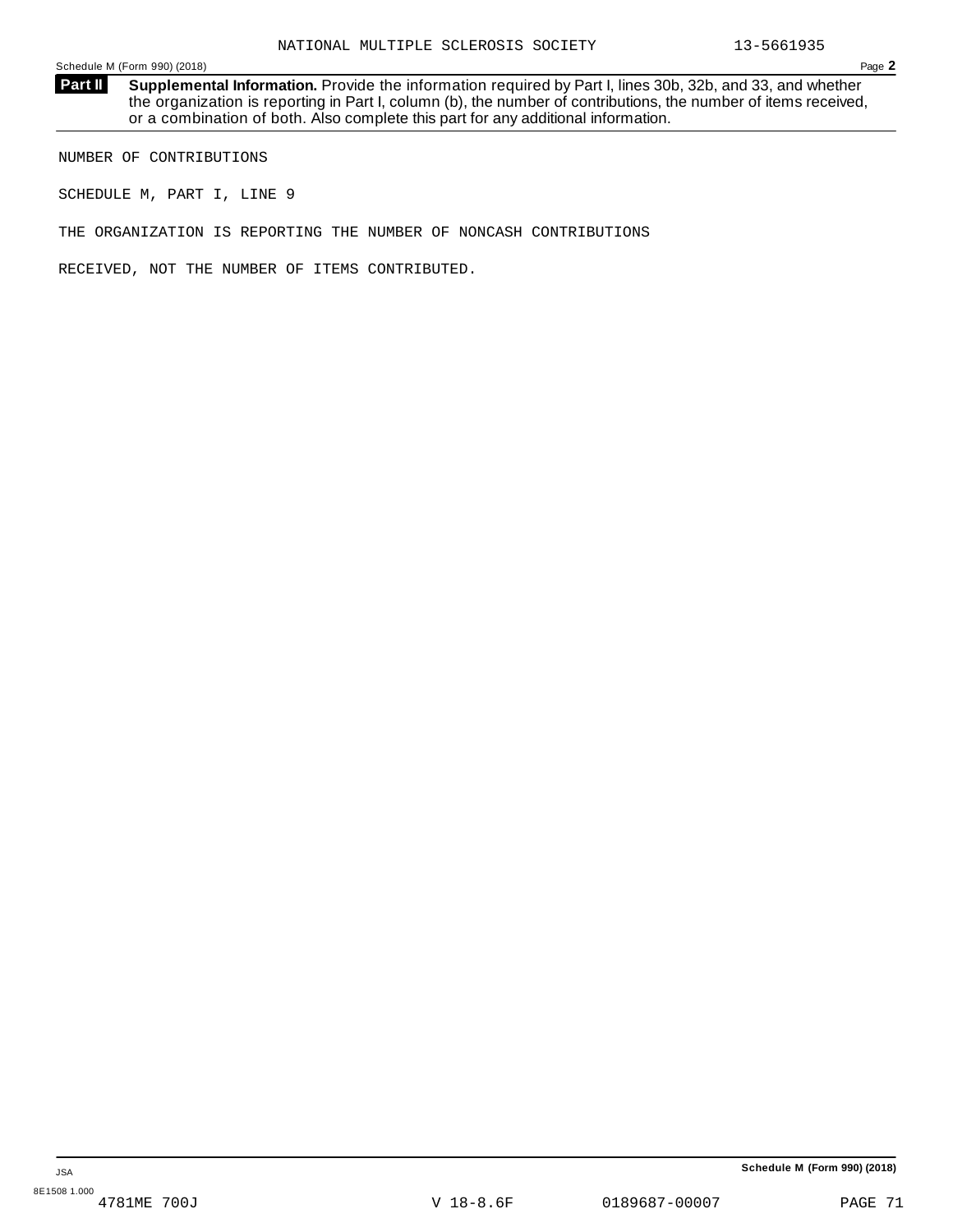# **SCHEDULE O** Supplemental Information to Form 990 or 990-EZ DAMB No. 1545-0047

**(Form 990 or 990-EZ) Complete to provide information for responses to specific questions on** plete to provide information for responses to specific questions on  $\mathbb{Z}^{0}$  **18 EV TO**<br>
■ Attach to Form 990 or 990-EZ. Depen to Public<br>
■ Public Corporation of the Security of the Security of the Security of the Security of the Security of the Security of the Security of the Security of the Securit Department of the Treasury <br>Depen to Public<br>Name of the organization<br>Name of the organization<br>Name of the organization<br>Name of the organization<br>Inspection



Department of the Treasury<br>Internal Revenue Service

PROGRAM SERVICE ACCOMPLISHMENTS

OTHER PROGRAM SERVICES

FORM 990, PART III, LINE 4D

PROFESSIONAL EDUCATION AND TRAINING - THE SOCIETY WANTS SCIENTISTS HEALTHCARE PROFESSIONALS TO BE AWARE OF AND TRAINED IN MS SO THAT THE VERY BEST EXPERTISE WORLDWIDE IS ENGAGED IN FINDING TREATMENTS AND SOLUTIONS FOR EVERYONE WITH MS. THIS INCLUDES ACTIVITIES AND PROGRAMS DESIGNED TO IMPROVE THE KNOWLEDGE, SKILLS, AND CRITICAL JUDGEMENT OF SCIENTISTS, PHYSICIANS AND OTHER HEALTHCARE PROFESSIONALS ENGAGED (DIRECTLY OR INDIRECTLY) IN PROVIDING SERVICES TO PEOPLE LIVING WITH MS BY KEEPING THEM ABREAST OF NEW DIAGNOSTIC TECHNIQUES AND THERAPIES - 3,845 HEALTHCARE PROVIDERS PARTICIPATED IN THESE PROGRAMS DURING 2019. OF THOSE WHO ATTENDEND 94% REPORTED INCREASED KNOWLEDGE ABOUT MS CARE. A FREE QUARTERLY NEWSLETTER IS EMAILED TO MORE THAN 14,000 HEALTHCARE PROFESSIONALS. IN 2019, HEALTHCARE PROVIDERS MADE 9,924 REFERRALS TO THE SOCIETY.

# CLASSES OF MEMBERS OR STOCKHOLDERS

FORM 990, PART VI, SECTION A, LINE 6

THE MEMBERS OF THE SOCIETY ARE COMPRISED OF THE MEMBERS OF THE 36 MARKETS WHO ARE NON-VOTING MEMBERS, AND THOSE MARKETS CHOOSE VOTING MEMBERS WHO COMPRISE THE DELEGATE ASSEMBLY.

ELECTION OF MEMBERS AND THEIR RIGHTS FORM 990, PART VI, SECTION A, LINE 7A

For Privacy Act and Paperwork Reduction Act Notice, see the Instructions for Form 990 or 990-EZ. Schedule O (Form 990 or 990-EZ) (2018) JSA 8E1227 1.000 4781ME 700J V 18-8.6F 0189687-00007 PAGE 72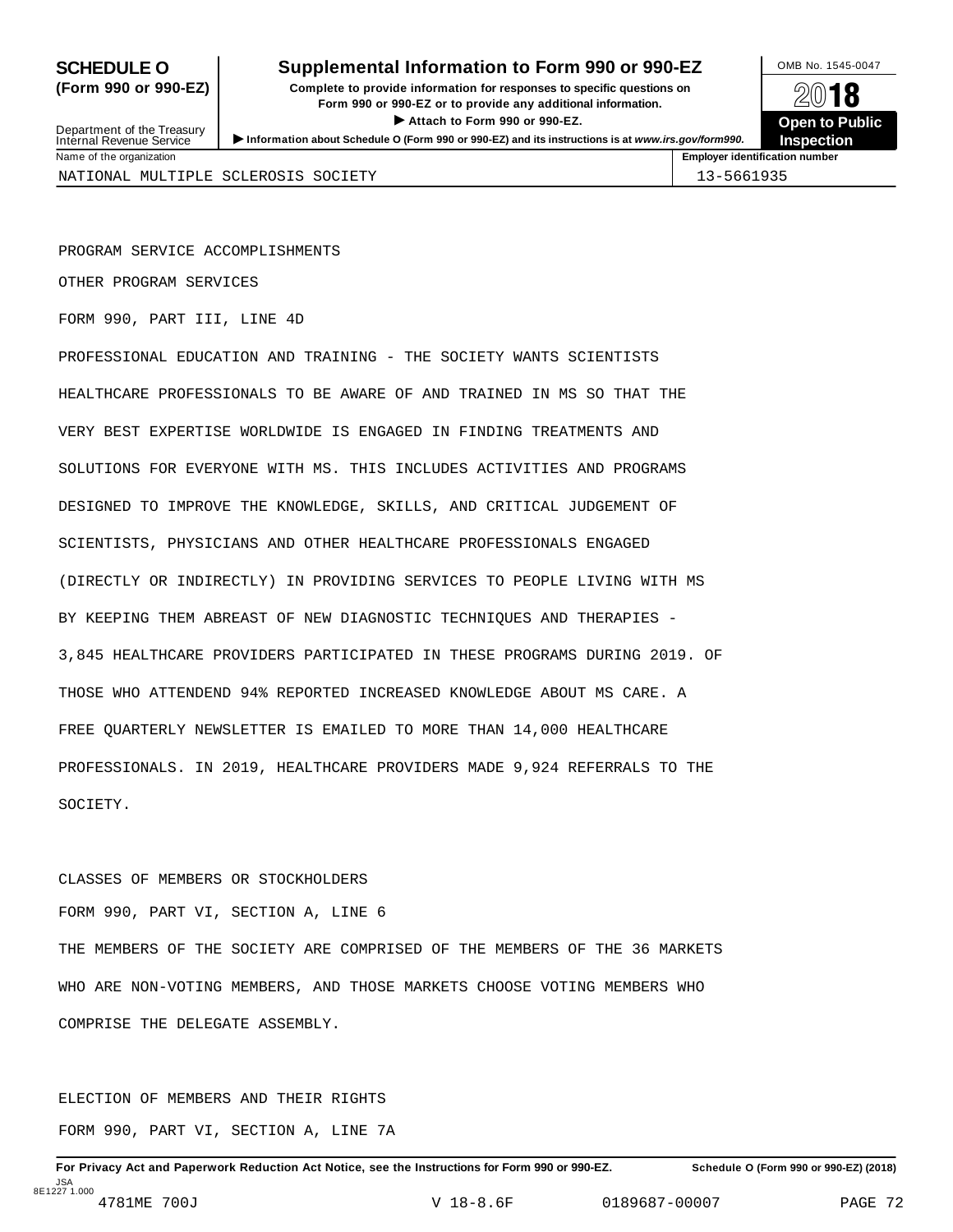| Page $\blacktriangle$<br>Schedule O (Form 990 or 990-EZ) 2018 |                                       |  |  |  |  |  |
|---------------------------------------------------------------|---------------------------------------|--|--|--|--|--|
| Name of the organization                                      | <b>Employer identification number</b> |  |  |  |  |  |
| NATIONAL MULTIPLE SCLEROSIS SOCIETY                           | '3-5661935                            |  |  |  |  |  |

ALL MEMBERS OF THE BOARD OF DIRECTORS ARE ELECTED BY THE DELEGATE ASSEMBLY WHICH IS COMPRISED OF VOTING MEMBERS OF THE ORGANIZATION. EACH MARKET IS ALLOCATED A NUMBER OF VOTING MEMBERS BASED ON A FORMULA. VOTING MEMBERS ARE THE VOLUNTEER LEADERS OF THE MARKET AND THE NATIONAL BOARD OF DIRECTORS.

DECISIONS SUBJECT TO APPROVAL OF MEMBERS FORM 990, PART VI, SECTION A, LINE 7B THE DELEGATE ASSEMBLY ELECTS THE GOVERNING BODY, APPROVES ANY BY-LAW CHANGES AND APPROVES THE SOCIETY'S STRATEGIC PLAN.

ORGANIZATION'S PROCESS TO REVIEW FORM 990 FORM 990, PART VI, SECTION B, LINE 11B THE FORM 990 AND ACCOMPANYING SCHEDULES ARE PREPARED BY AN EXTERNAL INDEPENDENT ACCOUNTING FIRM IN CONJUNCTION WITH MANAGEMENT. IT IS THEN PROVIDED TO THE AUDIT COMMITTEE MEMBERS FOR REVIEW, COMMENTS, CORRECTIONS, AND EDITS. THE REVIEW COMMENTS OF THE AUDIT COMMITTEE ARE INCORPORATED INTO THE FORM 990 BY THE CFO. A MEETING OF THE AUDIT COMMITTEE IS HELD TO APPROVE THE REVISED FORM 990, AND TO APPROVE DISTRIBUTION TO THE ENTIRE SOCIETY BOARD OF DIRECTORS. THE SOCIETY BOARD OF DIRECTORS IS GIVEN A PERIOD OF TIME TO REVIEW AND COMMENT ON THE FORM 990 BEFORE THE RETURN IS FILED WITH THE INTERNAL REVENUE SERVICE.

ENFORCEMENT OF CONFLICTS POLICY FORM 990, PART VI, SECTION B, LINE 12C ALL STAFF AND MEMBERS OF THE NATIONAL BOARD OF DIRECTORS AND VOLUNTEERS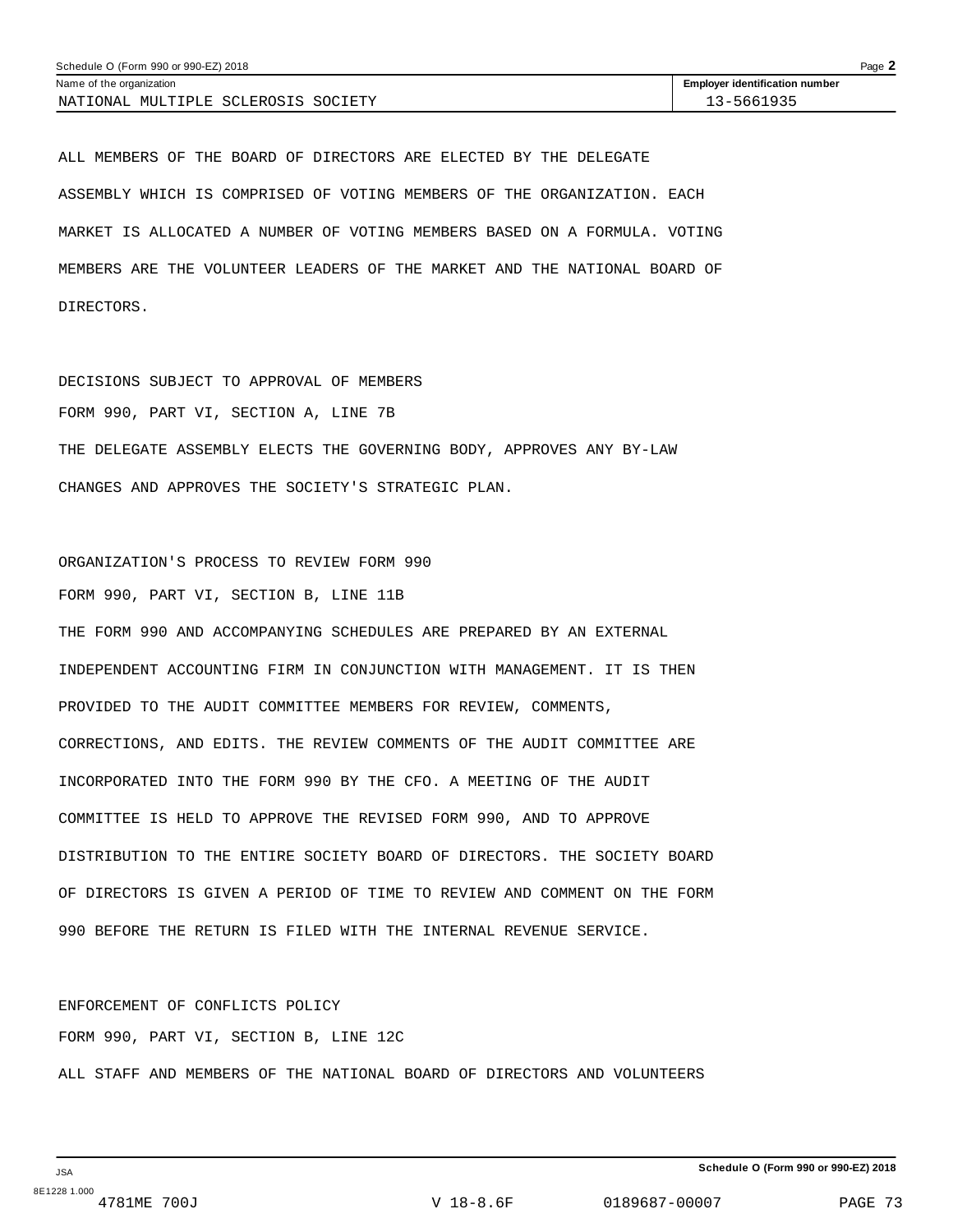| Schedule O (Form 990 or 990-EZ) 2018<br>Page $\blacktriangle$ |                                       |  |  |  |  |  |
|---------------------------------------------------------------|---------------------------------------|--|--|--|--|--|
| Name of the organization                                      | <b>Employer identification number</b> |  |  |  |  |  |
| NATIONAL MULTIPLE SCLEROSIS SOCIETY                           | 13–5661935                            |  |  |  |  |  |

SERVING ON KEY COMMITTEES MUST REVIEW THE CONFLICT OF INTEREST POLICY & MAKE ANY APPROPRIATE DISCLOSURES. IF AN INDIVIDUAL DISCLOSES AN ACTUAL OR POTENTIAL CONFLICT, THE CHIEF LEGAL OFFICER REVIEWS THE DISCLOSURE AND DRAFTS A CONFLICT RESOLUTION REPORT TO ADDRESS THE ACTUAL OR POTENTIAL CONFLICT. THE RESOLUTION REPORT IS PRESENTED TO THE AUDIT COMMITTEE AND THE AUDIT COMMITTEE EDITS AND ULTIMATELY APPROVES A RESOLUTION REPORT FOR EACH OF THE DISCLOSED CONFLICTS. THE RESOLUTION REPORT ENSURES THAT THE INDIVIDUAL DOES NOT PARTICIPATE IN ANY DISCUSSIONS OR VOTES RELATED TO THE CONFLICT. THE INDIVIDUAL WHO DISCLOSED THE CONFLICT IS PROVIDED A COPY OF THE RESOLUTION REPORT AND COMPLIES WITH IT.

### COMPENSATION PROCESS

FORM 990, PART VI, SECTION B, LINE 15A

THE COMPENSATION COMMITTEE IS COMPRISED OF AT LEAST THREE (3) INDEPENDENT BOARD MEMBERS THAT DETERMINE THE COMPENSATION OF THE PRESIDENT AND CEO, OFFICERS AND OTHER KEY EMPLOYEES. THE COMMITTEE IS PROVIDED WITH COMPARABLE SALARY INFORMATION AND DATA FOR ALL POSITIONS AT OTHER VOLUNTARY HEALTHCARE AGENCIES OF SIMILAR SIZE AND NATIONAL INFLUENCE. THE PRESIDENT AND CEO'S PERFORMANCE IS EVALUATED ON AN ANNUAL BASIS BY THE MEMBERS OF THE COMPENSATION COMMITTEE. THE PRESIDENT AND CEO COMPENSATION IS THEN RATIFIED BY THE FULL BOARD DURING EXECUTIVE SESSION.

THE PRESIDENT AND CEO OR HER DESIGNEE CONDUCTS PERFORMANCE EVALUATIONS FOR OFFICERS AND OTHER KEY EMPLOYEES. THE OUTCOME OF THESE EVALUATIONS IS SHARED WITH THE COMPENSATION COMMITTEE TO PROVIDE INFORMATION ON THEIR DECISIONS ABOUT COMPENSATION AND IS THEN RATIFIED BY THE FULL BOARD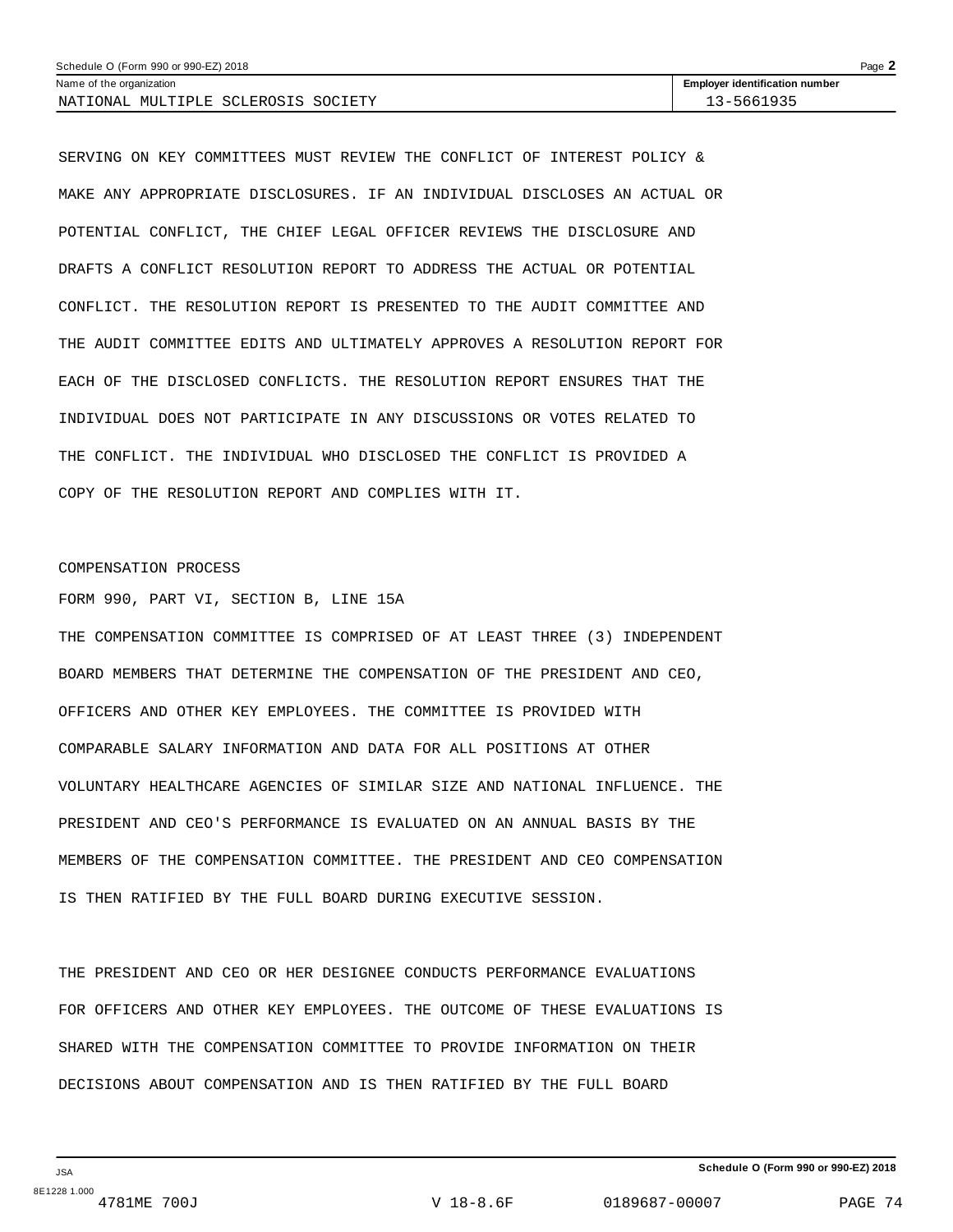NATIONAL MULTIPLE SCLEROSIS SOCIETY 13-5661935

DURING EXECUTIVE SESSION.

GOVERNING DOCUMENTS DISCLOSURE EXPLANATION FORM 990, PART VI, SECTION C, LINE 19 THE SOCIETY'S IRS FORM 990, IRS FORM 990-T AND AUDITED FINANCIAL STATEMENTS ARE AVAILABLE AT WWW.NATIONALMSSOCIETY.ORG, AND ON THE CHARITY NAVIGATOR WEBSITE. THE SOCIETY'S GOVERNING DOCUMENTS, RECORD RETENTION AND CONFLICT OF INTEREST POLICY ARE AVAILABLE UPON REQUEST.

OTHER CHANGES IN NET ASSETS EXPLANATION

FORM 990, PART XI, LINE 9

|       |  |  | CHANGE IN FAIR VALUE OF BENEFICIAL INTEREST IN TRUST \$ |  |  |    | 39,036    |
|-------|--|--|---------------------------------------------------------|--|--|----|-----------|
|       |  |  | CHANGE IN VALUE OF SPLIT-INTEREST AGREEMENTS            |  |  |    | \$313,606 |
|       |  |  |                                                         |  |  |    |           |
| TOTAL |  |  |                                                         |  |  | S. | 352,642   |

ATTACHMENT 1

### FORM 990, PART III - PROGRAM SERVICE, LINE 4A

CLIENT AND COMMUNITY SERVICES - THE SOCIETY PROVIDES INFORMATION, RESOURCES, AND SUPPORT THAT SEEKS TO MEET THE NEEDS OF PEOPLE AFFECTED BY MS AS A WHOLE AND INDIVIDUALLY. THE SOCIETY IS COMMITTED TO OFFERING PROGRAMS FOR ALL PEOPLE REGARDLESS OF WHERE THEY LIVE OR WHERE THEY ARE IN THEIR MS JOURNEY. PROGRAMS, SERVICES AND RESOURCES FOR PEOPLE AFFECTED BY MS FACILITATE EDUCATION, RECREATION, PHYSICAL AND EMOTIONAL WELLNESS, PROVIDE FINANCIAL RESOURCES AND A CONNECTION FOR PEOPLE AFFECTED BY MS.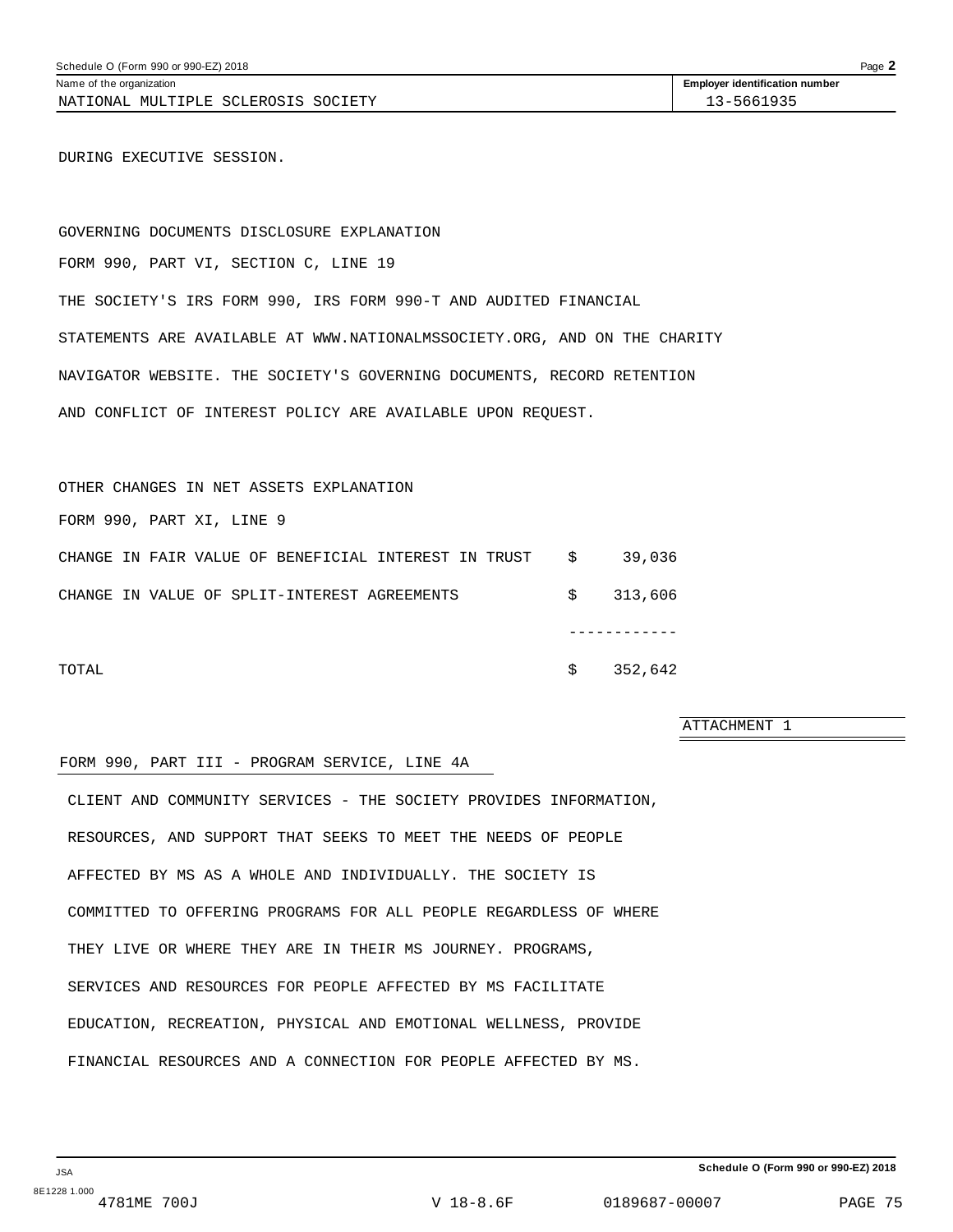NATIONAL MULTIPLE SCLEROSIS SOCIETY 13-5661935

Name of the organization **intervalse of the organization <b>intervalse intervalse intervalse in the set of the organization intervalse intervalse in the set of the organization number** 

ATTACHMENT 1 (CONT'D)

MS NAVIGATORS PARTNER WITH INDIVIDUALS TO NAVIGATE THE CHALLENGES OF MS UNIQUE TO EACH SITUATION. THEY PROVIDE: INFORMATION AND EDUCATION; EMOTIONAL SUPPORT RESOURCES; ASSIST WITH THE COMPLEXITIES OF FINDING A HEALTHCARE PROVIDER, BENEFITS, INSURANCE AND ACCESS TO COVERAGE, AND EMPLOYMENT; RESOURCES TO FACE FINANCIAL CHALLENGES AND PLAN FOR THE FUTURE; WELLNESS STRATEGIES THAT CAN MAKE AN IMPACT ON QUALITY OF LIFE WITH MS; ASSESSMENT OF PERSONALIZED CASE MANAGEMENT; AND CRISIS INTERVENTION IN TIMES OF NEED. IN 2019, MS NAVIGATOES PROVIDED SUPPORT TO 57,080 PEOPLE.

IN ADDITION, MORE THAN 28,900 PEOPLE PARTICIPATED IN 378 SOCIETY PROGRAMS (IN PERSON, PHONE BASED, AND ONLINE) ON TOPICS SUCH AS: MS EDUCATION; HEALTH AND WELLNESS; FAMILY AND RELATIONSHIPS; FINANCIAL RESOURCES; MOBILITY AND ACCESSIBILITY; SOCIAL AND EMOTIONAL SUPPORT; AND RESEARCH AND CLINICAL TRIAL UPDATES.

COMMUNITY PROGRAMS INCLUDE COLLABORATING WITH OTHER COMMUNITY ORGANIZATIONS, FOCUSING ON ACCESS TO HEALTHCARE, REHABILITATION, TREATMENTS AND THERAPIES; LONG-TERM CARE; DISABILITY RIGHTS ISSUES; VOCATIONAL TRAINING AND REHABILITATION, WELLNESS AND FITNESS; AND, OUTREACH AND EDUCATION TO RURAL AND UNDERSERVED POPULATIONS.

ATTACHMENT 2

JSA 8E1228 1.000<br>4781ME 700J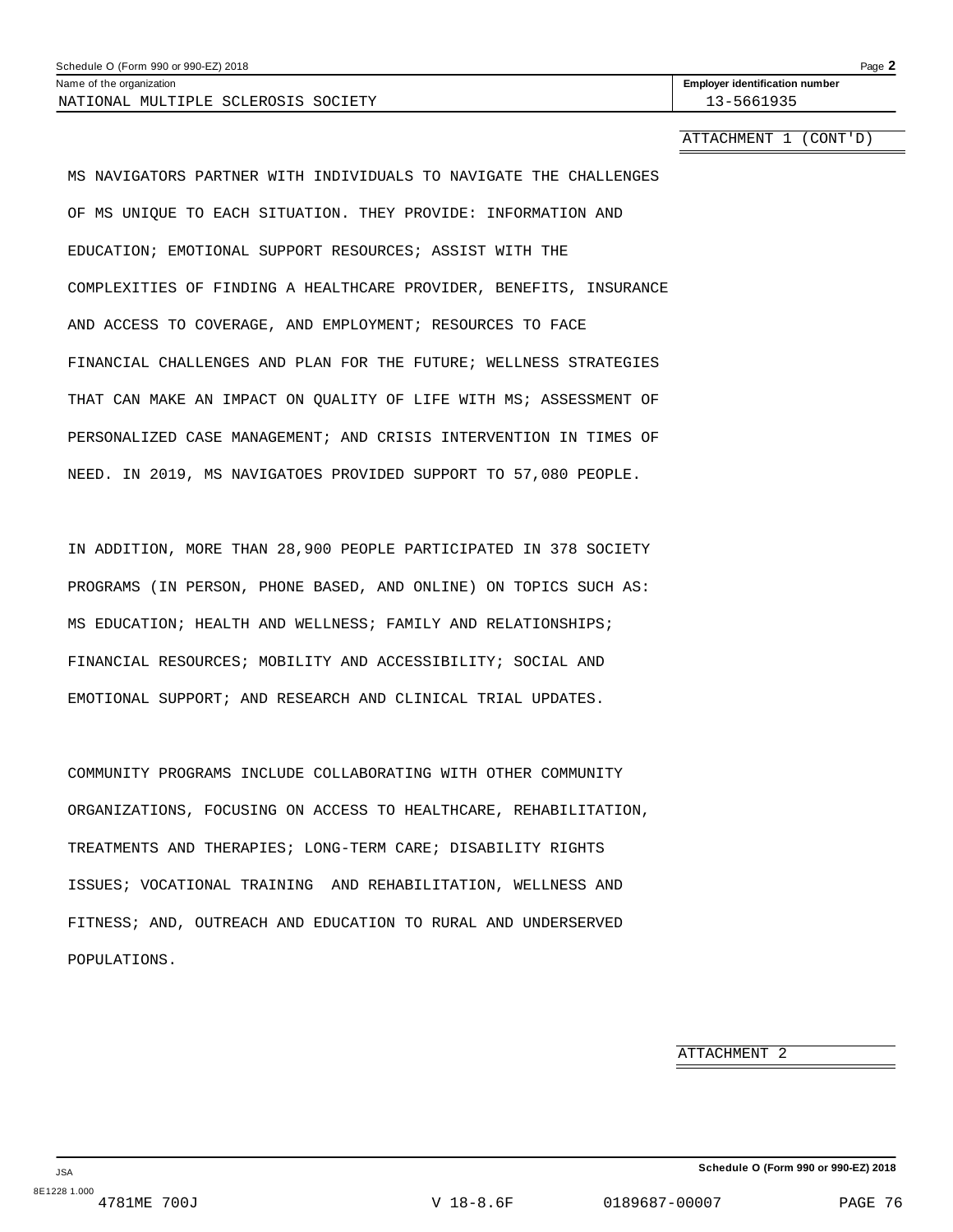### Schedule O (Form 990 or 990-EZ) 2018 Page 2

Name of the organization **intervalse of the organization <b>intervalse intervalse intervalse in the set of the organization intervalse intervalse in the set of the organization number** NATIONAL MULTIPLE SCLEROSIS SOCIETY 13-5661935

ATTACHMENT 2 (CONT'D)

### FORM 990, PART III - PROGRAM SERVICE, LINE 4B

RESEARCH - IN FISCAL 2019, THE SOCIETY INVESTED \$40.9 MILLION TO SUPPORT MORE THAN 400 NEW AND ONGOING RESEARCH PROJECTS AROUND THE WORLD AIMED AT STOPPING MS IN ITS TRACKS, RESTORING FUNCTION, AND ENDING THE DISEASE FOREVER. THE SOCIETY ENGAGED 80 EXPERT PEER REVIEWERS TO EVALUATE 520 RESEARCH GRANTS, FELLOWSHIPS AND PILOT GRANT PROPOSALS TO HELP THE SOCIETY IDENTIFY THE MOST PROMISING RESEARCH INVESTMENTS.

RESEARCH PRIORITY AREAS TO DRIVE BREAKTHROUGHS INCLUDE: DEFINING THE CONTRIBUTION OF GENETICS AND THE RISK FOR DEVELOPING MS AND DISEASE COURSE; UNDERSTANDING MS PATHOLOGY AND PATHOPHYSIOLOGY; UNDERSTANDING AND TREATING MS PROGRESSION; IDENTIFYING STRATEGIES FOR NEUROPROTECTION AND NERVOUS SYSTEM REPAID; AND, ELUCIDATING THE CAUSE OF MS SYMPTOMS, THE IMPACT OF COMORBIDITIES, AND IDENTIFYING REHABILITATION, WELLNESS BEHAVIORS AND LIFESTYLE APPROACHES THAT IMPACT DISEASE COURSE, SYMPTOMS AND OVERALL HEALTH.

ATTACHMENT 3

### FORM 990, PART III - PROGRAM SERVICE, LINE 4C

PUBLIC EDUCATION - THE SOCIETY SEEKS TO EXPAND AND DEEPEN THE INDIVIDUAL AND COLLECTIVE EXPERIENCES OF THE MS MOVEMENT. THIS INCLUDES EDUCATING THE PUBLIC ABOUT MULTIPLE SCLEROSIS INCLUDING THE SOCIETY'S AWARENESS CAMPAIGNS, PUBLIC SERVICE ANNOUNCEMENTS,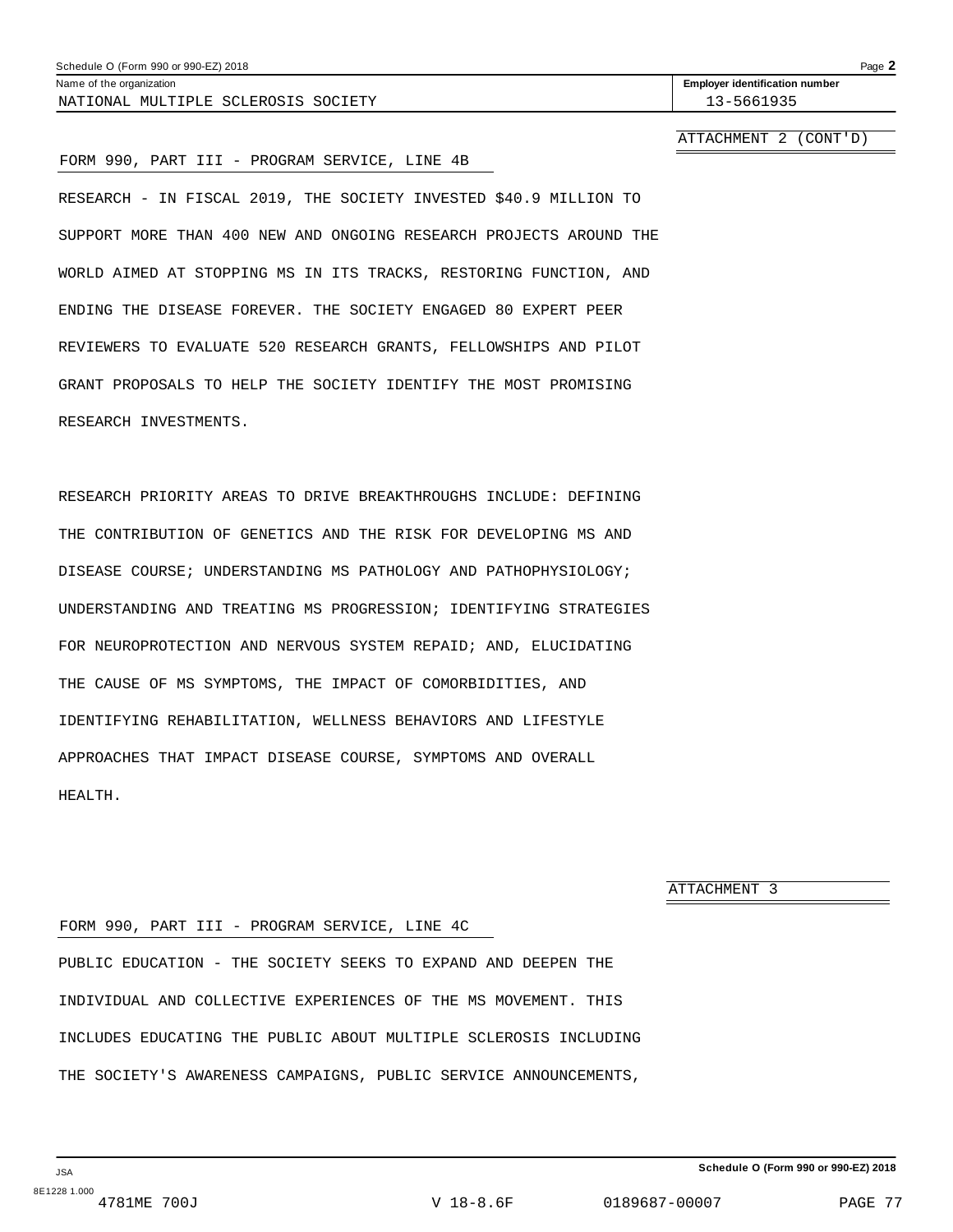ATTACHMENT 3 (CONT'D)

MOMENTUM, WHICH IS THE SOCIETY'S FLAGSHIP MAGAZINE DISTRIBUTED QUARTERLY TO 538,000 PEOPLE LIVING WITH MULTIPLE SCLEROSIS, HEALTHCARE PROVIDERS, SUPPORTERS OF THE SOCIETY AND MS CONNECTION NEWSLETTER, WHICH INCLUDES INFORMATION ABOUT PROGRAMS AND ACTIVITIES IN LOCAL MARKETS.

IN ADDITION TO NATIONWIDE EMAIL NEWSLETTERS SHARE TWICE MONTHLY WITH APPROXIMATELY 900,000 RECIPIENTS (ONE MESSAGE RELATED TO SERVICES, THE OTHER TO OVERALL NEWS), MANY PEOPLE ENGAGE IN CONVERSATIONS VIA THE SOCIETY'S ONLINE COMMUNITY (55,000 MEMBERS), AND SOCIAL MEDIA (OVER 1.2 MILLION FOLLOWERS). NEARLY 400,000 PEOPLE VISIT THE SOCIETY'S WEBSITE EACH MONTH TO ACCESS INFORMATION AND SUPPORT.

| FORM 990, PART III, LINE 4D - OTHER PROGRAM SERVICES |        |               | ATTACHMENT 4 |         |
|------------------------------------------------------|--------|---------------|--------------|---------|
| DESCRIPTION                                          |        | <b>GRANTS</b> | EXPENSES     | REVENUE |
| PROFESSIONAL EDUCATION AND TRAINING                  |        | 1,684,316.    | 6,309,836.   | 68,661. |
|                                                      | TOTALS | 1,684,316.    | 6,309,836.   | 68,661. |

FORM 990, PART VI, LINE 17 - STATES

AL,AK,AZ,AR,CA,CO,CT,DE,

FL,GA,HI,ID,IL,IN,IA,KS,KY,LA,ME,MD,MA,MI,

MN,MS,MO,MT,NE,NV,NH,NJ,NM,NY,NC,ND,OH,OK,OR,PA,

RI,SC,SD,TN,TX,UT,VT,VA,WA,WV,WI,WY

**Schedule O (Form 990 or 990-EZ) 2018**

ATTACHMENT 5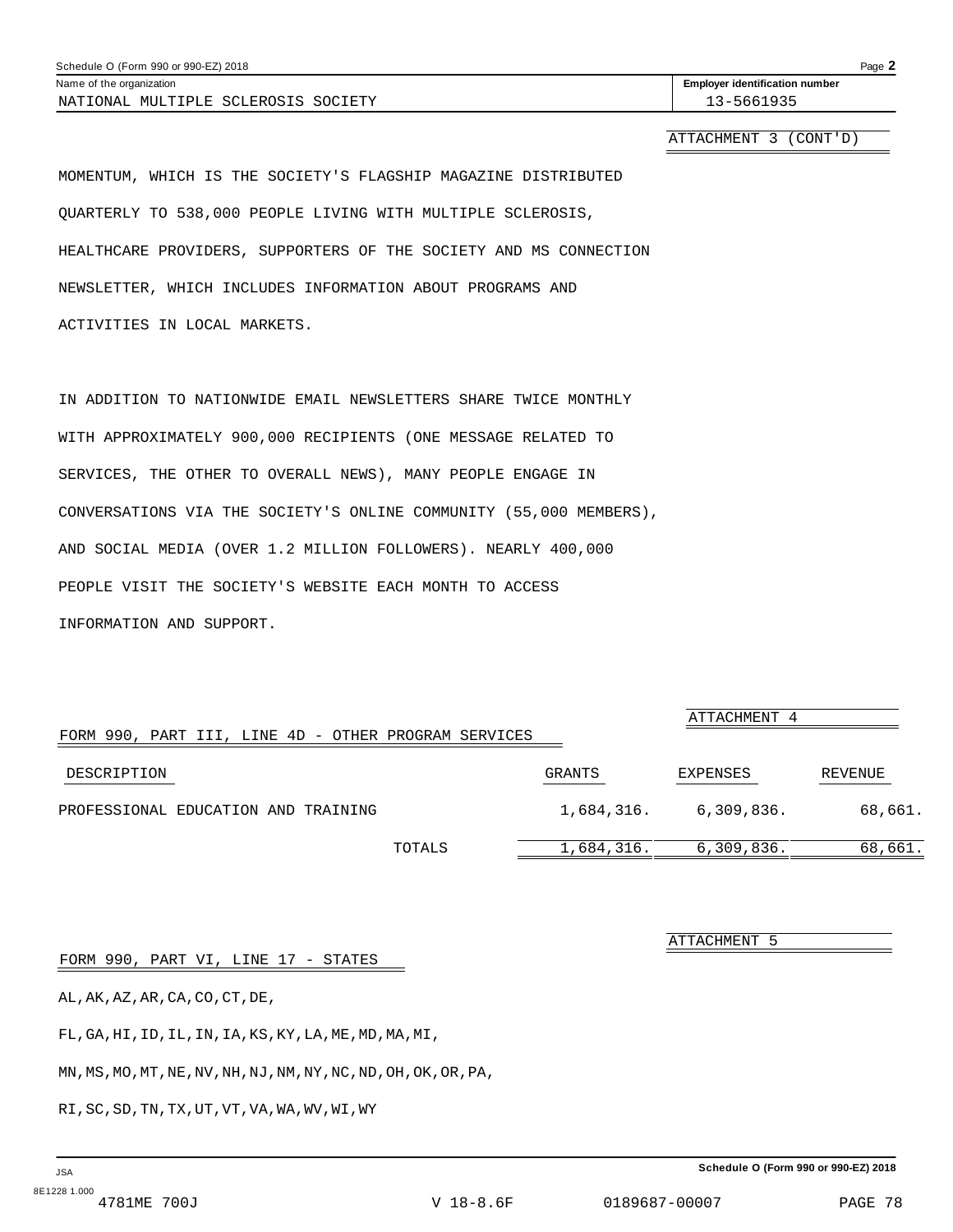| Schedule O (Form 990 or 990-EZ) 2018 | Page 2                                |
|--------------------------------------|---------------------------------------|
| Name of the organization             | <b>Employer identification number</b> |
| NATIONAL MULTIPLE SCLEROSIS SOCIETY  | 13-5661935                            |
|                                      | ATTACHMENT                            |

## 990, PART VII- COMPENSATION OF THE FIVE HIGHEST PAID IND. CONTRACTORS

| NAME AND ADDRESS                                                            | DESCRIPTION OF SERVICES | COMPENSATION |
|-----------------------------------------------------------------------------|-------------------------|--------------|
| MERKLE, INC.<br>29432 NETWORK PLACE<br>CHICAGO, IL 60673                    | DIRECT MARKETING        | 8,857,972.   |
| <b>BLACKBAUD</b><br>PO BOX 930256<br>ATLANTA, GA 31193-0256                 | FUNDRAISING SOFTWARE    | 3,594,119.   |
| EVENT 360 INC.<br>55 E JACKSON BOULEVARD SUITE 1010<br>CHICAGO, IL 60604    | EVENT PRODUCTION        | 2,607,333.   |
| PROMOTOR LINE INC<br>4218 GATEWAY DRIVE, SUITE 140<br>COLLEYVILLE, TX 76034 | EVENT PRODUCTION        | 697,062.     |
| SCHOLARSHIP AMERICA<br>ONE SCHOLARSHIP WAY<br>SAINT PETER, MN 56082         | SCHOLARSHIP SUPPORT     | 535,668.     |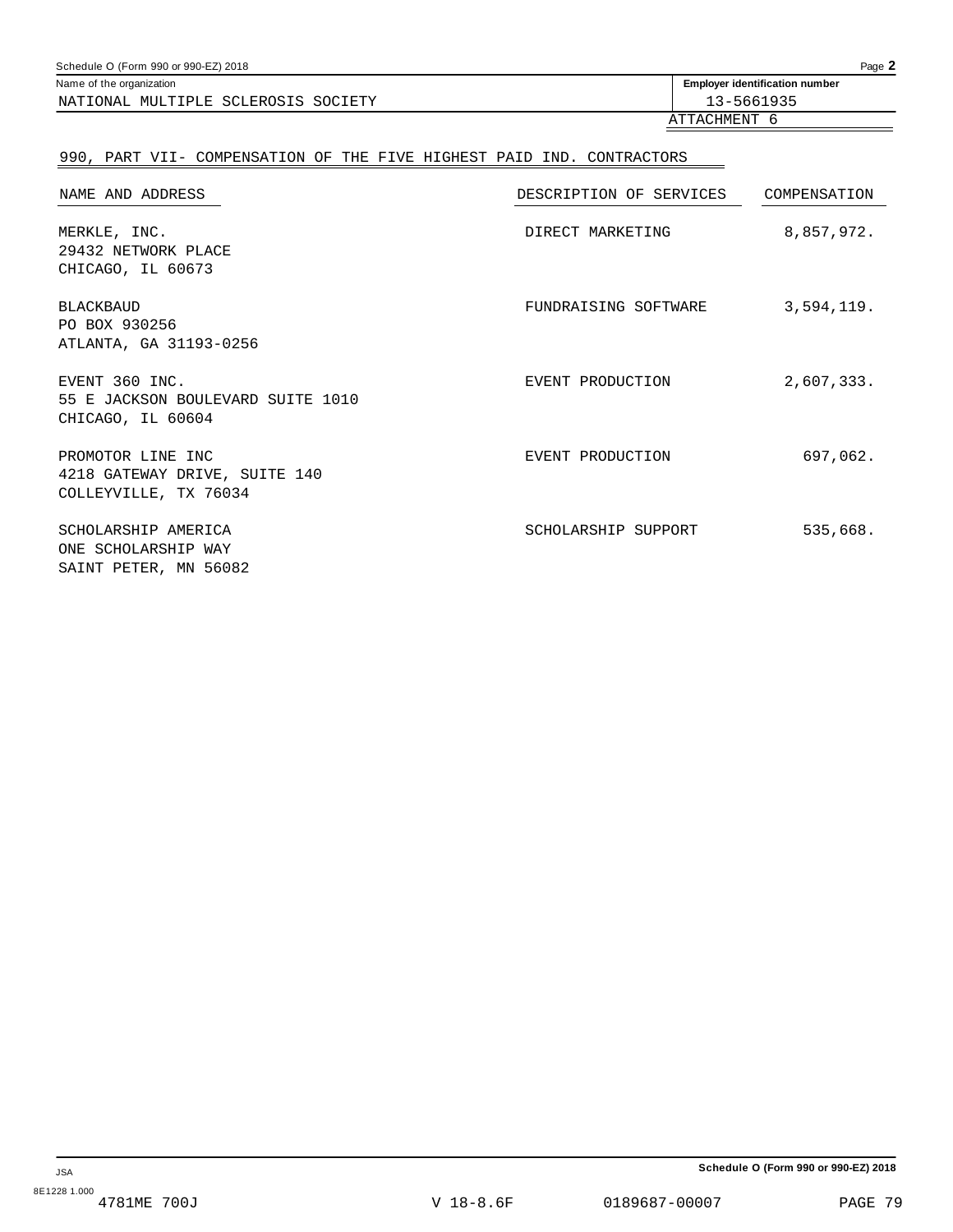## OMB No. 1545-0047 **SCHEDULE R (Form 990) Related Organizations and Unrelated Partnerships**

 $\triangleright$  Complete if the organization answered "Yes" on Form 990, Part IV, line 33, 34, 35b, 36, or 37.



Department of the Treasury<br>Internal Revenue Service

NATIONAL MULTIPLE SCLEROSIS SOCIETY 13-5661935

### **Part I Identification of Disregarded Entities.** Complete if the organization answered "Yes" on Form 990, Part IV, line 33.

|                      | (a)<br>Name, address, and EIN (if applicable) of disregarded entity | (b)<br>Primary activity | (c)<br>Legal domicile (state<br>or foreign country) | (d)<br>Total income | (e)<br>End-of-year assets | (f)<br>Direct controlling<br>entity |
|----------------------|---------------------------------------------------------------------|-------------------------|-----------------------------------------------------|---------------------|---------------------------|-------------------------------------|
| (1) FAST FORWARD LLC | 26-1933619                                                          |                         |                                                     |                     |                           |                                     |
| 733 THIRD AVENUE     | NEW YORK, NY 10017-3211                                             | RESEARCH                | DE                                                  | 497,707.            | $674, 435.$ NMSS          |                                     |
| (2)                  |                                                                     |                         |                                                     |                     |                           |                                     |
|                      |                                                                     |                         |                                                     |                     |                           |                                     |
| (3)                  |                                                                     |                         |                                                     |                     |                           |                                     |
|                      |                                                                     |                         |                                                     |                     |                           |                                     |
| (4)                  |                                                                     |                         |                                                     |                     |                           |                                     |
|                      |                                                                     |                         |                                                     |                     |                           |                                     |
| (5)                  |                                                                     |                         |                                                     |                     |                           |                                     |
|                      |                                                                     |                         |                                                     |                     |                           |                                     |
| (6)                  |                                                                     |                         |                                                     |                     |                           |                                     |
|                      |                                                                     |                         |                                                     |                     |                           |                                     |

### **Identification of Related Tax-Exempt Organizations.** Complete if the organization answered "Yes" on Form 990, Part IV, line 34, because it had **Part II** one or more related tax-exempt organizations during the tax year.

| (a)<br>Name, address, and EIN of related organization | (b)<br>Primary activity | (c)<br>Legal domicile (state  <br>or foreign country) | (d)<br>Exempt Code section | (e)<br>Public charity status<br>(if section $501(c)(3)$ ) | (f)<br>Direct controlling<br>entity | <b>(g)</b><br>Section 512(b)(13)<br>controlled<br>entity? |           |
|-------------------------------------------------------|-------------------------|-------------------------------------------------------|----------------------------|-----------------------------------------------------------|-------------------------------------|-----------------------------------------------------------|-----------|
|                                                       |                         |                                                       |                            |                                                           |                                     | Yes                                                       | <b>No</b> |
| (1)                                                   |                         |                                                       |                            |                                                           |                                     |                                                           |           |
| (2)                                                   |                         |                                                       |                            |                                                           |                                     |                                                           |           |
| (3)                                                   |                         |                                                       |                            |                                                           |                                     |                                                           |           |
| (4)                                                   |                         |                                                       |                            |                                                           |                                     |                                                           |           |
| (5)                                                   |                         |                                                       |                            |                                                           |                                     |                                                           |           |
| (6)                                                   |                         |                                                       |                            |                                                           |                                     |                                                           |           |
| (7)                                                   |                         |                                                       |                            |                                                           |                                     |                                                           |           |

**For Paperwork Reduction Act Notice, see the Instructions for Form 990. Schedule R (Form 990) 2018**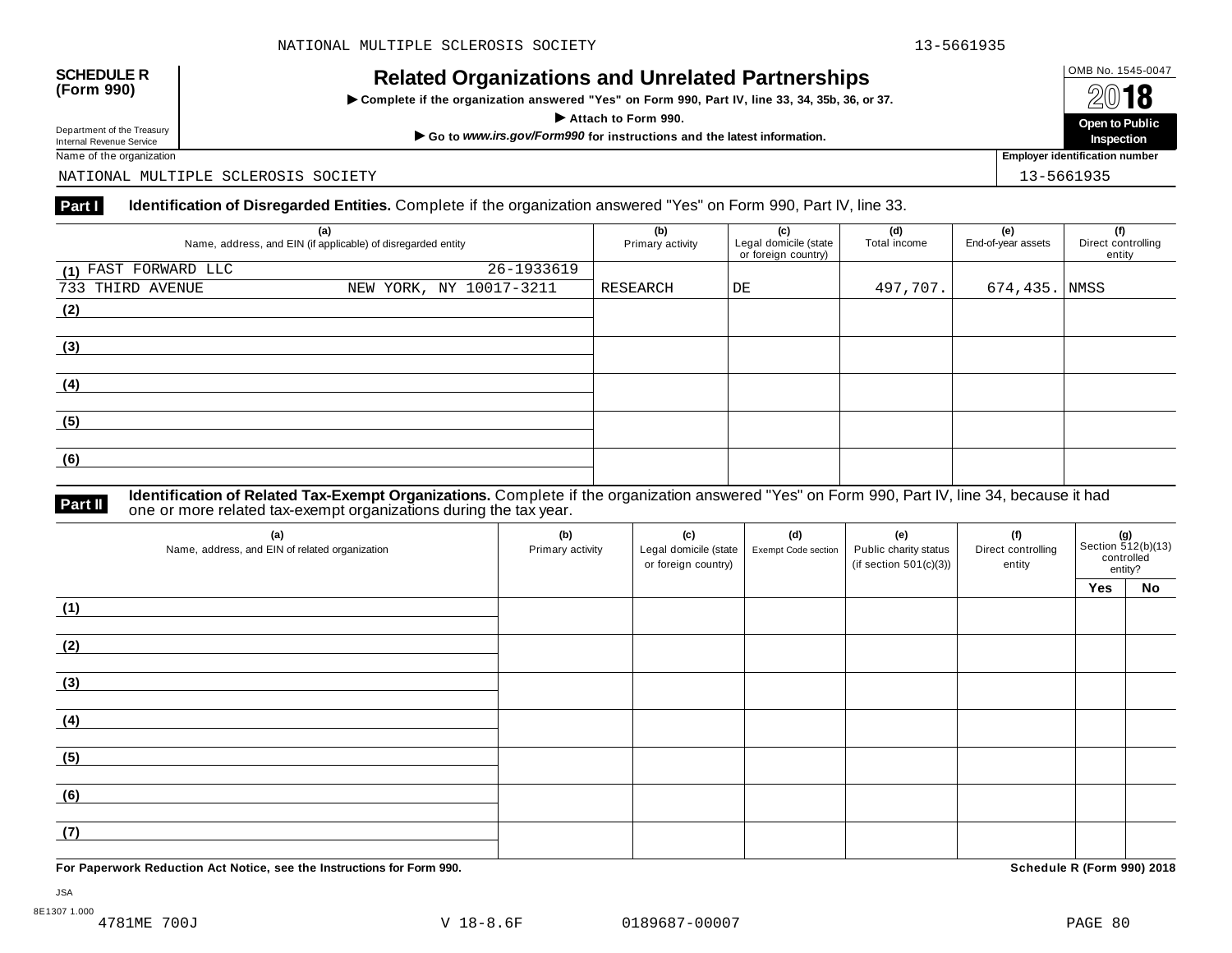Schedule <sup>R</sup> (Form 990) <sup>2018</sup> Page **2**

**Part III** Identification of Related Organizations Taxable as a Partnership. Complete if the organization answered "Yes" on Form 990, Part IV, line 34,<br>because it had one or more related organizations treated as a partners

| (a)<br>Name, address, and EIN of<br>related organization | ັ<br>(b)<br>Primary activity | (c)<br>Legal<br>domicile<br>(state or<br>foreign<br>country) | .<br>(d)<br>Direct controlling<br>entity | ັ<br>(e)<br>Predominant<br>Frecomman<br>income (related,<br>unrelated,<br>sccluded from<br>sections 512 - 514) | (f)<br>Share of total<br>income | (g)<br>Share of end-of-<br>year assets | (h)<br>Disproportionate<br>allocations? | (i)<br>Code V - UBI<br>amount in box 20<br>of Schedule K-1<br>(Form 1065) | (j)<br>General or<br>managing<br>partner? |        | (k)<br>Percentage<br>ownership |
|----------------------------------------------------------|------------------------------|--------------------------------------------------------------|------------------------------------------|----------------------------------------------------------------------------------------------------------------|---------------------------------|----------------------------------------|-----------------------------------------|---------------------------------------------------------------------------|-------------------------------------------|--------|--------------------------------|
|                                                          |                              |                                                              |                                          |                                                                                                                |                                 |                                        | Yes No                                  |                                                                           |                                           | Yes No |                                |
| (1)                                                      |                              |                                                              |                                          |                                                                                                                |                                 |                                        |                                         |                                                                           |                                           |        |                                |
| (2)                                                      |                              |                                                              |                                          |                                                                                                                |                                 |                                        |                                         |                                                                           |                                           |        |                                |
| (3)                                                      |                              |                                                              |                                          |                                                                                                                |                                 |                                        |                                         |                                                                           |                                           |        |                                |
| (4)                                                      |                              |                                                              |                                          |                                                                                                                |                                 |                                        |                                         |                                                                           |                                           |        |                                |
| (5)                                                      |                              |                                                              |                                          |                                                                                                                |                                 |                                        |                                         |                                                                           |                                           |        |                                |
| (6)                                                      |                              |                                                              |                                          |                                                                                                                |                                 |                                        |                                         |                                                                           |                                           |        |                                |
| (7)                                                      |                              |                                                              |                                          |                                                                                                                |                                 |                                        |                                         |                                                                           |                                           |        |                                |

# **Part IV** Identification of Related Organizations Taxable as a Corporation or Trust. Complete if the organization answered "Yes" on Form 990, Part IV,<br>line 34, because it had one or more related organizations treated as a

| (a)<br>Name, address, and EIN of related organization | (b)<br>Primary activity | (c)<br>Legal domicile<br>(state or foreign<br>country) | (d)<br>Direct controlling<br>entity | (e)<br>Type of entity<br>$ $ (C corp, S corp, or trust) $ $ | (f)<br>Share of total<br>income | (g)<br>Share of<br>Share of Percentage 512(b)(13)<br>end-of-year assets ownership $512(b)(13)$<br>controlled | $\begin{vmatrix} \n\textbf{(h)} \\ \n\text{Percentage} \n\end{vmatrix}$ Section | entity? |  |
|-------------------------------------------------------|-------------------------|--------------------------------------------------------|-------------------------------------|-------------------------------------------------------------|---------------------------------|--------------------------------------------------------------------------------------------------------------|---------------------------------------------------------------------------------|---------|--|
|                                                       |                         |                                                        |                                     |                                                             |                                 |                                                                                                              |                                                                                 | Yes No  |  |
| (1)                                                   |                         |                                                        |                                     |                                                             |                                 |                                                                                                              |                                                                                 |         |  |
| (2)                                                   |                         |                                                        |                                     |                                                             |                                 |                                                                                                              |                                                                                 |         |  |
| (3)                                                   |                         |                                                        |                                     |                                                             |                                 |                                                                                                              |                                                                                 |         |  |
| (4)                                                   |                         |                                                        |                                     |                                                             |                                 |                                                                                                              |                                                                                 |         |  |
| (5)                                                   |                         |                                                        |                                     |                                                             |                                 |                                                                                                              |                                                                                 |         |  |
| (6)                                                   |                         |                                                        |                                     |                                                             |                                 |                                                                                                              |                                                                                 |         |  |
| (7)                                                   |                         |                                                        |                                     |                                                             |                                 |                                                                                                              |                                                                                 |         |  |

**Schedule R (Form 990) 2018**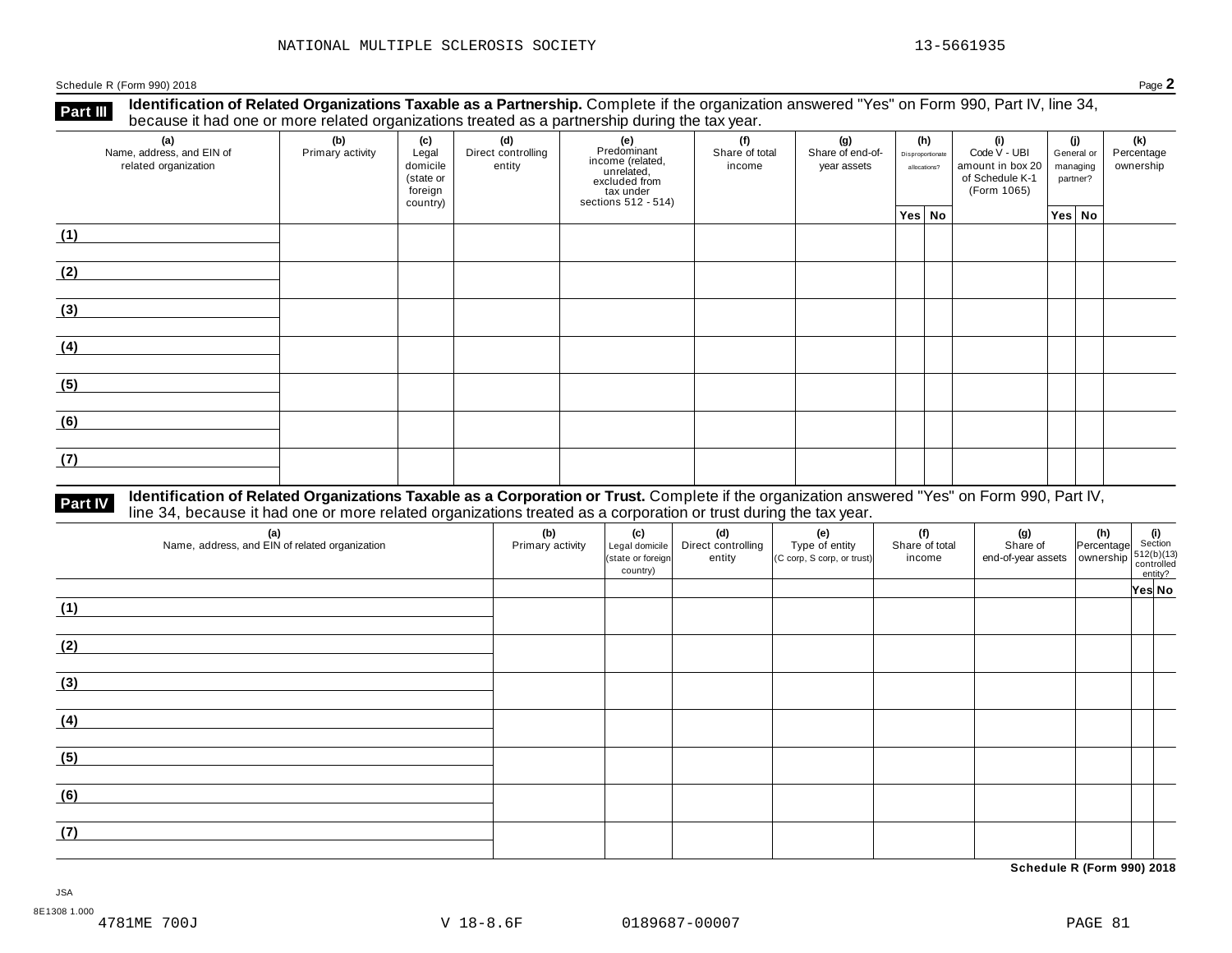Schedule R (Form 990) 2018 Page 3

| Part V       | Transactions With Related Organizations. Complete if the organization answered "Yes" on Form 990, Part IV, line 34, 35b, or 36.                                              |                |        |  |  |  |  |  |  |  |  |
|--------------|------------------------------------------------------------------------------------------------------------------------------------------------------------------------------|----------------|--------|--|--|--|--|--|--|--|--|
|              | Note: Complete line 1 if any entity is listed in Parts II, III, or IV of this schedule.                                                                                      |                | Yes No |  |  |  |  |  |  |  |  |
|              | During the tax year, did the organization engage in any of the following transactions with one or more related organizations listed in Parts II-IV?                          |                |        |  |  |  |  |  |  |  |  |
| a            |                                                                                                                                                                              | 1a             |        |  |  |  |  |  |  |  |  |
| b            |                                                                                                                                                                              | 1 <sub>b</sub> |        |  |  |  |  |  |  |  |  |
| C            |                                                                                                                                                                              | 1 <sub>c</sub> |        |  |  |  |  |  |  |  |  |
|              |                                                                                                                                                                              | 1 <sub>d</sub> |        |  |  |  |  |  |  |  |  |
|              |                                                                                                                                                                              | 1е             |        |  |  |  |  |  |  |  |  |
|              |                                                                                                                                                                              |                |        |  |  |  |  |  |  |  |  |
| f            |                                                                                                                                                                              | 1f             |        |  |  |  |  |  |  |  |  |
|              |                                                                                                                                                                              | 1 <sub>g</sub> |        |  |  |  |  |  |  |  |  |
| h.           |                                                                                                                                                                              | 1 <sub>h</sub> |        |  |  |  |  |  |  |  |  |
|              |                                                                                                                                                                              | 11             |        |  |  |  |  |  |  |  |  |
|              |                                                                                                                                                                              |                |        |  |  |  |  |  |  |  |  |
|              |                                                                                                                                                                              |                |        |  |  |  |  |  |  |  |  |
|              | 1 k                                                                                                                                                                          |                |        |  |  |  |  |  |  |  |  |
|              |                                                                                                                                                                              | 11             |        |  |  |  |  |  |  |  |  |
| m            | 1m                                                                                                                                                                           |                |        |  |  |  |  |  |  |  |  |
|              | 1n                                                                                                                                                                           |                |        |  |  |  |  |  |  |  |  |
|              |                                                                                                                                                                              | 1o             |        |  |  |  |  |  |  |  |  |
|              |                                                                                                                                                                              |                |        |  |  |  |  |  |  |  |  |
|              |                                                                                                                                                                              |                |        |  |  |  |  |  |  |  |  |
|              |                                                                                                                                                                              | 1q             |        |  |  |  |  |  |  |  |  |
|              |                                                                                                                                                                              |                |        |  |  |  |  |  |  |  |  |
|              |                                                                                                                                                                              | 1r             |        |  |  |  |  |  |  |  |  |
|              |                                                                                                                                                                              | 1s             |        |  |  |  |  |  |  |  |  |
| $\mathbf{2}$ | If the answer to any of the above is "Yes," see the instructions for information on who must complete this line, including covered relationships and transaction thresholds. |                |        |  |  |  |  |  |  |  |  |
|              | (b)<br>(c)<br>Name of related organization<br>Transaction<br>Amount involved<br>Method of determining<br>amount involved<br>$type(a-s)$                                      | (d)            |        |  |  |  |  |  |  |  |  |
| (1)          |                                                                                                                                                                              |                |        |  |  |  |  |  |  |  |  |
| (2)          |                                                                                                                                                                              |                |        |  |  |  |  |  |  |  |  |
| (3)          |                                                                                                                                                                              |                |        |  |  |  |  |  |  |  |  |
|              |                                                                                                                                                                              |                |        |  |  |  |  |  |  |  |  |
| (4)          |                                                                                                                                                                              |                |        |  |  |  |  |  |  |  |  |
| (5)          |                                                                                                                                                                              |                |        |  |  |  |  |  |  |  |  |
| (6)          |                                                                                                                                                                              |                |        |  |  |  |  |  |  |  |  |
| JSA          | Schedule R (Form 990) 2018                                                                                                                                                   |                |        |  |  |  |  |  |  |  |  |
|              |                                                                                                                                                                              |                |        |  |  |  |  |  |  |  |  |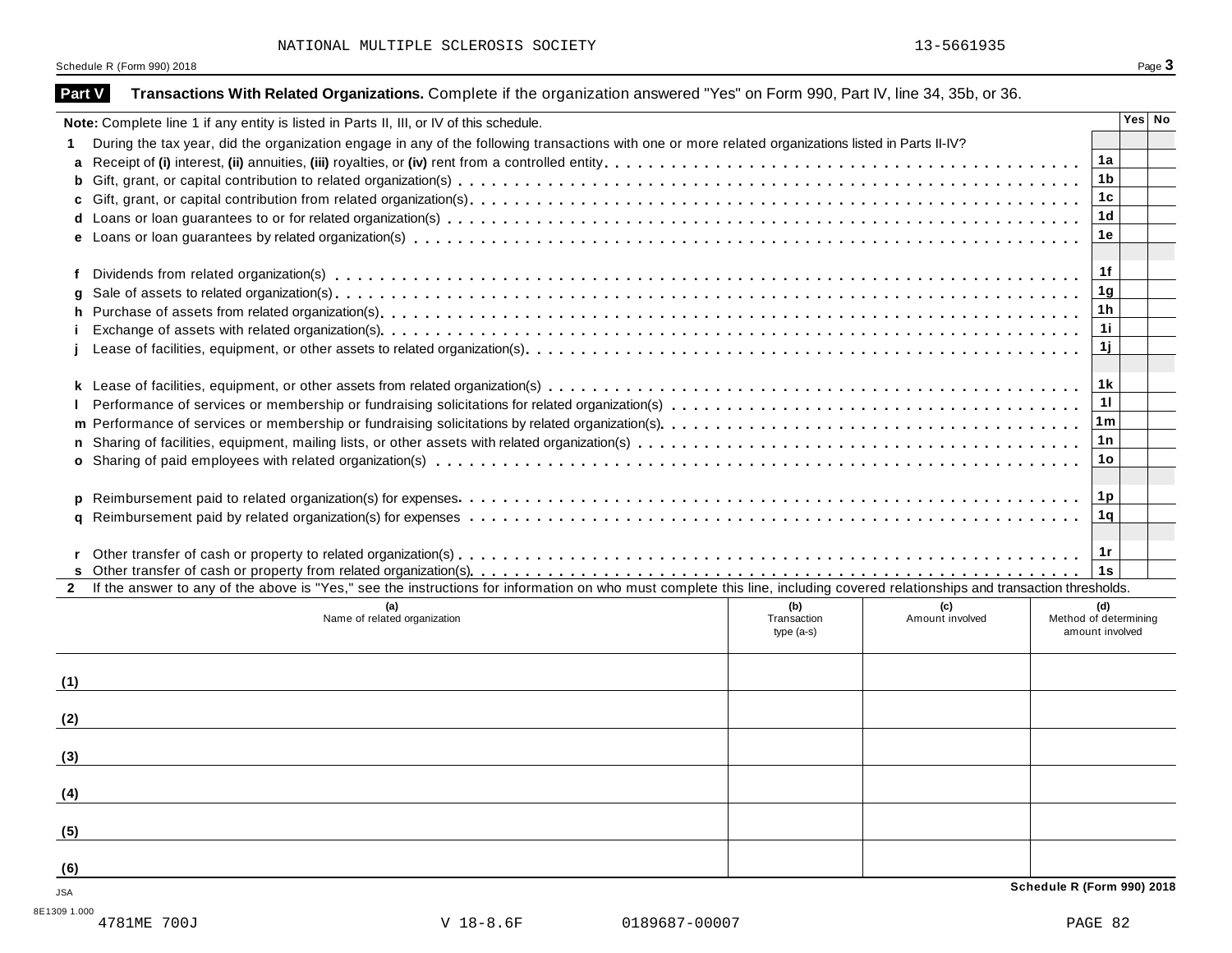### **Part VI Unrelated Organizations Taxable as a Partnership.** Complete if the organization answered "Yes" on Form 990, Part IV, line 37.

Provide the following information for each entity taxed as a partnership through which the organization conducted more than five percent of its activities (measured by total assets or gross revenue) that was not a related organization. See instructions regarding exclusion for certain investment partnerships.

| ັ    | $\overline{\phantom{a}}$<br>ັ<br>(a)<br>Name, address, and EIN of entity | (b)<br>Primary activity | ັ<br>$\overline{(c)}$<br>Legal domicile<br>(state or foreign<br>country) | ັ<br>(d)<br>Predominant<br>income (related,<br>unrelated, excluded<br>from tax under |               | (e)<br>Are all partners<br>section<br>501(c)(3)<br>organizations? | . .<br>(f)<br>Share of<br>total income | . .<br>(g)<br>Share of<br>end-of-year<br>assets | (h)<br>Disproportionate<br>allocations? |  | $(i)$<br>Code V - UBI<br>amount in box 20<br>of Schedule K-1<br>(Form 1065) |     | (j)<br>General or<br>managing<br>partner? | (k)<br>Percentage<br>ownership |
|------|--------------------------------------------------------------------------|-------------------------|--------------------------------------------------------------------------|--------------------------------------------------------------------------------------|---------------|-------------------------------------------------------------------|----------------------------------------|-------------------------------------------------|-----------------------------------------|--|-----------------------------------------------------------------------------|-----|-------------------------------------------|--------------------------------|
|      |                                                                          |                         |                                                                          | sections 512-514)                                                                    | $Yes \mid No$ |                                                                   |                                        |                                                 | Yes No                                  |  |                                                                             | Yes | No                                        |                                |
| (1)  |                                                                          |                         |                                                                          |                                                                                      |               |                                                                   |                                        |                                                 |                                         |  |                                                                             |     |                                           |                                |
| (2)  |                                                                          |                         |                                                                          |                                                                                      |               |                                                                   |                                        |                                                 |                                         |  |                                                                             |     |                                           |                                |
| (3)  |                                                                          |                         |                                                                          |                                                                                      |               |                                                                   |                                        |                                                 |                                         |  |                                                                             |     |                                           |                                |
| (4)  |                                                                          |                         |                                                                          |                                                                                      |               |                                                                   |                                        |                                                 |                                         |  |                                                                             |     |                                           |                                |
| (5)  |                                                                          |                         |                                                                          |                                                                                      |               |                                                                   |                                        |                                                 |                                         |  |                                                                             |     |                                           |                                |
| (6)  |                                                                          |                         |                                                                          |                                                                                      |               |                                                                   |                                        |                                                 |                                         |  |                                                                             |     |                                           |                                |
| (7)  |                                                                          |                         |                                                                          |                                                                                      |               |                                                                   |                                        |                                                 |                                         |  |                                                                             |     |                                           |                                |
| (8)  |                                                                          |                         |                                                                          |                                                                                      |               |                                                                   |                                        |                                                 |                                         |  |                                                                             |     |                                           |                                |
| (9)  |                                                                          |                         |                                                                          |                                                                                      |               |                                                                   |                                        |                                                 |                                         |  |                                                                             |     |                                           |                                |
| (10) |                                                                          |                         |                                                                          |                                                                                      |               |                                                                   |                                        |                                                 |                                         |  |                                                                             |     |                                           |                                |
| (11) |                                                                          |                         |                                                                          |                                                                                      |               |                                                                   |                                        |                                                 |                                         |  |                                                                             |     |                                           |                                |
| (12) |                                                                          |                         |                                                                          |                                                                                      |               |                                                                   |                                        |                                                 |                                         |  |                                                                             |     |                                           |                                |
| (13) |                                                                          |                         |                                                                          |                                                                                      |               |                                                                   |                                        |                                                 |                                         |  |                                                                             |     |                                           |                                |
| (14) |                                                                          |                         |                                                                          |                                                                                      |               |                                                                   |                                        |                                                 |                                         |  |                                                                             |     |                                           |                                |
|      |                                                                          |                         |                                                                          |                                                                                      |               |                                                                   |                                        |                                                 |                                         |  |                                                                             |     |                                           |                                |
| (15) |                                                                          |                         |                                                                          |                                                                                      |               |                                                                   |                                        |                                                 |                                         |  |                                                                             |     |                                           |                                |
| (16) |                                                                          |                         |                                                                          |                                                                                      |               |                                                                   |                                        |                                                 |                                         |  |                                                                             |     |                                           |                                |

**Schedule R (Form 990) 2018**